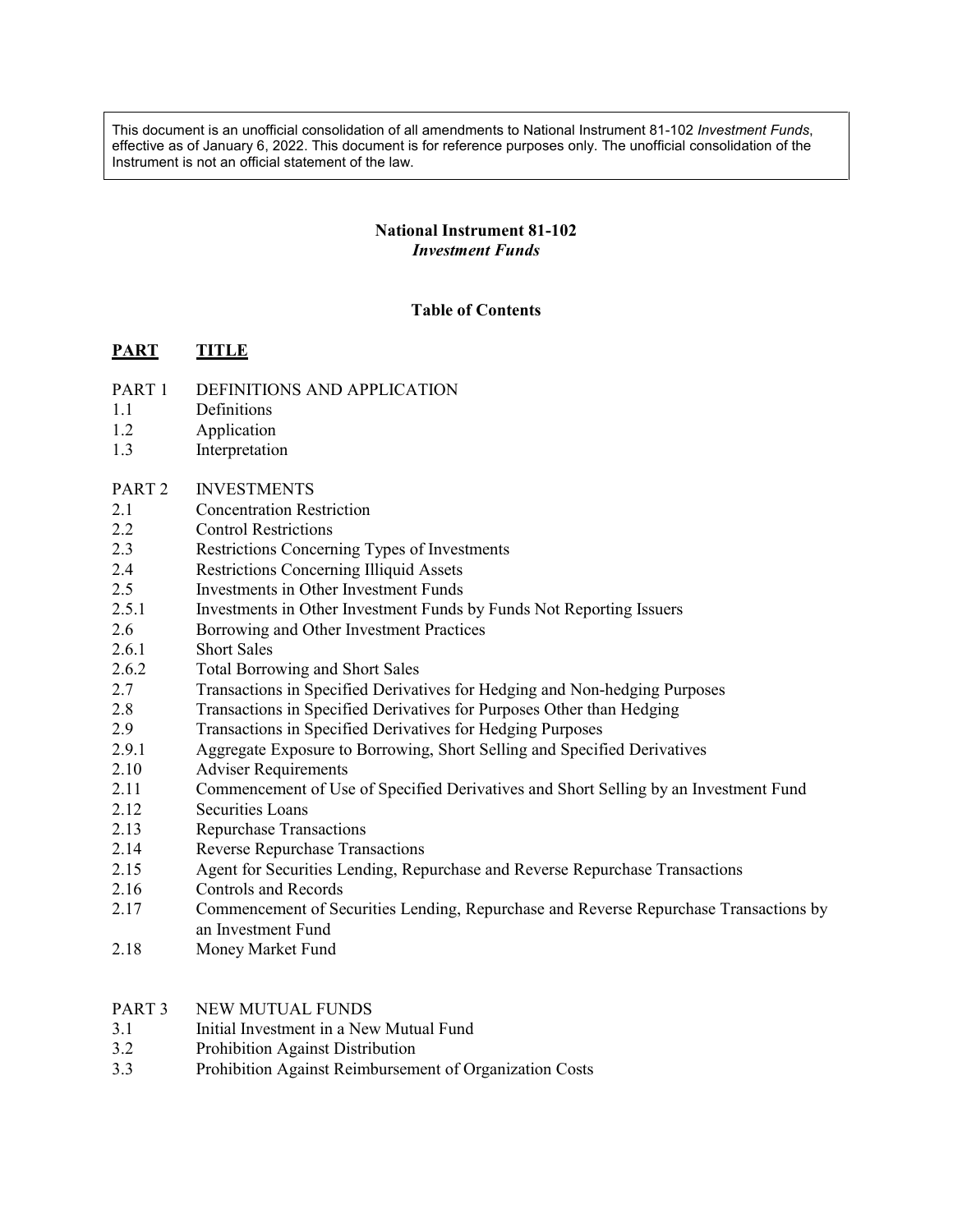| PART <sub>4</sub>                                                                         | <b>CONFLICTS OF INTEREST</b>                                                                                                                                                                                                                                                                                                                                                                                                                                                                                                                                                                               |
|-------------------------------------------------------------------------------------------|------------------------------------------------------------------------------------------------------------------------------------------------------------------------------------------------------------------------------------------------------------------------------------------------------------------------------------------------------------------------------------------------------------------------------------------------------------------------------------------------------------------------------------------------------------------------------------------------------------|
| 4.1                                                                                       | [Repealed]                                                                                                                                                                                                                                                                                                                                                                                                                                                                                                                                                                                                 |
| 4.2                                                                                       | Self-Dealing                                                                                                                                                                                                                                                                                                                                                                                                                                                                                                                                                                                               |
| 4.3                                                                                       | Exception                                                                                                                                                                                                                                                                                                                                                                                                                                                                                                                                                                                                  |
| 4.4                                                                                       | Liability and Indemnification                                                                                                                                                                                                                                                                                                                                                                                                                                                                                                                                                                              |
| PART <sub>5</sub>                                                                         | <b>FUNDAMENTAL CHANGES</b>                                                                                                                                                                                                                                                                                                                                                                                                                                                                                                                                                                                 |
| 5.1                                                                                       | Matters Requiring Securityholder Approval                                                                                                                                                                                                                                                                                                                                                                                                                                                                                                                                                                  |
| 5.2                                                                                       | Approval of Securityholders                                                                                                                                                                                                                                                                                                                                                                                                                                                                                                                                                                                |
| 5.3                                                                                       | Circumstances in Which Approval of Securityholders Not Required                                                                                                                                                                                                                                                                                                                                                                                                                                                                                                                                            |
| 5.3.1                                                                                     | Change of Auditor of an Investment Fund                                                                                                                                                                                                                                                                                                                                                                                                                                                                                                                                                                    |
| 5.4                                                                                       | Formalities Concerning Meetings of Securityholders                                                                                                                                                                                                                                                                                                                                                                                                                                                                                                                                                         |
| 5.5                                                                                       | Approval of Securities Regulatory Authority                                                                                                                                                                                                                                                                                                                                                                                                                                                                                                                                                                |
| 5.6                                                                                       | Pre-Approved Reorganizations and Transfers                                                                                                                                                                                                                                                                                                                                                                                                                                                                                                                                                                 |
| 5.7                                                                                       | Applications                                                                                                                                                                                                                                                                                                                                                                                                                                                                                                                                                                                               |
| 5.8                                                                                       | <b>Matters Requiring Notice</b>                                                                                                                                                                                                                                                                                                                                                                                                                                                                                                                                                                            |
| 5.8.1                                                                                     | Termination of a Non-Redeemable Investment Fund                                                                                                                                                                                                                                                                                                                                                                                                                                                                                                                                                            |
| 5.9                                                                                       | Relief from Certain Regulatory Requirements                                                                                                                                                                                                                                                                                                                                                                                                                                                                                                                                                                |
| 5.10                                                                                      | [Repealed]                                                                                                                                                                                                                                                                                                                                                                                                                                                                                                                                                                                                 |
| PART <sub>6</sub><br>6.1<br>6.2<br>6.3<br>6.4<br>6.5<br>6.6<br>6.7<br>6.8<br>6.8.1<br>6.9 | <b>CUSTODIANSHIP OF PORTFOLIO ASSETS</b><br>General<br>Entities Qualified to Act as Custodian or Sub-Custodian for Assets Held in Canada<br>Entities Qualified to Act as Sub-Custodian for Assets Held outside Canada<br>Contents of Custodian and Sub-Custodian Agreements<br>Holding of Portfolio Assets and Payment of Fees<br>Standard of Care<br>Review and Compliance Reports<br>Custodial Provisions relating to Derivatives and Securities Lending, Repurchase and Reverse<br><b>Repurchase Agreements</b><br>Custodial Provisions relating to Short Sales<br>Separate Account for Paying Expenses |
| PART <sub>7</sub>                                                                         | <b>INCENTIVE FEES</b>                                                                                                                                                                                                                                                                                                                                                                                                                                                                                                                                                                                      |
| 7.1                                                                                       | <b>Incentive Fees</b>                                                                                                                                                                                                                                                                                                                                                                                                                                                                                                                                                                                      |
| 7.2                                                                                       | Multiple Portfolio Advisers                                                                                                                                                                                                                                                                                                                                                                                                                                                                                                                                                                                |
| PART <sub>8</sub>                                                                         | <b>CONTRACTUAL PLANS</b>                                                                                                                                                                                                                                                                                                                                                                                                                                                                                                                                                                                   |
| 8.1                                                                                       | <b>Contractual Plans</b>                                                                                                                                                                                                                                                                                                                                                                                                                                                                                                                                                                                   |
| PART <sub>9</sub>                                                                         | SALE OF SECURITIES OF AN INVESTMENT FUND                                                                                                                                                                                                                                                                                                                                                                                                                                                                                                                                                                   |
| 9.0.1                                                                                     | Application                                                                                                                                                                                                                                                                                                                                                                                                                                                                                                                                                                                                |
| 9.1                                                                                       | Transmission and Receipt of Purchase Orders                                                                                                                                                                                                                                                                                                                                                                                                                                                                                                                                                                |
| 9.2                                                                                       | Acceptance of Purchase Orders                                                                                                                                                                                                                                                                                                                                                                                                                                                                                                                                                                              |
| 9.3                                                                                       | <b>Issue Price of Securities</b>                                                                                                                                                                                                                                                                                                                                                                                                                                                                                                                                                                           |
| 9.4                                                                                       | Delivery of Funds and Settlement                                                                                                                                                                                                                                                                                                                                                                                                                                                                                                                                                                           |
|                                                                                           |                                                                                                                                                                                                                                                                                                                                                                                                                                                                                                                                                                                                            |

PART 9.1 WARRANTS AND SPECIFIED DERIVATIVES<br>9.1.1 Issuance of Warrants or Specified Derivatives Issuance of Warrants or Specified Derivatives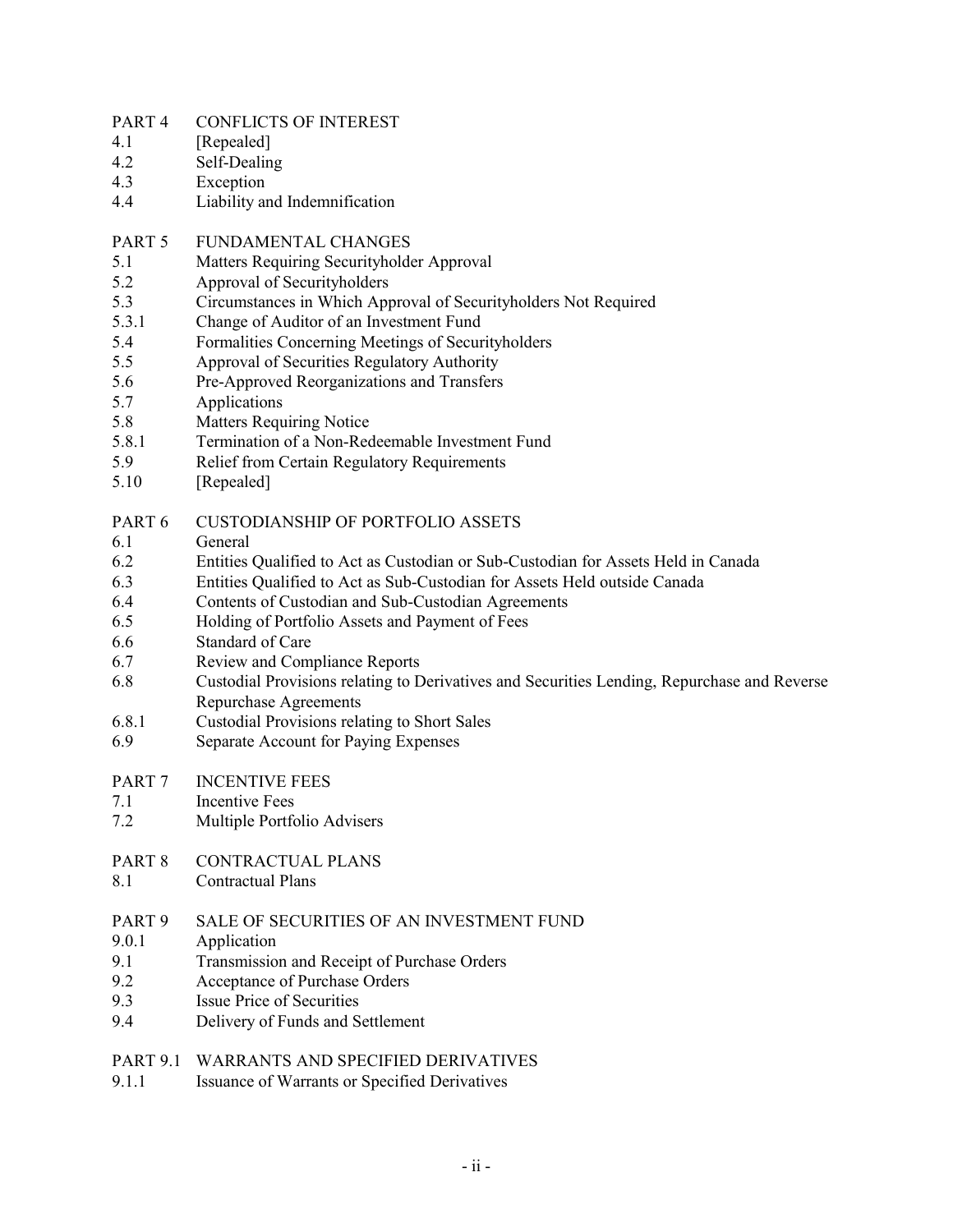#### PART 10 REDEMPTION OF SECURITIES OF AN INVESTMENT FUND

- 10.1 Requirements for Redemptions
- 10.2 Transmission and Receipt of Redemption Orders
- 10.3 Redemption Price of Securities
- 10.4 Payment of Redemption Proceeds
- 10.5 Failure to Complete Redemption Order
- 10.6 Suspension of Redemptions

#### PART 11 COMMINGLING OF CASH

- 11.1 Principal Distributors and Service Providers
- 11.2 Participating Dealers
- 11.3 Trust Accounts
- 11.4 Exemption
- 11.5 Right of Inspection
- PART 12 COMPLIANCE REPORTS
- 12.1 Compliance Reports
- PART 13 [Repealed]
- PART 14 RECORD DATE
- 14.0.1 Application
- 14.1 Record Date

#### PART 15 SALES COMMUNICATIONS AND PROHIBITED REPRESENTATIONS

- 15.1 Ability to Make Sales Communications
- 15.2 Sales Communications General Requirements
- 15.3 Prohibited Disclosure in Sales Communications
- 15.4 Required Disclosure and Warnings in Sales Communications
- 15.5 Disclosure Regarding Distribution Fees
- 15.6 Performance Data General Requirements
- 15.7 Advertisements
- 15.7.1 Advertisements for Non-Redeemable Investment Funds
- 15.8 Performance Measurement Periods Covered by Performance Data
- 15.9 Changes affecting Performance Data
- 15.10 Formula for Calculating Standard Performance Data
- 15.11 Assumptions for Calculating Standard Performance Data
- 15.12 Sales Communications During the Waiting Period
- 15.13 Prohibited Representations
- 15.14 Sales Communication Multi-Class Investment Funds

### PART 15.1 INVESTMENT RISK CLASSIFICATION METHODOLOGY

- 15.1.1 Investment Risk Classification Methodology
- PART 16 [Repealed]
- PART 17 [Repealed]

### PART 18 SECURITYHOLDER RECORDS

- 18.1 Maintenance of Records
- 18.2 Availability of Records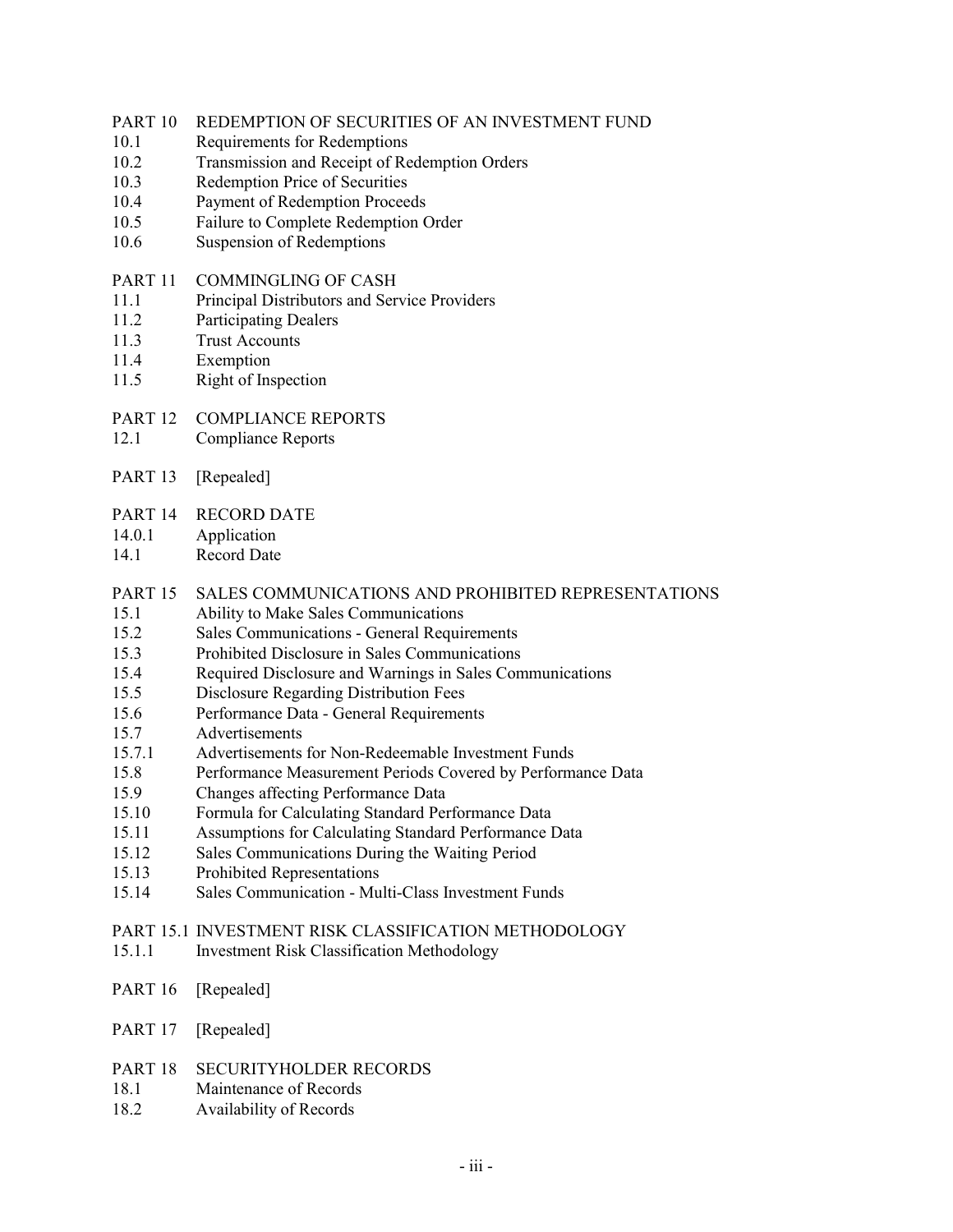### PART 19 EXEMPTIONS AND APPROVALS

- 19.1 Exemption
- 19.2 Exemption or Approval under Prior Policy
- 19.3 Revocation of Exemptions
- PART 20 TRANSITIONAL
- 20.1 Effective Date
- 20.2 Sales Communications
- 20.3 Reports to Securityholders
- 20.4 Mortgage Funds
- 20.5 Delayed Coming into Force

APPENDIX A [Repealed]

## APPENDIX B 1, APPENDIX B-2 AND APPENDIX B-3 - Compliance Reports

APPENDIX C Provisions contained in Securities Legislation for the Purpose of Subsection 4.1(5) – Prohibited Investments

APPENDIX D Investment Fund Conflict of Interest Investment Restrictions

APPENDIX E Investment Fund Conflict of Interest Reporting Requirements

APPENDIX F Investment Risk Classification Methodology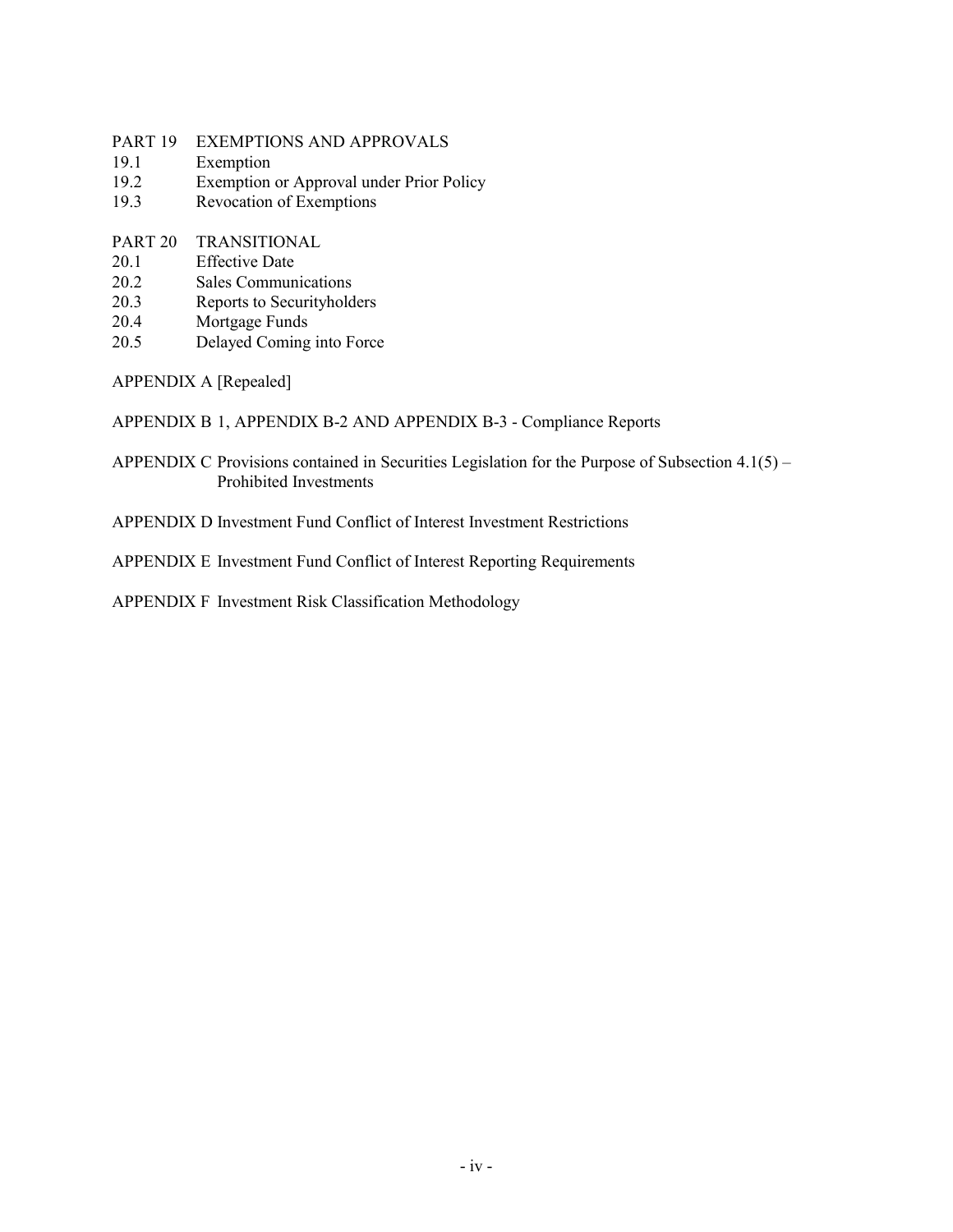## **National Instrument 81-102** *Investment Funds*

# **PART 1 DEFINITIONS AND APPLICATION**

### **1.1 Definitions -** In this Instrument

"advertisement" means a sales communication that is published or designed for use on or through a public medium;

"alternative mutual fund" means a mutual fund, other than a precious metals fund, that has adopted fundamental investment objectives that permit it to invest in physical commodities or specified derivatives, to borrow cash or engage in short selling in a manner not permitted for other mutual funds under this Instrument;

"asset allocation service" means an administrative service under which the investment of a person or company is allocated, in whole or in part, among mutual funds to which this Instrument applies and reallocated among those mutual funds and, if applicable, other assets according to an asset allocation strategy;

"book-based system" means a system for the central handling of securities or equivalent bookbased entries under which all securities of a class or series deposited within the system are treated as fungible and may be transferred or pledged by bookkeeping entry without physical delivery;

"borrowing agent" means any of the following:

- (a) a custodian or sub-custodian that holds assets in connection with a short sale of securities by an investment fund;
- (b) a qualified dealer from whom an investment fund borrows securities in order to sell them short;

"cash cover" means any of the following assets of an investment fund that are held by the investment fund, have not been allocated for specific purposes and are available to satisfy all or part of the obligations arising from a position in specified derivatives held by the investment fund or from a short sale of securities made by the investment fund:

- (a) cash;
- (b) cash equivalents;
- (c) synthetic cash;
- (d) receivables of the mutual fund arising from the disposition of portfolio assets, net of payables arising from the acquisition of portfolio assets;
- (e) securities purchased by the mutual fund in a reverse repurchase transaction under section 2.14, to the extent of the cash paid for those securities by the mutual fund;
- (f) each evidence of indebtedness that has a remaining term to maturity of 365 days or less and a designated rating;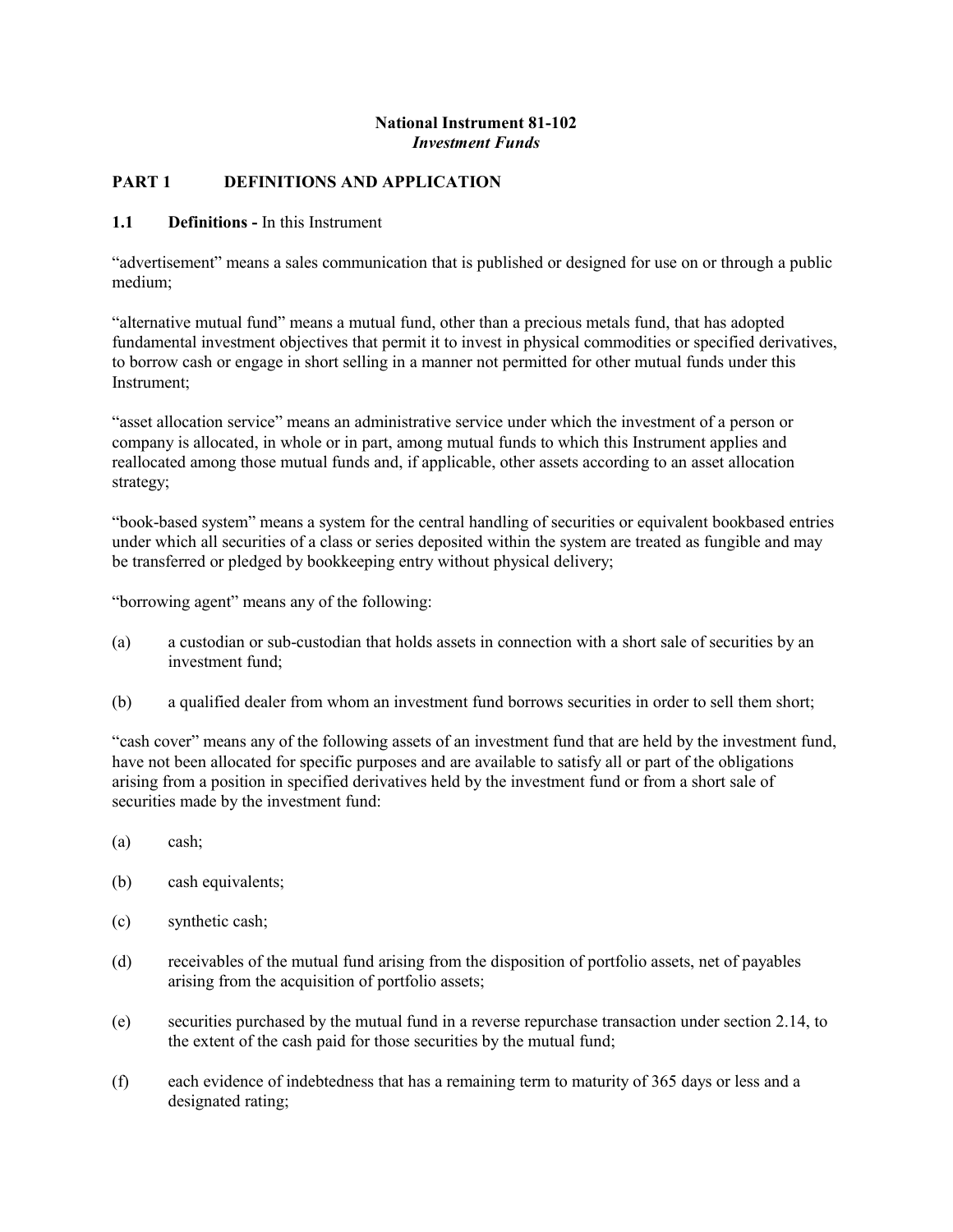- (g) each floating rate evidence of indebtedness if
	- (i) the floating interest rate of the indebtedness is reset no later than every 185 days, and
	- (ii) the principal amount of the indebtedness will continue to have a market value of approximately par at the time of each change in the rate to be paid to the holders of the evidence of indebtedness;
- (h) securities issued by a money market fund;

"cash equivalent" means an evidence of indebtedness that has a remaining term to maturity of 365 days or less and that is issued, or fully and unconditionally guaranteed as to principal and interest, by

- (a) the government of Canada or the government of a jurisdiction,
- (b) the government of the United States of America, the government of one of the states of the United States of America, the government of another sovereign state or a permitted supranational agency, if, in each case, the evidence of indebtedness has a designated rating, or
- (c) a Canadian financial institution, or a financial institution that is not incorporated or organized under the laws of Canada or of a jurisdiction if, in either case, evidences of indebtedness of that issuer or guarantor that are rated as short term debt by a designated rating organization or its DRO affiliate have a designated rating;

"cleared specified derivative" means a bilateral specified derivative that is accepted for clearing by a regulated clearing agency;

"clearing corporation" means an organization through which trades in specified derivatives are cleared and settled;

"clearing corporation option" means an option, other than an option on futures, issued by a clearing corporation;

"clone fund" means an investment fund that has adopted a fundamental investment objective to track the performance of another investment fund;

"conventional convertible security" means a security of an issuer that is, according to its terms, convertible into, or exchangeable for, other securities of the issuer, or of an affiliate of the issuer;

"conventional floating rate debt instrument" means an evidence of indebtedness of which the interest obligations are based upon a benchmark commonly used in commercial lending arrangements;

"conventional warrant or right" means a security of an issuer, other than a clearing corporation, that gives the holder the right to purchase securities of the issuer or of an affiliate of the issuer;

"currency cross hedge" means the substitution by an investment fund of a risk to one currency for a risk to another currency, if neither currency is a currency in which the investment fund determines its net asset value per security and the aggregate amount of currency risk to which the investment fund is exposed is not increased by the substitution;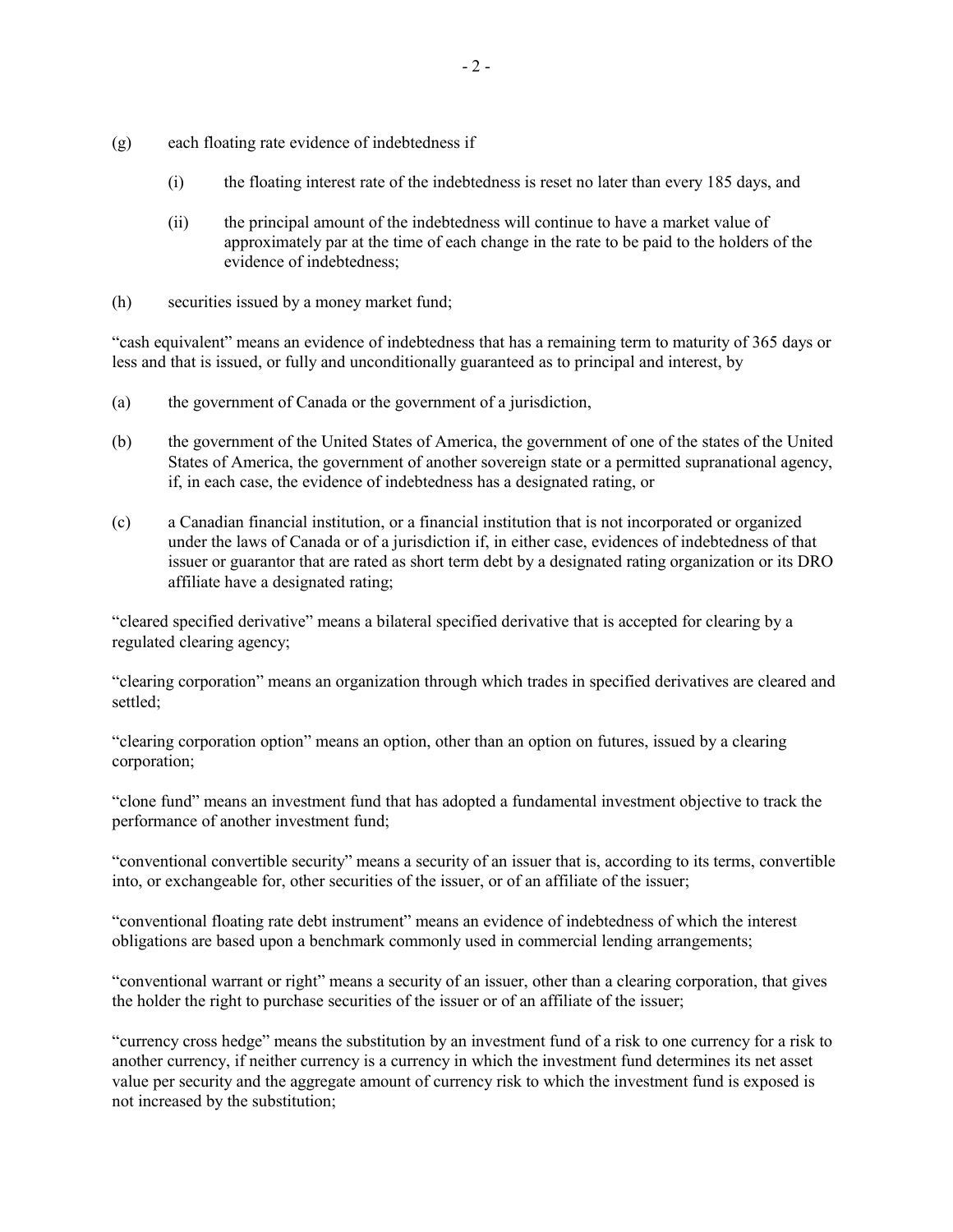"custodian" means the institution appointed by an investment fund to hold portfolio assets of the investment fund;

"dealer managed investment fund" means an investment fund the portfolio adviser of which is a dealer manager;

"dealer manager" means

- (a) a specified dealer that acts as a portfolio adviser,
- (b) a portfolio adviser in which a specified dealer, or a partner, director, officer, salesperson or principal shareholder of a specified dealer, directly or indirectly owns of record or beneficially, or exercises control or direction over, securities carrying more than 10 percent of the total votes attaching to securities of the portfolio adviser, or
- (c) a partner, director or officer of a portfolio adviser referred to in paragraph (b);

"debt-like security" means a security purchased by a mutual fund, other than a conventional convertible security or a conventional floating rate debt instrument, that evidences an indebtedness of the issuer if

- (a) either
	- (i) the amount of principal, interest or principal and interest to be paid to the holder is linked in whole or in part by a formula to the appreciation or depreciation in the market price, value or level of one or more underlying interests on a predetermined date or dates, or
	- (ii) the security provides the holder with a right to convert or exchange the security into or for the underlying interest or to purchase the underlying interest, and
- (b) on the date of acquisition by the mutual fund, the percentage of the purchase price attributable to the component of the security that is not linked to an underlying interest is less than 80 percent of the purchase price paid by the mutual fund;

"delta" means the positive or negative number that is a measure of the change in market value of an option relative to changes in the value of the underlying interest of the option;

"designated rating" means a credit rating from a designated rating organization listed below, from a DRO affiliate of an organization listed below, from a designated rating organization that is a successor credit rating organization of an organization listed below or from a DRO affiliate of the successor credit rating organization, that is at or above one of the following corresponding rating categories, or that is at or above a category that replaces one of the following corresponding rating categories, if

(a) there has been no announcement from the designated rating organization, from a DRO affiliate of the organization, from a designated rating organization that is a successor credit rating organization or from a DRO affiliate of the successor credit rating organization, of which the investment fund or its manager is or reasonably should be aware, that the credit rating of the security or instrument to which the designated rating was given may be down-graded to a rating category that is not referred to in this definition, and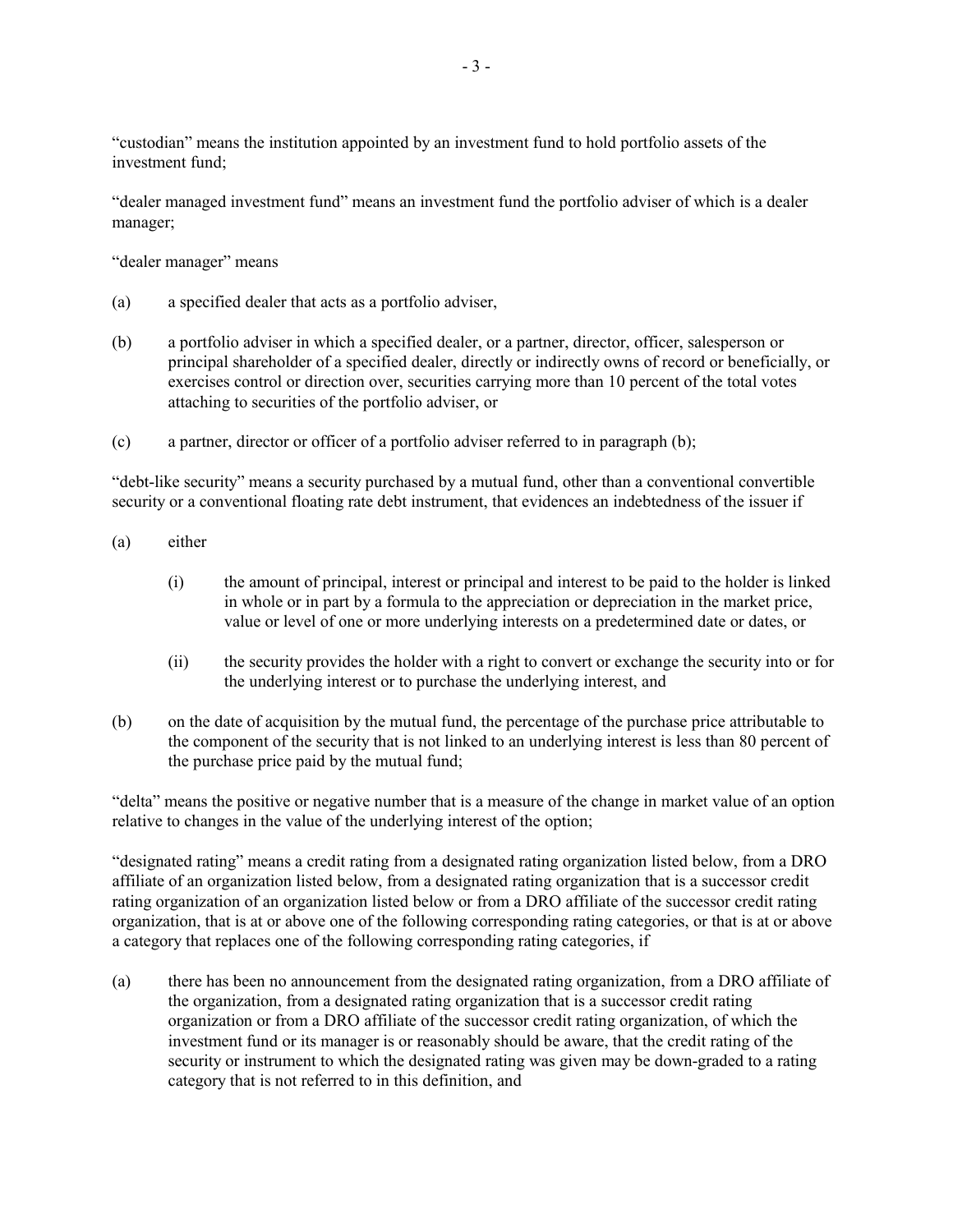(b) no designated rating organization listed below, no DRO affiliate of an organization listed below, no designated rating organization that is a successor credit rating organization of an organization listed below and no DRO affiliate of such successor credit rating organization, has rated the security or instrument in a rating category that is not referred to in this definition:

| <b>Designated Rating</b> | Commercial                   | <b>Long Term</b> |
|--------------------------|------------------------------|------------------|
| Organization             | <b>Paper/Short Term Debt</b> | <b>Debt</b>      |
| <b>DBRS</b> Limited      | $R-1$ (low)                  | А                |
| Fitch Ratings, Inc.      | F1                           | А                |
| Moody's Canada Inc.      | $P-1$                        | A <sub>2</sub>   |
| S&P Global Ratings       | $A-1$ (Low)                  | А                |
| Canada                   |                              |                  |

"designated rating organization" means, if designated under securities legislation, any of

- (a) DBRS Limited, Fitch Ratings, Inc., Moody's Canada Inc. or S&P Global Ratings Canada, or
- (b) a successor credit rating organization of a credit rating organization listed in paragraph (a);

"designated website" has the meaning ascribed to that term in National Instrument 81-106 *Investment Fund Continuous Disclosure*;

"DRO affiliate" has the same meaning as in section 1 of National Instrument 25-101 *Designated Rating Organizations*;

"equivalent debt" means, in relation to an option, swap, forward contract or debt-like security, an evidence of indebtedness of approximately the same term as, or a longer term than, the remaining term to maturity of the option, swap, contract or debt-like security and that ranks equally with, or subordinate to, the claim for payment that may arise under the option, swap, contract or debt-like security;

"fixed portfolio investment fund" means an exchange-traded mutual fund not in continuous distribution or a non-redeemable investment fund that

- (a) has fundamental investment objectives that include holding and maintaining a fixed portfolio of publicly traded equity securities of one or more issuers the names of which are disclosed in its prospectus, and
- (b) trades the securities referred to in paragraph (a) only in the circumstances disclosed in its prospectus;

"floating rate evidence of indebtedness" means an evidence of indebtedness that has a floating rate of interest determined over the term of the obligation by reference to a commonly used benchmark interest rate and that satisfies any of the following:

- (a) if the evidence of indebtedness was issued by a person or company other than a government or a permitted supranational agency, it has a designated rating;
- (b) the evidence of indebtedness was issued, or is fully and unconditionally guaranteed as to principal and interest, by any of the following: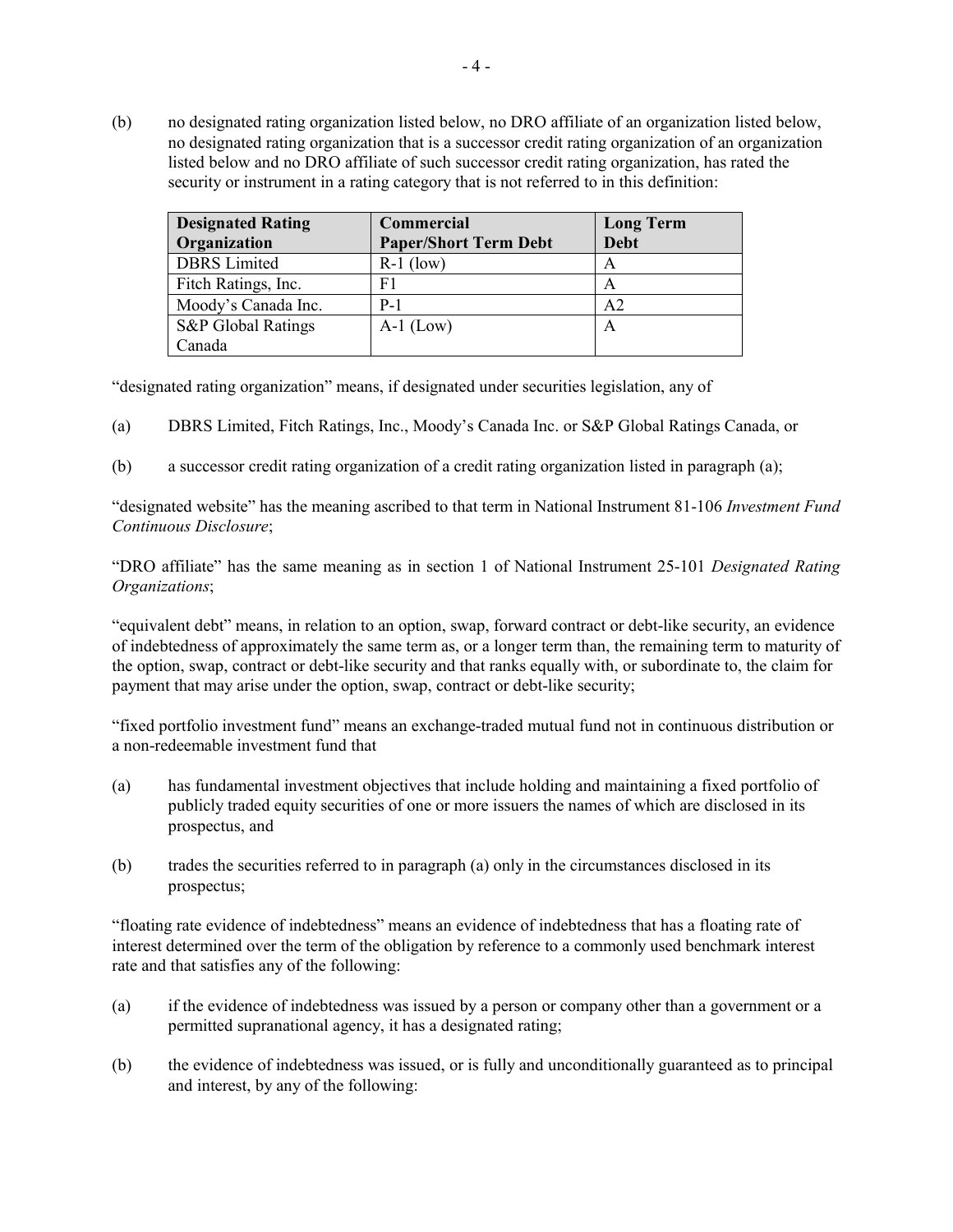- (i) the government of Canada or the government of a jurisdiction of Canada;
- (ii) the government of the United States of America, the government of one of the states of the United States of America, the government of another sovereign state or a permitted supranational agency, if, in each case, the evidence of indebtedness has a designated rating;

"forward contract" means an agreement, not entered into with, or traded on, a stock exchange or futures exchange or cleared by a clearing corporation, to do one or more of the following on terms or at a price established by or determinable by reference to the agreement and at or by a time in the future established by or determinable by reference to the agreement:

- 1. Make or take delivery of the underlying interest of the agreement.
- 2. Settle in cash instead of delivery;

"fundamental investment objectives" means the investment objectives of an investment fund that define both the fundamental nature of the investment fund and the fundamental investment features of the investment fund that distinguish it from other investment funds;

"futures exchange" means an association or organization operated to provide the facilities necessary for the trading of standardized futures;

"government security" means an evidence of indebtedness issued, or fully and unconditionally guaranteed as to principal and interest, by any of the government of Canada, the government of a jurisdiction or the government of the United States of America;

"guaranteed mortgage" means a mortgage fully and unconditionally guaranteed, or insured, by the government of Canada, by the government of a jurisdiction or by an agency of any of those governments or by a corporation approved by the Office of the Superintendent of Financial Institutions to offer its services to the public in Canada as an insurer of mortgages;

"hedging" means the entering into of a transaction, or a series of transactions, and the maintaining of the position or positions resulting from the transaction or series of transactions

- (a) if
	- (i) the intended effect of the transaction, or the intended cumulative effect of the series of transactions, is to offset or reduce a specific risk associated with all or a portion of an existing investment or position or group of investments or positions,
	- (ii) the transaction or series of transactions results in a high degree of negative correlation between changes in the value of the investment or position, or group of investments or positions, being hedged and changes in the value of the instrument or instruments with which the investment or position is hedged, and
	- (iii) there are reasonable grounds to believe that the transaction or series of transactions no more than offset the effect of price changes in the investment or position, or group of investments or positions, being hedged, or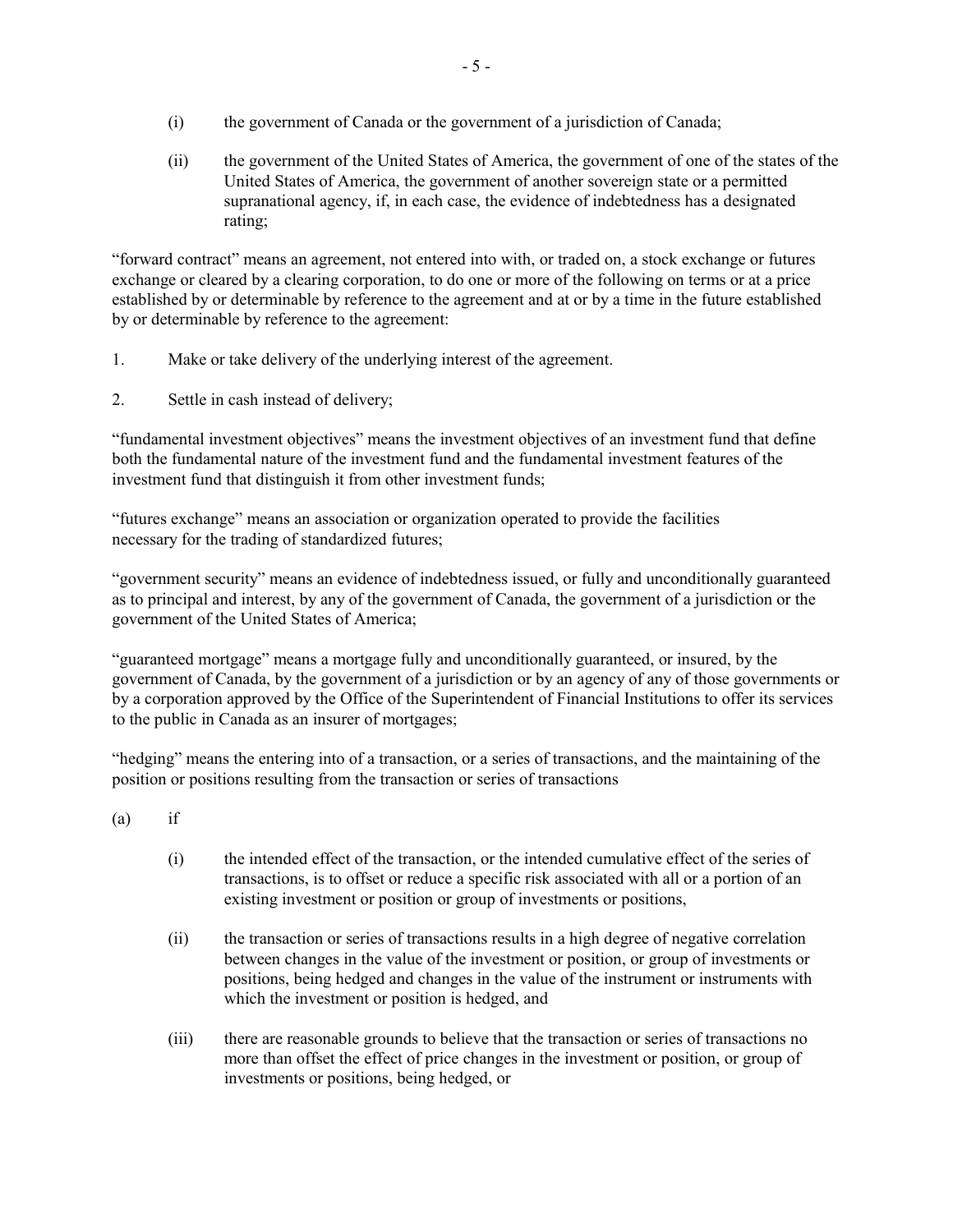(b) if the transaction, or series of transactions, is a currency cross hedge;

"IIROC" means the Investment Industry Regulatory Organization of Canada;

"illiquid asset" means

- (a) a portfolio asset that cannot be readily disposed of through market facilities on which public quotations in common use are widely available at an amount that at least approximates the amount at which the portfolio asset is valued in calculating the net asset value per security of the investment fund, or
- (b) a restricted security held by an investment fund;

"independent review committee" means the independent review committee of the investment fund established under National Instrument 81-107 *Independent Review Committee for Investment Funds*;

"index mutual fund" means a mutual fund that has adopted fundamental investment objectives that require the mutual fund to

- (a) hold the securities that are included in a permitted index or permitted indices of the mutual fund in substantially the same proportion as those securities are reflected in that permitted index or those permitted indices, or
- (b) invest in a manner that causes the mutual fund to replicate the performance of that permitted index or those permitted indices;

"index participation unit" means a security traded on a stock exchange in Canada or the United States and issued by an issuer the only purpose of which is to

- (a) hold the securities that are included in a specified widely quoted market index in substantially the same proportion as those securities are reflected in that index, or
- (b) invest in a manner that causes the issuer to replicate the performance of that index;

"investment fund conflict of interest investment restrictions" means the provisions of securities legislation that are referred to in Appendix D;

"investment fund conflict of interest reporting requirements" means the provisions of securities legislation that are referred to in Appendix E;

"investor fees" means, in connection with the purchase, conversion, holding, transfer or redemption of securities of an investment fund, all fees, charges and expenses that are or may become payable by a securityholder of the investment fund to,

- (a) in the case of a mutual fund, a member of the organization of the mutual fund other than a member of the organization acting solely as a participating dealer, and
- (b) in the case of a non-redeemable investment fund, the manager of the non-redeemable investment fund;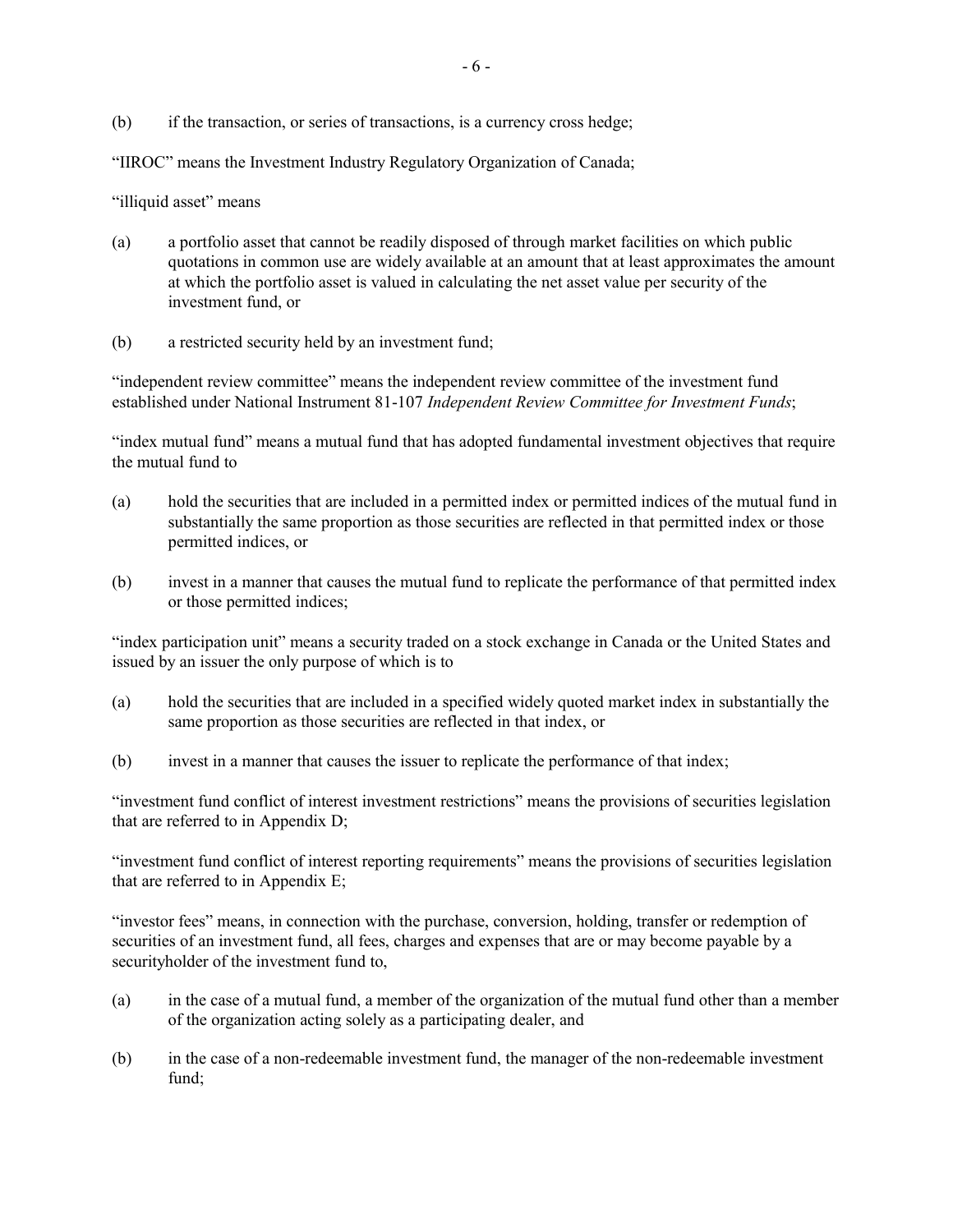"long position" means a position held by an investment fund that, for

- (a) an option, entitles the investment fund to elect to purchase, sell, receive or deliver the underlying interest or, instead, pay or receive cash,
- (b) a standardized future or forward contract, obliges the investment fund to accept delivery of the underlying interest or, instead, pay or receive cash,
- (c) a call option on futures, entitles the investment fund to elect to assume a long position in standardized futures,
- (d) a put option on futures, entitles the investment fund to elect to assume a short position in standardized futures, and
- (e) a swap, obliges the investment fund to accept delivery of the underlying interest or receive cash;

"management expense ratio" means the ratio, expressed as a percentage, of the expenses of an investment fund to its average net asset value, calculated in accordance with Part 15 of National Instrument 81-106 *Investment Fund Continuous Disclosure*;

"manager" means an investment fund manager;

"manager-prescribed number of units" means, in relation to an exchange-traded mutual fund that is in continuous distribution, the number of units determined by the manager from time to time for the purposes of subscription orders, exchanges, redemptions or for other purposes;

**"**material change**"** has the meaning ascribed to that term in National Instrument 81-106 *Investment Fund Continuous Disclosure*;

"member of the organization" has the meaning ascribed to that term in National Instrument 81-105 Mutual Fund Sales Practices;

"MFDA" means the Mutual Fund Dealers Association of Canada;

"money market fund" means a mutual fund that invests its assets in accordance with section 2.18;

"mortgage" includes a hypothec or security that creates a charge on real property in order to secure a debt;

"mutual fund rating entity" means an entity

- (a) that rates or ranks the performance of mutual funds or asset allocation services through an objective methodology that is
	- (i) based on quantitative performance measurements,
	- (ii) applied consistently to all mutual funds or asset allocation services rated or ranked by it, and
	- (iii) disclosed on the entity's website,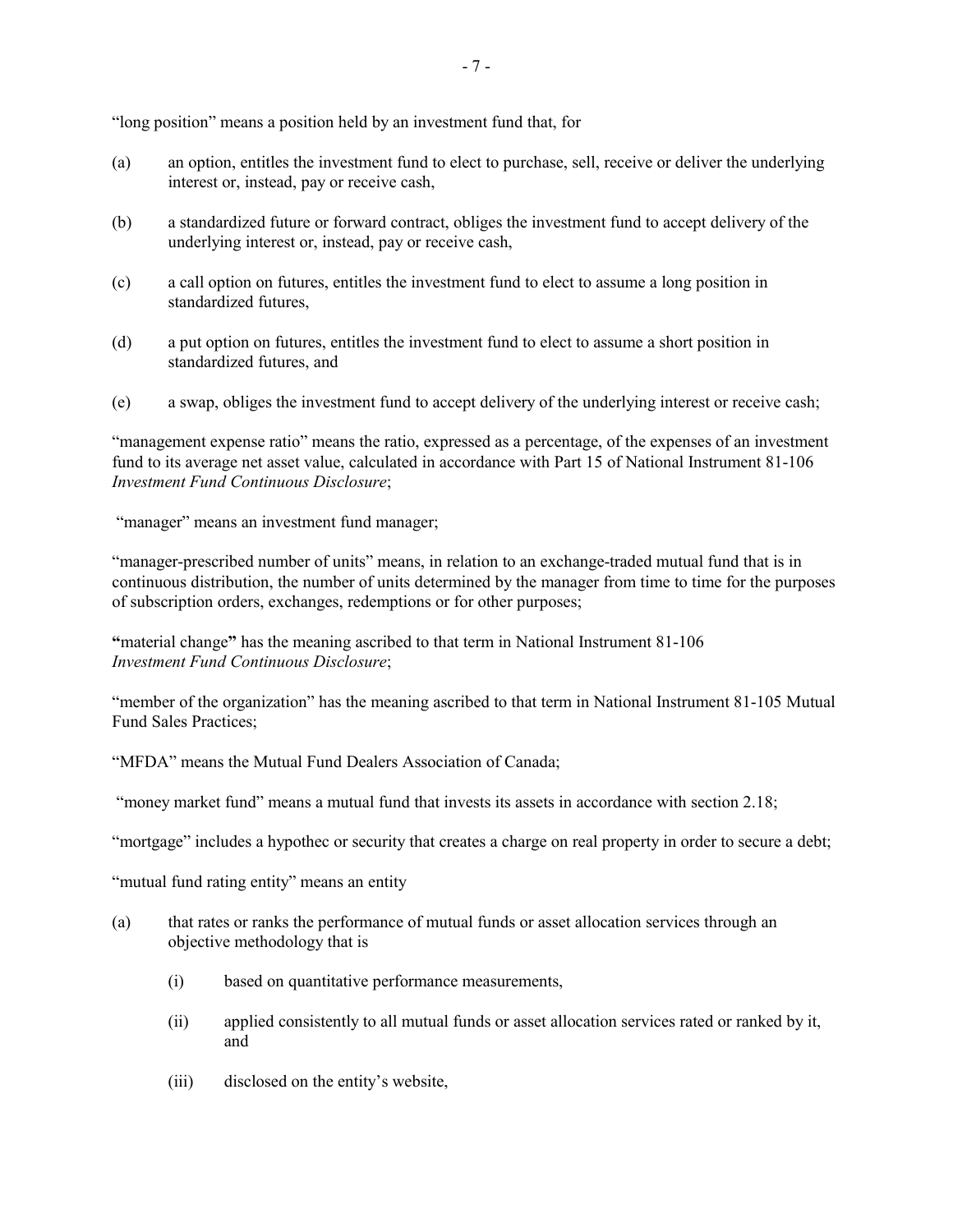- (b) that is not a member of the organization of any mutual fund, and
- (c) whose services to assign a rating or ranking to any mutual fund or asset allocation service are not procured by the promoter, manager, portfolio adviser, principal distributor or participating dealer of any mutual fund or asset allocation service, or any of their affiliates;

"net asset value" means the value of the total assets of the investment fund less the value of the total liabilities, other than net assets attributable to securityholders, of the investment fund, as at a specific date, determined in accordance with Part 14 of National Instrument 81-106 *Investment Fund Continuous Disclosure*;

"NI 81-107" means National Instrument 81-107 *Independent Review Committee for Investment Funds*;

"non-redeemable investment fund" has the meaning ascribed to that term in National Instrument 81-106 *Investment Fund Continuous Disclosure*;

"non-resident sub-adviser" means a person or company providing portfolio management advice

- (a) whose principal place of business is outside of Canada,
- (b) that advises a portfolio adviser to an investment fund, and
- (c) that is not registered under securities legislation in the jurisdiction in which the portfolio adviser that it advises is located;

"option" means an agreement that provides the holder with the right, but not the obligation, to do one or more of the following on terms or at a price established by or determinable by reference to the agreement at or by a time established by the agreement:

- 1. Receive an amount of cash determinable by reference to a specified quantity of the underlying interest of the option.
- 2. Purchase a specified quantity of the underlying interest of the option.
- 3. Sell a specified quantity of the underlying interest of the option;

"option on futures" means an option the underlying interest of which is a standardized future;

"order receipt office" means, for a mutual fund

- (a) the principal office of the mutual fund,
- (b) the principal office of the principal distributor of the mutual fund, or
- (c) a location to which a purchase order or redemption order for securities of the mutual fund is required or permitted by the mutual fund to be delivered by participating dealers or the principal distributor of the mutual fund;

"overall rating or ranking" means a rating or ranking of a mutual fund or asset allocation service that is calculated from standard performance data for one or more performance measurement periods, which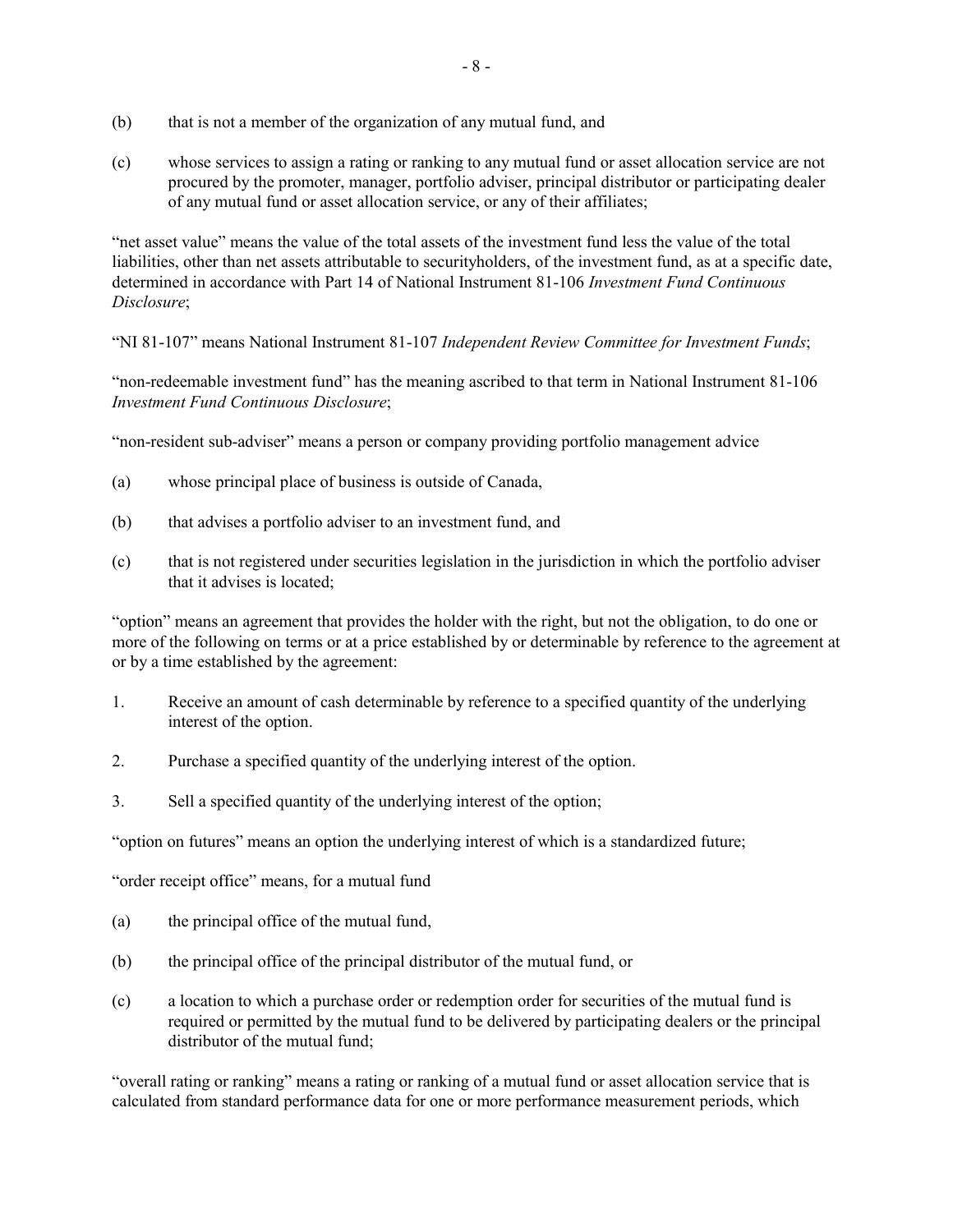includes the longest period for which the mutual fund or asset allocation service is required under securities legislation to calculate standard performance data, other than the period since the inception of the mutual fund;

"participating dealer" means a dealer other than the principal distributor that distributes securities of a mutual fund;

"participating fund" means a mutual fund in which an asset allocation service permits investment;

"performance data" means a rating, ranking, quotation, discussion or analysis regarding an aspect of the investment performance of an investment fund, an asset allocation service, a security, an index or a benchmark;

"permitted index" means, in relation to a mutual fund, a market index that is

- (a) both
	- (i) administered by an organization that is not affiliated with any of the mutual fund, its manager, its portfolio adviser or its principal distributor, and
	- (ii) available to persons or companies other than the mutual fund, or
- (b) widely recognized and used;

"permitted precious metal" means gold, silver, platinum or palladium;

"permitted precious metal certificate" means a certificate representing a permitted precious metal if the permitted precious metal is held in Canada in the form of bars or wafers and is

- (a) available for delivery in Canada, free of charge, to or to the order of the holder of the certificate,
- (b) in the case of a certificate representing gold, of a minimum fineness of 995 parts per 1000,
- (c) in the case of a certificate representing silver, platinum or palladium, of a minimum fineness of 999 parts per 1000, and
- (d) if not purchased from a bank listed in Schedule I, II or III of the *Bank Act* (Canada), fully insured against loss and bankruptcy by an insurance company licensed under the laws of Canada or a jurisdiction;

"precious metals fund" means a mutual fund that has adopted a fundamental investment objective to invest primarily in one or more permitted precious metals;

"permitted supranational agency" means the African Development Bank, the Asian Development Bank, the Caribbean Development Bank, the European Bank for Reconstruction and Development, the European Investment Bank, the Inter-American Development Bank, the International Bank for Reconstruction and Development and the International Finance Corporation;

"physical commodity", means, electricity, water, or, in an original or processed state, an agricultural product, forest product, product of the sea, mineral, metal, hydrocarbon fuel product, precious stone or other gem;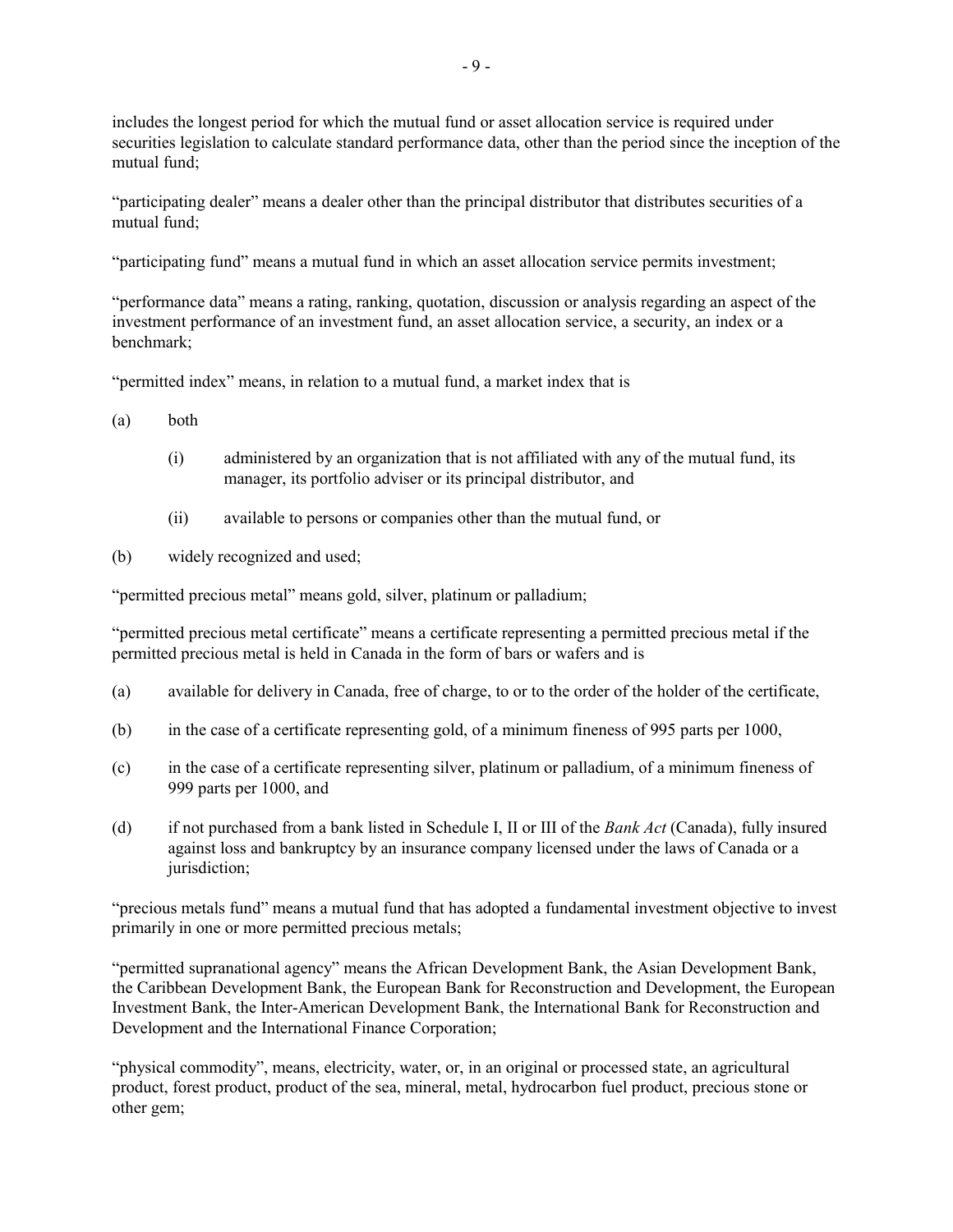"portfolio adviser" means a person or company that provides investment advice or portfolio management services under a contract with the investment fund or with the manager of the investment fund;

"portfolio asset" means an asset of an investment fund;

"pricing date" means, for the sale of a security of a mutual fund, the date on which the net asset value per security of the mutual fund is calculated for the purpose of determining the price at which that security is to be issued;

"principal distributor" means a person or company through whom securities of a mutual fund are distributed under an arrangement with the mutual fund or its manager that provides

- (a) an exclusive right to distribute the securities of the mutual fund in a particular area, or
- (b) a feature that gives or is intended to give the person or company a material competitive advantage over others in the distribution of the securities of the mutual fund;

"public quotation" includes, for the purposes of calculating the amount of illiquid assets held by an investment fund, any quotation of a price for any of the following:

- (a) a fixed income security made through the inter-dealer bond market;
- (b) a foreign currency forward or foreign currency option in the interbank market;

"purchase" means, in connection with an acquisition of a portfolio asset by an investment fund, an acquisition that is the result of a decision made and action taken by the investment fund;

"qualified security" means

- (a) an evidence of indebtedness that is issued, or fully and unconditionally guaranteed as to principal and interest, by
	- (i) the government of Canada or the government of a jurisdiction,
	- (ii) the government of the United States of America, the government of one of the states of the United States of America, the government of another sovereign state, or a permitted supranational agency, if, in each case, the evidence of indebtedness has a designated rating, or
	- (iii) a Canadian financial institution or a financial institution that is not incorporated or organized under the laws of Canada or of a jurisdiction if, in either case, evidences of indebtedness of that issuer or guarantor that are rated as short term debt by a designated rating organization or its DRO affiliate have a designated rating, or
- (b) commercial paper that has a term to maturity of 365 days or less and an approved credit rating and that was issued by a person or company other than a government or permitted supranational agency;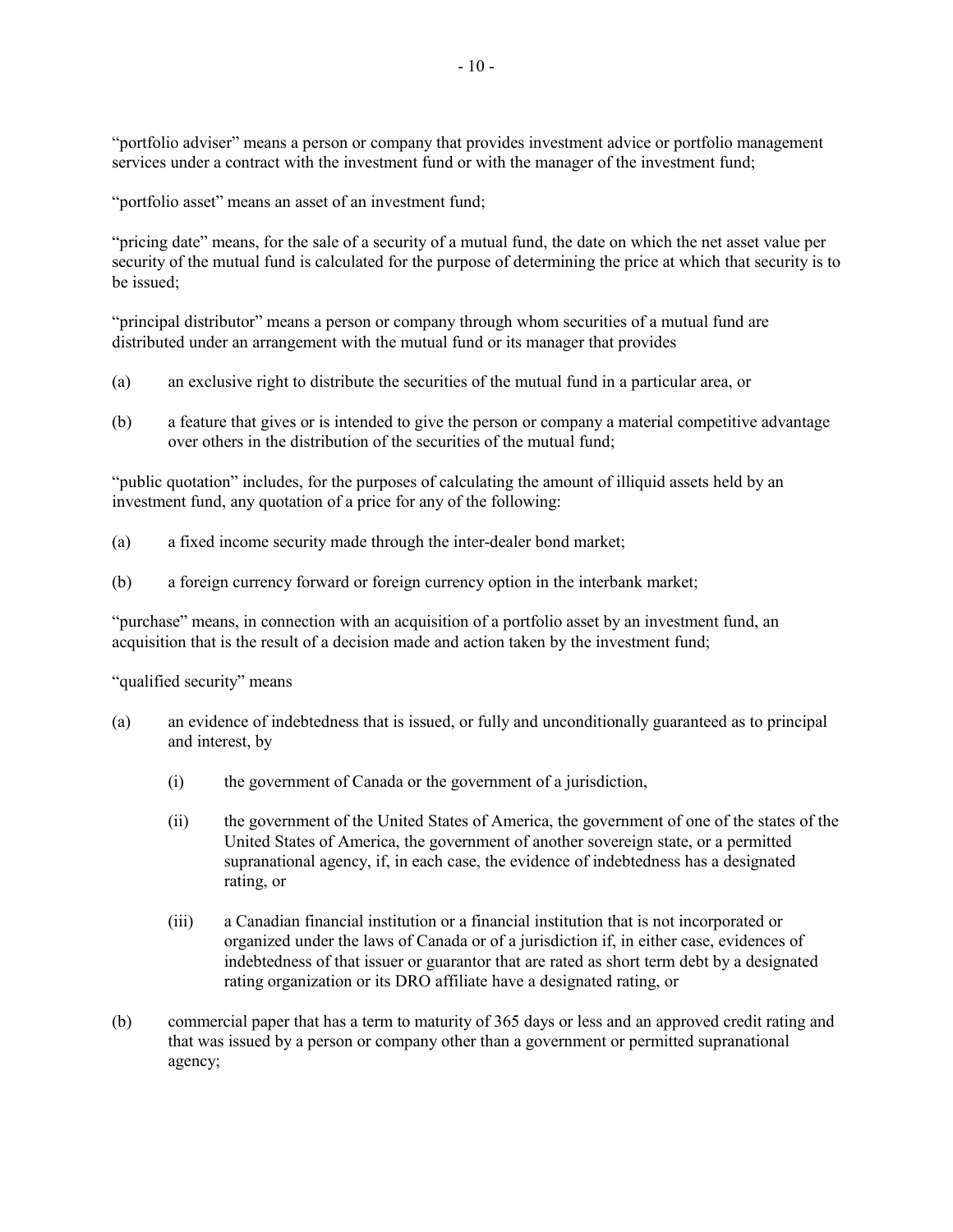"regulated clearing agency" has the meaning ascribed to that term in National Instrument 94-101 *Mandatory Central Counterparty Clearing of Derivatives*;

"report to securityholders" means a report that includes annual financial statements or interim financial reports, or an annual or interim management report of fund performance, and that is delivered to securityholders of an investment fund;

"restricted security" means a security, other than a specified derivative, the resale of which is restricted or limited by a representation, undertaking or agreement by the investment fund or by the investment fund's predecessor in title, or by law;

"sales communication" means a communication relating to, and by, an investment fund or asset allocation service, its promoter, manager, portfolio adviser, principal distributor, a participating dealer or a person or company providing services to any of them, that

- (a) is made
	- (i) to a securityholder of the investment fund or participant in the asset allocation service, or
	- (ii) to a person or company that is not a securityholder of the investment fund or participant in the asset allocation service, to induce the purchase of securities of the investment fund or the use of the asset allocation service, and
- (b) in the case of an investment fund, is not contained in any of the following documents of the investment fund:
	- 1. A prospectus or preliminary or *pro forma* prospectus.
	- 2. [Repealed]
	- 3. A fund facts document or preliminary or *pro forma* fund facts document.
	- 3.1 An ETF facts document or preliminary or *pro forma* ETF facts document.
	- 4. Financial statements, including the notes to the financial statements and the auditor's report on the financial statements.
	- 5. A trade confirmation.
	- 6. A statement of account.
	- 7. Annual or interim management report of fund performance;

"scholarship plan" has the meaning ascribed to that term in section 1.1 of National Instrument 81-106 *Investment Fund Continuous Disclosure*;

"short position" means a position held by an investment fund that, for

(a) an option, obliges the investment fund, at the election of another, to purchase, sell, receive or deliver the underlying interest, or, instead, pay or receive cash,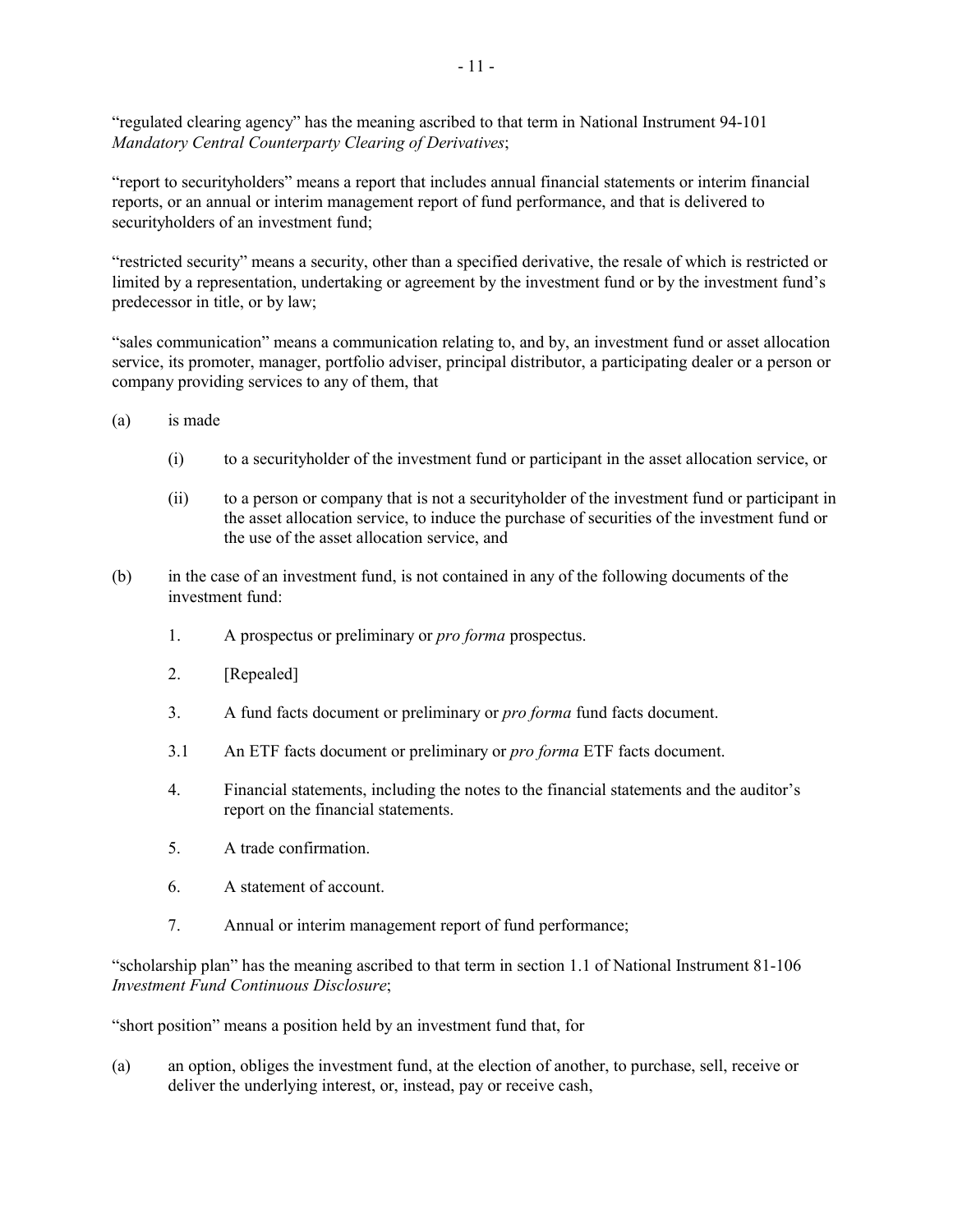- (b) a standardized future or forward contract, obliges the investment fund, at the election of another, to deliver the underlying interest or, instead, pay or receive cash,
- (c) a call option on futures, obliges the investment fund, at the election of another, to assume a short position in standardized futures, and
- (d) a put option on futures, obliges the investment fund, at the election of another, to assume a long position in standardized futures;

"special warrant" means a security that, by its terms or the terms of an accompanying contractual obligation, entitles or requires the holder to acquire another security without payment of material additional consideration and obliges the issuer of the special warrant or the other security to undertake efforts to file a prospectus to qualify the distribution of the other security;

"specified asset-backed security" means a security that

- (a) is primarily serviced by the cash flows of a discrete pool of receivables or other financial assets, either fixed or revolving, that by their terms convert into cash within a finite time, and any rights or assets designed to assure the servicing or timely distribution of proceeds to securityholders, and
- (b) by its terms entitles an investor in that security to a return of the investment of that investor at or by a time established by or determinable by reference to an agreement, except as a result of losses incurred on, or the non-performance of, the financial assets;

"specified dealer" means a dealer other than a dealer whose activities as a dealer are restricted by the terms of its registration to one or both of

- (a) acting solely in respect of mutual fund securities;
- (b) acting solely in respect of transactions in which a person or company registered in the category of exempt market dealer in a jurisdiction is permitted to engage;

"specified derivative" means an instrument, agreement or security, the market price, value or payment obligations of which are derived from, referenced to or based on an underlying interest, other than

- (a) a conventional convertible security,
- (b) a specified asset-backed security,
- (c) an index participation unit,
- (d) a government or corporate strip bond,
- (e) a capital, equity dividend or income share of a subdivided equity or fixed income security,
- (f) a conventional warrant or right, or
- (g) a special warrant;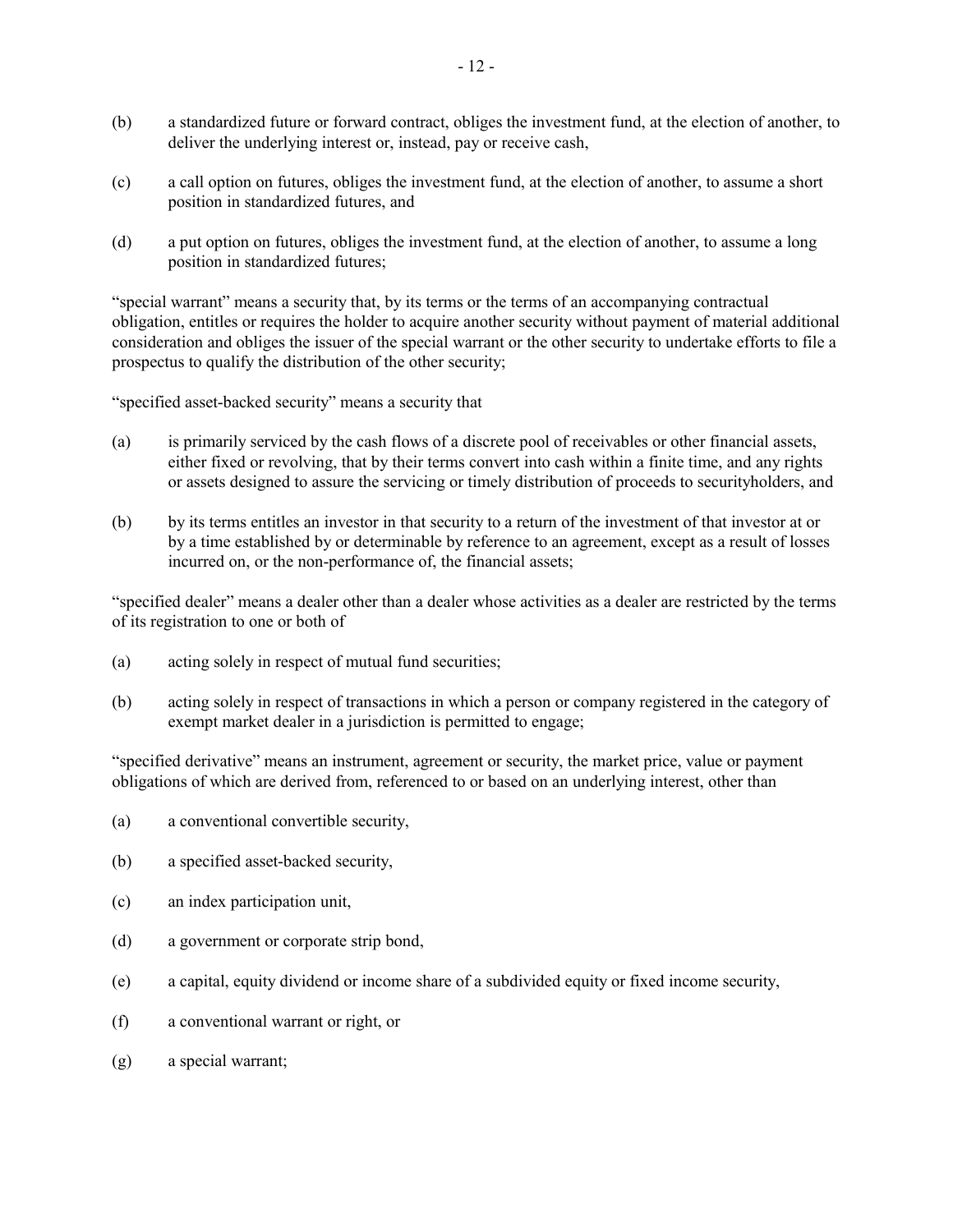"standardized future" means an agreement traded on a futures exchange pursuant to standardized conditions contained in the by-laws, rules or regulations of the futures exchange, and cleared by a clearing corporation, to do one or more of the following at a price established by or determinable by reference to the agreement and at or by a time established by or determinable by reference to the agreement:

- (1) Make or take delivery of the underlying interest of the agreement.
- (2) Settle the obligation in cash instead of delivery of the underlying interest;

"sub-custodian" means, for an investment fund, an entity that has been appointed to hold portfolio assets of the investment fund in accordance with section 6.1 by either the custodian or a subcustodian of the investment fund;

"successor credit rating organization" means, with respect to a credit rating organization, any credit rating organization that succeeded to or otherwise acquired all or substantially all of another credit rating organization's business in Canada, whether through a restructuring transaction or otherwise, if that business was, at any time, owned by the first-mentioned credit rating organization;

"swap" means an agreement that provides for

- (a) an exchange of principal amounts,
- (b) the obligation to make, and the right to receive, cash payments based upon the value, level or price, or on relative changes or movements of the value, level or price, of one or more underlying interests, which payments may be netted against each other, or
- (c) the right or obligation to make, and the right or obligation to receive, physical delivery of an underlying interest instead of the cash payments referred to in paragraph (b);

"synthetic cash" means a position that in aggregate provides the holder with the economic equivalent of the return on a banker's acceptance accepted by a bank listed in Schedule I of the *Bank Act* (Canada) and that consists of

- (a) a long position in a portfolio of shares and a short position in a standardized future of which the underlying interest consists of a stock index, if
	- (i) there is a high degree of positive correlation between changes in the value of the portfolio of shares and changes in the value of the stock index, and
	- (ii) the ratio between the value of the portfolio of shares and the standardized future is such that, for any change in the value of one, a change of similar magnitude occurs in the value of the other,
- (b) a long position in the evidences of indebtedness issued, or fully and unconditionally guaranteed as to principal and interest, by any of the government of Canada or the government of a jurisdiction and a short position in a standardized future of which the underlying interest consists of evidences of indebtedness of the same issuer and same term to maturity, if
	- (i) there is a high degree of positive correlation between changes in the value of the portfolio of evidences of indebtedness and changes in the value of the standardized future, and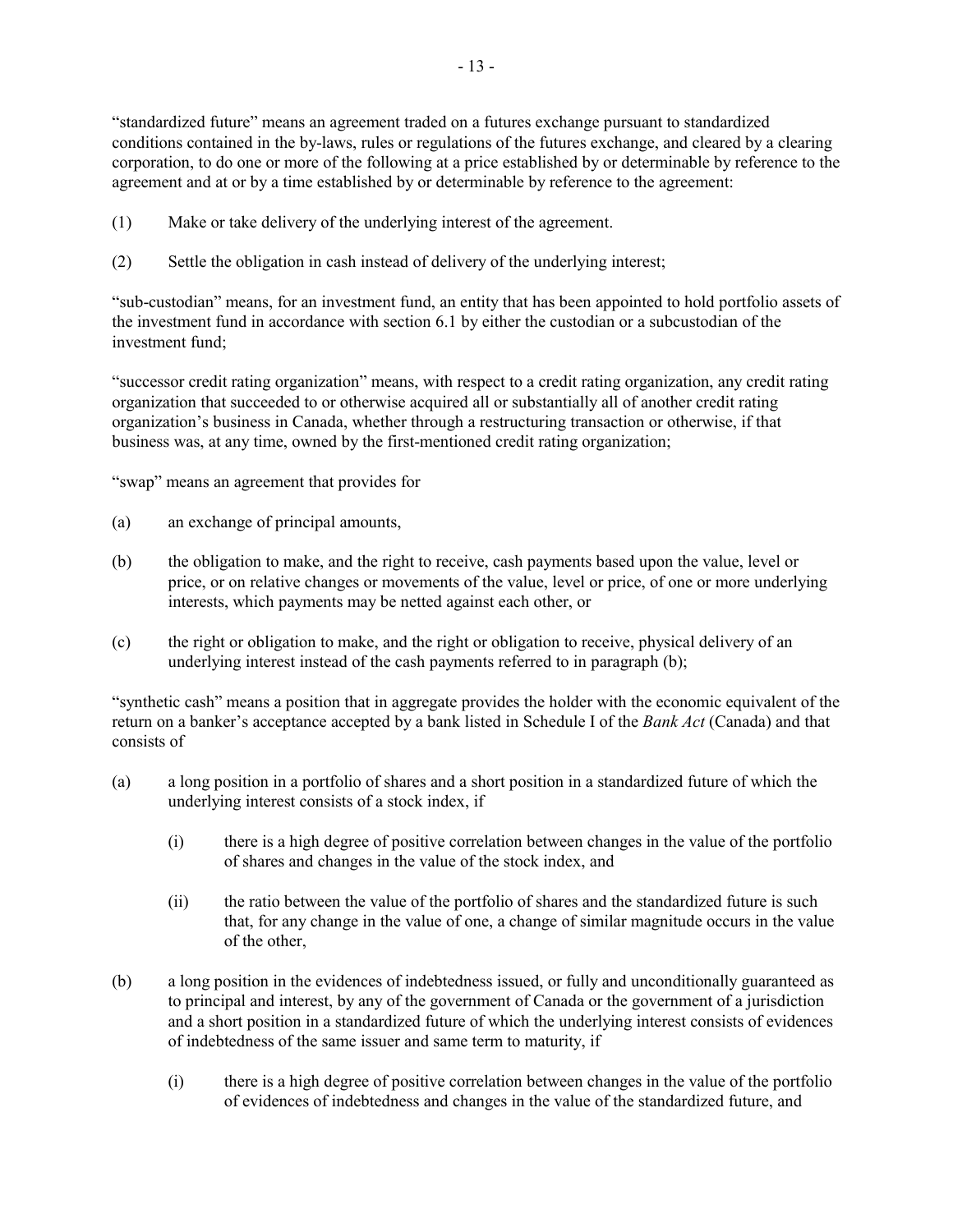- (ii) the ratio between the value of the evidences of indebtedness and the standardized future is such that, for any change in the value of one, a change of similar magnitude occurs in the value of the other; or
- (c) a long position in securities of an issuer and a short position in a standardized future of which the underlying interest is securities of that issuer, if the ratio between the value of the securities of that issuer and the position in the standardized future is such that, for any change in the value of one, a change of similar magnitude occurs in the value of the other;

"underlying interest" means, for a specified derivative, the security, commodity, financial instrument, currency, interest rate, foreign exchange rate, economic indicator, index, basket, agreement, benchmark or any other reference, interest or variable, and, if applicable, the relationship between any of the foregoing, from, to or on which the market price, value or payment obligation of the specified derivative is derived, referenced or based;

"underlying market exposure" means, for a position of an investment fund in

- (a) an option, the quantity of the underlying interest of the option position multiplied by the market value of one unit of the underlying interest, multiplied, in turn, by the delta of the option,
- (b) a standardized future or forward contract, the quantity of the underlying interest of the position multiplied by the current market value of one unit of the underlying interest; or
- (c) a swap, the underlying market exposure, as calculated under paragraph (b), for the long position of the investment fund in the swap,

"U.S. AICPA GAAS" has the same meaning as in section 1.1 of National Instrument 52-107 *Acceptable Accounting Principles and Auditing Standards*;

"U.S. GAAP" has the same meaning as in section 1.1. of National Instrument 52-107 *Acceptable Accounting Principles and Auditing Standards*;

"U.S. PCAOB GAAS" has the same meaning as in section 1.1. of National Instrument 52-107 *Acceptable Accounting Principles and Auditing Standards*.

#### **1.2 Application**

- (1) This Instrument applies only to
	- (a) a mutual fund that offers or has offered securities under a prospectus for so long as the mutual fund remains a reporting issuer,
	- (a.1) a non-redeemable investment fund that is a reporting issuer, and
	- (b) a person or company in respect of activities pertaining to an investment fund referred to in paragraphs (a) and (a.1) or pertaining to the filing of a prospectus to which subsection  $3.1(1)$  applies.
- (2) Despite subsection (1), this Instrument does not apply to a scholarship plan.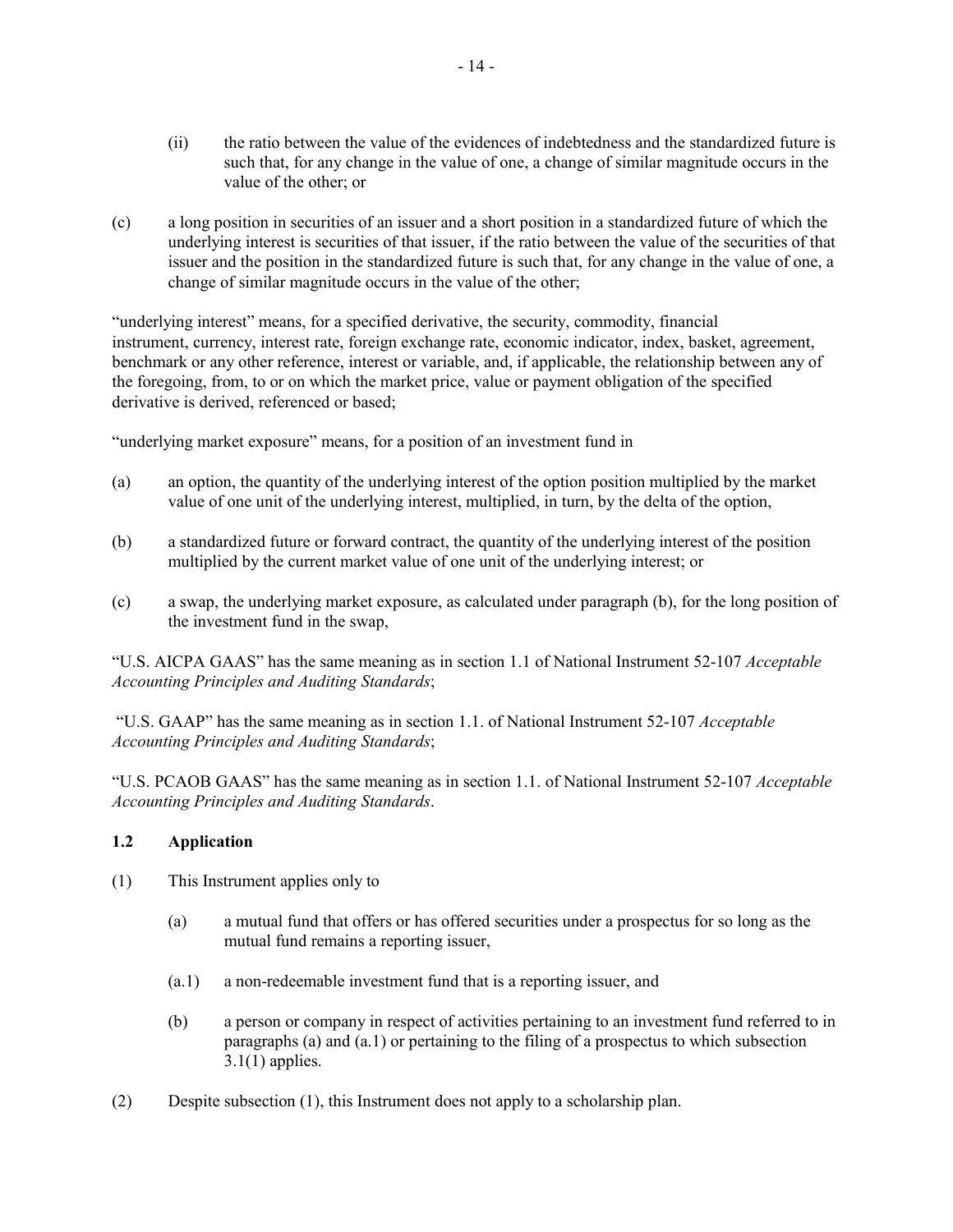- (2.1) Despite subsection (1), section 2.5.1 also applies to an investment fund that is not a reporting issuer.
- (3) Despite subsection (1), in Québec, in respect of investment funds organized under an Act to establish the *Fonds de solidarité des travailleurs du Québec (F.T.Q.)* (chapter F-3.2.1), an Act to establish *Fondaction, le Fonds de développement de la Confédération des syndicats nationaux pour la coopération et l'emploi* (chapter F-3.1.2), or an Act constituting *Capital régional et coopératif Desjardins* (chapter C-6.1), the following requirements apply:
	- (a) section 2.6.1 and sections 2.7 to 2.17;
	- (b) Part 6;
	- (c) Part 15, except for paragraph  $15.8(2)(b)$ ;
	- (d) Part 19;
	- (e) Part 20.
- (4) For greater certainty, in British Columbia, if a provision of this Instrument conflicts or is inconsistent with a provision of the *Employee Investment Act* (British Columbia) or the *Small Business Venture Capital Act* (British Columbia), the provision of the *Employee Investment Act* or the *Small Business Venture Capital Act*, as the case may be, prevails.
- (5) Despite paragraph (1)(a.1), the following provisions do not apply to a non-redeemable investment fund that was established before October 4, 2018, unless the fund has filed a prospectus for which a receipt was issued after that date:
	- (a) sections 2.1 and 2.4;
	- (b) paragraphs  $2.6(1)(a)$ , (b) and (c), and subsection  $2.6(2)$ ;
	- (c) sections 2.6.1, 2.6.2 and 2.9.1.

### **1.3 Interpretation**

- (1) Each section, part, class or series of a class of securities of an investment fund that is referable to a separate portfolio of assets is considered to be a separate investment fund for purposes of this Instrument.
- (2) An investment fund that renews or extends a securities lending, repurchase or reverse repurchase transaction is entering into a securities lending, repurchase or reverse repurchase agreement for the purposes of section 2.12, 2.13 or 2.14.
- (3) [Repealed]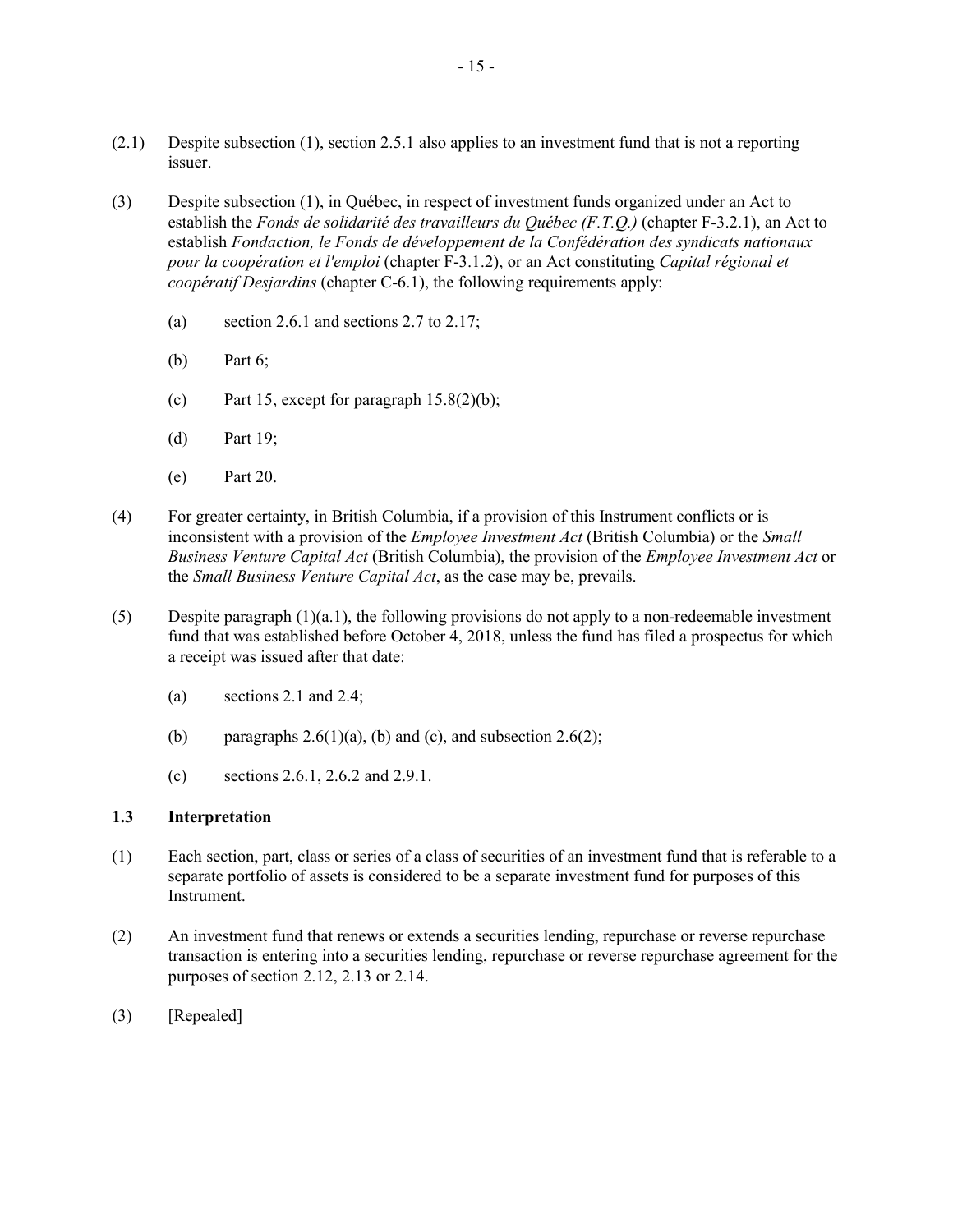#### **PART 2 INVESTMENTS**

#### **2.1 Concentration Restriction**

- (1) A mutual fund, other than an alternative mutual fund, must not purchase a security of an issuer, enter into a specified derivatives transaction or purchase an index participation unit if, immediately after the transaction, more than 10% of its net asset value would be invested in securities of any one issuer.
- (1.1) An alternative mutual fund or a non-redeemable investment fund must not purchase a security of an issuer, enter into a specified derivatives transaction or purchase an index participation unit if, immediately after the transaction, more than 20% of its net asset value would be invested in securities of any one issuer.
- (2) Subsections (1) and (1.1) do not apply to the purchase of any of the following:
	- (a) a government security;
	- (b) a security issued by a clearing corporation;
	- (c) a security issued by an investment fund if the purchase is made in accordance with the requirements of section 2.5;
	- (d) an index participation unit that is a security of an investment fund;
	- (e) an equity security if the purchase is made by a fixed portfolio investment fund in accordance with its investment objectives.
- (3) For the purposes of this section, for each long position in a specified derivative that is held by an investment fund for a purpose other than hedging and for each index participation unit held by the investment fund, the investment fund is considered to hold directly the underlying interest of that specified derivative or its proportionate share of the securities held by the issuer of the index participation unit.
- (4) Despite subsection (3), for the purposes of this section, an investment fund is considered to not hold a security or instrument if that security or instrument is a component of, but represents less than  $10\%$  of,
	- (a) a stock or bond index that is the underlying interest of a specified derivative, or
	- (b) the securities held by the issuer of an index participation unit.
- (5) Despite subsection (1), an index mutual fund, the name of which includes the word "index", may, in order to satisfy its fundamental investment objectives, purchase a security, enter into a specified derivatives transaction or purchase index participation units if its prospectus contains the disclosure referred to in subsection (5) of Item 6 and subsection (5) of Item 9 of Part B of Form 81-101F1 *Contents of Simplified Prospectus*.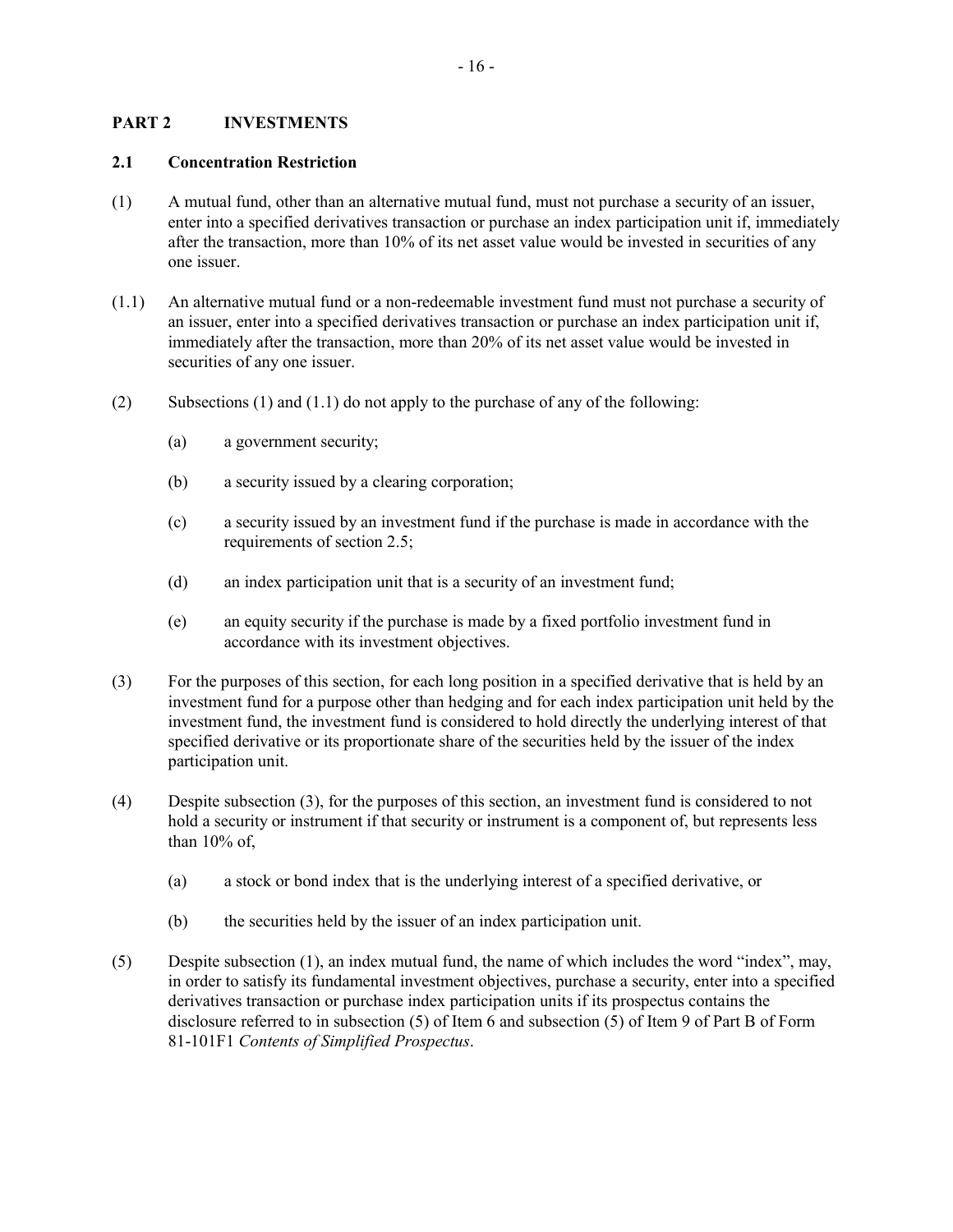### **2.2 Control Restrictions**

- (1) An investment fund must not purchase a security of an issuer
	- (a) if, immediately after the purchase, the investment fund would hold securities representing more than 10% of
		- (i) the votes attaching to the outstanding voting securities of the issuer; or
		- (ii) the outstanding equity securities of the issuer; or
	- (b) for the purpose of exercising control over, or management of, the issuer.
- (1.1) Subsection (1) does not apply to the purchase of any of the following:
	- (a) a security issued by an investment fund if the purchase is made in accordance with section  $2.5;$
	- (b) an index participation unit that is a security of an investment fund.
- (2) If an investment fund acquires a security of an issuer other than as the result of a purchase, and the acquisition results in the investment fund exceeding the limits described in paragraph  $(1)(a)$ , the investment fund must as quickly as is commercially reasonable, and in any event no later than 90 days after the acquisition, reduce its holdings of those securities so that it does not hold securities exceeding those limits.
- (3) In determining its compliance with the restrictions contained in this section, an investment fund must
	- (a) assume the conversion of special warrants held by it; and
	- (b) consider that it holds directly the underlying securities represented by any American depositary receipts held by it.

### **2.3 Restrictions Concerning Types of Investments**

- (1) A mutual fund must not do any of the following:
	- (a) purchase real property;
	- (b) purchase a mortgage, other than a guaranteed mortgage;
	- (c) purchase a guaranteed mortgage if, immediately after the purchase, more than 10% of its net asset value would be made up of guaranteed mortgages;
	- (d) purchase a precious metal certificate, other than a permitted precious metal certificate;
	- (e) purchase a permitted precious metal, a permitted precious metal certificate or a specified derivative of which the underlying interest is a physical commodity if, immediately after the purchase, more than 10% of the mutual fund's net asset value would be made up of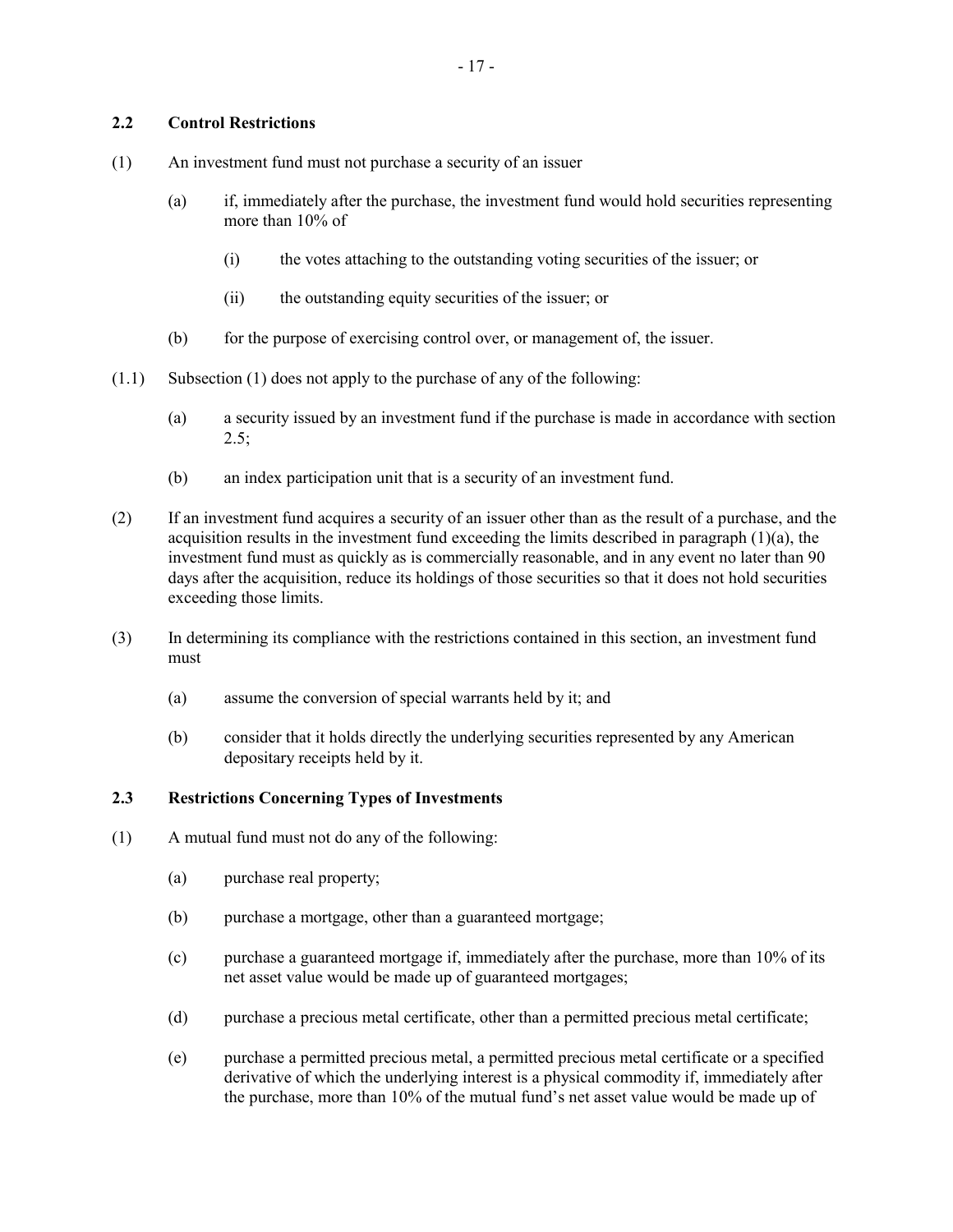- (f) purchase a physical commodity, except to the extent permitted by paragraph (d) or (e);
- (g) purchase, sell or use a specified derivative other than in compliance with sections 2.7 to 2.11;
- (h) [Repealed]
- (i) purchase an interest in a loan syndication or loan participation if the purchase would require the mutual fund to assume any responsibilities in administering the loan in relation to the borrower.
- (1.1) Paragraphs (1) (d), (e) and (f) do not apply to an alternative mutual fund.
- (1.2) Paragraph (1) (e) does not apply to a precious metals fund with respect to purchasing a permitted precious metal, a permitted precious metal certificate or a specified derivative of which the underlying interest is one or more permitted precious metals.
- (2) A non-redeemable investment fund must not do any of the following:
	- (a) purchase real property;
	- (b) purchase a mortgage, other than a guaranteed mortgage;
	- (c) purchase an interest in a loan syndication, or loan participation, if the purchase would require the non-redeemable investment fund to assume any responsibilities in administering the loan in relation to the borrower.
- (3) For the purposes of this section, for each long position in a specified derivative that is held by an investment fund for a purpose other than hedging and for each index participation unit or underlying investment fund held by the investment fund, the investment fund is considered to hold directly the underlying interest of that specified derivative or its proportionate share of the assets held by the issuer of the index participation unit or underlying investment fund.
- (4) Despite subsection (3), for the purposes of this section, an investment fund is considered to not hold a security or instrument if that security or instrument is a component of, but represents less than 10% of,
	- (a) a stock or bond index that is the underlying interest of a specified derivative, or
	- (b) the securities held by the issuer of an index participation unit or underlying investment fund.

### **2.4 Restrictions Concerning Illiquid Assets**

(1) A mutual fund must not purchase an illiquid asset if, immediately after the purchase, more than 10% of its net asset value would be made up of illiquid assets.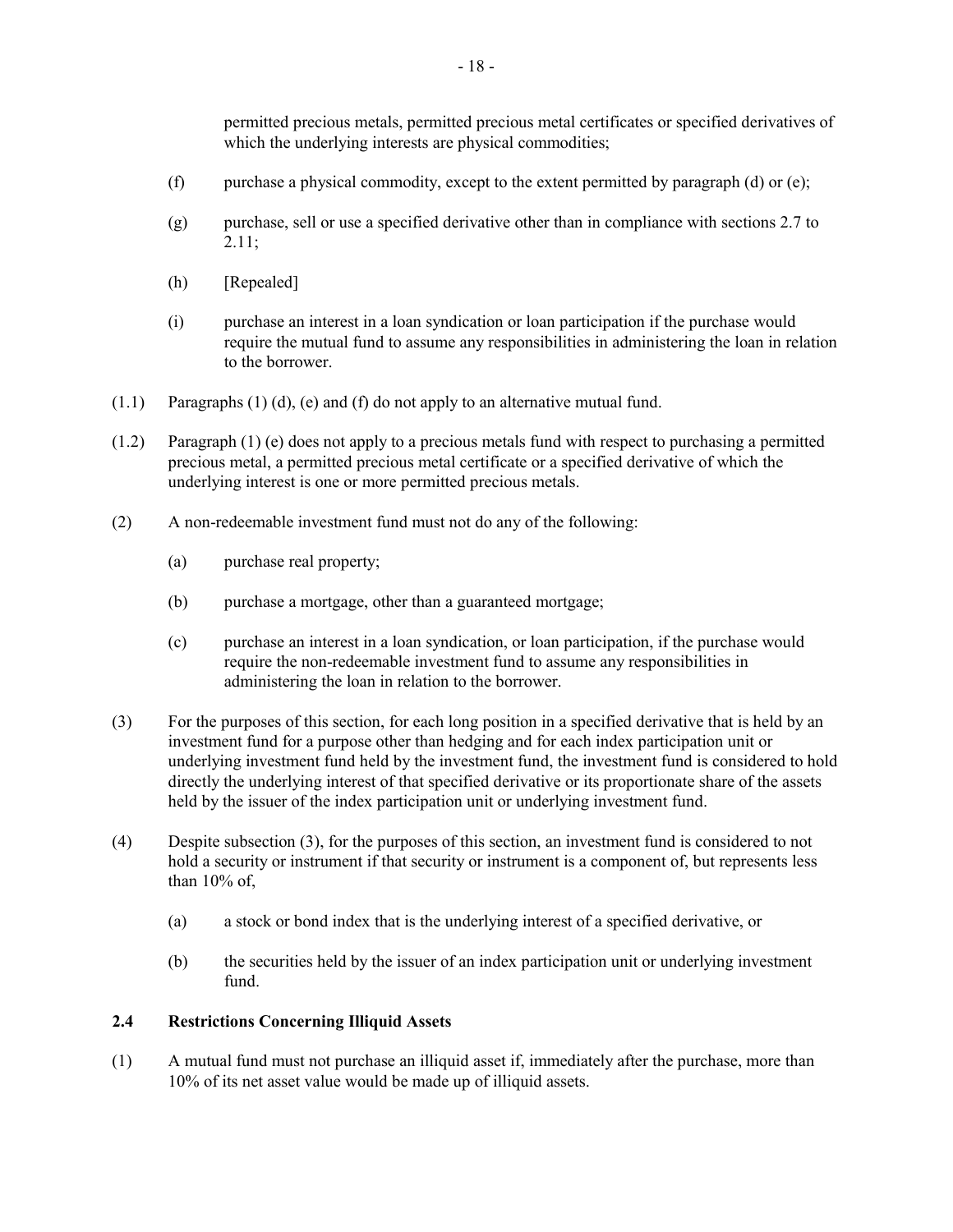- (2) A mutual fund must not hold, for a period of 90 days or more, more than 15% of its net asset value in illiquid assets.
- (3) If more than 15% of the net asset value of a mutual fund is made up of illiquid assets, the mutual fund must, as quickly as is commercially reasonable, take all necessary steps to reduce the percentage of its net asset value made up of illiquid assets to 15% or less.
- (4) A non-redeemable investment fund must not purchase an illiquid asset if, immediately after the purchase, more than 20% of its net asset value would be made up of illiquid assets.
- (5) A non-redeemable investment fund must not hold, for a period of 90 days or more, more than 25% of its net asset value in illiquid assets.
- (6) If more than 25% of the net asset value of a non-redeemable investment fund is made up of illiquid assets, the non-redeemable investment fund must, as quickly as is commercially reasonable, take all necessary steps to reduce the percentage of its net asset value made up of illiquid assets to 25% or less.

#### **2.5 Investments in Other Investment Funds**

- (1) For the purposes of this section, an investment fund is considered to be holding a security of another investment fund if
	- (a) it holds securities issued by the other investment fund, or
	- (b) it is maintaining a position in a specified derivative for which the underlying interest is a security of the other investment fund.
- (2) An investment fund must not purchase or hold a security of another investment fund unless,
	- (a) if the investment fund is a mutual fund, other than an alternative mutual fund, either of the following applies:
		- (i) the other investment fund is a mutual fund, other than an alternative mutual fund, that is subject to this Instrument;
		- (ii) the other investment fund is an alternative mutual fund or a non-redeemable investment fund that is subject to this Instrument and, at the time of the purchase of that security, the investment fund holds no more than 10% of its net asset value in securities of alternative mutual funds and non-redeemable investment funds,
	- (a.1) if the investment fund is an alternative mutual fund or a non-redeemable investment fund, one or both of the following apply:
		- (i) the other investment fund is subject to this Instrument;
		- (ii) the other investment fund complies with the provisions of this Instrument applicable to an alternative mutual fund or a non-redeemable investment fund,
	- (b) at the time of the purchase of that security, the other investment fund holds no more than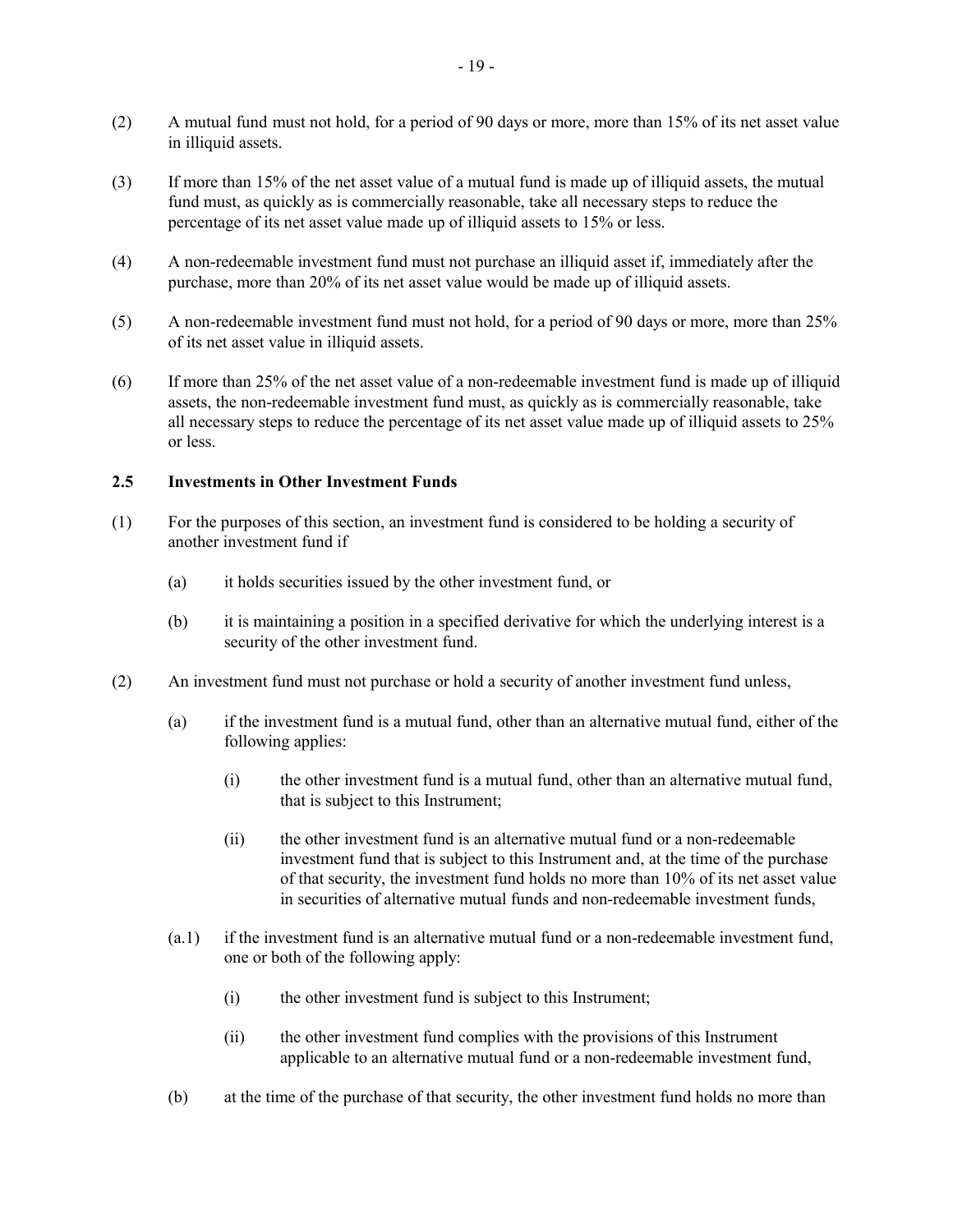- (c) the other investment fund is a reporting issuer in a jurisdiction,
- (c.1) [Repealed]
- (d) no management fees or incentive fees are payable by the investment fund that, to a reasonable person, would duplicate a fee payable by the other investment fund for the same service,
- (e) no sales fees or redemption fees are payable by the investment fund in relation to its purchases or redemptions of the securities of the other investment fund if the other investment fund is managed by the manager or an affiliate or associate of the manager of the investment fund, and
- (f) no sales fees or redemption fees are payable by the investment fund in relation to its purchases or redemptions of securities of the other investment fund that, to a reasonable person, would duplicate a fee payable by an investor in the investment fund.
- (3) Paragraphs  $(2)(a)$ ,  $(a.1)$  and  $(c)$  do not apply if the security
	- (a) is an index participation unit issued by an investment fund, or
	- (b) is issued by another investment fund established with the approval of the government of a foreign jurisdiction and the only means by which the foreign jurisdiction permits investment in the securities of issuers of that foreign jurisdiction is through that type of investment fund.
- (4) Paragraph (2)(b) does not apply if the other investment fund
	- (a) is a clone fund, or
	- (b) in accordance with this section purchases or holds securities
		- (i) of a money market fund, or
		- (ii) that are index participation units issued by an investment fund.
- (5) Paragraphs (2)(e) and (f) do not apply to brokerage fees incurred for the purchase or sale of securities issued by an investment fund that are listed for trading on a stock exchange.
- (6) An investment fund that holds securities of another investment fund that is managed by the same manager or an affiliate or associate of the manager
	- (a) must not vote any of those securities, and
	- (b) may, if the manager so chooses, arrange for all of the securities it holds of the other investment fund to be voted by the beneficial holders of securities of the investment fund.
- (7) The investment fund conflict of interest investment restrictions and the investment fund conflict of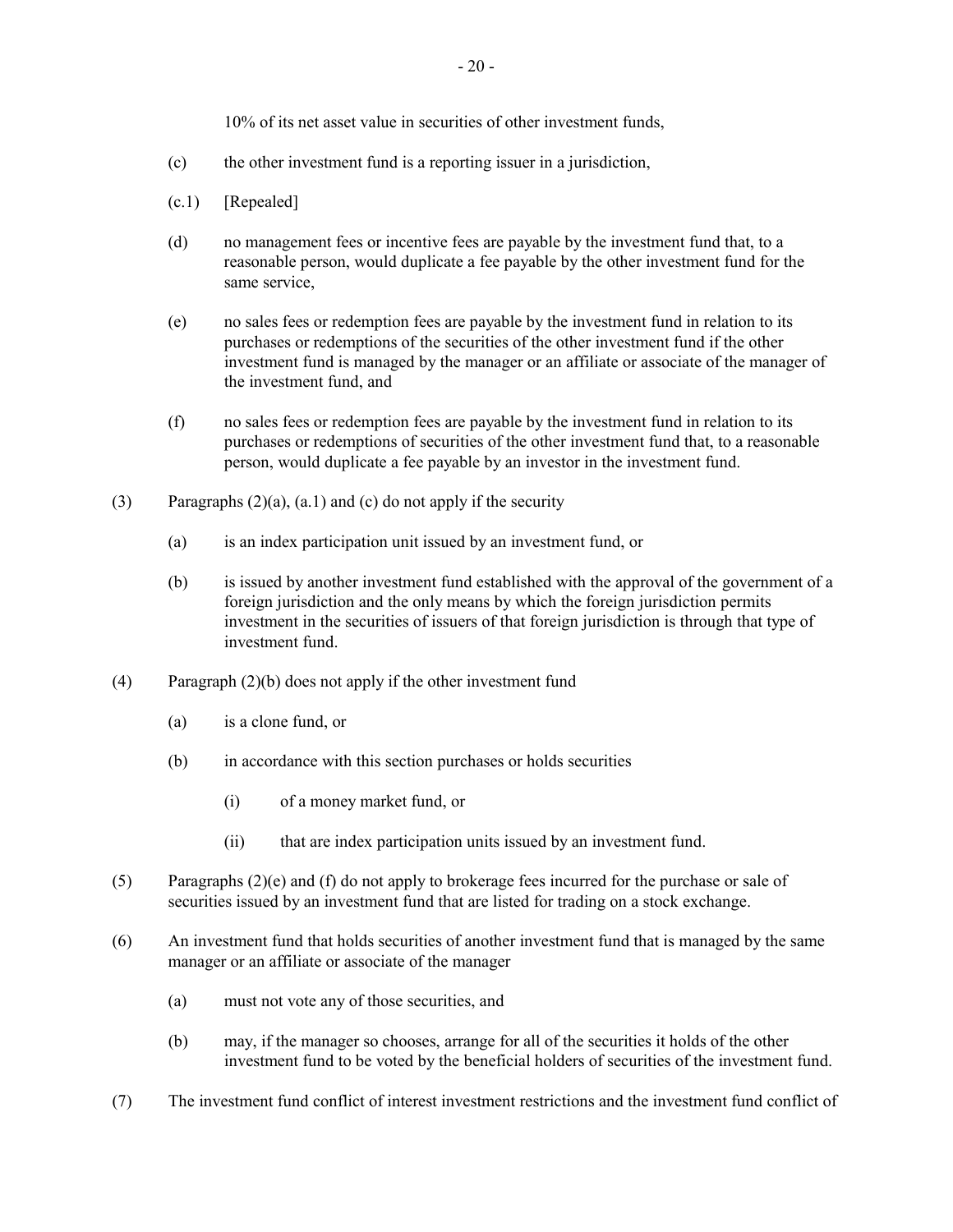interest reporting requirements do not apply to an investment fund which purchases or holds securities of another investment fund if the purchase or holding is made in accordance with this section.

## **2.5.1 Investments in Other Investment Funds by Funds Not Reporting Issuers**

- (1) In this section, "significant interest" and "substantial security holder" have the meaning,
	- (a) except in British Columbia, ascribed to those terms in the investment fund conflict of interest investment restrictions, and
	- (b) in British Columbia, ascribed to those terms in section 2 of BC Instrument 81-513 *Self-Dealing*.
- (2) The investment fund conflict of interest investment restrictions and the investment fund conflict of interest reporting requirements do not apply to an investment fund that is not a reporting issuer and that purchases or holds securities of another investment fund that is not a reporting issuer if
	- (a) the investment fund's securities are distributed solely under an exemption from the prospectus requirement,
	- (b) the purchase or holding is in accordance with paragraphs  $2.5(2)(b)$ , (d), (e) and (f),
	- (c) the other investment fund prepares annual financial statements for its most recently completed financial year, and obtains an auditor's report with respect to those statements, within 90 days after the end of that financial year,
	- (d) the other investment fund prepares interim financial statements for its most recently completed interim period within 60 days after the end of that interim period,
	- (e) the audited annual financial statements referred to in paragraph (c) and the interim financial statements referred to in paragraph (d) are prepared in accordance with Canadian GAAP applicable to publicly accountable enterprises, IFRS or U.S. GAAP,
	- (f) the audited annual financial statements referred to in paragraph (c) are audited in accordance with Canadian GAAS, International Standards on Auditing, U.S. AICPA GAAS or U.S. PCAOB GAAS and the auditor's report referred to in paragraph (c) expresses an unmodified or unqualified opinion, as applicable,
	- (g) the other investment fund complies with section 2.4,
	- (h) the other investment fund has the same redemption and valuation dates as the investment fund,
	- (i) any purchase of the other fund's securities is made at a price that equals the net asset value per security of the other fund calculated in accordance with section 14.2 of National Instrument 81-106 *Investment Fund Continuous Disclosure*,
	- (j) before an investor purchases securities of the investment fund, the investor is provided a document that discloses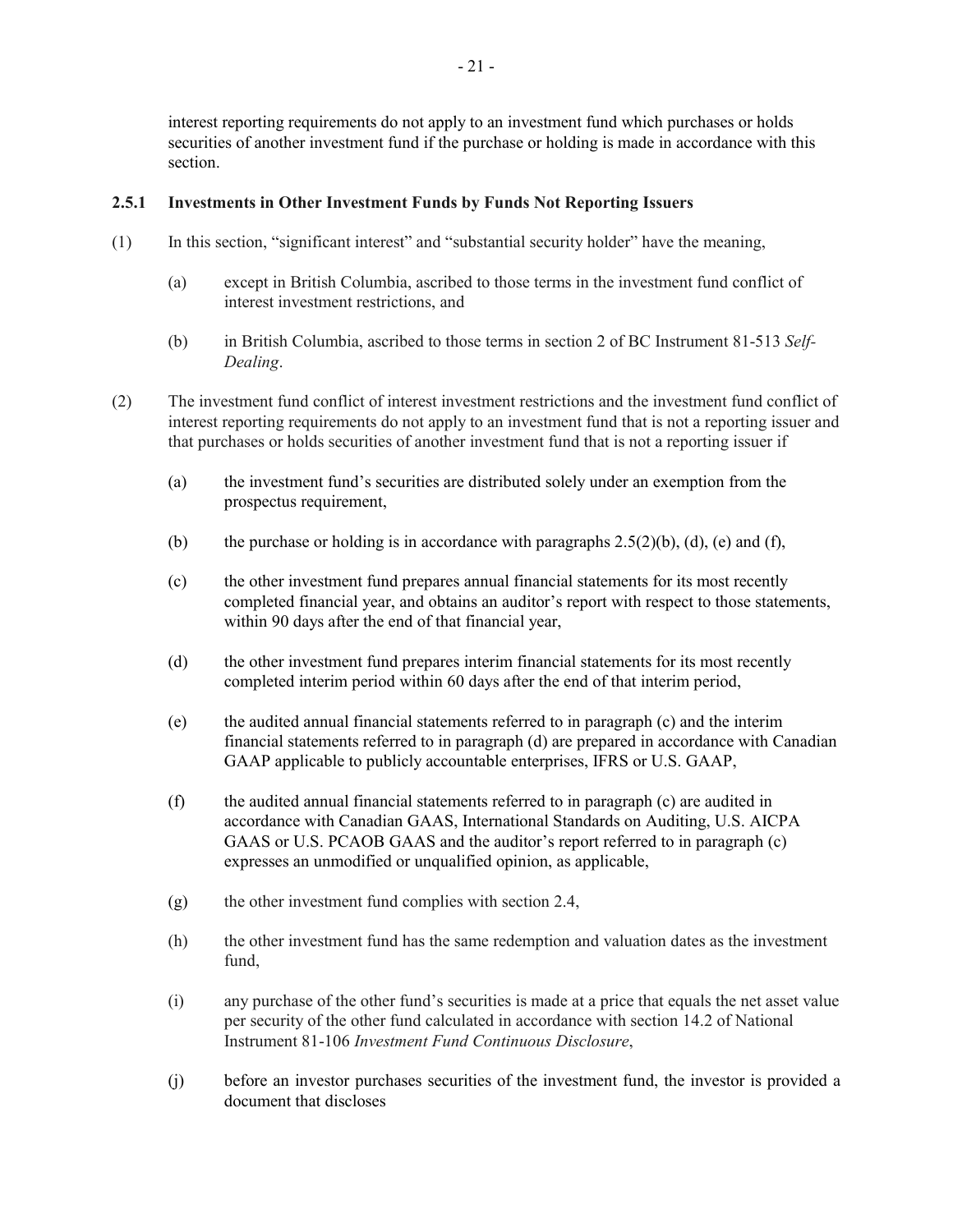- (i) that the fund may purchase securities of other related funds from time to time,
- (ii) that the manager of the fund is any of the following, as applicable:
	- (A) the manager of each of the other funds;
	- (B) the portfolio adviser of each of the other funds;
	- (C) an affiliate of the manager of each of the other funds;
	- (D) an affiliate of the portfolio adviser of each of the other funds,
- (iii) the approximate or maximum percentage of net assets of the fund that is intended to be invested in securities of the other fund,
- (iv) the fees, expenses and any performance or special incentive distributions payable by the other fund,
- (v) the process or criteria used to select the other fund,
- (vi) for each officer, director or substantial securityholder of the fund's manager, or of the fund, that has a significant interest in the other fund, the approximate amount of the significant interest that each officer, director or substantial securityholder holds in the other fund expressed as a percentage of the other fund's net asset value, and any conflicts of interest or potential conflicts of interest,
- (vii) if the officers, directors and substantial securityholders of the fund's manager or of the fund, in aggregate, hold a significant interest in the other fund,
	- (A) the actual or approximate amount of the significant interest they hold, on an aggregate basis, expressed as a percentage of the other fund's net asset value, and
	- (B) any conflicts of interest or potential conflicts of interest, and
- (viii) that investors are entitled to receive, on request and free of charge,
	- (A) a copy of the offering memorandum or other similar disclosure document of each other fund, if available, and
	- (B) the audited annual financial statements, accompanied by an auditor's report, and interim financial statements, if any, relating to each other fund, and
- (k) investors are informed annually of their right to receive, on request and free of charge, a copy of the documents referred to in subparagraph (j)(viii)*.*
- (3) The investment fund conflict of interest investment restrictions and the investment fund conflict of interest reporting requirements do not apply to an investment fund that is not a reporting issuer and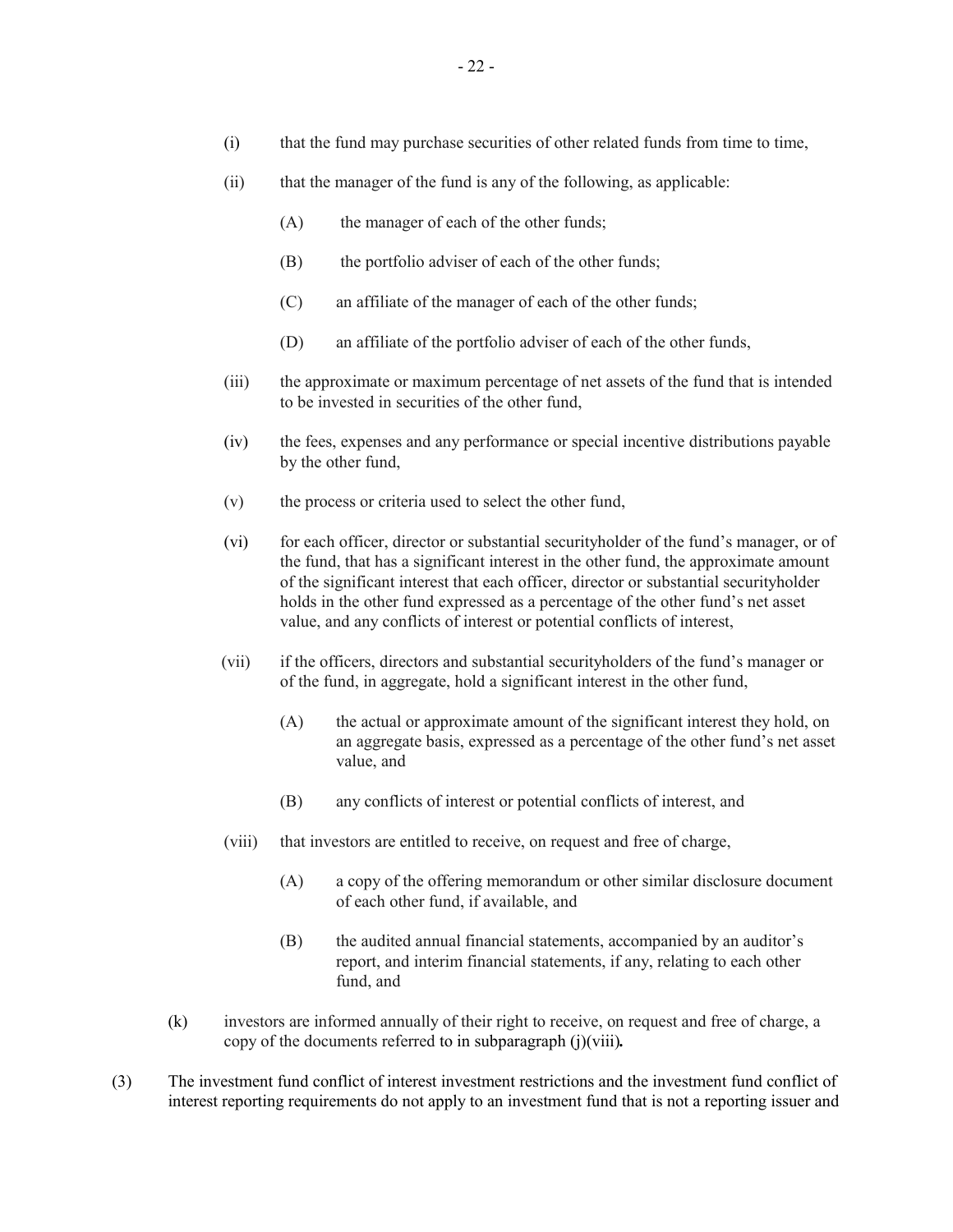that purchases or holds securities of another investment fund if the other investment fund is a reporting issuer and the purchase or holding is in accordance with section 2.5.

#### **2.6 Borrowing and Other Investment Practices**

- (1) An investment fund must not
	- (a) borrow cash or provide a security interest over any of its portfolio assets unless
		- (i) the transaction is a temporary measure to accommodate requests for the redemption of securities of the investment fund while the investment fund effects an orderly liquidation of portfolio assets, or to permit the investment fund to settle portfolio transactions and, after giving effect to all transactions undertaken under this subparagraph, the outstanding amount of all borrowings of the investment fund does not exceed 5% of its net asset value at the time of the borrowing,
		- (ii) the security interest is required to enable the investment fund to effect a specified derivative transaction or short sale of securities under this Instrument, is made in accordance with industry practice for that type of transaction and relates only to obligations arising under the particular specified derivatives transaction or short sale,
		- (iii) the security interest secures a claim for the fees and expenses of the custodian or a sub-custodian of the investment fund for services rendered in that capacity as permitted by subsection 6.4 (3), or
		- (iv) in the case of an exchange-traded mutual fund that is not in continuous distribution or a non-redeemable investment fund, the transaction is to finance the acquisition of its portfolio securities and the outstanding amount of all borrowings is repaid on the closing of its initial public offering,
	- (b) purchase securities on margin, unless permitted by section 2.7 or 2.8,
	- (c) sell securities short other than in compliance with section 2.6.1, unless permitted by section 2.7 or 2.8,
	- (d) purchase a security, other than a specified derivative, that by its terms may require the investment fund to make a contribution in addition to the payment of the purchase price,
	- (e) engage in the business of underwriting, or marketing to the public, securities of any other issuer,
	- (f) lend cash or portfolio assets other than cash,
	- (g) guarantee securities or obligations of a person or company, or
	- (h) purchase securities other than through market facilities through which these securities are normally bought and sold unless the purchase price approximates the prevailing market price or the parties are at arm's length in connection with the transaction.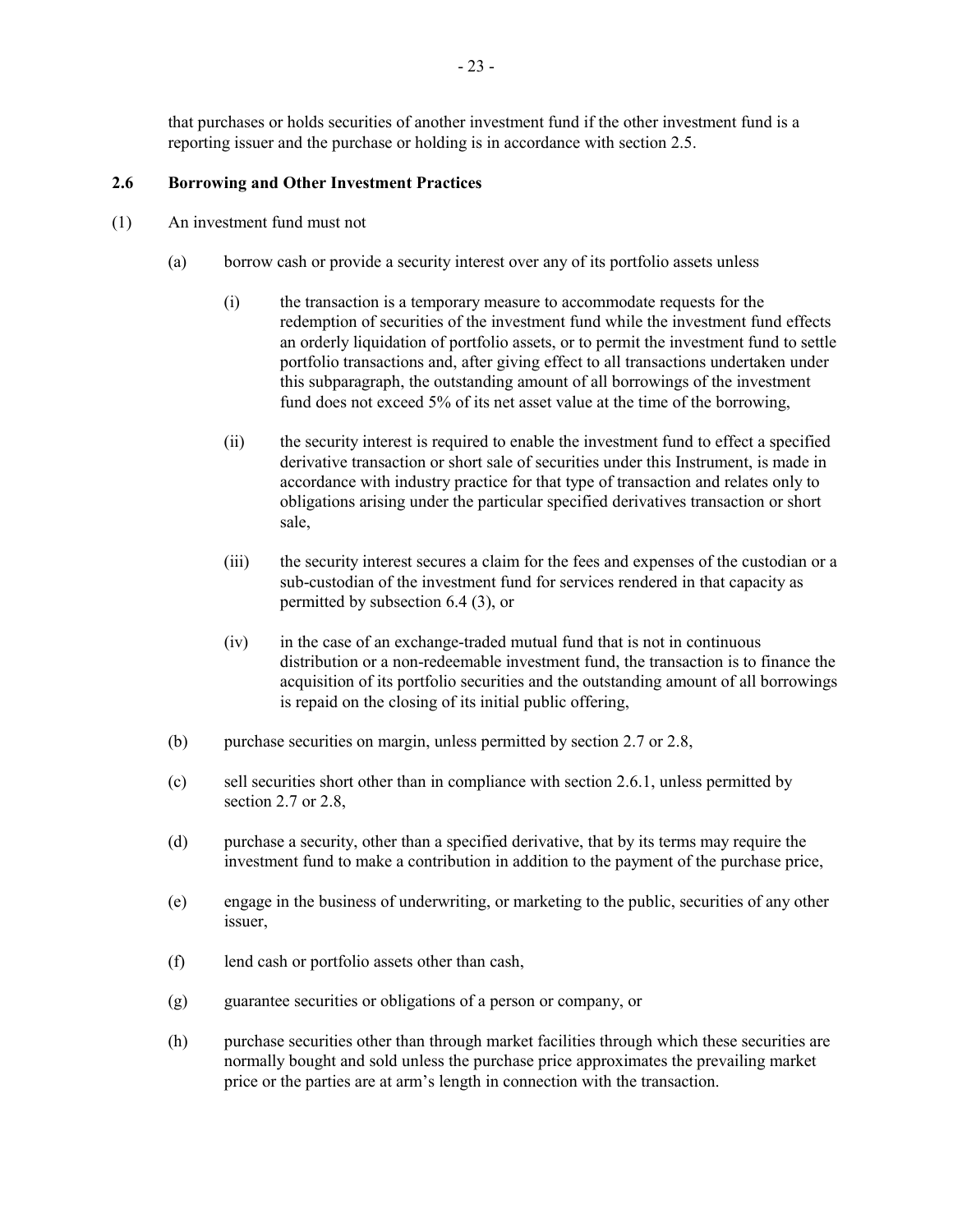- (2) Despite paragraphs  $(1)(a)$  and  $(b)$ , an alternative mutual fund or a non-redeemable investment fund may borrow cash or provide a security interest over any of its portfolio assets if each of the following applies:
	- (a) any borrowing of cash is
		- (i) from an entity described in section 6.2 or 6.3, and
		- (ii) if the lender is an affiliate or associate of the investment fund manager of the alternative mutual fund or non-redeemable investment fund, under a borrowing agreement approved by the independent review committee as required under section 5.2 of NI 81-107;
	- (b) the borrowing agreement is in accordance with normal industry practice and on standard commercial terms for the type of transaction;
	- (c) the value of cash borrowed, when aggregated with the value of all outstanding borrowing by the alternative mutual fund or non-redeemable investment fund, does not exceed 50% of the alternative mutual fund or non-redeemable investment fund's net asset value.

#### **2.6.1 Short Sales**

- (1) An investment fund may sell a security short if
	- (a) the security sold short is sold for cash;
	- (b) the security sold short is not any of the following:
		- (i) a security that the investment fund is otherwise not permitted by securities legislation to purchase at the time of the short sale transaction;
		- (ii) an illiquid asset;
		- (iii) a security of an investment fund other than an index participation unit; and
	- (c) at the time the investment fund sells the security short,
		- (i) the investment fund has borrowed or arranged to borrow from a borrowing agent the security that is to be sold under the short sale,
		- (ii) if the investment fund is a mutual fund, other than an alternative mutual fund, the aggregate market value of the securities of the issuer of the securities sold short by the mutual fund does not exceed 5% of the net asset value of the mutual fund,
		- (iii) if the investment fund is a mutual fund, other than an alternative mutual fund, the aggregate market value of the securities sold short by the mutual fund does not exceed 20% of the net asset value of the mutual fund,
		- (iv) if the investment fund is an alternative mutual fund or a non-redeemable investment fund, the aggregate market value of the securities of the issuer of the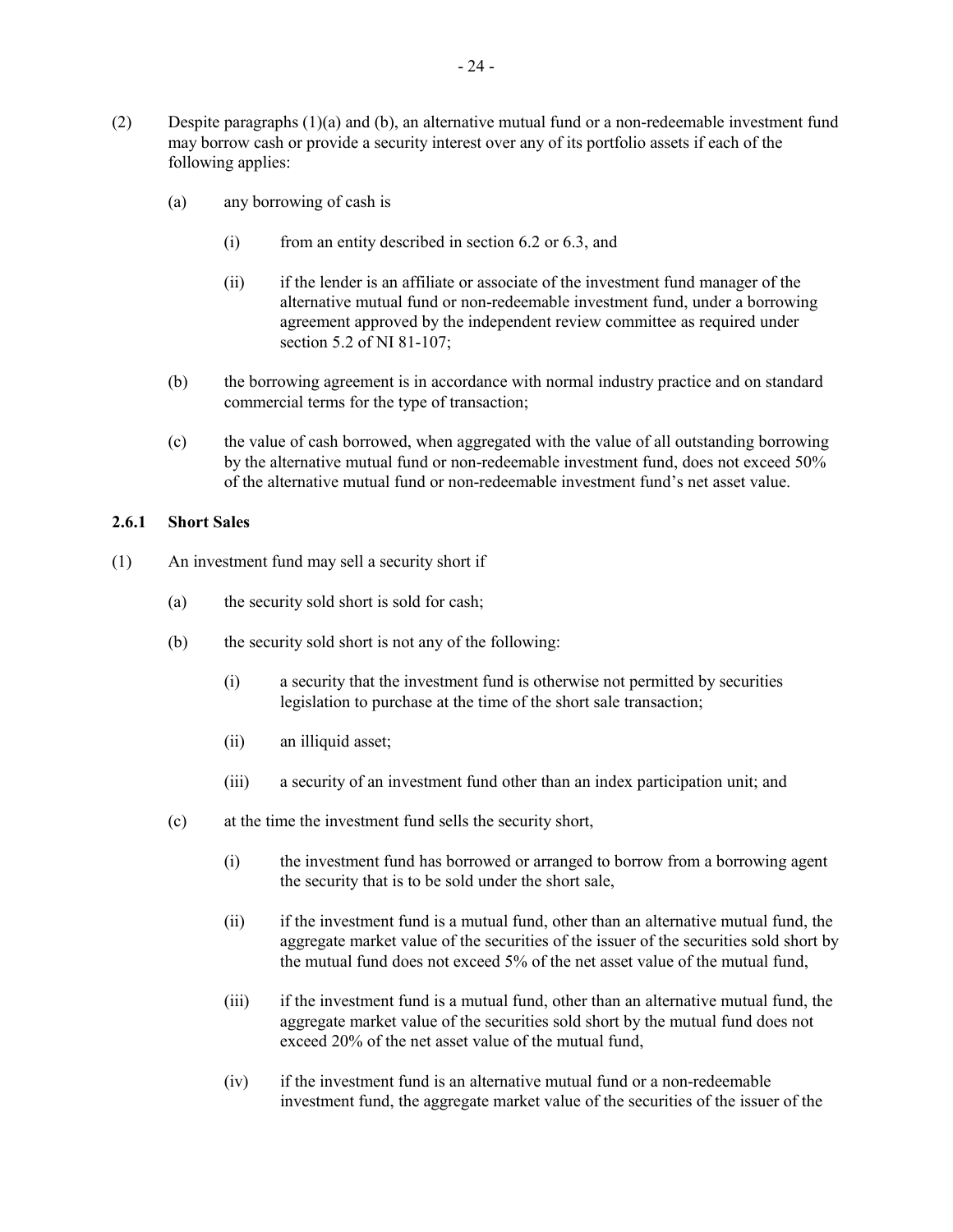securities sold short by the investment fund, other than government securities sold short by an alternative mutual fund or non-redeemable investment fund, does not exceed 10% of the net asset value of the investment fund, and

- (v) if the investment fund is an alternative mutual fund or a non-redeemable investment fund, the aggregate market value of the securities sold short by the investment fund does not exceed 50% of the net asset value of the investment fund.
- (2) A mutual fund, other than an alternative mutual fund, that sells securities short must hold cash cover in an amount that, together with portfolio assets deposited with borrowing agents as security in connection with short sales of securities by the mutual fund, is at least 150% of the aggregate market value of the securities sold short by the mutual fund on a daily mark-to-market basis.
- (3) A mutual fund, other than an alternative mutual fund, must not use the cash from a short sale to enter into a long position in a security, other than a security that qualifies as cash cover.

### **2.6.2 Total Borrowing and Short Sales**

- (1) Despite sections 2.6 and 2.6.1, an investment fund must not borrow cash or sell securities short if, immediately after entering into a cash borrowing or short selling transaction, the aggregate value of cash borrowed combined with the aggregate market value of the securities sold short by the investment fund would exceed 50% of the investment fund's net asset value.
- (2) Despite sections 2.6 and 2.6.1, if the aggregate value of cash borrowed combined with the aggregate market value of the securities sold short by the investment fund exceeds 50% of the investment fund's net asset value, the investment fund must, as quickly as is commercially reasonable, take all necessary steps to reduce the aggregate value of cash borrowed combined with the aggregate market value of securities sold short to 50% or less of the investment fund's net asset value.

#### **2.7 Transactions in Specified Derivatives for Hedging and Non-hedging Purposes**

- (1) An investment fund must not purchase an option or a debt-like security or enter into a swap or a forward contract unless, at the time of the transaction, any of the following apply:
	- (a) in the case of an option, the option is a clearing corporation option;
	- (b) the option, debt-like security, swap or forward contract, has a designated rating;
	- (c) the equivalent debt of the counterparty, or of a person or company that has fully and unconditionally guaranteed the obligations of the counterparty in respect of the option, debt-like security, swap or forward contract, has a designated rating.
	- (d) the option, debt-like security, swap or forward contract is a cleared specified derivative.
- (2) If the credit rating of an option, debt-like security, swap or forward contract, or the credit rating of the equivalent debt of the writer or guarantor of the option, debt-like security, swap or forward contract, falls below the level of designated rating while the option, debt-like security, swap or forward contract is held by an investment fund, the investment fund must take the steps that are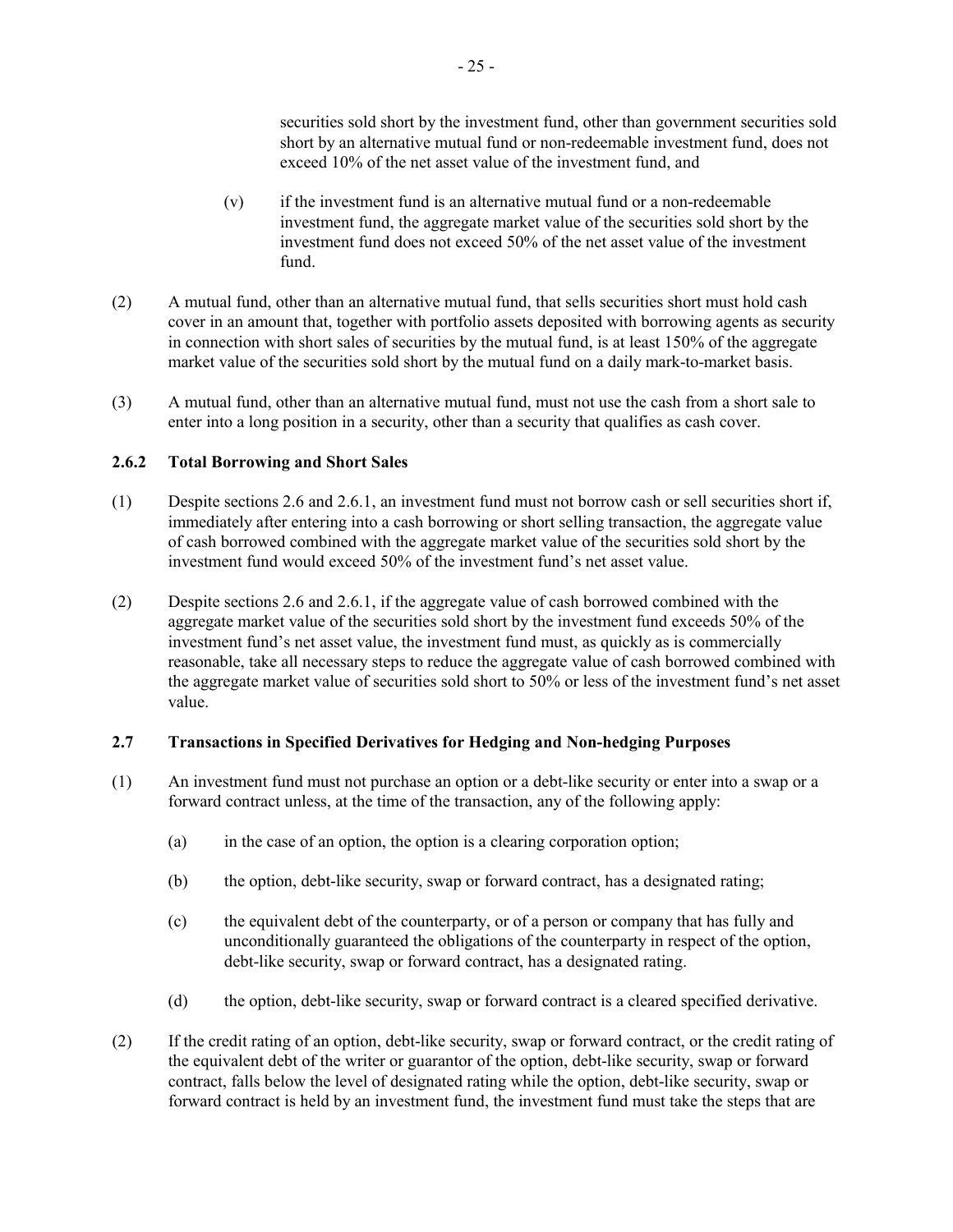reasonably required to close out its position in the option, debt-like security, swap or forward contract in an orderly and timely fashion, unless either of the following applies:

- (a) the option is a clearing corporation option;
- (b) the option, debt-like security, swap or forward contract is a cleared specified derivative.
- (3) Despite any other provisions contained in this Part, an investment fund may enter into a trade to close out all or part of a position in a specified derivative, in which case the cash cover held to cover the underlying market exposure of the part of the position that is closed out may be released.
- (4) The mark-to-market value of the exposure of an investment fund under its specified derivatives positions with any one counterparty, calculated in accordance with subsection (5), must not exceed, for a period of 30 days or more, 10% of the net asset value of the investment fund unless either of the following applies:
	- (a) the specified derivative is a cleared specified derivative;
	- (b) the equivalent debt of the counterparty, or of a person or company that has fully and unconditionally guaranteed the obligations of the counterparty in respect of the specified derivative, has a designated rating.
- (5) The mark-to-market value of specified derivatives positions of an investment fund, with any one counterparty must be, for the purposes of subsection (4),
	- (a) if the investment fund has an agreement with the counterparty that provides for netting or the right of set-off, the net mark-to-market value of the specified derivatives positions of the investment fund; and
	- (b) in all other cases, the aggregated mark-to-market value of the specified derivative positions of the investment fund.
- (6) Subsections  $(1)$ ,  $(2)$  and  $(3)$  do not apply to an alternative mutual fund or a non-redeemable investment fund.

# **2.8 Transactions in Specified Derivatives for Purposes Other than Hedging**

- (0.1) This section does not apply to an alternative mutual fund.
- (1) A mutual fund must not
	- (a) purchase a debt-like security that has an options component or an option, unless, immediately after the purchase, not more than 10 percent of its net asset value would be made up of those instruments held for purposes other than hedging;
	- (b) write a call option, or have outstanding a written call option, that is not an option on futures unless, as long as the position remains open, the mutual fund holds
		- (i) an equivalent quantity of the underlying interest of the option,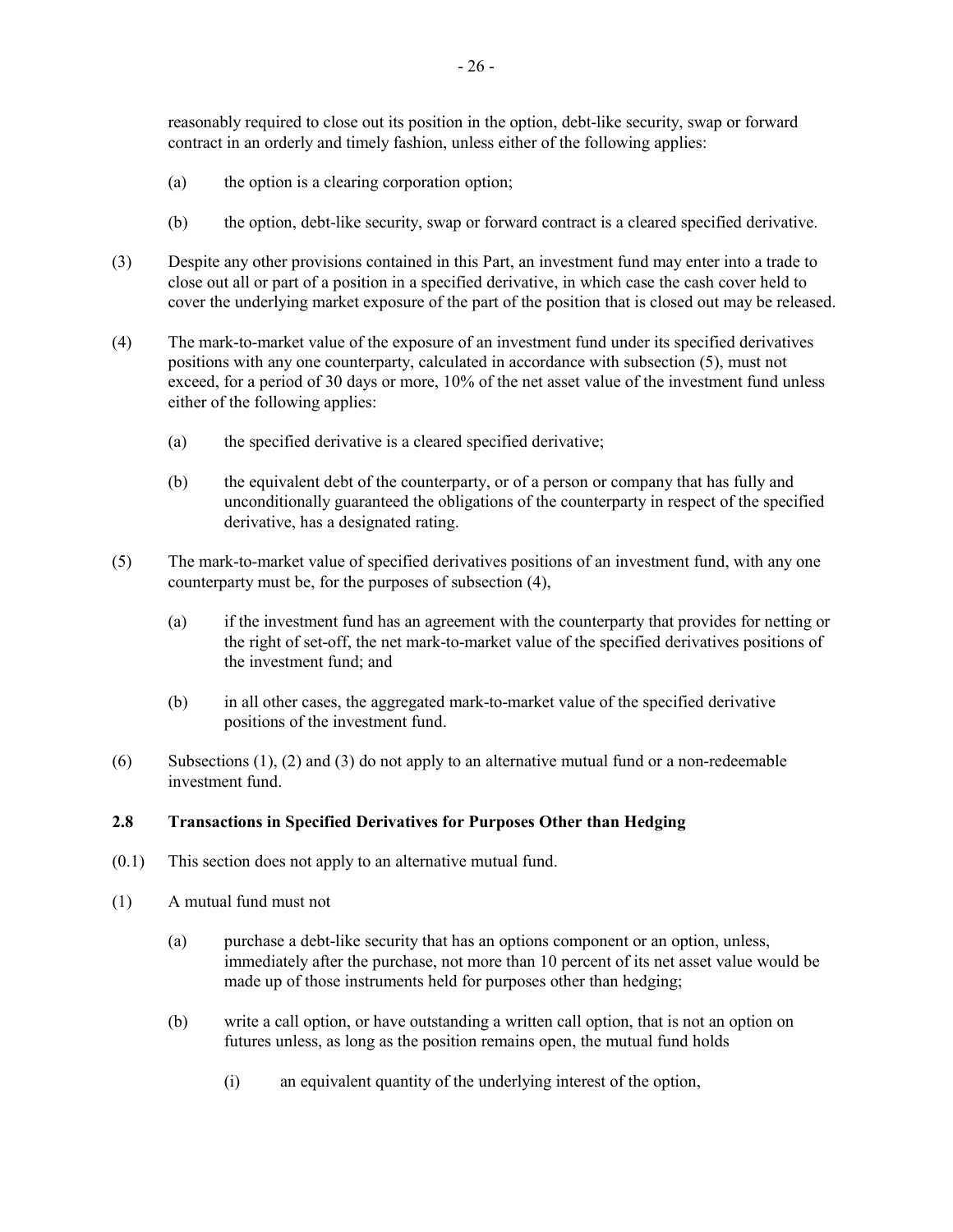- (ii) a right or obligation, exercisable at any time that the option is exercisable, to acquire an equivalent quantity of the underlying interest of the option, and cash cover that, together with margin on account for the position, is not less than the amount, if any, by which the strike price of the right or obligation to acquire the underlying interest exceeds the strike price of the option, or
- (iii) a combination of the positions referred to in subparagraphs (i) and (ii) that is sufficient, without recourse to other assets of the mutual fund, to enable the mutual fund to satisfy its obligations to deliver the underlying interest of the option;
- (c) write a put option, or have outstanding a written put option, that is not an option on futures, unless, as long as the position remains open, the mutual fund holds
	- (i) a right or obligation, exercisable at any time that the option is exercisable, to sell an equivalent quantity of the underlying interest of the option, and cash cover in an amount that, together with margin on account for the position, is not less than the amount, if any, by which the strike price of the option exceeds the strike price of the right or obligation to sell the underlying interest,
	- (ii) cash cover that, together with margin on account for the option position, is not less than the strike price of the option, or
	- (iii) a combination of the positions referred to in subparagraphs (i) and (ii) that is sufficient, without recourse to other assets of the mutual fund, to enable the mutual fund to acquire the underlying interest of the option;
- (d) open or maintain a long position in a debt-like security that has a component that is a long position in a forward contract, or in a standardized future or forward contract, unless the mutual fund holds cash cover in an amount that, together with margin on account for the specified derivative and the market value of the specified derivative, is not less than, on a daily mark-to-market basis, the underlying market exposure of the specified derivative;
- (e) open or maintain a short position in a standardized future or forward contract, unless the mutual fund holds
	- (i) an equivalent quantity of the underlying interest of the future or contract,
	- (ii) a right or obligation to acquire an equivalent quantity of the underlying interest of the future or contract and cash cover that together with margin on account for the position is not less than the amount, if any, by which the strike price of the right or obligation to acquire the underlying interest exceeds the forward price of the contract, or
	- (iii) a combination of the positions referred to in subparagraphs (i) and (ii) that is sufficient, without recourse to other assets of the mutual fund, to enable the mutual fund to deliver the underlying interest of the future or contract; or
- (f) enter into, or maintain, a swap position unless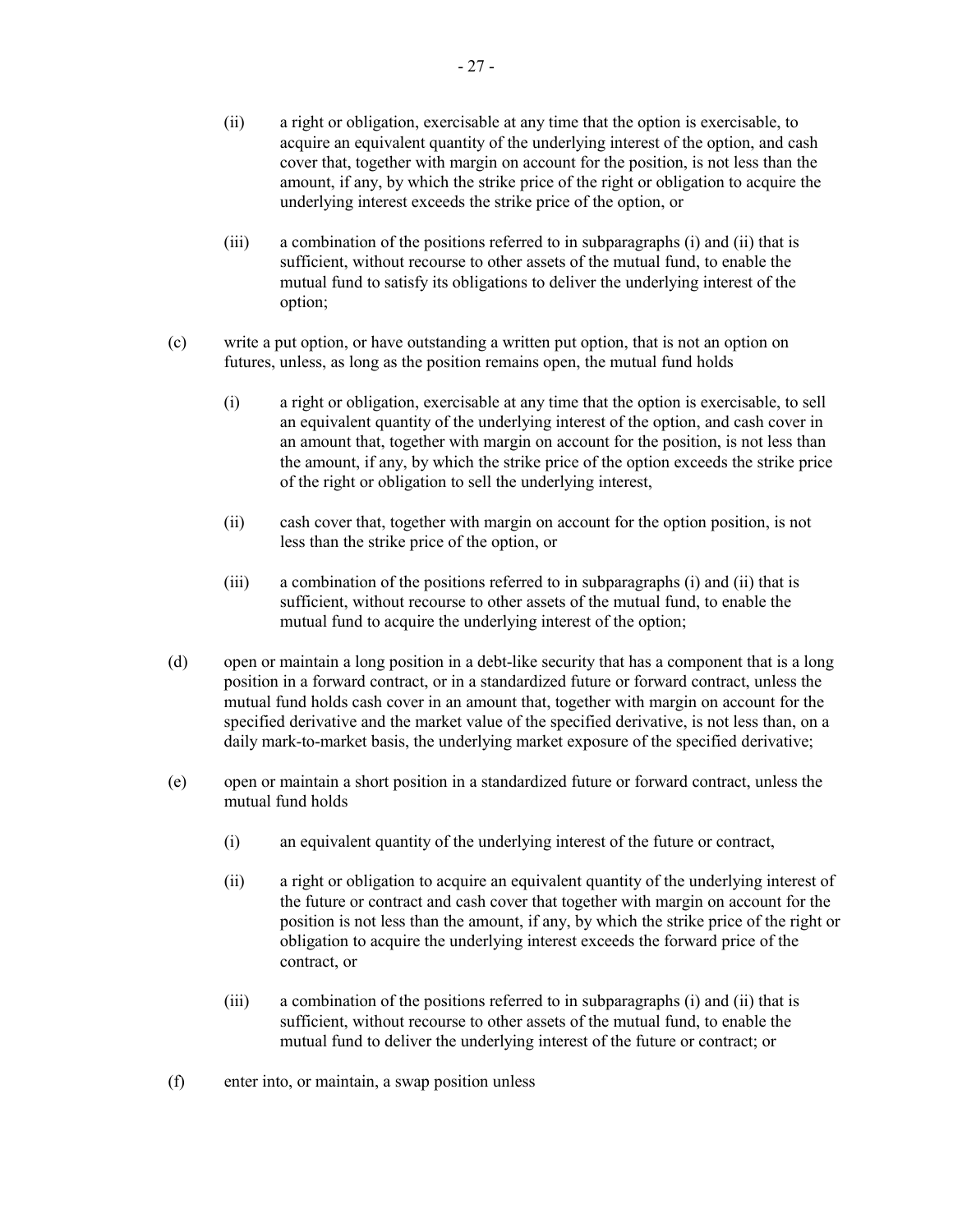- (i) for periods when the mutual fund would be entitled to receive payments under the swap, the mutual fund holds cash cover in an amount that, together with margin on account for the swap and the market value of the swap, is not less than, on a daily mark-to-market basis, the underlying market exposure of the swap; and
- (ii) for periods when the mutual fund would be required to make payments under the swap, the mutual fund holds
	- (A) an equivalent quantity of the underlying interest of the swap,
	- (B) a right or obligation to acquire an equivalent quantity of the underlying interest of the swap and cash cover that, together with margin on account for the position, is not less than the aggregate amount of the obligations of the mutual fund under the swap, or
	- (C) a combination of the positions referred to in clauses (A) and (B) that is sufficient, without recourse to other assets of the mutual fund, to enable the mutual fund to satisfy its obligations under the swap.
- (2) A mutual fund must treat any synthetic cash position on any date as providing the cash cover equal to the notional principal value of a banker's acceptance then being accepted by a bank listed in Schedule I of the *Bank Act* (Canada) that would produce the same annualized return as the synthetic cash position is then producing.

## **2.9 Transactions in Specified Derivatives for Hedging Purposes**

- (1) Sections 2.1, 2.2, 2.4 and 2.8 do not apply to the use of specified derivatives by a mutual fund for hedging purposes.
- (2) Section 2.2 does not apply to the use of specified derivatives by a non-redeemable investment fund for hedging purposes.

### **2.9.1 Aggregate Exposure to Borrowing, Short Selling and Specified Derivatives**

- (1) An alternative mutual fund or non-redeemable investment fund's aggregate exposure to cash borrowing, short selling and specified derivatives transactions must not exceed 300% of the fund's net asset value.
- (2) For the purposes of subsection (1), an alternative mutual fund or non-redeemable investment fund's aggregate exposure is the sum of the following:
	- (a) the aggregate value of the alternative mutual fund's or non-redeemable investment fund's outstanding indebtedness under any borrowing agreements to which subsection 2.6(2) applies;
	- (b) the aggregate market value of all securities sold short by the alternative mutual fund or non-redeemable investment fund as permitted by section 2.6.1;
	- (c) the aggregate notional amount of the alternative mutual fund's or non-redeemable investment fund's specified derivatives positions, minus the aggregate notional amount of the specified derivative positions that are hedging transactions.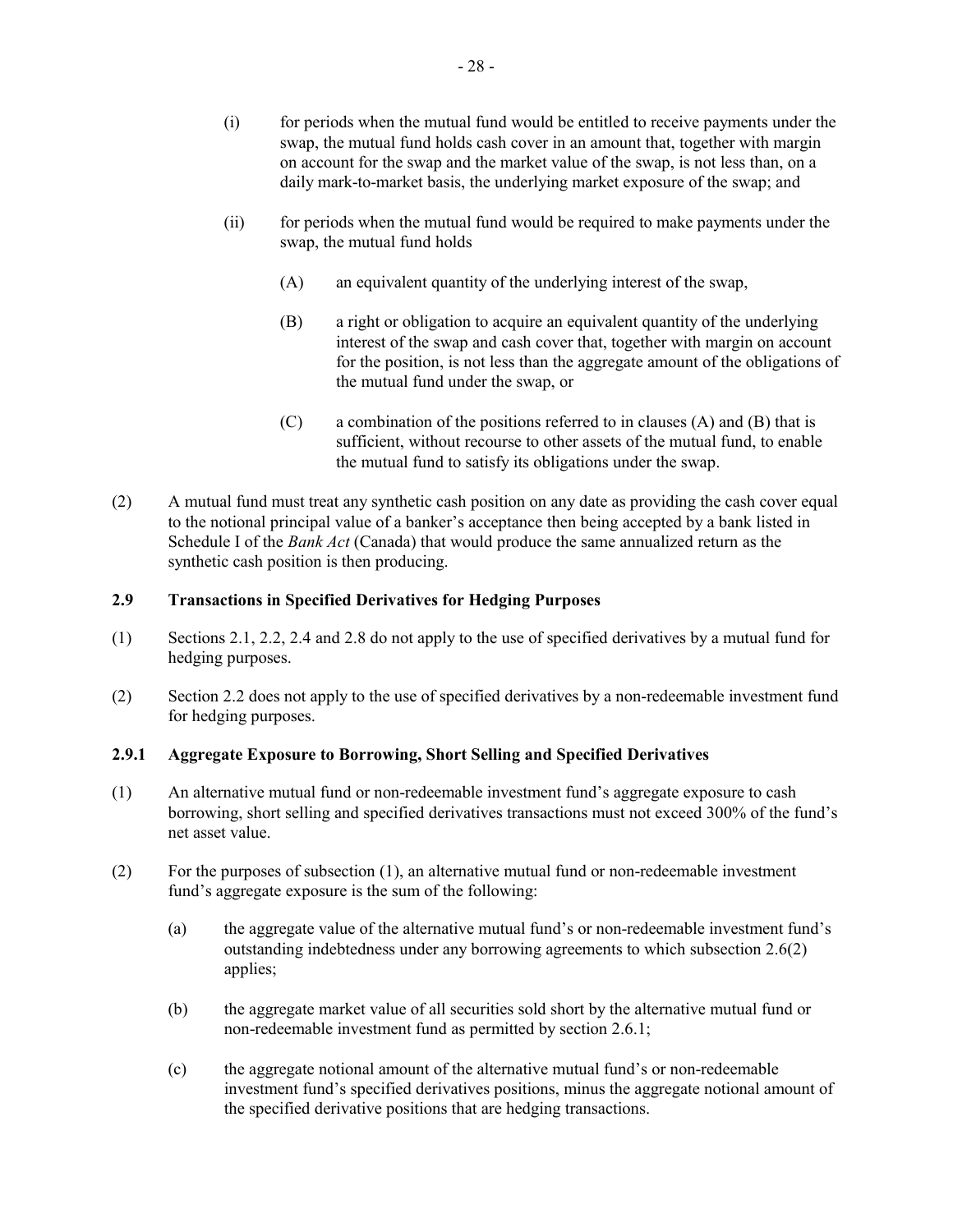- (3) For the purposes of this section, the alternative mutual fund or non-redeemable investment fund must include in its calculation its proportionate share of the assets of any underlying investment fund for which a similar calculation is required.
- (4) An alternative mutual fund or non-redeemable investment fund must determine its aggregate exposure in accordance with subsection (2) as of the close of business of each day on which it calculates a net asset value.
- (5) If the alternative mutual fund's or non-redeemable investment fund's aggregate exposure as determined in accordance with subsection (2) exceeds 300% of its net asset value, the alternative mutual fund or non-redeemable investment fund must, as quickly as is commercially reasonable, take all necessary steps to reduce the aggregate exposure to 300% of its net asset value or less.

### **2.10 Adviser Requirements**

- (1) If a portfolio adviser of an investment fund receives advice from a non-resident sub-adviser concerning the use of options or standardized futures by the investment fund, the investment fund must not invest in or use options or standardized futures unless
	- (a) the obligations and duties of the non-resident sub-adviser are set out in a written agreement with the portfolio adviser; and
	- (b) the portfolio adviser contractually agrees with the investment fund to be responsible for any loss that arises out of the failure of the non-resident sub-adviser
		- (i) to exercise the powers and discharge the duties of its office honestly, in good faith and in the best interests of the investment fund, and
		- (ii) to exercise the degree of care, diligence and skill that a reasonably prudent person would exercise in the circumstances.
- (2) An investment fund must not relieve a portfolio adviser of the investment fund from liability for loss for which the portfolio adviser has assumed responsibility under paragraph  $(1)(b)$  that arises out of the failure of the relevant non-resident sub-adviser
	- (a) to exercise the powers and discharge the duties of its office honestly, in good faith and in the best interests of the investment fund, or
	- (b) to exercise the degree of care, diligence and skill that a reasonably prudent person would exercise in the circumstances.
- (3) Despite subsection 4.4(3), an investment fund may indemnify a portfolio adviser against legal fees, judgments and amounts paid in settlement, actually and reasonably incurred by that person or company in connection with services provided by a non-resident sub-adviser for which the portfolio adviser has assumed responsibility under paragraph (1)(b), only if
	- (a) those fees, judgments and amounts were not incurred as a result of a breach of the standard of care described in subsection (1) or (2); and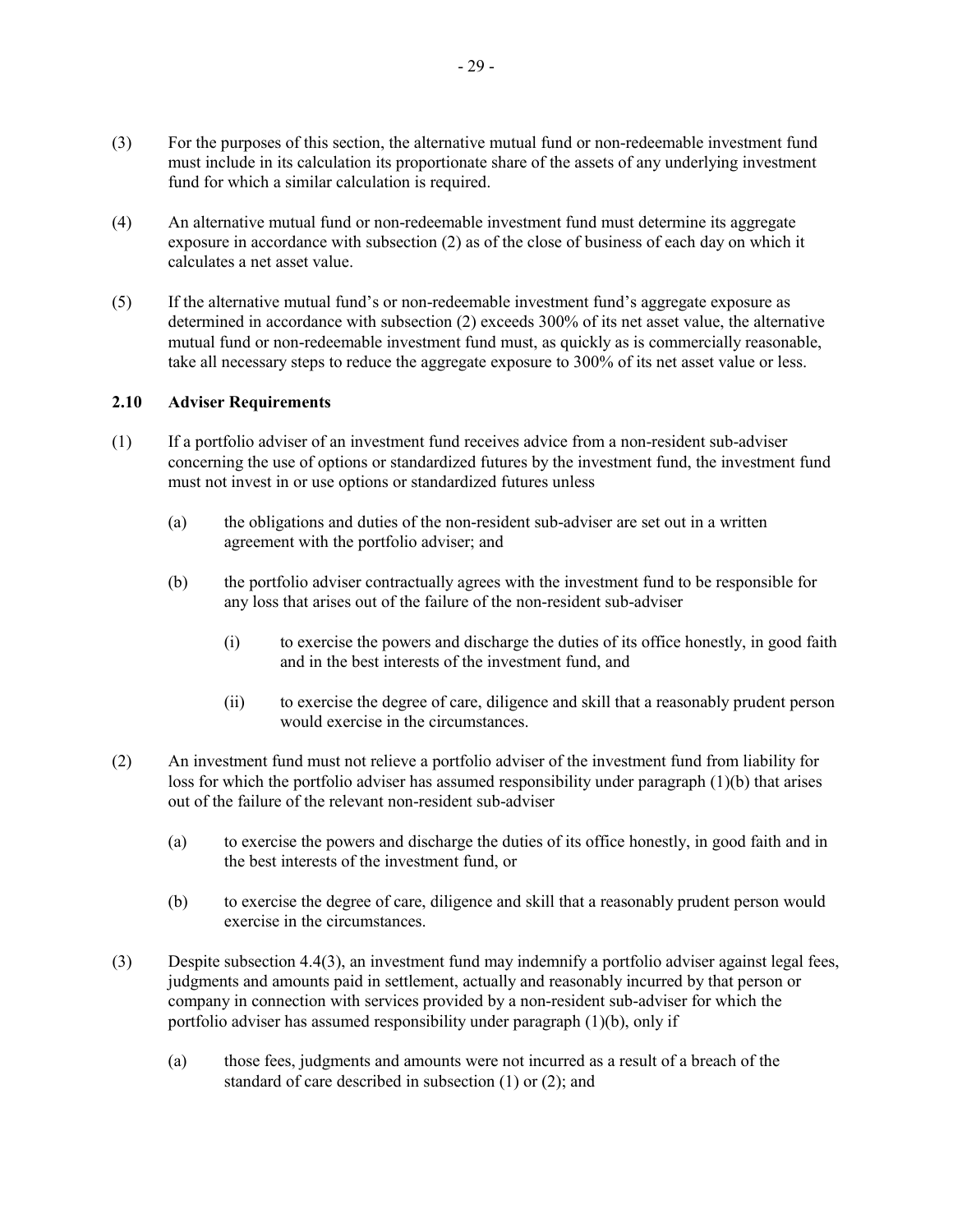- (b) the investment fund has reasonable grounds to believe that the action or inaction that caused the payment of the fees, judgments and amounts paid in settlement was in the best interests of the investment fund.
- (4) An investment fund must not incur the cost of any portion of liability insurance that insures a person or company for a liability except to the extent that the person or company may be indemnified for that liability under this section.

# **2.11 Commencement of Use of Specified Derivatives and Short Selling by an Investment Fund**

- (0.1) This section does not apply to an alternative mutual fund.
- (1) An investment fund that has not used specified derivatives must not begin using specified derivatives, and an investment fund that has not sold a security short in accordance with section 2.6.1 must not sell a security short, unless,
	- (a) in the case of a mutual fund, other than an exchange-traded mutual fund that is not in continuous distribution, its prospectus contains the disclosure required for a mutual fund intending to engage in the activity;
	- (a.1) in the case of an exchange-traded mutual fund that is not in continuous distribution or of a non-redeemable investment fund, the investment fund issues a news release that contains both of the following:
		- (i) the disclosure required in a prospectus for an exchange-traded mutual fund that is not in continuous distribution, or a non-redeemable investment fund, intending to engage in the activity;
		- (ii) the date on which the activity is intended to begin; and
	- (b) the investment fund has provided to its securityholders, not less than 60 days before it begins the intended activity, written notice that discloses its intent to engage in the activity and the disclosure referred to in paragraph (a) or (a.1), as applicable.
- (2) A mutual fund, other than an exchange-traded mutual fund that is not in continuous distribution, is not required to provide the notice referred to in paragraph  $(1)(b)$  if each prospectus of the mutual fund since its inception has contained the disclosure referred to in paragraph (1)(a).
- (3) Subsection (1) does not apply to an exchange-traded mutual fund that is not in continuous distribution, or to a non-redeemable investment fund, if each prospectus of the investment fund filed since its inception has contained the disclosure referred to in paragraph (1)(a.1).

## **2.12 Securities Loans**

- (1) Despite any other provision of this Instrument, an investment fund may enter into a securities lending transaction as lender if the following conditions are satisfied for the transaction:
	- 1. The transaction is administered and supervised in the manner required by sections 2.15 and 2.16.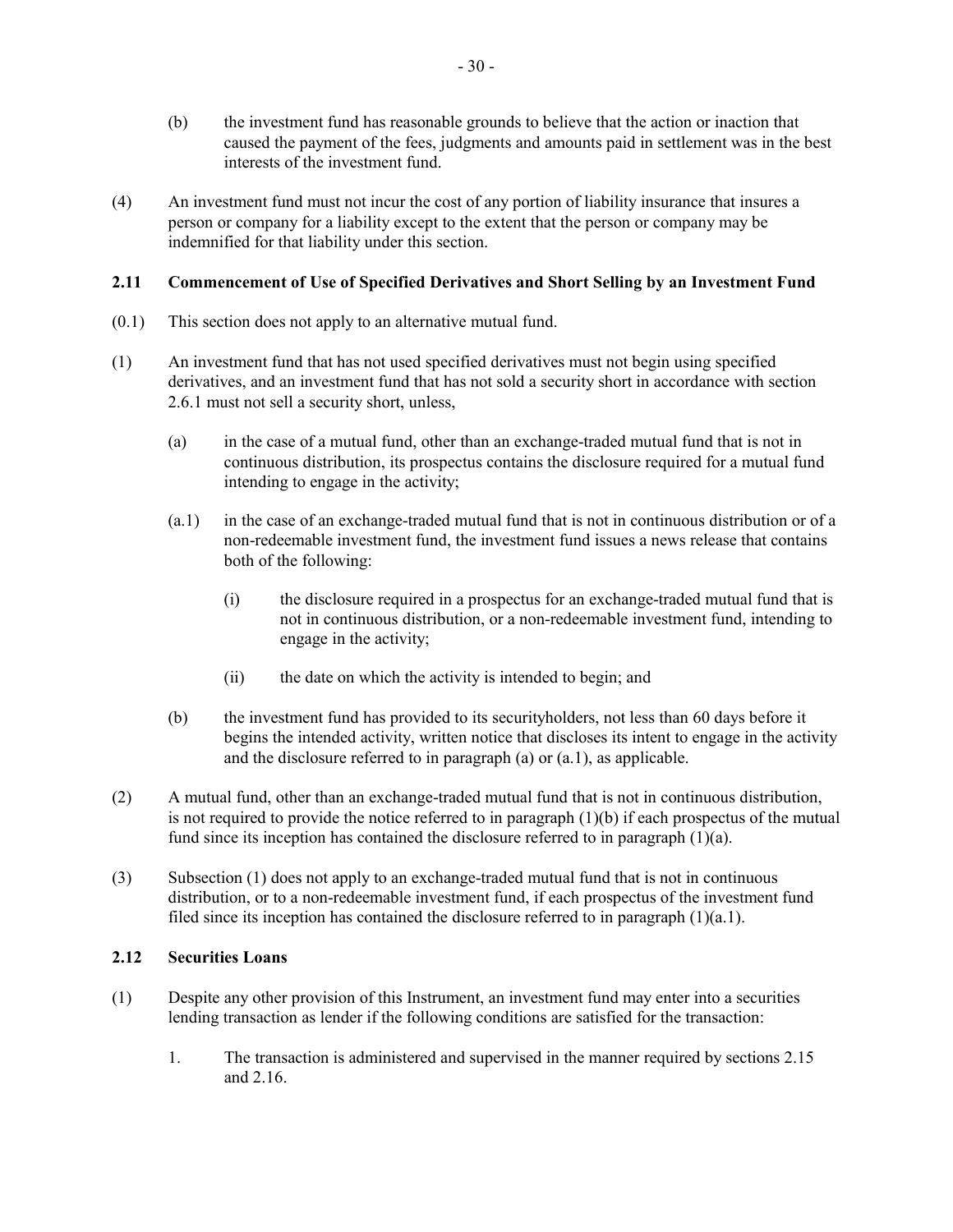- 2. The transaction is made under a written agreement that implements the requirements of this section.
- 3. Securities are loaned by the investment fund in exchange for collateral.
- 4. The securities transferred, either by the investment fund or to the investment fund as collateral, as part of the transaction are immediately available for good delivery under applicable legislation.
- 5. The collateral to be delivered to the investment fund at the beginning of the transaction
	- (a) is received by the investment fund either before or at the same time as it delivers the loaned securities; and
	- (b) has a market value equal to at least 102 percent of the market value of the loaned securities.
- 6. The collateral to be delivered to the investment fund is one or more of
	- (a) cash;
	- (b) qualified securities;
	- (c) securities that are immediately convertible into, or exchangeable for, securities of the same issuer, class or type, and the same term, if applicable, as the securities that are being loaned by the investment fund, and in at least the same number as those loaned by the investment fund; or
	- (d) irrevocable letters of credit issued by a Canadian financial institution that is not the counterparty, or an affiliate of the counterparty, of the investment fund in the transaction, if evidences of indebtedness of the Canadian financial institution that are rated as short term debt by a designated rating organization or its DRO affiliate have a designated rating.
- 7. The collateral and loaned securities are marked to market on each business day, and the amount of collateral in the possession of the investment fund is adjusted on each business day to ensure that the market value of collateral maintained by the investment fund in connection with the transaction is at least 102 percent of the market value of the loaned securities.
- 8. If an event of default by a borrower occurs, the investment fund, in addition to any other remedy available under the agreement or applicable law, has the right under the agreement to retain and dispose of the collateral to the extent necessary to satisfy its claims under the agreement.
- 9. The borrower is required to pay promptly to the investment fund amounts equal to and as compensation for all dividends and interest paid, and all distributions made, on the loaned securities during the term of the transaction.
- 10. The transaction is a "securities lending arrangement" under section 260 of the ITA.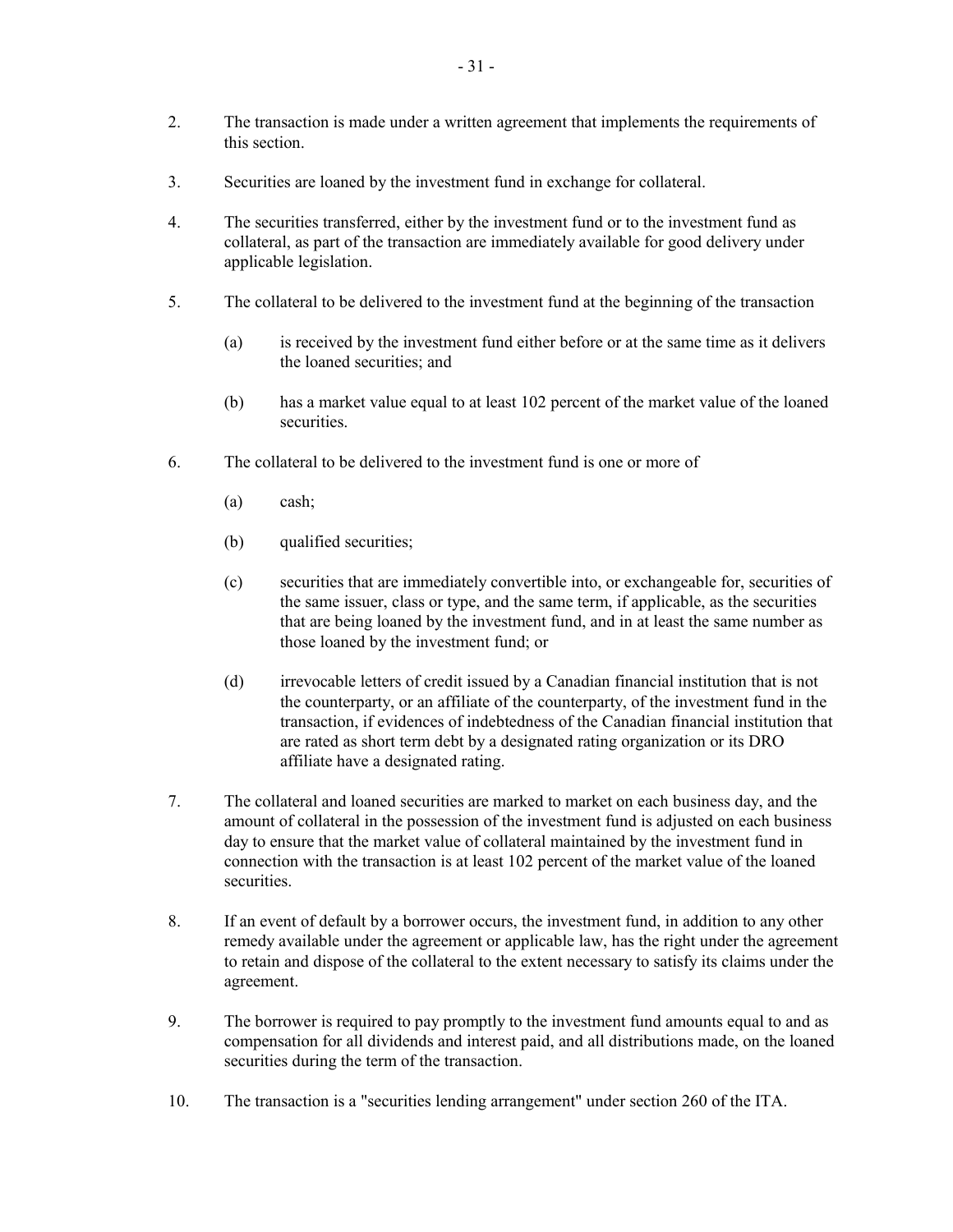- 11. The investment fund is entitled to terminate the transaction at any time and recall the loaned securities within the normal and customary settlement period for securities lending transactions in the market in which the securities are lent.
- 12. Immediately after the investment fund enters into the transaction, the aggregate market value of all securities loaned by the investment fund in securities lending transactions and not yet returned to it or sold by the investment fund in repurchase transactions under section 2.13 and not yet repurchased does not exceed 50% of the net asset value of the investment fund.
- (2) An investment fund may hold all cash delivered to it as the collateral in a securities lending transaction or may use the cash to purchase
	- (a) qualified securities having a remaining term to maturity no longer than 90 days;
	- (b) securities under a reverse repurchase agreement permitted by section 2.14; or
	- (c) a combination of the securities referred to in paragraphs (a) and (b).
- (3) An investment fund, during the term of a securities lending transaction, must hold all, and must not invest or dispose of any, non-cash collateral delivered to it as collateral in the transaction.

#### **2.13 Repurchase Transactions**

- (1) Despite any other provision of this Instrument, an investment fund may enter into a repurchase transaction if the following conditions are satisfied for the transaction:
	- 1. The transaction is administered and supervised in the manner required by sections 2.15 and 2.16.
	- 2. The transaction is made under a written agreement that implements the requirements of this section.
	- 3. Securities are sold for cash by the investment fund, with the investment fund assuming an obligation to repurchase the securities for cash.
	- 4. The securities transferred by the investment fund as part of the transaction are immediately available for good delivery under applicable legislation.
	- 5. The cash to be delivered to the investment fund at the beginning of the transaction
		- (a) is received by the investment fund either before or at the same time as it delivers the sold securities; and
		- (b) is in an amount equal to at least 102 percent of the market value of the sold securities.
	- 6. The sold securities are marked to market on each business day, and the amount of sale proceeds in the possession of the investment fund is adjusted on each business day to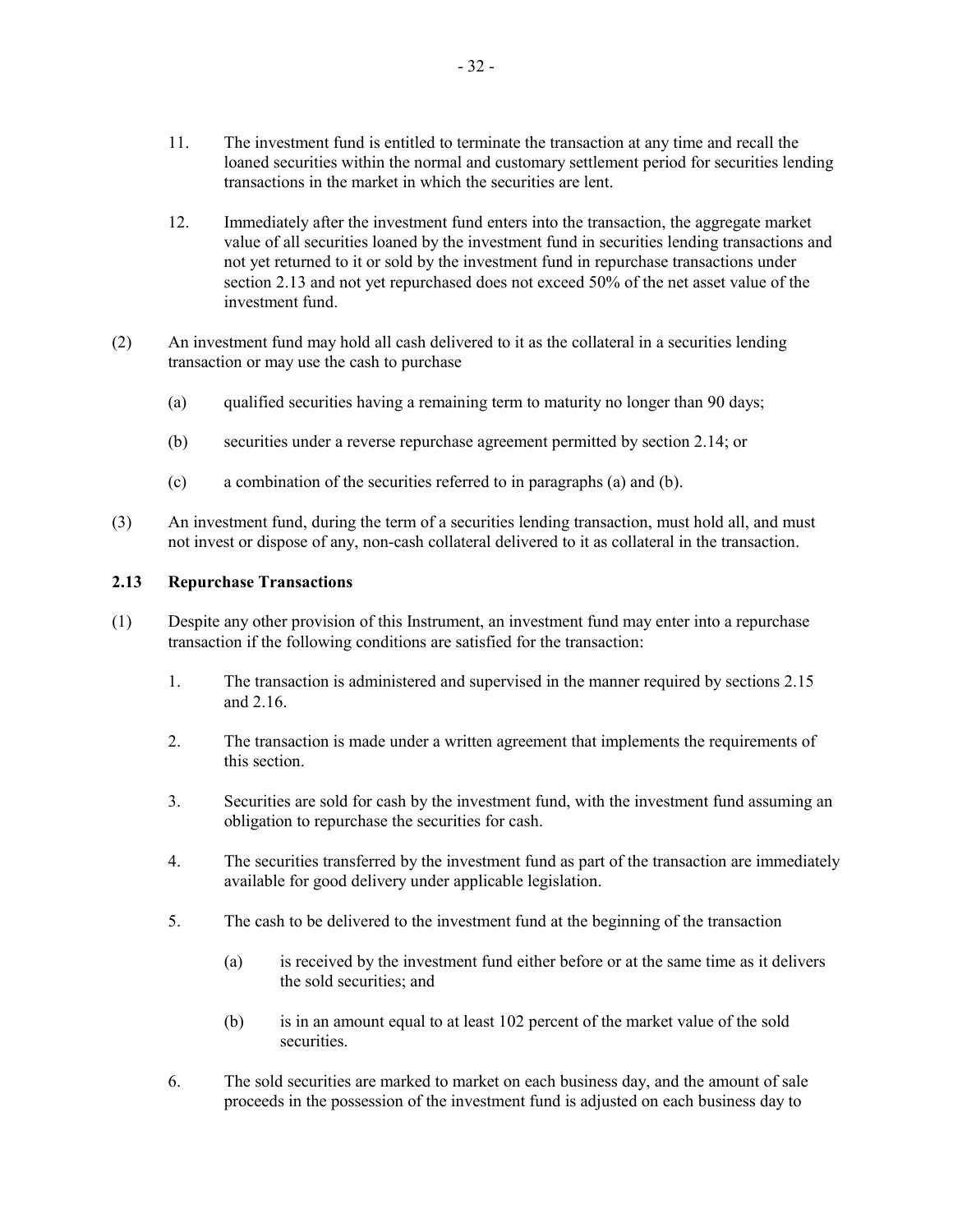ensure that the amount of cash maintained by the investment fund in connection with the transaction is at least 102 percent of the market value of the sold securities.

- 7. If an event of default by a purchaser occurs, the investment fund, in addition to any other remedy available under the agreement or applicable law, has the right under the agreement to retain or dispose of the sale proceeds delivered to it by the purchaser to the extent necessary to satisfy its claims under the agreement.
- 8. The purchaser of the securities is required to pay promptly to the investment fund amounts equal to and as compensation for all dividends and interest paid, and all distributions made, on the sold securities during the term of the transaction.
- 9. The transaction is a "securities lending arrangement" under section 260 of the ITA.
- 10. The term of the repurchase agreement, before any extension or renewal that requires the consent of both the investment fund and the purchaser, is not more than 30 days.
- 11. Immediately after the investment fund enters into the transaction, the aggregate market value of all securities loaned by the investment fund in securities lending transactions under section 2.12 and not yet returned to it or sold by the investment fund in repurchase transactions and not yet repurchased does not exceed 50% of the net asset value of the investment fund.
- (2) An investment fund may hold cash delivered to it as consideration for sold securities in a repurchase transaction or may use the cash to purchase
	- (a) qualified securities having a remaining term to maturity no longer than 30 days;
	- (b) securities under a reverse repurchase agreement permitted by section 2.14; or
	- (c) a combination of the securities referred to in paragraphs (a) and (b).

## **2.14 Reverse Repurchase Transactions**

- (1) Despite any other provision of this Instrument, an investment fund may enter into a reverse repurchase transaction if the following conditions are satisfied for the transaction:
	- 1. The transaction is administered and supervised in the manner required by sections 2.15 and 2.16.
	- 2. The transaction is made under a written agreement that implements the requirements of this section.
	- 3. Qualified securities are purchased for cash by the investment fund, with the investment fund assuming the obligation to resell them for cash.
	- 4. The securities transferred as part of the transaction are immediately available for good delivery under applicable legislation.
	- 5. The securities to be delivered to the investment fund at the beginning of the transaction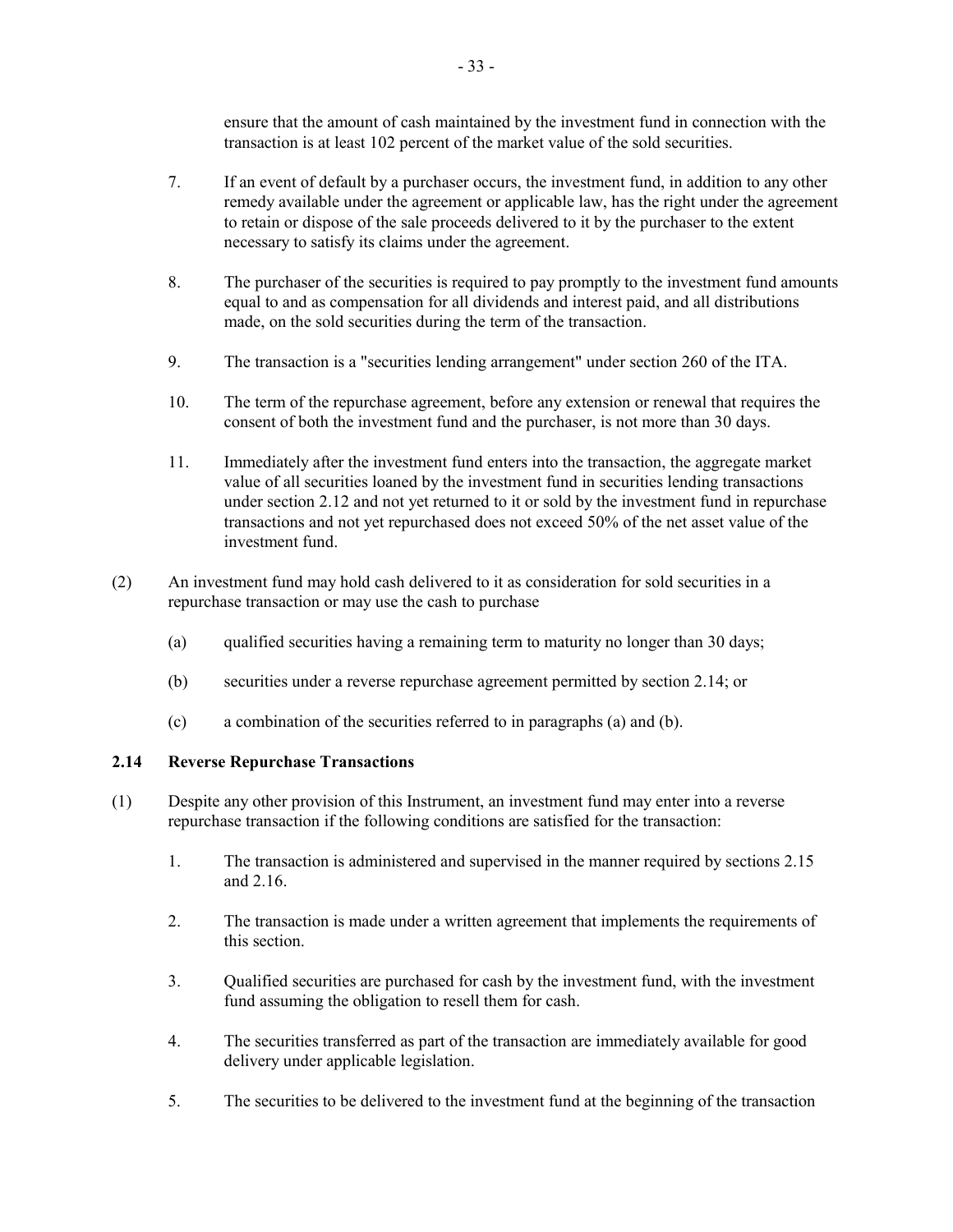- (a) are received by the investment fund either before or at the same time as it delivers the cash used by it to purchase those securities; and
- (b) have a market value equal to at least 102 percent of the cash paid for the securities by the investment fund.
- 6. The purchased securities are marked to market on each business day, and either the amount of cash paid for the purchased securities or the amount of purchased securities in the possession of the seller or the investment fund is adjusted on each business day to ensure that the market value of purchased securities held by the investment fund in connection with the transaction is not less than 102 percent of the cash paid by the investment fund.
- 7. If an event of default by a seller occurs, the investment fund, in addition to any other remedy available in the agreement or applicable law, has the right under the agreement to retain or dispose of the purchased securities delivered to it by the seller to the extent necessary to satisfy its claims under the agreement.
- 8. The transaction is a "securities lending arrangement" under section 260 of the ITA.
- 9. The term of the reverse repurchase agreement, before any extension or renewal that requires the consent of both the seller and the investment fund, is not more than 30 days.

#### **2.15 Agent for Securities Lending, Repurchase and Reverse Repurchase Transactions**

- (1) The manager of an investment fund must appoint an agent or agents to act on behalf of the investment fund to administer the securities lending and repurchase transactions entered into by the investment fund.
- (2) The manager of an investment fund may appoint an agent or agents to act on behalf of the investment fund to administer the reverse repurchase transactions entered into by the investment fund.
- (3) The custodian or a sub-custodian of the investment fund must be the agent appointed under subsection  $(1)$  or  $(2)$ .
- (4) The manager of an investment fund must not authorize an agent to enter into a securities lending, repurchase or, if applicable, reverse repurchase transactions on behalf of the investment fund until the agent enters into a written agreement with the manager and the investment fund in which
	- (a) the investment fund and the manager provide instructions to the agent on the parameters to be followed in entering into the type of transactions to which the agreement pertains;
	- (b) the agent agrees to comply with this Instrument, accepts the standard of care referred to in subsection (5) and agrees to ensure that all transactions entered into by it on behalf of the investment fund will comply with this Instrument; and
	- (c) the agent agrees to provide to the investment fund and the manager regular, comprehensive and timely reports summarizing the investment fund's securities lending, repurchase and reverse repurchase transactions, as applicable.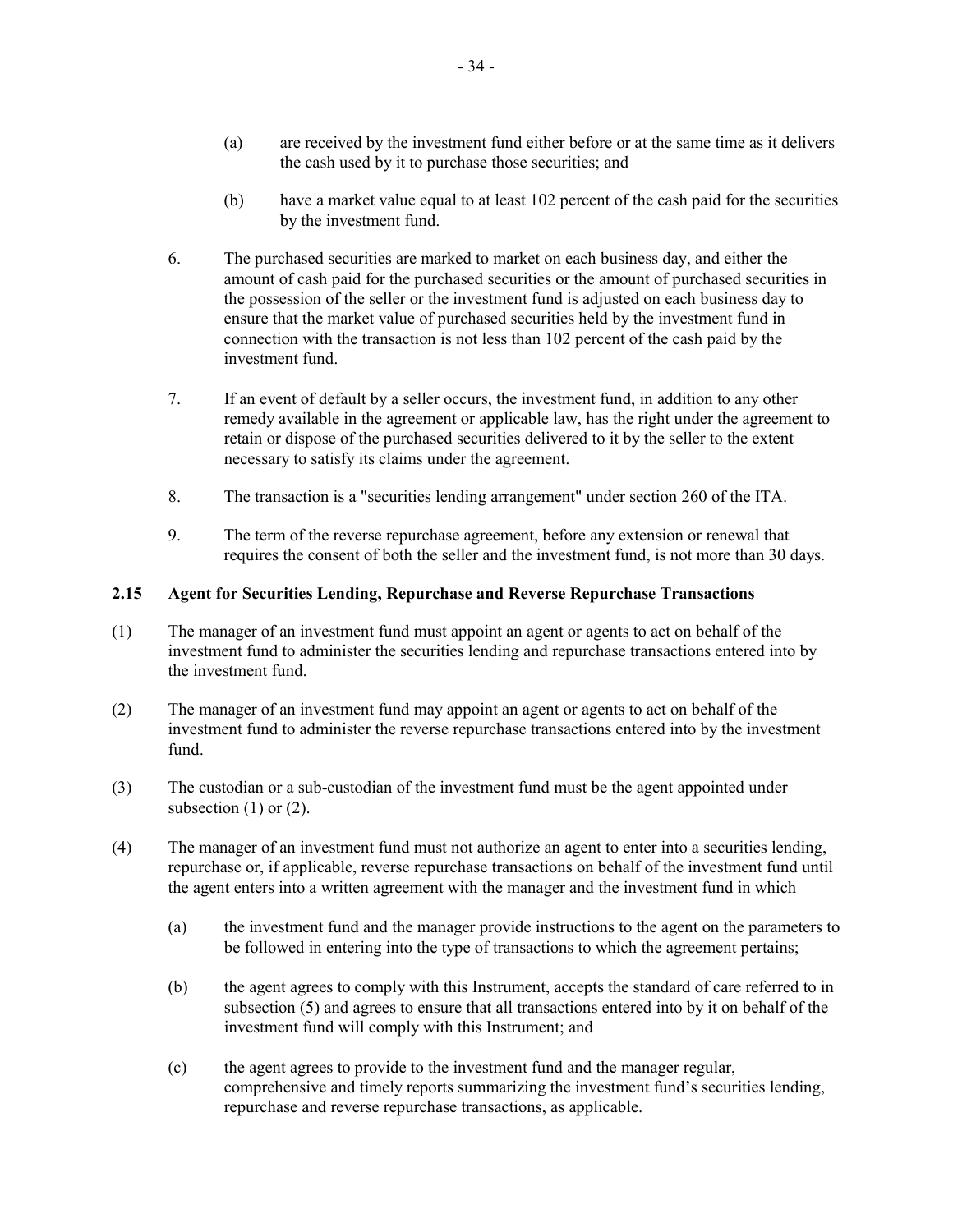(5) An agent appointed under this section, in administering the securities lending, repurchase and, if applicable, reverse repurchase transactions of the investment fund must exercise the degree of care, diligence and skill that a reasonably prudent person would exercise in the circumstances.

#### **2.16 Controls and Records**

- (1) An investment fund must not enter into transactions under sections 2.12, 2.13 or 2.14 unless,
	- (a) for transactions to be entered into through an agent appointed under section 2.15, the manager has reasonable grounds to believe that the agent has established and maintains appropriate internal controls and procedures and records; and
	- (b) for reverse repurchase transactions directly entered into by the investment fund without an agent, the manager has established and maintains appropriate internal controls, procedures and records.
- (2) The internal controls, procedures and records referred to in subsection (1) must include
	- (a) a list of approved borrowers, purchasers and sellers based on generally accepted creditworthiness standards;
	- (b) as applicable, transaction and credit limits for each counterparty; and
	- (c) collateral diversification standards.
- (3) The manager of an investment fund must, on a periodic basis not less frequently than annually,
	- (a) review the agreements with any agent appointed under section 2.15 to determine if the agreements are in compliance with this Instrument;
	- (b) review the internal controls described in subsection (2) to ensure their continued adequacy and appropriateness;
	- (c) make reasonable enquiries as to whether the agent is administering the securities lending, repurchase or reverse repurchase transactions of the investment fund in a competent and responsible manner, in conformity with the requirements of this Instrument and in conformity with the agreement between the agent, the manager and the investment fund entered into under subsection 2.15(4);
	- (d) review the terms of any agreement between the investment fund and an agent entered into under subsection 2.15(4) in order to determine if the instructions provided to the agent in connection with the securities lending, repurchase or reverse repurchase transactions of the investment fund continue to be appropriate; and
	- (e) make or cause to be made any changes that may be necessary to ensure that
		- (i) the agreements with agents are in compliance with this Instrument,
		- (ii) the internal controls described in subsection (2) are adequate and appropriate,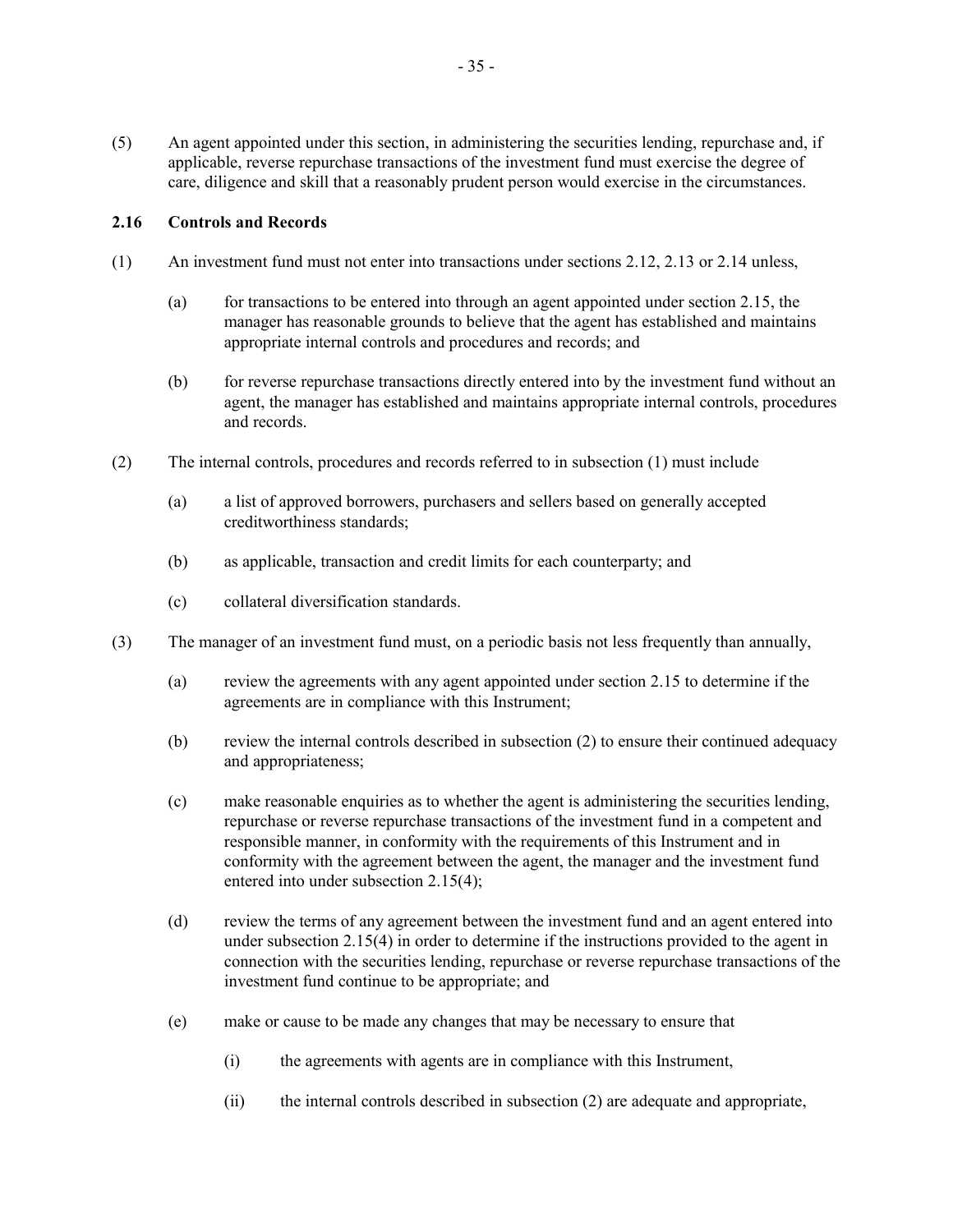- (iii) the securities lending, repurchase or reverse repurchase transactions of the investment fund are administered in the manner described in paragraph (c), and
- (iv) the terms of each agreement between the investment fund and an agent entered into under subsection 2.15(4) are appropriate.

## **2.17 Commencement of Securities Lending, Repurchase and Reverse Repurchase Transactions by an Investment Fund**

- (1) An investment fund must not enter into securities lending, repurchase or reverse repurchase transactions unless,
	- (a) in the case of a mutual fund, other than an exchange-traded mutual fund that is not in continuous distribution, its prospectus contains the disclosure required for mutual funds entering into those types of transactions;
	- (b) in the case of an exchange-traded mutual fund that is not in continuous distribution or of a non-redeemable investment fund, the investment fund issues a news release that contains both of the following:
		- (i) the disclosure required in a prospectus for an exchange-traded mutual fund that is not in continuous distribution, or a non-redeemable investment fund, entering into those types of transactions;
		- (ii) the date on which the investment fund intends to begin entering into those types of transactions; and
	- (c) the investment fund provides to its securityholders, at least 60 days before it begins entering into those types of transactions, written notice that discloses its intent to begin entering into those types of transactions and the disclosure referred to in paragraph (a) or (b), as applicable.
- $(2)$  Paragraph  $(1)(c)$  does not apply to a mutual fund that has entered into reverse repurchase agreements as permitted by a decision of the securities regulatory authority or regulator.
- (3) Paragraph (1)(c) does not apply to a mutual fund, other than an exchange-traded mutual fund that is not in continuous distribution, if each prospectus of the mutual fund filed since its inception contains the disclosure referred to in paragraph (1)(a).
- (4) Subsection (1) does not apply to an exchange-traded mutual fund that is not in continuous distribution, or to a non-redeemable investment fund, if each prospectus of the investment fund filed since its inception contains the disclosure referred to in paragraph (1)(b).

## **2.18 Money Market Fund**

- (1) A mutual fund must not describe itself as a "money market fund" in its prospectus, a continuous disclosure document or a sales communication unless
	- (a) it has all of its assets invested in one or more of the following: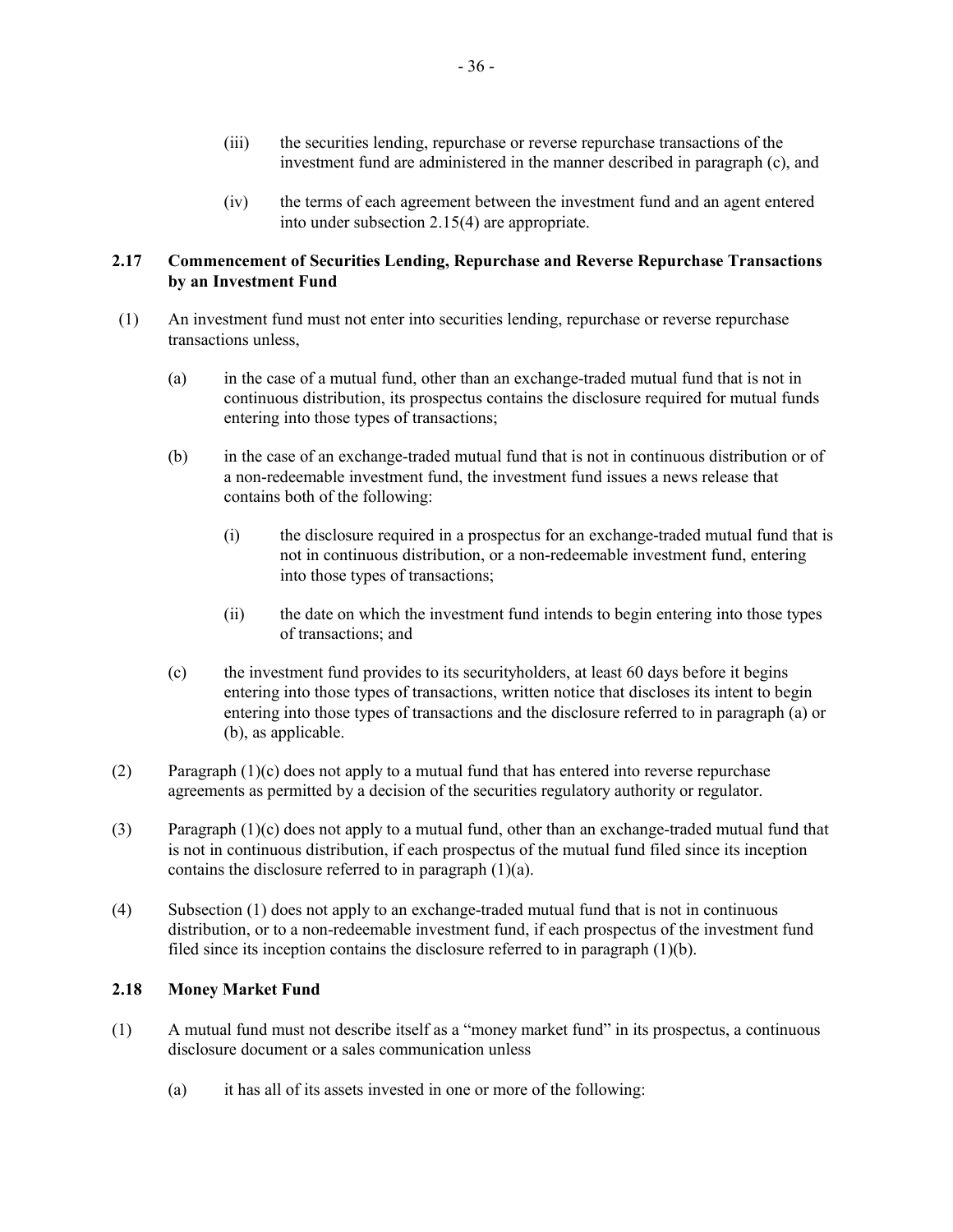- (i) cash,
- (ii) cash equivalents,
- (iii) an evidence of indebtedness that has a remaining term to maturity of 365 days or less and a designated rating,
- (iv) floating rate evidence of indebtedness if
	- (A) the floating interest rate of the indebtedness is reset no later than every 185 days, and
	- (B) the principal amount of the indebtedness will continue to have a market value of approximately par at the time of each change in the rate to be paid to the holders of the evidence of indebtedness, or
- (v) securities issued by one or more money market funds,
- (b) it has a portfolio of assets, excluding a security described in subparagraph  $(a)(v)$ , with a dollar-weighted average term to maturity not exceeding
	- (i) 180 days, and
	- (ii) 90 days when calculated on the basis that the term of a floating rate obligation is the period remaining to the date of the next rate setting,
- (c) not less than 95% of its assets invested in accordance with paragraph (a) are denominated in a currency in which the net asset value per security of the mutual fund is calculated, and
- (d) it has not less than
	- (i) 5% of its assets invested in cash or readily convertible into cash within one day, and
	- (ii) 15% of its assets invested in cash or readily convertible into cash within one week.
- (2) Despite any other provision of this Instrument, a mutual fund that describes itself as a "money market fund" must not use a specified derivative or sell securities short.
- (3) A non-redeemable investment fund must not describe itself as a "money market fund".

## **PART 3 NEW MUTUAL FUNDS**

## **3.1 Initial Investment in a New Mutual Fund**

- (1) A person or company must not file a prospectus for a newly established mutual fund unless
	- (a) an investment of at least \$150,000 in securities of the mutual fund has been made, and those securities are beneficially owned, before the time of filing by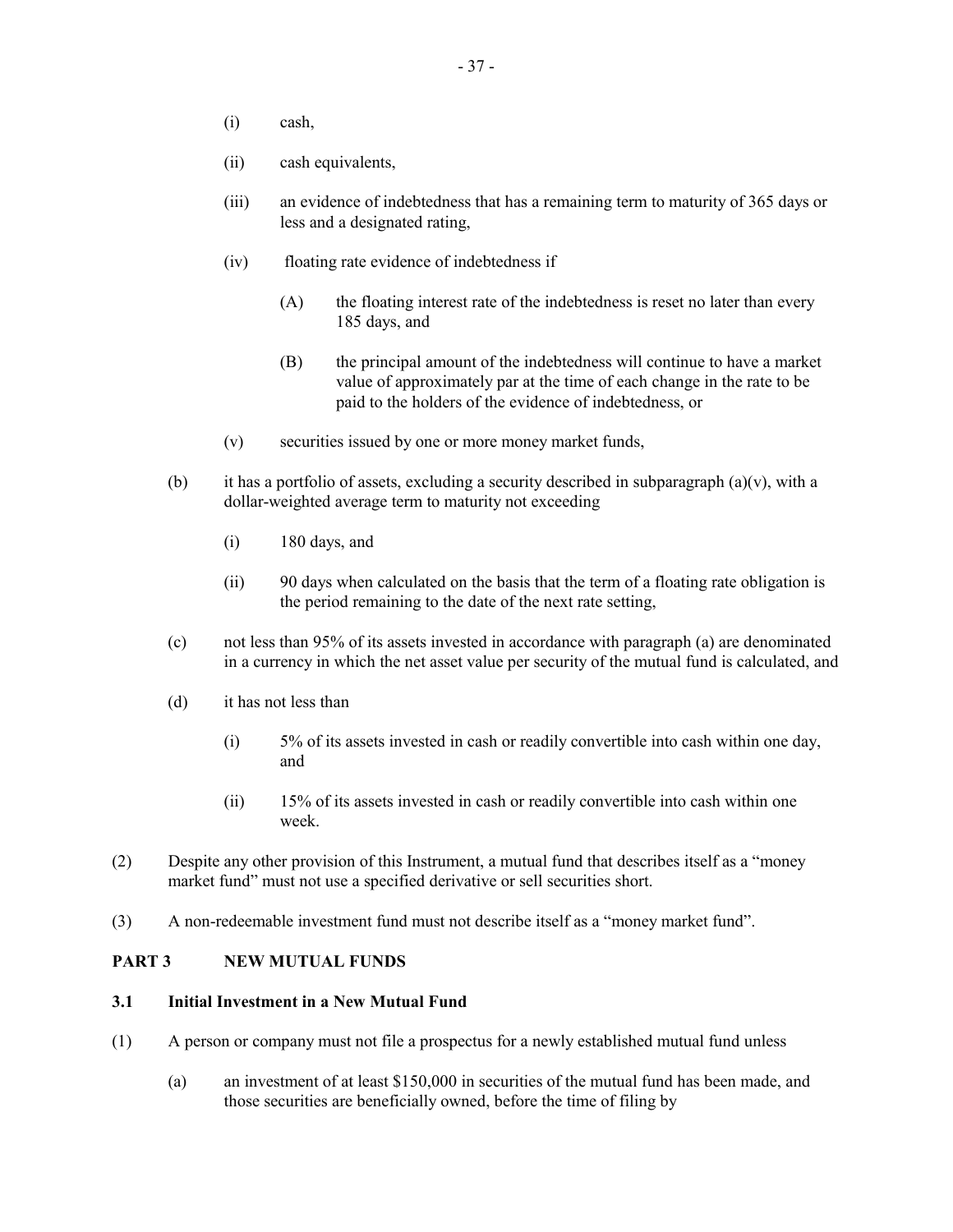- (i) the manager, a portfolio adviser, a promoter or a sponsor of the mutual fund,
- (ii) the partners, directors, officers or securityholders of any of the manager, a portfolio adviser, a promoter or a sponsor of the mutual fund, or
- (iii) a combination of the persons or companies referred to subparagraphs (i) and (ii); or
- (b) the prospectus of the mutual fund states that the mutual fund will not issue securities other than those referred to in paragraph (a) unless subscriptions aggregating not less than \$500,000 have been received by the mutual fund from investors other than the persons and companies referred to in paragraph (a) and accepted by the mutual fund.
- (2) A mutual fund must not redeem a security issued upon an investment in the mutual fund referred to in paragraph (1)(a) until \$500,000 has been received from persons or companies other than the persons and companies referred to in paragraph (1)(a).
- **3.2 Prohibition Against Distribution -** If a prospectus of a mutual fund contains the disclosure described in paragraph 3.1(1)(b), the mutual fund must not distribute any securities unless the subscriptions described in that disclosure, together with payment for the securities subscribed for, have been received.

# **3.3 Prohibition Against Reimbursement of Organization Costs**

- (1) The costs of incorporation, formation or initial organization of a mutual fund, or of the preparation and filing of any of the preliminary prospectus, preliminary fund facts document, initial prospectus or fund facts document of the mutual fund must not be borne by the mutual fund or its securityholders.
- (2) Subsection (1) does not apply to an exchange-traded mutual fund unless the funds is in continuous distribution.

## **PART 4 CONFLICTS OF INTEREST**

## **4.1 Prohibited Investments**

- (1) A dealer managed investment fund must not knowingly make an investment in a class of securities of an issuer during, or for 60 days after, the period in which the dealer manager of the investment fund, or an associate or affiliate of the dealer manager of the investment fund, acts as an underwriter in the distribution of securities of that class of securities, except as a member of the selling group distributing five percent or less of the securities underwritten.
- (2) A dealer managed investment fund must not knowingly make an investment in a class of securities of an issuer of which a partner, director, officer or employee of the dealer manager of the investment fund, or a partner, director, officer or employee of an affiliate or associate of the dealer manager, is a partner, director or officer, unless the partner, director, officer or employee
	- (a) does not participate in the formulation of investment decisions made on behalf of the dealer managed investment fund;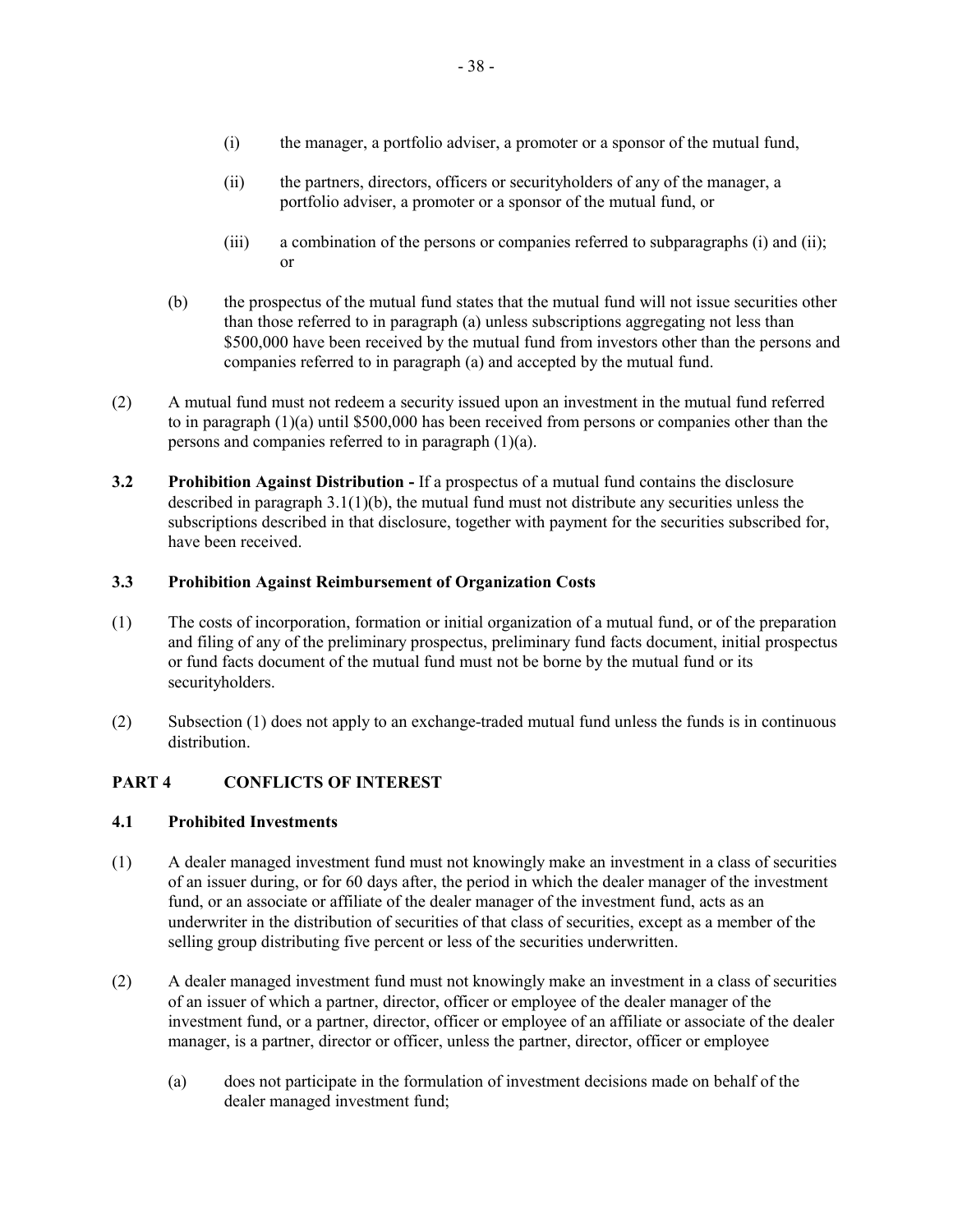- (b) does not have access before implementation to information concerning investment decisions made on behalf of the dealer managed investment fund; and
- (c) does not influence, other than through research, statistical and other reports generally available to clients, the investment decisions made on behalf of the dealer managed investment fund.
- (3) Subsections (1) and (2) do not apply to an investment in a class of securities issued or fully and unconditionally guaranteed by the government of Canada or the government of a jurisdiction.
- (4) Subsection (1) does not apply to an investment in a class of securities of a reporting issuer if,
	- (a) at the time of the investment,
		- (i) the independent review committee of the dealer managed investment fund has approved the transaction in accordance with subsection 5.2(2) of NI 81-107, and
		- (ii) the distribution of securities of the reporting issuer is made by prospectus or under an exemption from the prospectus requirement,
	- (b) during the 60 days after the period referred to in subsection (1), any of the following apply:
		- (i) the investment is made on an exchange on which the securities of the reporting issuer are listed and traded;
		- (ii) if the security is a debt security that does not trade on an exchange, the ask price is readily available and the price paid is not higher than the available ask price of the debt security at the time of the investment, and
	- (c) no later than the time the dealer managed investment fund files its annual financial statements, the manager of the dealer managed investment fund files the particulars of each investment made by the dealer managed investment fund during its most recently completed financial year.
- (4.1) [Repealed]
- (5) The provisions of securities legislation that are referred to in Appendix C do not apply with respect to an investment in a class of securities of an issuer referred to in subsection (4) if the investment is made in accordance with that subsection.

#### **4.2 Self-Dealing**

- (1) An investment fund must not purchase a security from, sell a security to, or enter into a securities lending, repurchase or reverse repurchase transaction under section 2.12, 2.13 or 2.14 with, any of the following persons or companies:
	- 1. The manager, portfolio adviser or trustee of the investment fund.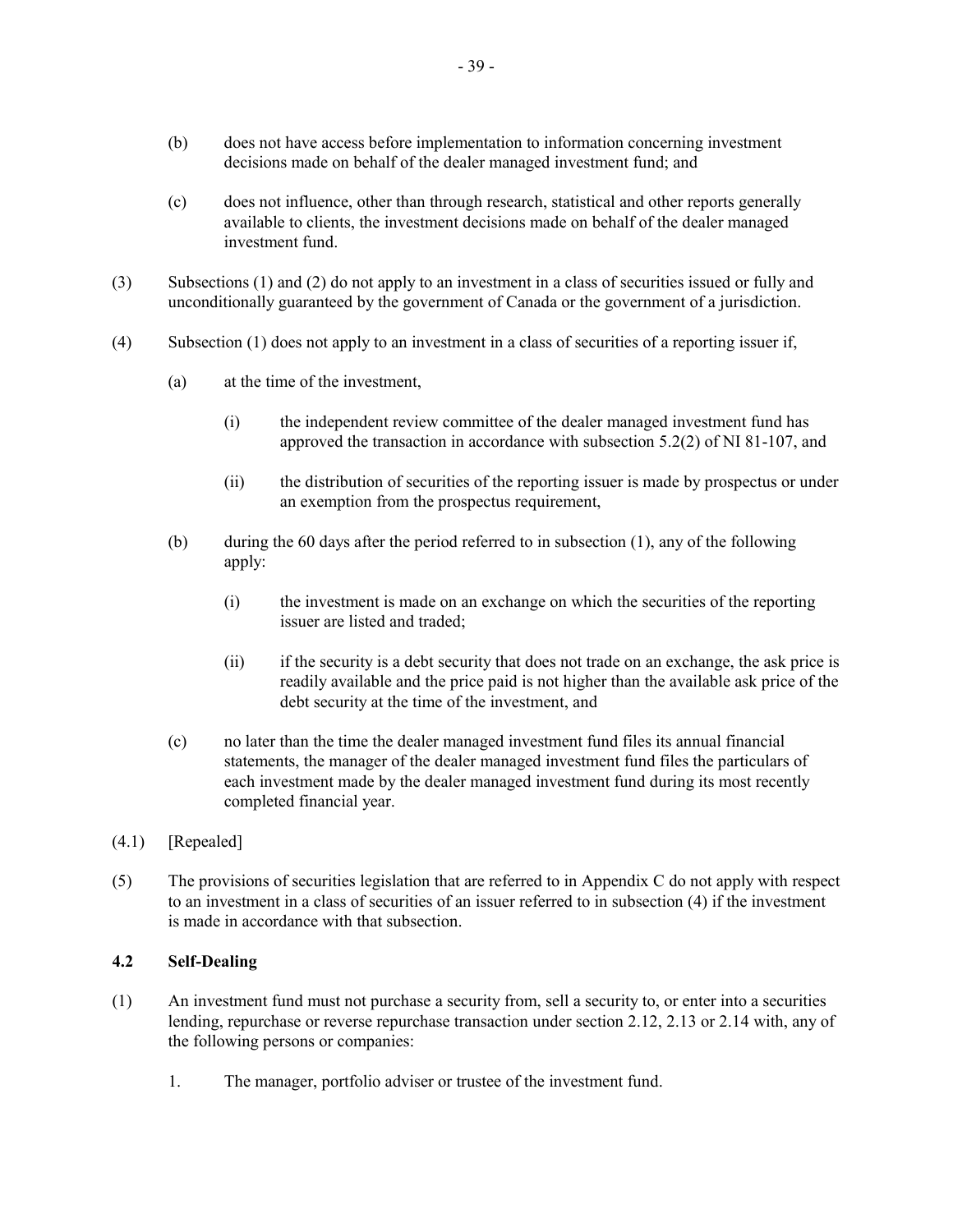- 2. A partner, director or officer of the investment fund or of the manager, portfolio adviser or trustee of the investment fund.
- 3. An associate or affiliate of a person or company referred to in paragraph 1 or 2.
- 4. A person or company, having fewer than 100 securityholders of record, of which a partner, director or officer of the investment fund or a partner, director or officer of the manager or portfolio adviser of the investment fund is a partner, director, officer or securityholder.
- (2) Subsection (1) applies in the case of a sale of a security to, or a purchase of a security from, an investment fund only if the person or company that would be selling to, or purchasing from, the investment fund would be doing so as principal.

# **4.3 Exception**

- (1) Section 4.2 does not apply to a purchase or sale of a security by an investment fund if the price payable for the security is:
	- (a) not more than the ask price of the security as reported by any available public quotation in common use, in the case of a purchase by the investment fund; or
	- (b) not less than the bid price of the security as reported by any available public quotation in common use, in the case of a sale by the investment fund.
- (2) Section 4.2 does not apply to a purchase or sale of a class of debt securities by an investment fund from, or to, another investment fund managed by the same manager or an affiliate of the manager, if, at the time of the transaction
	- (a) the investment fund is purchasing from, or selling to, another investment fund to which NI 81-107 applies;
	- (b) the independent review committee of the investment fund has approved the transaction under subsection 5.2(2) of NI 81-107; and
	- (c) the transaction complies with subsection 6.1(2) of NI 81-107.

# **4.4 Liability and Indemnification**

- (1) An agreement or declaration of trust by which a person or company acts as manager of an investment fund must provide that the manager is responsible for any loss that arises out of the failure of the manager, or of any person or company retained by the manager or the investment fund to discharge any of the manager's responsibilities to the investment fund,
	- (a) to exercise the powers and discharge the duties of its office honestly, in good faith and in the best interests of the investment fund, and
	- (b) to exercise the degree of care, diligence and skill that a reasonably prudent person would exercise in the circumstances.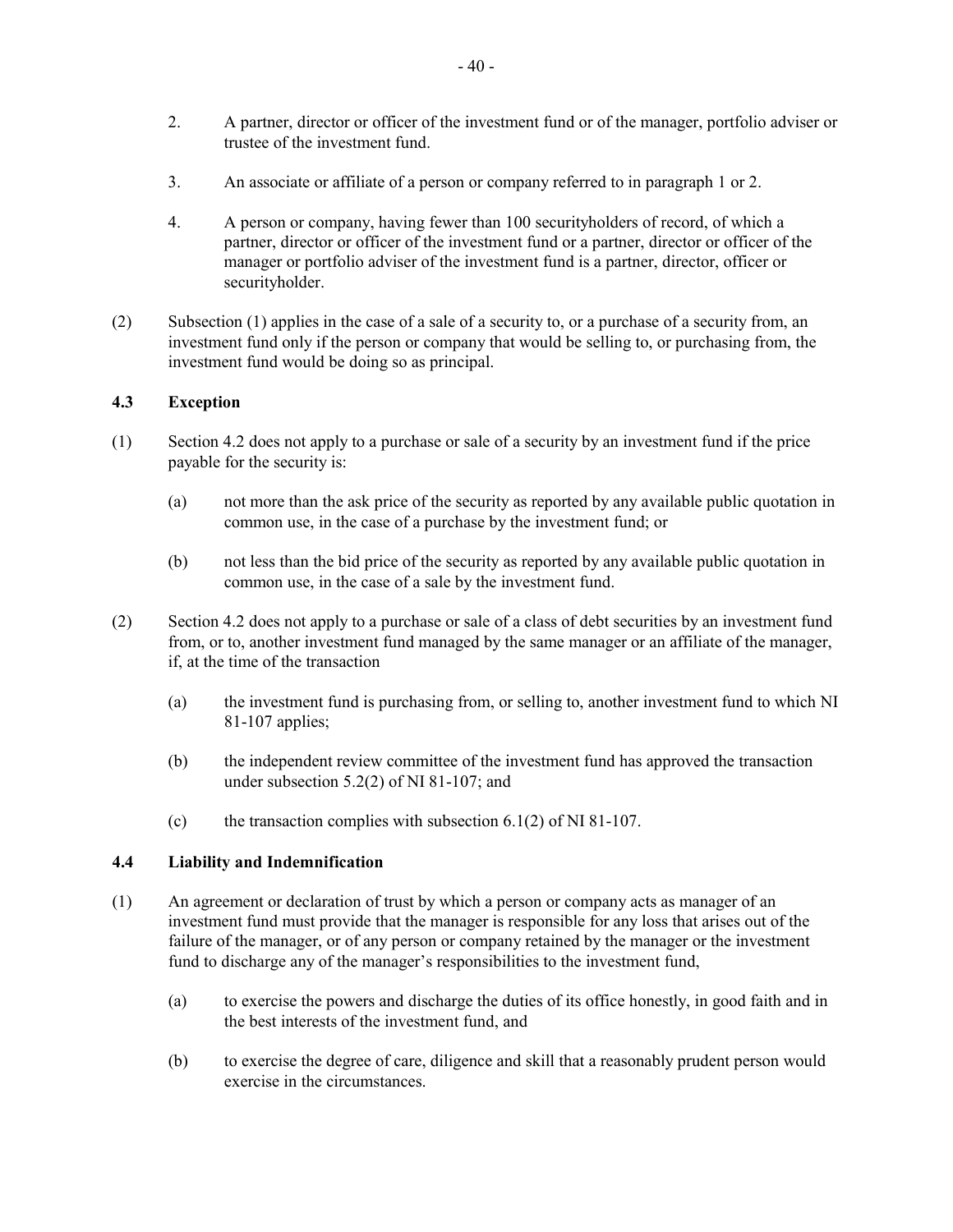- (2) An investment fund must not relieve the manager of the investment fund from liability for loss that arises out of the failure of the manager, or of any person retained by the manager or the investment fund to discharge any of the manager's responsibilities to the investment fund,
	- (a) to exercise the powers and discharge the duties of its office honestly, in good faith and in the best interests of the investment fund, or
	- (b) to exercise the degree of care, diligence and skill that a reasonably prudent person would exercise in the circumstances.
- (3) An investment fund may indemnify a person or company providing services to it against legal fees, judgments and amounts paid in settlement, actually and reasonably incurred by that person or company in connection with services provided by that person or company to the investment fund, if
	- (a) those fees, judgments and amounts were not incurred as a result of a breach of the standard of care described in subsection (1) or (2); and
	- (b) the investment fund has reasonable grounds to believe that the action or inaction that caused the payment of the fees, judgments and amounts paid in settlement was in the best interests of the investment fund.
- (4) An investment fund must not incur the cost of any portion of liability insurance that insures a person or company for a liability except to the extent that the person or company may be indemnified for that liability under this section.
- (5) This section does not apply to any losses to an investment fund or securityholder arising out of an action or inaction by any of the following:
	- (a) a director of the investment fund;
	- (b) a custodian or sub-custodian of the investment fund, except as set out in subsection (6).
- (6) This section applies to any losses to an investment fund or securityholder arising out of an action or inaction by a custodian or sub-custodian acting as agent of the investment fund in administering the securities lending, repurchase or reverse repurchase transactions of the investment fund.

# **PART 5 FUNDAMENTAL CHANGES**

## **5.1 Matters Requiring Securityholder Approval**

- (1) The prior approval of the securityholders of an investment fund, given as provided in section 5.2, is required before the occurrence of each of the following:
	- (a) the basis of the calculation of a fee or expense that is charged to the investment fund or directly to its securityholders by the investment fund or its manager in connection with the holding of securities of the investment fund is changed in a way that could result in an increase in charges to the investment fund or to its securityholders;
	- (a.1) a fee or expense, to be charged to the investment fund or directly to its securityholders by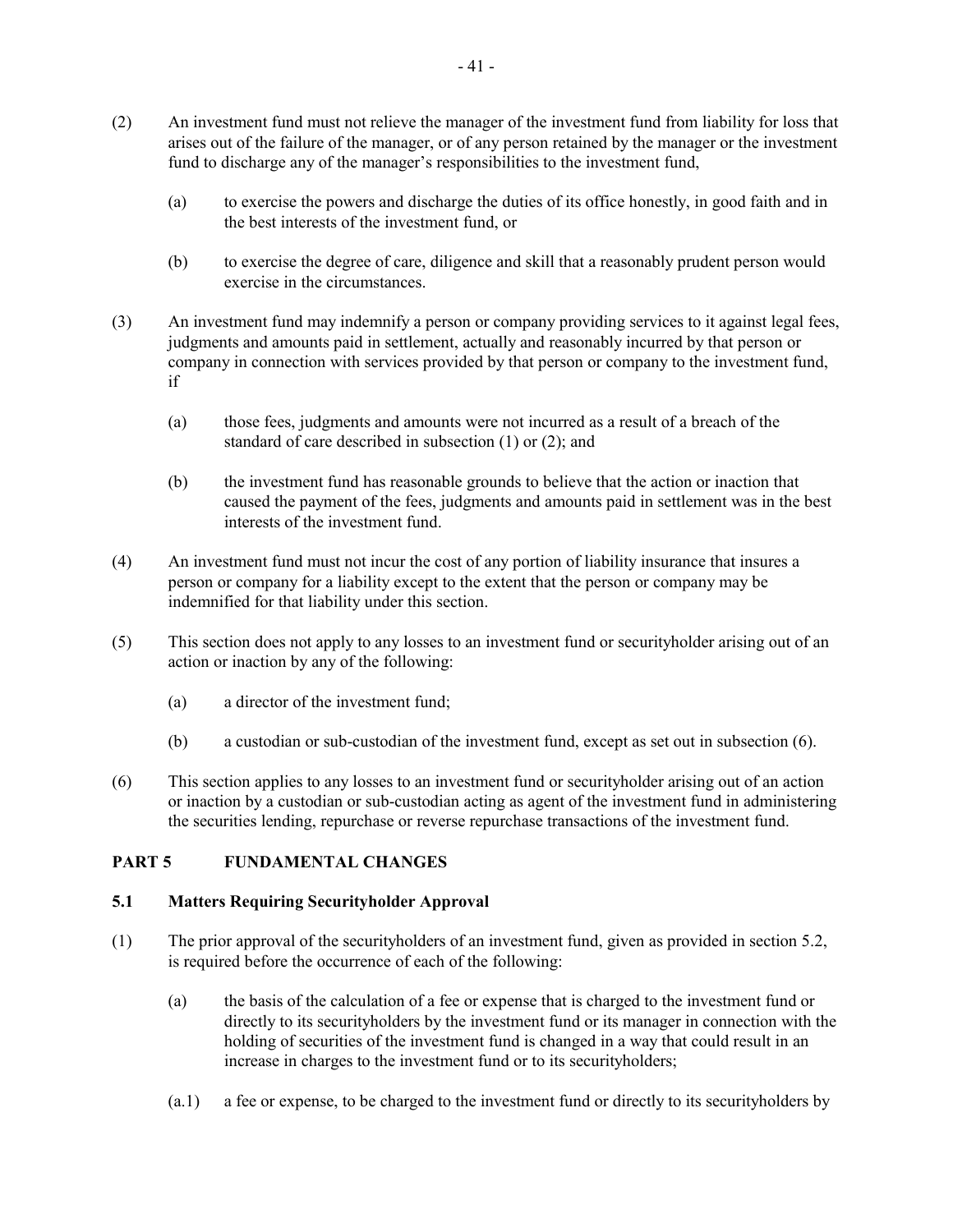- (b) the manager of the investment fund is changed, unless the new manager is an affiliate of the current manager;
- (c) the fundamental investment objectives of the investment fund are changed;
- (d) [Repealed]

securityholders, is introduced;

- (e) the investment fund decreases the frequency of the calculation of its net asset value per security;
- (f) the investment fund undertakes a reorganization with, or transfers its assets to, another issuer, if
	- (i) the investment fund ceases to continue after the reorganization or transfer of assets, and
	- (ii) the transaction results in the securityholders of the investment fund becoming securityholders in the other issuer;
- (g) the investment fund undertakes a reorganization with, or acquires assets from, another issuer, if
	- (i) the investment fund continues after the reorganization or acquisition of assets,
	- (ii) the transaction results in the securityholders of the other issuer becoming securityholders in the investment fund, and
	- (iii) the transaction would be a material change to the investment fund;
- (h) the investment fund implements any of the following:
	- (i) in the case of a non-redeemable investment fund, a restructuring into a mutual fund;
	- (ii) in the case of a mutual fund, a restructuring into a non-redeemable investment fund;
	- (iii) a restructuring into an issuer that is not an investment fund.
- (2) An investment fund must not bear any of the costs or expenses associated with a restructuring referred to in paragraph  $(1)(h)$ .

## **5.2 Approval of Securityholders**

(1) Unless a greater majority is required by the constating documents of the investment fund, the laws applicable to the investment fund or an applicable agreement, the approval of the securityholders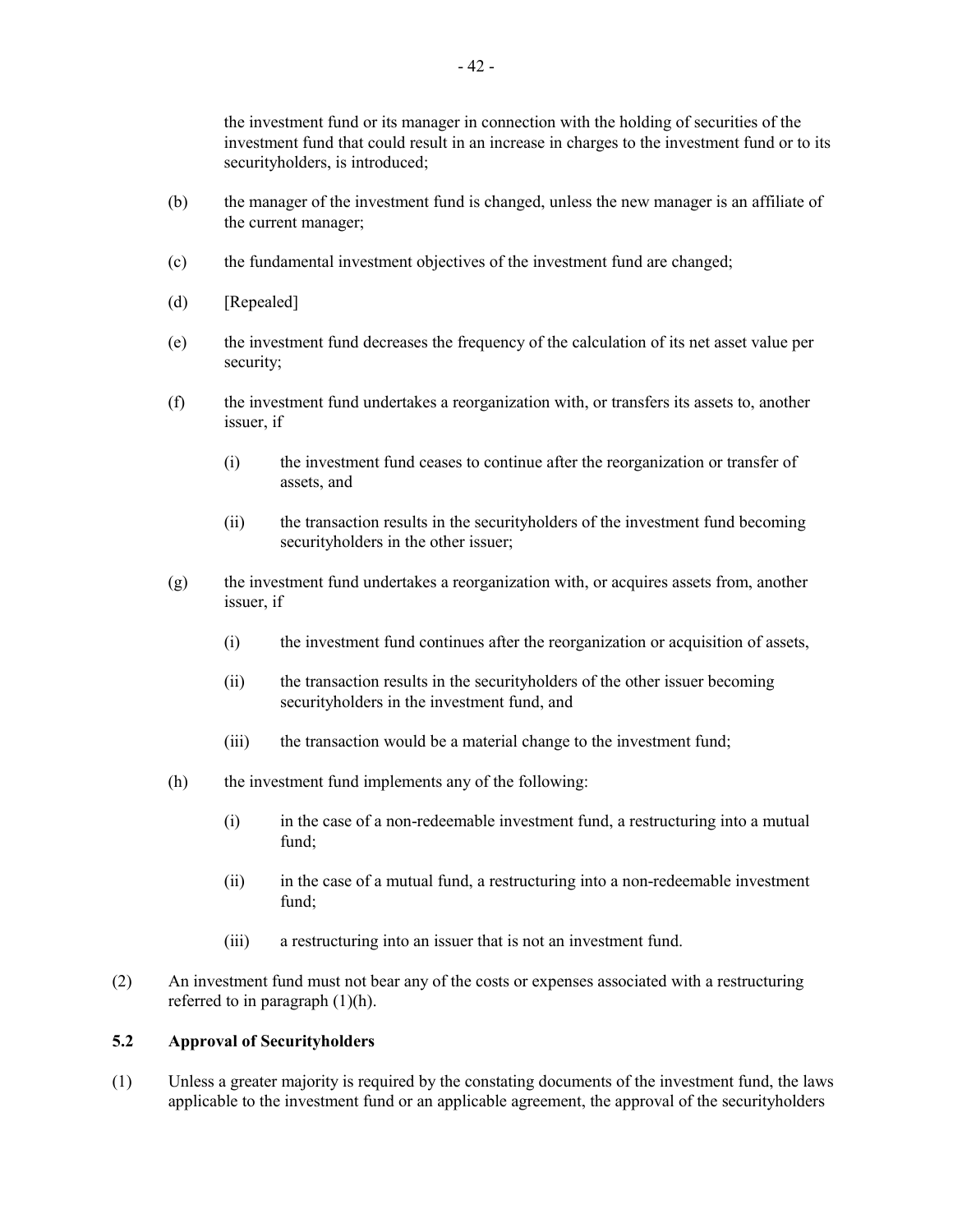of the investment fund to a matter referred to in subsection  $5.1(1)$  shall be given by a resolution passed by at least a majority of the votes cast at a meeting of the securityholders of the investment fund duly called and held to consider the matter.

- (2) Despite subsection (1), the holders of securities of a class or series of a class of securities of an investment fund must vote separately as a class or series of a class on a matter referred to in subsection 5.1(1) if that class or series of a class is affected by the action referred to in subsection 5.1(1) in a manner different from holders of securities of other classes or series of a class.
- (3) Despite subsection 5.1(1) and subsections (1) and (2), if the constating documents of the investment fund so provide, the holders of securities of a class or series of a class of securities of an investment fund must not be entitled to vote on a matter referred to in subsection 5.1(1) if they, as holders of the class or series of a class, are not affected by the action referred to in subsection 5.1(1).

# **5.3 Circumstances in Which Approval of Securityholders Not Required**

- (1) Despite subsection 5.1(1), the approval of securityholders of an investment fund is not required to be obtained for a change referred to in paragraphs  $5.1(1)(a)$  and  $(a.1)$ 
	- (a) if
		- (i) the investment fund is at arm's length to the person or company charging the fee or expense to the investment fund referred to in paragraphs  $5.1(1)(a)$  and  $(a.1)$ ,
		- (ii) the prospectus of the investment fund discloses that, although the approval of securityholders will not be obtained before making the changes, securityholders will be sent a written notice at least 60 days before the effective date of the change that is to be made that could result in an increase in charges to the investment fund, and
		- (iii) the notice referred to in subparagraph (ii) is actually sent at least 60 days before the effective date of the change; or
	- (b) if, in the case of a mutual fund,
		- (i) the mutual fund is permitted by this Instrument to be described as a "no-load" fund,
		- (ii) the prospectus of the mutual fund discloses that securityholders will be sent a written notice at least 60 days before the effective date of a change that is to be made that could result in an increase in charges to the mutual fund, and
		- (iii) the notice referred to in subparagraph (ii) is actually sent at least 60 days before the effective date of the change.
- (2) Despite subsection 5.1(1), the approval of securityholders of an investment fund is not required to be obtained for a change referred to in paragraph  $5.1(1)(f)$  if either of the following paragraphs apply: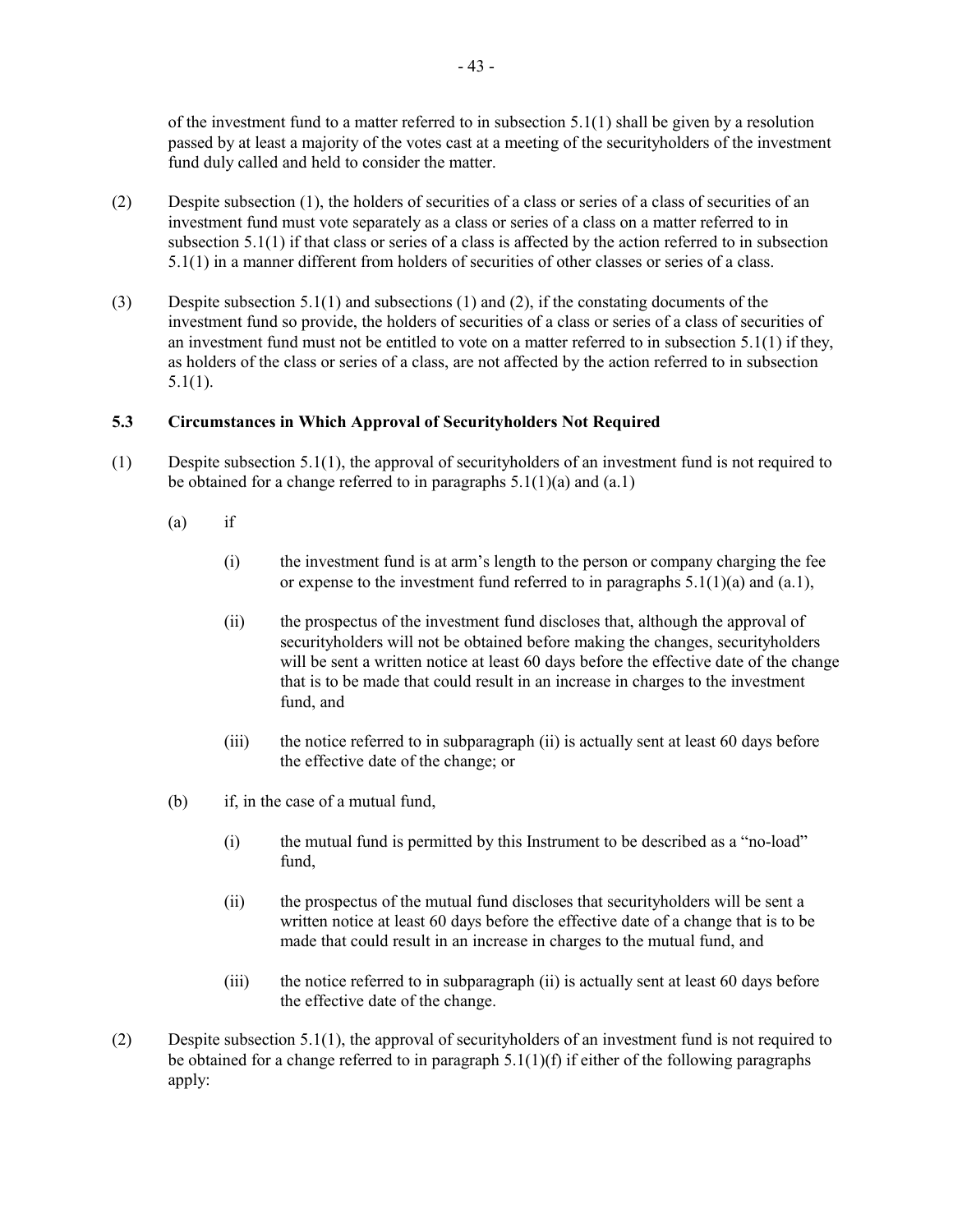- (a) all of the following apply:
	- (i) the independent review committee of the investment fund has approved the change under subsection 5.2(2) of NI 81-107;
	- (ii) the investment fund is being reorganized with, or its assets are being transferred to, another investment fund to which this Instrument and NI 81-107 apply and that is managed by the manager, or an affiliate of the manager, of the investment fund;
	- (iii) all of the following apply to the reorganization or transfer of assets of the investment fund:
		- (A) subparagraph  $5.6(1)(a)(i)$ , clause  $5.6(1)(a)(ii)(A)$ , subparagraph 5.6(1)(a)(iii) and subparagraph  $5.6(1)(a)(iv)$ ;
		- (B) subparagraph  $5.6(1)(b)(i)$ ;
		- (C) paragraph  $5.6(1)(c)$ ;
		- (D) paragraph  $5.6(1)(d)$ ;
		- (E) paragraph  $5.6(1)(g)$ ;
		- (F) paragraph  $5.6(1)(h)$ ;
		- (G) paragraph  $5.6(1)(i)$ ;
		- (H) paragraph  $5.6(1)(j)$ ;
		- (I) paragraph  $5.6(1)(k)$ ;
	- (iv) the prospectus of the investment fund discloses that, although the approval of securityholders may not be obtained before making the change, securityholders will be sent a written notice at least 60 days before the effective date of the change;
	- (v) the notice referred to in subparagraph (iv) to securityholders is sent at least 60 days before the effective date of the change;
- (b) all of the following apply:
	- (i) the investment fund is a non-redeemable investment fund that is being reorganized with, or its assets are being transferred to, a mutual fund that is
		- (A) a mutual fund to which this Instrument and NI 81-107 apply,
		- (B) managed by the manager, or an affiliate of the manager, of the investment fund,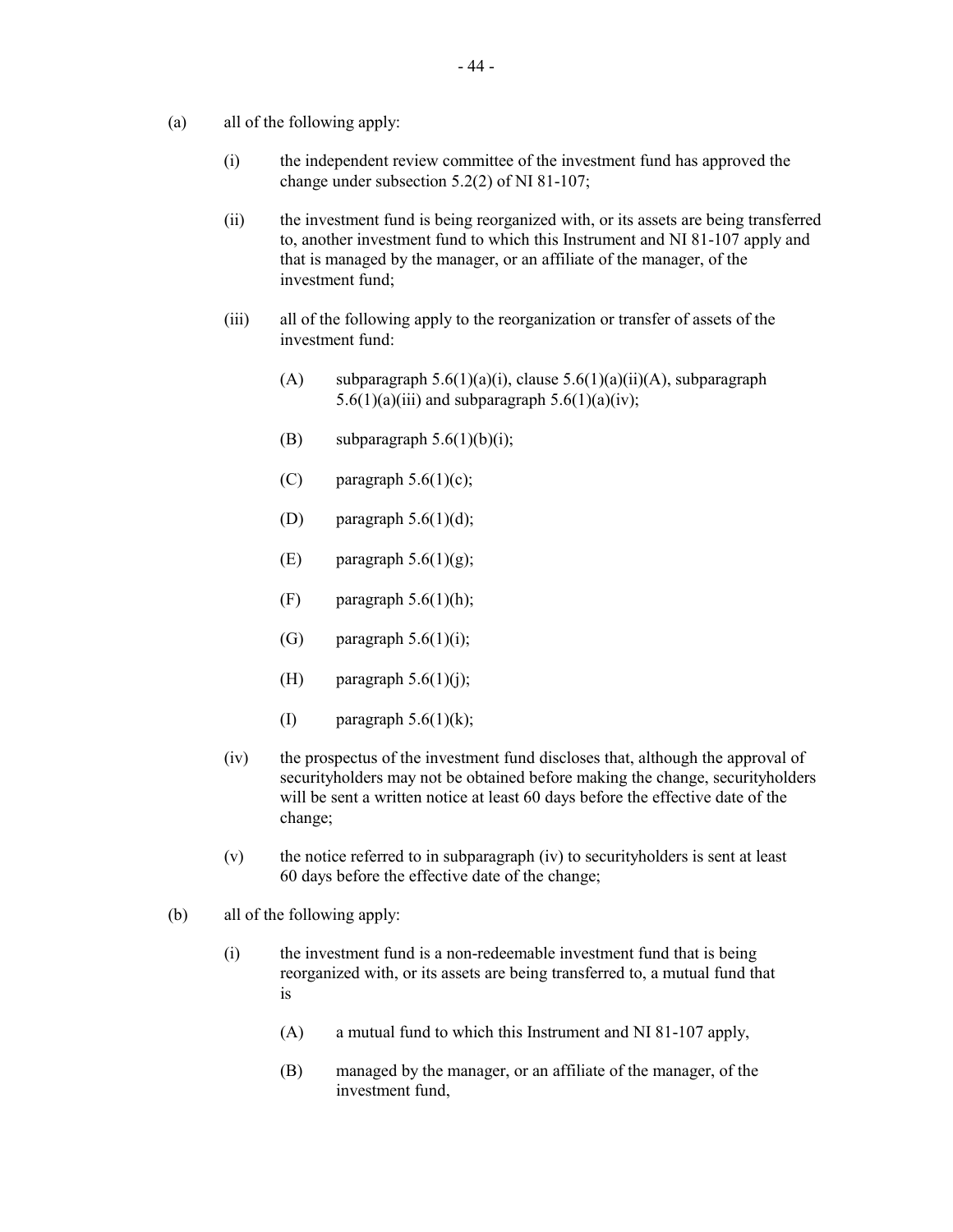- (C) not in default of any requirement of securities legislation, and
- (D) a reporting issuer in the local jurisdiction and the mutual fund has a current prospectus in the local jurisdiction;
- (ii) the transaction is a tax-deferred transaction under subsection  $85(1)$  of the ITA;
- (iii) the securities of the investment fund do not give securityholders of the investment fund the right to request that the investment fund redeem the securities;
- (iv) since its inception, there has been no market through which securityholders of the investment fund could sell securities of the investment fund;
- (v) every prospectus of the investment fund discloses that
	- (A) securityholders of the investment fund, other than the manager, promoter or an affiliate of the manager or promoter, will cease to be securityholders of the investment fund within 30 months following the completion of the initial public offering by the investment fund, and
	- (B) the investment fund will, within 30 months following the completion of the initial public offering of the investment fund, undertake a reorganization with, or transfer its assets to, a mutual fund that is managed by the manager of the investment fund or by an affiliate of the manager of the investment fund;
- (vi) the mutual fund bears none of the costs and expenses associated with the transaction;
- (vii) the reorganization or transfer of assets of the investment fund complies with subparagraphs  $5.3(2)(a)(i)$ , (iv) and (v) and paragraphs  $5.6(1)(d)$  and (k).
- **5.3.1 Change of Auditor of an Investment Fund** The auditor of an investment fund must not be changed unless
	- (a) the independent review committee of the investment fund has approved the change of auditor under subsection 5.2(2) of NI 81-107;
	- (b) the prospectus of the investment fund discloses that, although the approval of securityholders will not be obtained before making the change, securityholders will be sent a written notice at least 60 days before the effective date of the change, and
	- (c) the notice referred to in paragraph (b) to securityholders is sent 60 days before the effective date of the change.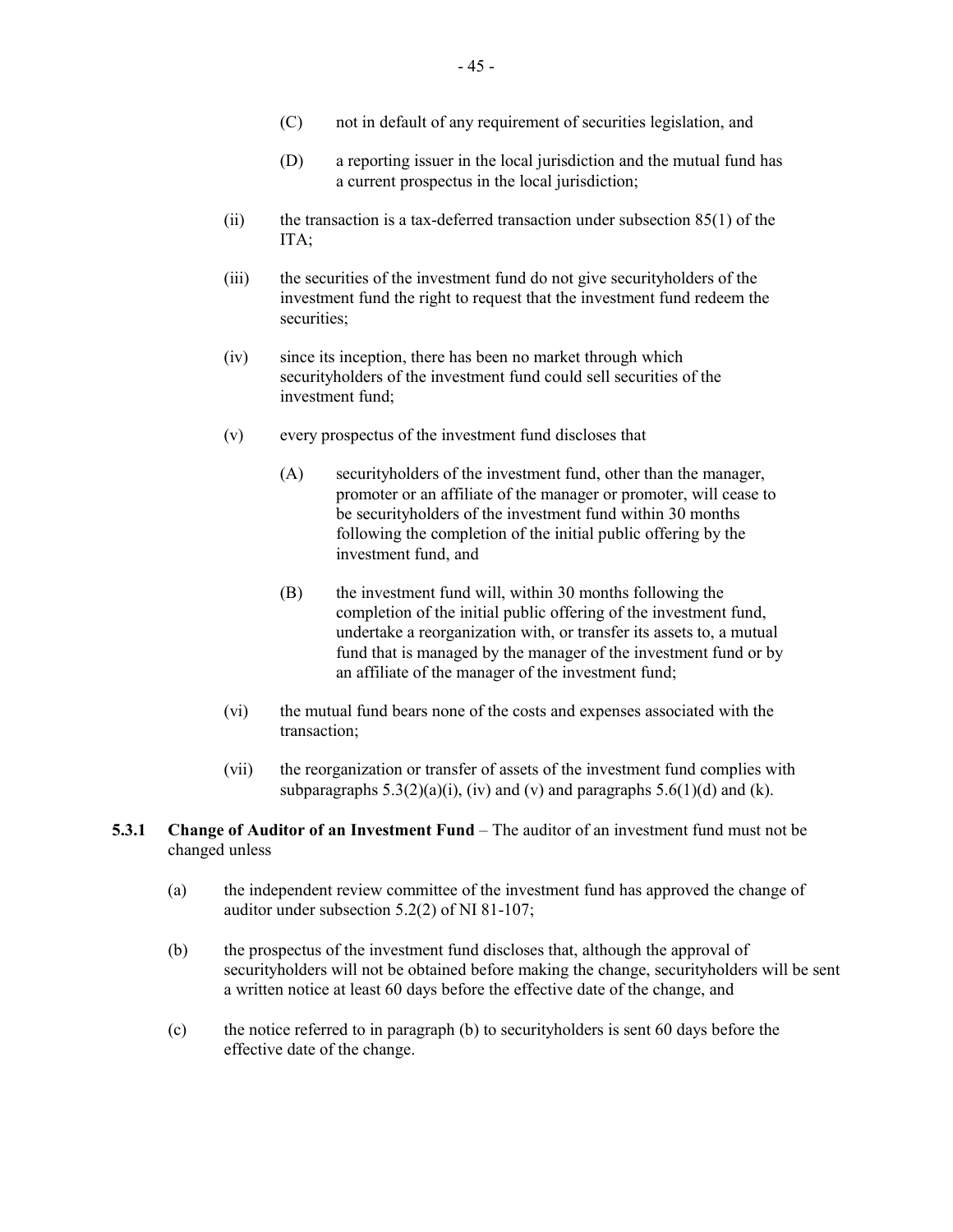# **5.4 Formalities Concerning Meetings of Securityholders**

- (1) A meeting of securityholders of an investment fund called to consider any matter referred to in subsection 5.1(1) must be called on written notice sent at least 21 days before the date of the meeting.
- (2) The notice referred to in subsection (1) must contain or be accompanied by the following:
	- (a) a statement in an information circular that includes all of the following:
		- (i) a description of the change or transaction proposed to be made or entered into;
		- (ii) in the case of a matter referred to in paragraph  $5.1(1)(a)$  or  $(a.1)$ , the effect that the change would have had on the management expense ratio of the investment fund if the change were in effect throughout the investment fund's last completed financial year;
		- (iii) in the case of a matter referred to in paragraph  $5.1(1)(b)$ ,
			- (A) all material information regarding the business, management and operations of the new manager, including, for greater certainty, details of the history and background of its executive officers and directors within the 5 years preceding the date of the notice or statement,
			- (B) a description of all material effects the change will have on the business, operations or affairs of the investment fund,
			- (C) a description of all material effects the change will have on the investment fund's securityholders, and
			- (D) a description of any material changes made to any material contract regarding the administration of the investment fund;
		- (iv) the date of the proposed implementation of the change or transaction;
	- (b) all information and documents required to be sent in order to comply with the applicable proxy solicitation provisions of securities legislation for the meeting.

## **5.5 Approval of Securities Regulatory Authority**

- (1) The approval of the securities regulatory authority or regulator is required before
	- (a) [Repealed]
	- (a.1) [Repealed]
	- (b) a reorganization or transfer of assets of an investment fund is implemented, if the transaction will result in the securityholders of the investment fund becoming securityholders in another issuer; or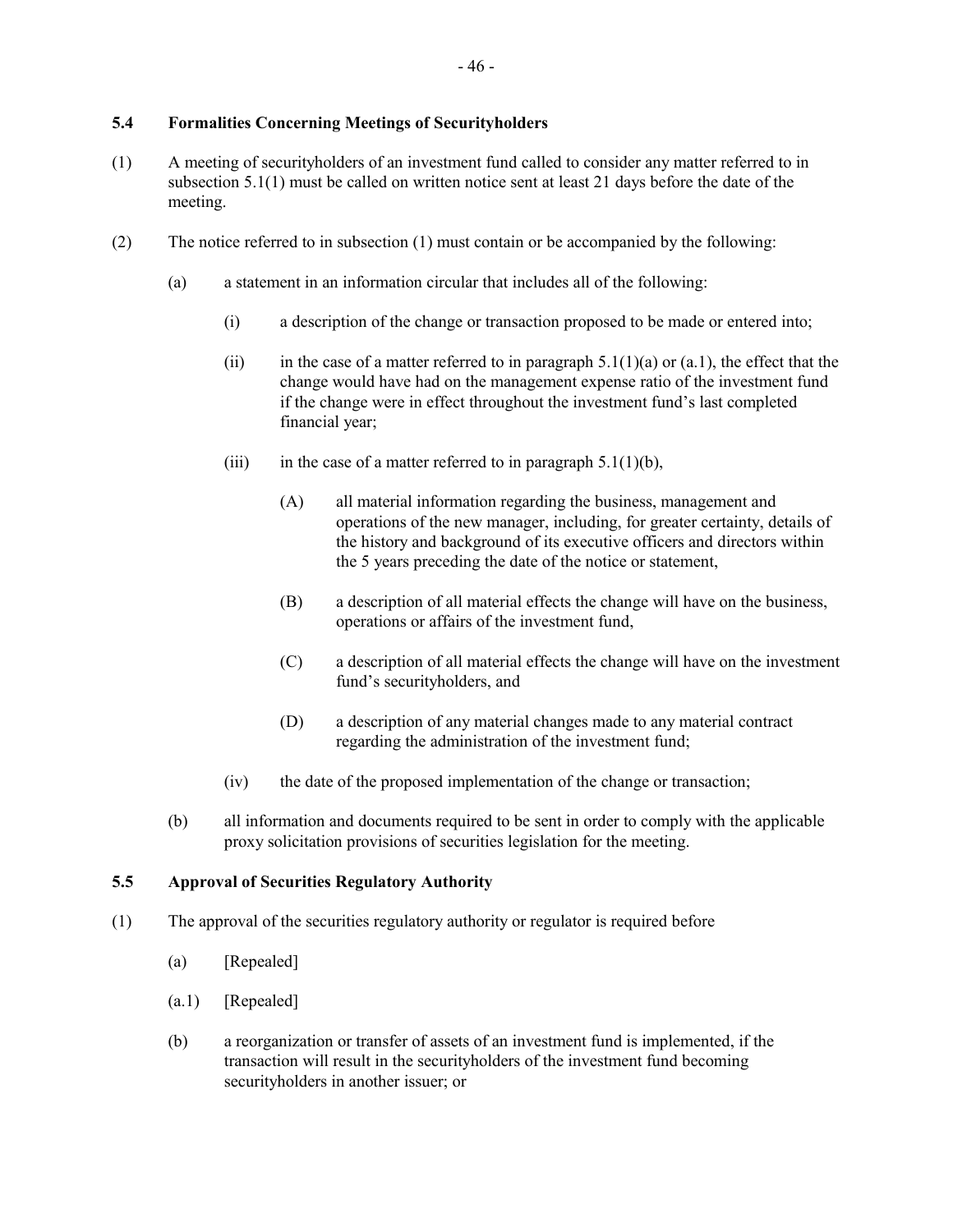- (c) [Repealed]
- (d) an investment fund suspends, other than under section 10.6, the rights of securityholders to request that the investment fund redeem their securities.
- (2) [Repealed]
- (3) Despite subsection (1), in Ontario only the regulator may grant an approval referred to in subsection  $(1)$ .

#### **5.6 Pre-Approved Reorganizations and Transfers**

- (1) Despite subsection 5.5(1), the approval of the securities regulatory authority or regulator is not required to implement a transaction referred to in paragraph  $5.5(1)(b)$  if all of the following paragraphs apply:
	- (a) the investment fund is being reorganized with, or its assets are being transferred to, another investment fund to which this Instrument applies, and all of the following apply:
		- (i) the other investment fund is managed by the manager, or an affiliate of the manager, of the investment fund;
		- (ii) either of the following applies:
			- (A) a reasonable person would consider the other investment fund to have substantially similar fundamental investment objectives and valuation procedures, and a substantially similar fee structure, to those of the investment fund;
			- (B) if the other investment fund has different fundamental investment objectives or valuation procedures or a different fee structure, the following apply:
				- (I) the manager reasonably believes that the transaction is in the best interests of the investment fund despite the differences;
				- $(II)$  the circular referred to in subparagraph  $(f)(i)$  includes disclosure of the differences and explains why the manager is of the belief that the transaction is in the best interests of the investment fund despite the differences;
		- (iii) the other investment fund is not in default of any requirement of securities legislation;
		- (iv) the other investment fund is a reporting issuer in the local jurisdiction and, if it is a mutual fund, has a current prospectus in the local jurisdiction;
	- (b) either of the following applies: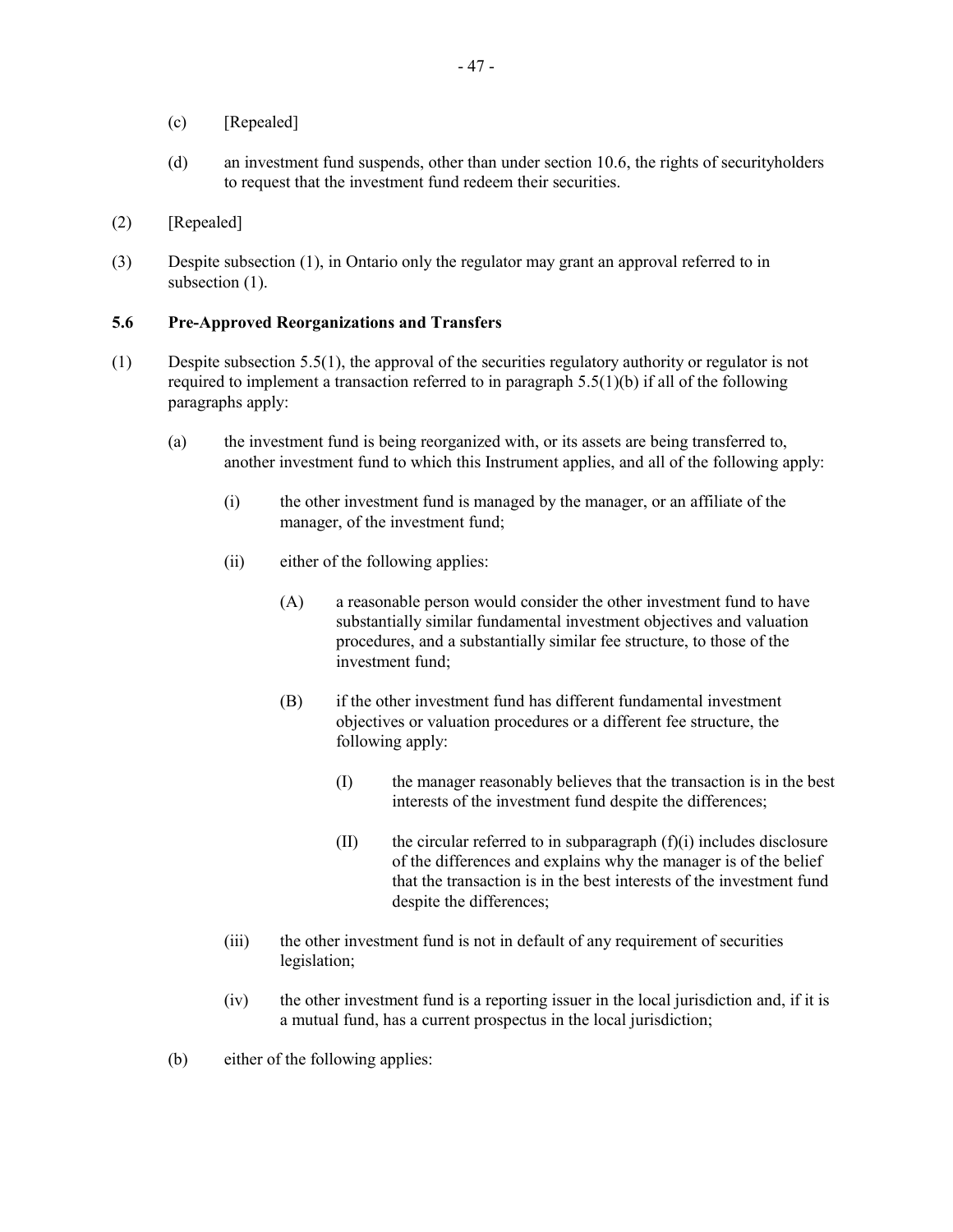- (i) the transaction is a "qualifying exchange" within the meaning of section 132.2 of the ITA or is a tax-deferred transaction under subsection  $85(1)$ ,  $85.1(1)$ ,  $86(1)$  or  $87(1)$  of the ITA;
- (ii) if the transaction is not a "qualifying exchange" within the meaning of section 132.2 of the ITA or a tax-deferred transaction under subsection 85(1), 85.1(1),  $86(1)$  or  $87(1)$  of the ITA, the following apply:
	- (A) the manager reasonably believes that the transaction is in the best interests of the investment fund despite the tax treatment of the transaction;
	- (B) the circular referred to in subparagraph  $(f)(i)$ 
		- (I) discloses that the transaction is not a "qualifying exchange" within the meaning of section 132.2 of the ITA or a tax-deferred transaction under subsection  $85(1)$ ,  $85.1(1)$ ,  $86(1)$  or  $87(1)$  of the ITA,
		- (II) discloses the reason why the transaction is not structured so that subparagraph (i) applies, and
		- (III) explains why the manager is of the belief that the transaction is in the best interests of the investment fund despite the tax treatment of the transaction;
- (c) the transaction contemplates the wind-up of the investment fund as soon as reasonably possible following the transaction;
- (d) the portfolio assets of the investment fund to be acquired by the other investment fund as part of the transaction
	- (i) may be acquired by the other investment fund in compliance with this Instrument, and
	- (ii) are acceptable to the portfolio adviser of the other investment fund and consistent with the other investment fund's fundamental investment objectives;
- (e) the transaction is approved
	- (i) by the securityholders of the investment fund in accordance with paragraph 5.1(1)(f), unless subsection 5.3(2) applies, and
	- (ii) if required, by the securityholders of the other investment fund in accordance with paragraph  $5.1(1)(g)$ ;
- (f) the materials sent to securityholders of the investment fund in connection with the approval under paragraph 5.1(1)(f) include
	- (i) a circular that, in addition to other requirements prescribed by law, describes the proposed transaction, the investment fund into which the investment fund will be reorganized, the income tax considerations for the investment funds participating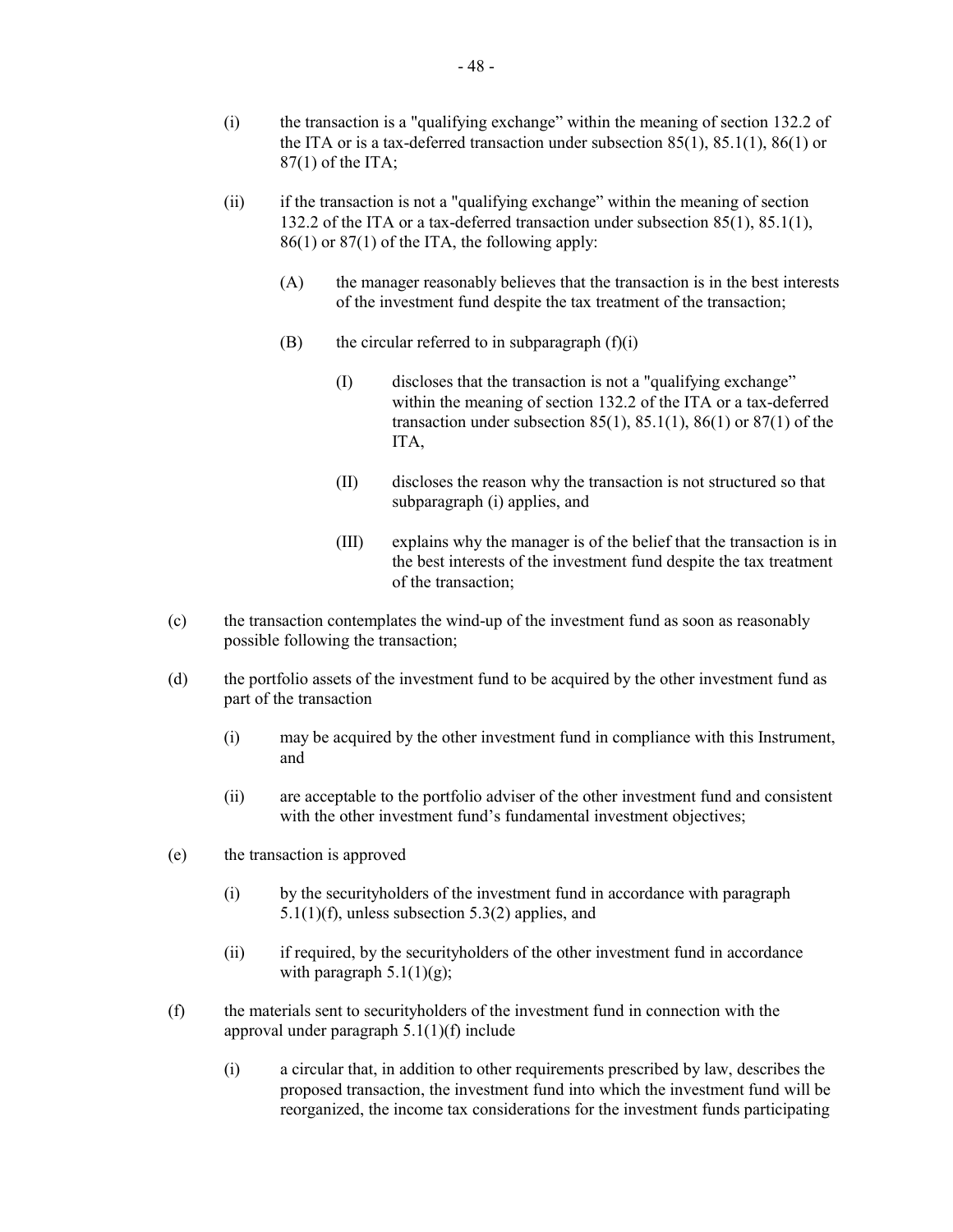in the transaction and their securityholders, and, if the investment fund is a corporation and the transaction involves its shareholders becoming securityholders of an investment fund that is established as a trust, a description of the material differences between being a shareholder of a corporation and being a securityholder of a trust,

- (ii) if the other investment fund is a mutual fund, the most recently filed fund facts document or ETF facts document for the other investment fund, and
- (iii) a statement that securityholders may, in respect of the reorganized investment fund,
	- (A) obtain all of the following documents at no cost by contacting the reorganized investment fund at an address or telephone number specified in the statement:
		- (I) if the reorganized investment fund is a mutual fund, the current prospectus;
		- (II) [Repealed]
		- (III) as applicable, the most recently filed fund facts document;
		- (IV) the most recently filed annual financial statements and interim financial reports;
		- (V) the most recently filed annual and interim management reports of fund performance, or
	- (B) access those documents at the designated website address;
- (g) the investment fund has complied with Part 11 of National Instrument 81-106 *Investment Fund Continuous Disclosure* in connection with the making of the decision to proceed with the transaction by the board of directors of the manager of the investment fund or of the investment fund;
- (h) the investment funds participating in the transaction bear none of the costs and expenses associated with the transaction;
- (i) if the investment fund is a mutual fund, securityholders of the investment fund continue to have the right to redeem securities of the investment fund up to the close of business on the business day immediately before the effective date of the transaction;
- (j) if the investment fund is a non-redeemable investment fund, all of the following apply:
	- (i) the investment fund issues and files a news release that discloses the transaction;
	- (ii) securityholders of the investment fund may redeem securities of the investment fund at a date that is after the date of the news release referred to in subparagraph (i) and before the effective date of the transaction;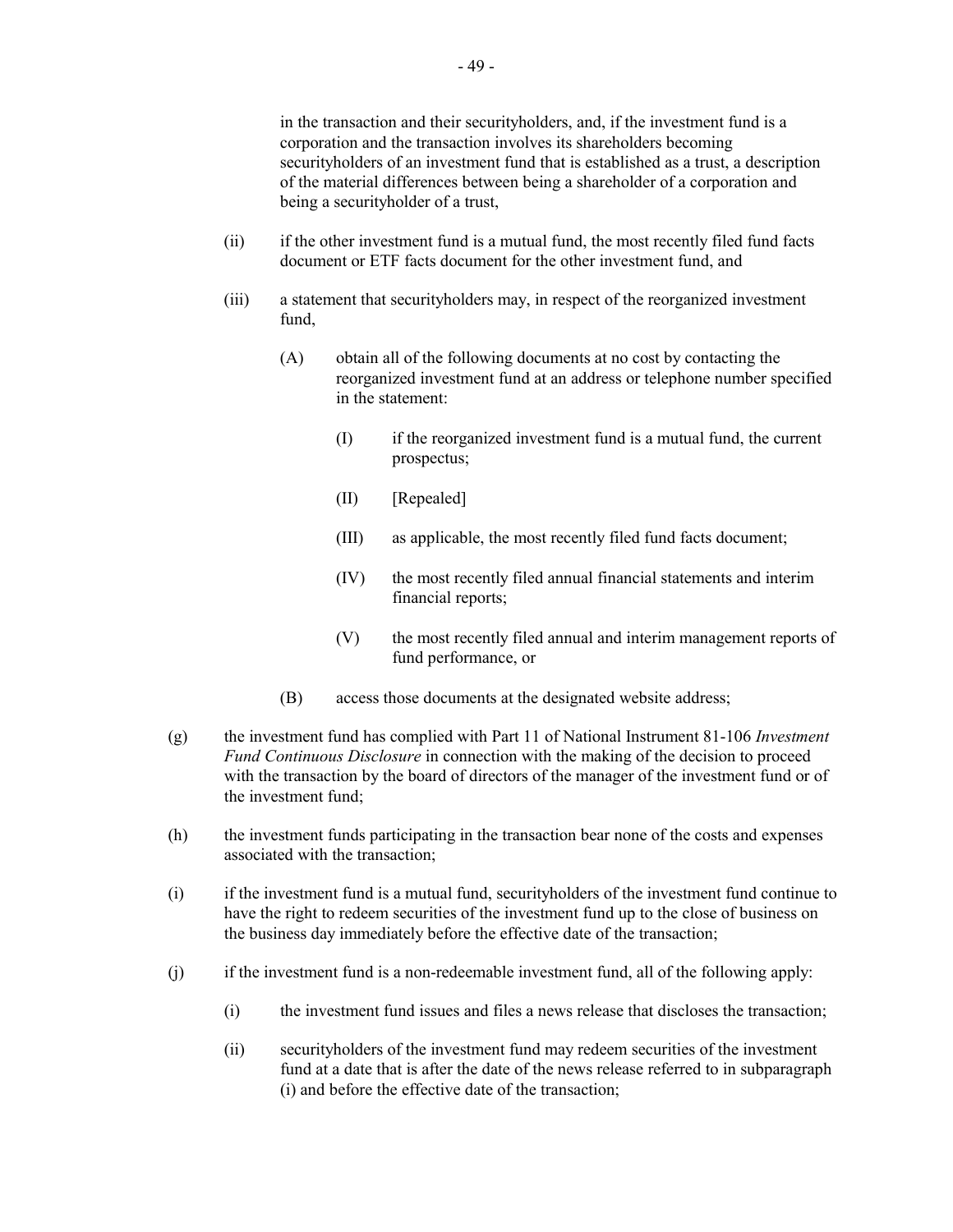- (iii) the securities submitted for redemption in accordance with subparagraph (ii) are redeemed at a price equal to their net asset value per security on the redemption date;
- (k) the consideration offered to securityholders of the investment fund for the transaction has a value that is equal to the net asset value of the investment fund calculated on the date of the transaction.
- (1.1) Despite subsection 5.5(1), the approval of the securities regulatory authority or regulator is not required to implement a transaction referred to in paragraph  $5.5(1)(b)$  if all the conditions in paragraph 5.3(2)(b) are satisfied and the independent review committee of the mutual fund involved in the transaction has approved the transaction in accordance with subsection 5.2(2) of NI 81-107.
- (2) An investment fund that has continued after a transaction described in paragraph 5.5(1)(b) must, if the audit report accompanying its audited financial statements for its first completed financial year after the transaction contains a modified opinion in respect of the value of the portfolio assets acquired by the investment fund in the transaction, send a copy of those financial statements to each person or company that was a securityholder of an investment fund that was terminated as a result of the transaction and that is not a securityholder of the investment fund.

## **5.7 Applications**

- (1) An application for an approval required under section 5.5 must contain,
	- (a) [Repealed]
	- (b) if the application is required by paragraph  $5.5(1)(b)$ ,
		- (i) details of the proposed transaction,
		- (ii) details of the total annual returns of the investment fund and, if the other issuer is an investment fund, the other issuer for each of the previous five years,
		- (iii) a description of the differences between, as applicable, the fundamental investment objectives, investment strategies, valuation procedures and fee structure of the investment fund and the other issuer and any other material differences between the investment fund and the other issuer, and
		- (iv) a description of those elements of the proposed transaction that make section 5.6 inapplicable;
	- (c) [Repealed]
	- (d) if the application relates to a matter that would constitute a material change for the investment fund, a draft amendment to the prospectus and, if applicable, to the fund facts document of the investment fund reflecting the change; and
	- (e) if the matter is one that requires the approval of securityholders, confirmation that the approval has been obtained or will be obtained before the change is implemented.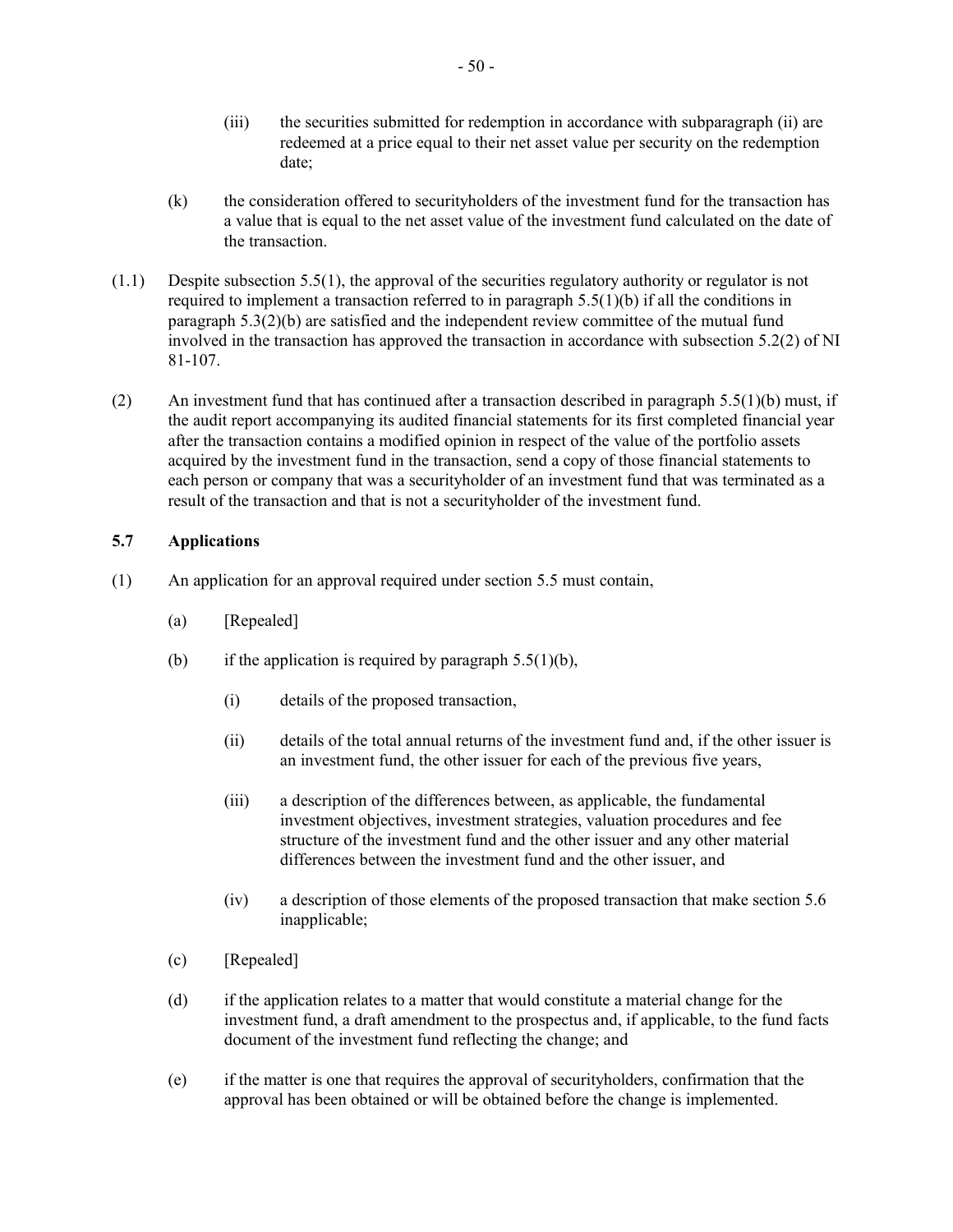- (2) An investment fund that applies for an approval under paragraph  $5.5(1)(d)$  must
	- (a) make that application to the securities regulatory authority or regulator in the jurisdiction in which the head office or registered office of the investment fund is situated; and
	- (b) concurrently file a copy of the application so made with the securities regulatory authority or the regulator in the local jurisdiction if the head office or registered office of the investment fund is not situated in the local jurisdiction.
- (3) An investment fund that has complied with subsection (2) in the local jurisdiction may suspend the right of securityholders to request that the investment fund redeem their securities if
	- (a) the securities regulatory authority or regulator in the jurisdiction in which the head office or registered office of the investment fund is situated has granted approval to the application made under paragraph (2)(a); and
	- (b) the securities regulatory authority or regulator in the local jurisdiction has not notified the investment fund, by the close of business on the business day immediately following the day on which the copy of the application referred to in paragraph (2)(b) was received, either that
		- (i) the securities regulatory authority or regulator has refused to grant approval to the application, or
		- (ii) this subsection may not be relied upon by the investment fund in the local jurisdiction.

## **5.8 Matters Requiring Notice**

- (1) A person or company must not continue to act as manager of the investment fund following a direct or indirect change of control of the person or company unless
	- (a) notice of the change of control was given to all securityholders of the investment fund at least 60 days before the change; and
	- (b) the notice referred to in paragraph (a) contains the information that would be required by law to be provided to securityholders if securityholder approval of the change were required to be obtained.
- (2) A mutual fund must not terminate unless notice of the termination is given to all securityholders of the mutual fund at least 60 days before termination.
- (3) The manager of a mutual fund that has terminated must give notice of the termination to the securities regulatory authority within 30 days of the termination.

## **5.8.1 Termination of a Non-Redeemable Investment Fund**

(1) A non-redeemable investment fund must not terminate unless the investment fund first issues and files a news release that discloses the termination.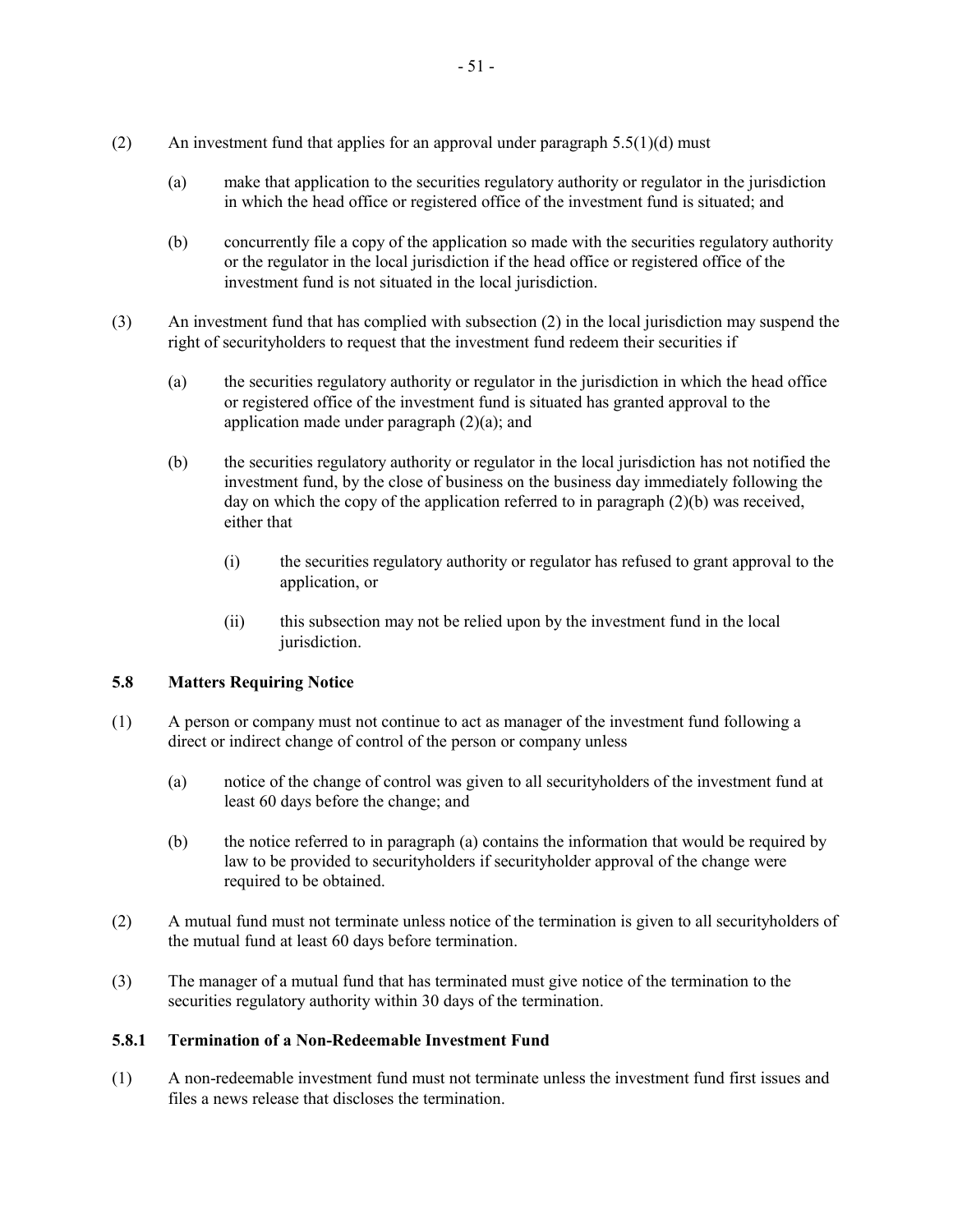- (2) A non-redeemable investment fund must not terminate earlier than 15 days or later than 90 days after the filing of the news release under subsection (1).
- (3) Subsections (1) and (2) do not apply in respect of a transaction referred to in paragraph 5.1(1)(f).

#### **5.9 Relief from Certain Regulatory Requirements**

- (1) The investment fund conflict of interest investment restrictions and the investment fund conflict of interest reporting requirements do not apply to a transaction referred to in paragraph  $5.5(1)(b)$  if the approval of the securities regulatory authority or regulator has been given to the transaction.
- (2) The investment fund conflict of interest investment restrictions and the investment fund conflict of interest reporting requirements do not apply to a transaction described in section 5.6.

#### **5.10 [Repealed]**

# **PART 6 CUSTODIANSHIP OF PORTFOLIO ASSETS**

#### **6.1 General**

- (1) Except as provided in sections sections 6.8, 6.8.1 and 6.9, all portfolio assets of an investment fund must be held under the custodianship of one custodian that satisfies the requirements of section 6.2.
- (2) Except as provided in subsection 6.5(3) and sections 6.8, 6.8.1 and 6.9, portfolio assets of an investment fund must be held
	- (a) in Canada by the custodian or a sub-custodian of the investment fund; or
	- (b) outside Canada by the custodian or a sub-custodian of the investment fund, if appropriate to facilitate portfolio transactions of the investment fund outside Canada.
- (3) The custodian or a sub-custodian of an investment fund may appoint one or more sub-custodians to hold portfolio assets of the investment fund, if
	- (a) in the case of an appointment by the custodian, the investment fund consents in writing to the appointment,
	- (a.1) in the case of an appointment by a sub-custodian, the investment fund and the custodian of the investment fund consent in writing to the appointment,
	- (b) the sub-custodian that is to be appointed is an entity described in section 6.2 or 6.3, as applicable,
	- (c) the arrangements under which a sub-custodian is appointed are such that the investment fund may enforce rights directly, or require the custodian or a sub-custodian to enforce rights on behalf of the investment fund, to the portfolio assets held by the appointed subcustodian, and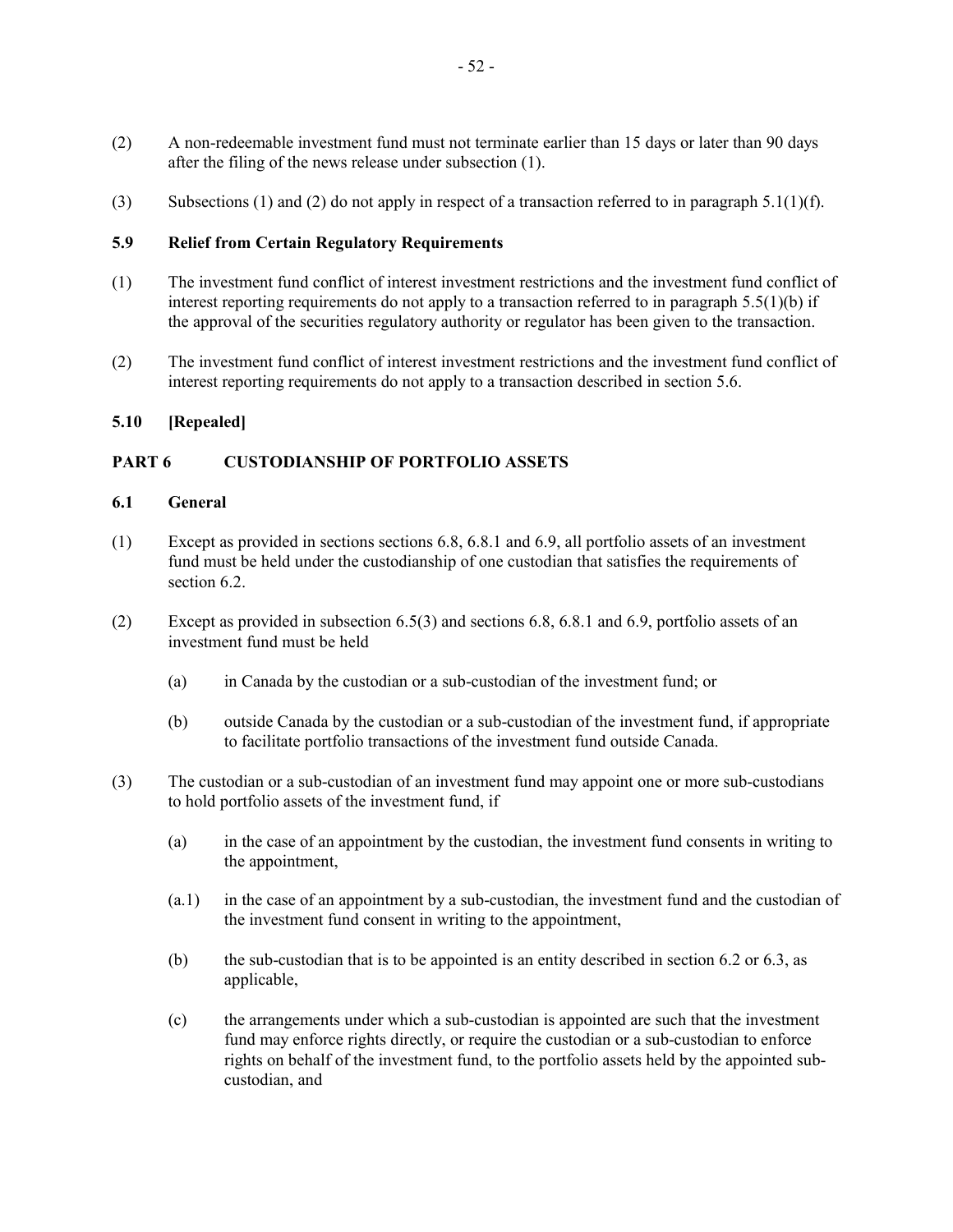- (d) the appointment is otherwise in compliance with this Instrument.
- (4) The written consent referred to in paragraphs (3)(a) and (a.1) may be in the form of a general consent, contained in the agreement governing the relationship between the investment fund and the custodian, or the custodian and the sub-custodian, to the appointment of entities that are part of an international network of sub-custodians within the organization of the appointed custodian or sub-custodian.
- (5) A custodian or sub-custodian must provide to the investment fund a list of all entities that are appointed sub-custodians under a general consent referred to in subsection (4).
- (6) Despite any other provisions of this Part, the manager of an investment fund must not act as custodian or sub-custodian of the investment fund.
- **6.2 Entities Qualified to Act as Custodian or Sub-Custodian for Assets Held in Canada** If portfolio assets are held in Canada by a custodian or sub-custodian, the custodian or sub-custodian must be one of the following:
- (1) a bank listed in Schedule I, II or III of the *Bank Act* (Canada);
- (2) a trust company that is incorporated under the laws of Canada or a jurisdiction and licensed or registered under the laws of Canada or a jurisdiction, and that has equity, as reported in its most recent audited financial statements, of not less than \$10,000,000;
- (3) a company that is incorporated under the laws of Canada or of a jurisdiction, and that is an affiliate of a bank or trust company referred to in paragraph 1 or 2, if either of the following applies:
	- (a) the company has equity, as reported in its most recent audited financial statements, of not less than \$10,000,000;
	- (b) the bank or trust company has assumed responsibility for all of the custodial obligations of the company for that investment fund.
- **6.3 Entities Qualified to Act as Sub-Custodian for Assets Held outside Canada –** If portfolio assets are held outside of Canada by a sub-custodian, the sub-custodian must be one of the following:
- (1) an entity referred to in section 6.2;
- (2) an entity that
	- (a) is incorporated or organized under the laws of a country, or a political subdivision of a country, other than Canada,
	- (b) is regulated as a banking institution or trust company by the government, or an agency of the government, of the country under the laws of which it is incorporated or organized, or a political subdivision of that country, and
	- (c) has equity, as reported in its most recent audited financial statements, of not less than the equivalent of \$100,000,000;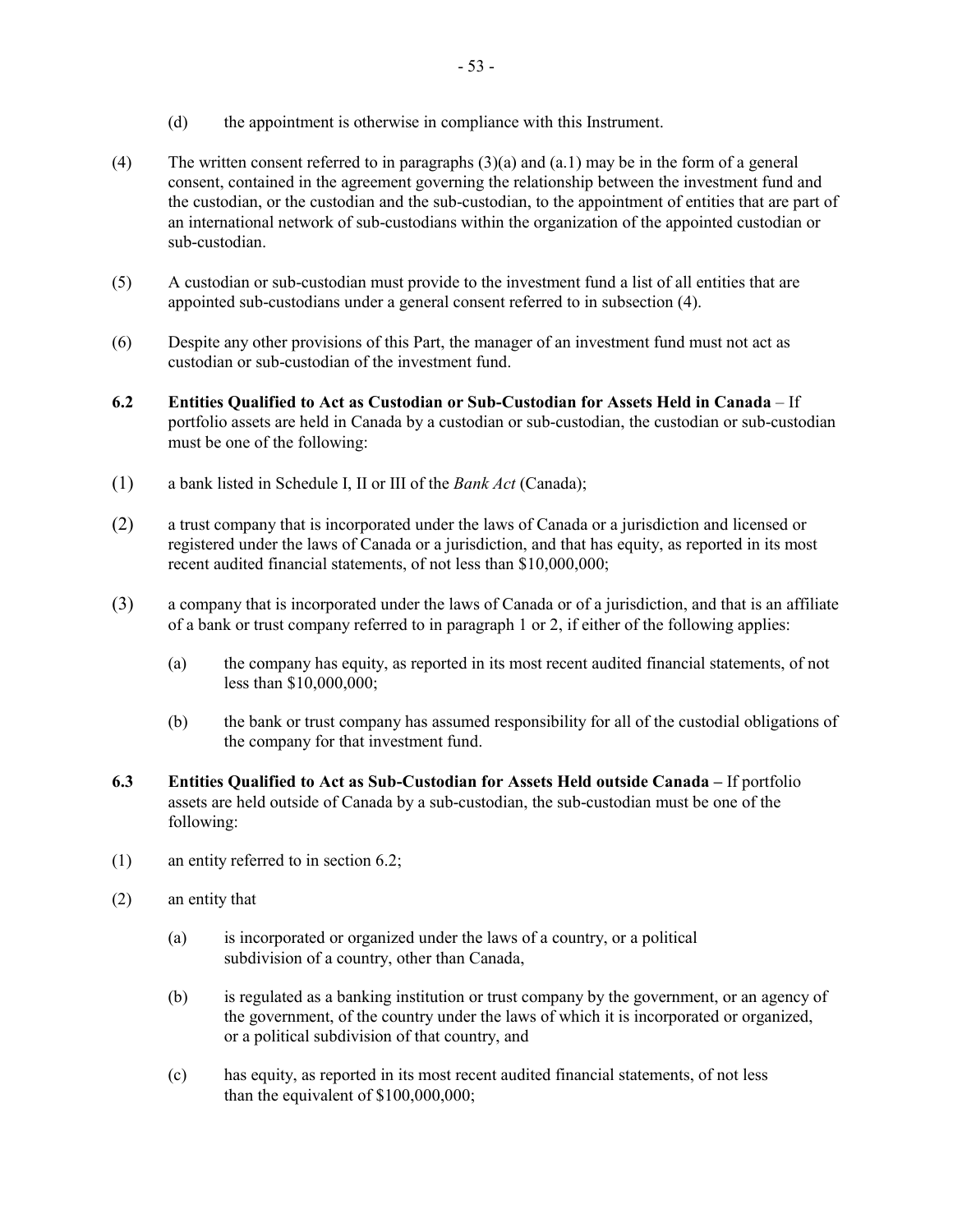- (3) an affiliate of an entity referred to in paragraph 1 or 2 if either of the following applies:
	- (a) the affiliate has equity, as reported in its most recent audited financial statements, of not less than the equivalent of \$100,000,000;
	- (b) the entity referred to in paragraph 1 or 2 has assumed responsibility for all of the custodial obligations of the affiliate for that investment fund.

#### **6.4 Contents of Custodian and Sub-Custodian Agreements**

- (1) All custodian agreements and sub-custodian agreements of an investment fund must provide for
	- (a) the location of portfolio assets,
	- (b) any appointment of a sub-custodian,
	- (c) requirements concerning lists of sub-custodians,
	- (d) the method of holding portfolio assets,
	- (e) the standard of care and responsibility for loss, and
	- (f) requirements concerning review and compliance reports.
- (2) A sub-custodian agreement concerning the portfolio assets of an investment fund must provide for the safekeeping of portfolio assets on terms consistent with the custodian agreement of the investment fund.
- (2.1) An agreement referred to under subsections (1) and (2) must comply with the requirements of this Part.
- (3) A custodian agreement or sub-custodian agreement concerning the portfolio assets of an investment fund must not
	- (a) provide for the creation of any security interest on the portfolio assets of the investment fund except for a good faith claim for payment of the fees and expenses of the custodian or a sub-custodian for acting in that capacity or to secure the obligations of the investment fund to repay borrowings by the investment fund from the custodian or a sub-custodian for the purpose of settling portfolio transactions; or
	- (b) contain a provision that would require the payment of a fee to the custodian or a subcustodian for the transfer of the beneficial ownership of portfolio assets of the investment fund, other than for safekeeping and administrative services in connection with acting as custodian or sub-custodian.

## **6.5 Holding of Portfolio Assets and Payment of Fees**

(1) Except as provided in subsections (2) and (3) and sections 6.8, 6.8.1 and 6.9, portfolio assets of an investment fund not registered in the name of the investment fund must be registered in the name of the custodian or a sub-custodian of the investment fund, or any of their respective nominees,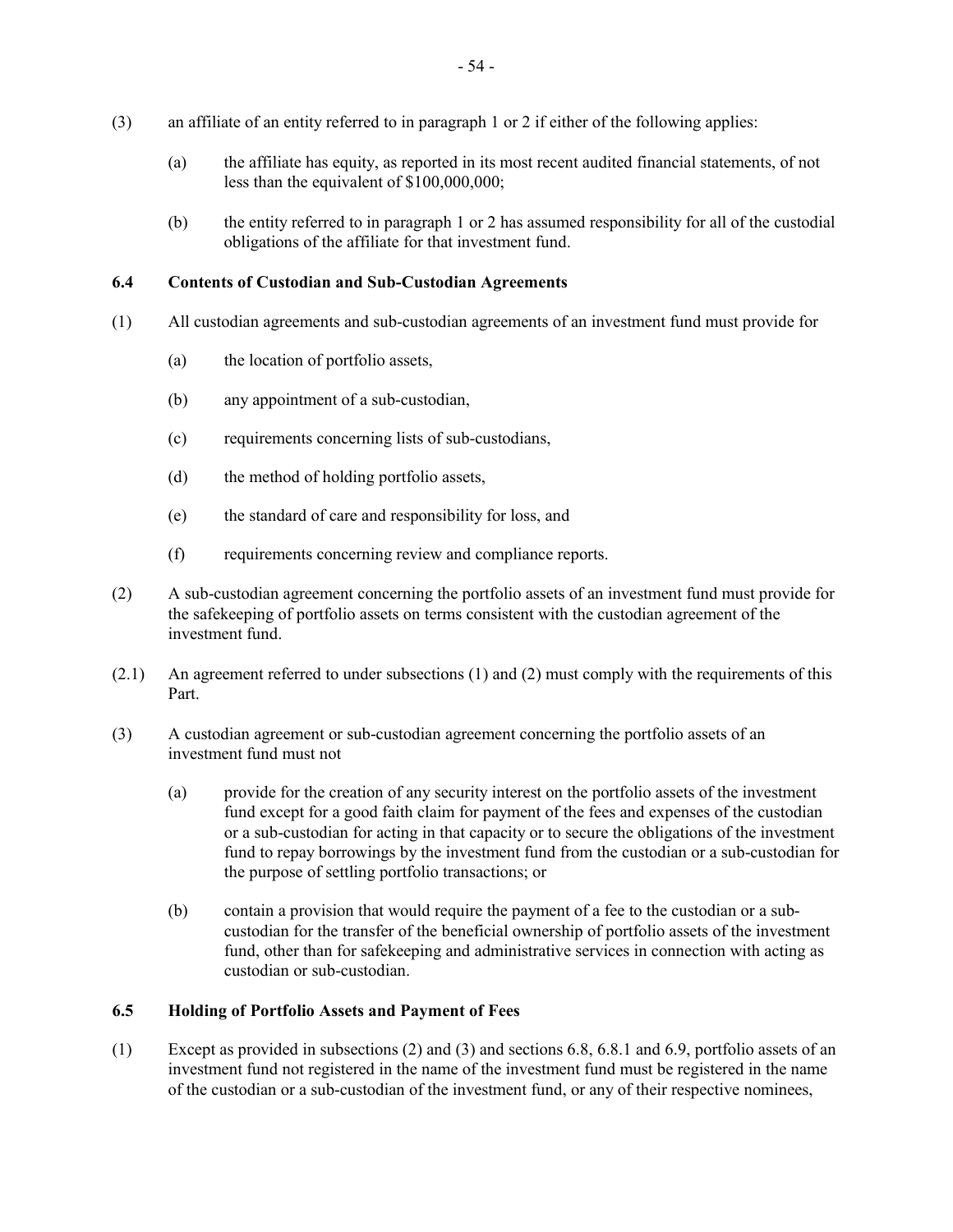with an account number or other designation in the records of the custodian sufficient to show that the beneficial ownership of the portfolio assets is vested in the investment fund.

- (2) The custodian or a sub-custodian of an investment fund, or an applicable nominee, must segregate portfolio assets issued in bearer form to show that the beneficial ownership of the property is vested in the investment fund.
- (3) The custodian or a sub-custodian of an investment fund may deposit portfolio assets of the investment fund with a depository, or a clearing agency, that operates a book-based system.
- (4) The custodian or a sub-custodian of an investment fund arranging for the deposit of portfolio assets of the investment fund with, and their delivery to, a depository, or clearing agency, that operates a book-based system must ensure that the records of any of the applicable participants in that book-based system or of the custodian contain an account number or other designation sufficient to show that the beneficial ownership of the portfolio assets is vested in the investment fund.
- (5) An investment fund must not pay a fee to the custodian or a sub-custodian of the investment fund for the transfer of beneficial ownership of portfolio assets of the investment fund other than for safekeeping and administrative services in connection with acting as custodian or sub-custodian.

#### **6.6 Standard of Care**

- (1) The custodian and each sub-custodian of an investment fund, in carrying out their duties concerning the safekeeping of, and dealing with, the portfolio assets of the investment fund, must exercise
	- (a) the degree of care, diligence and skill that a reasonably prudent person would exercise in the circumstances; or
	- (b) at least the same degree of care as they exercise with respect to their own property of a similar kind, if this is a higher degree of care than the degree of care referred to in paragraph (a).
- (2) An investment fund must not relieve the custodian or a sub-custodian of the investment fund from liability to the investment fund or to a securityholder of the investment fund for loss that arises out of the failure of the custodian or sub-custodian to exercise the standard of care imposed by subsection  $(1)$ .
- (3) An investment fund may indemnify the custodian or a sub-custodian against legal fees, judgments and amounts paid in settlement, actually and reasonably incurred by that entity in connection with custodial or sub-custodial services provided by that entity to the investment fund, if those fees, judgments and amounts were not incurred as a result of a breach of the standard of care imposed by subsection (1).
- (4) An investment fund must not incur the cost of any portion of liability insurance that insures the custodian or a sub-custodian for a liability, except to the extent that the custodian or sub-custodian may be indemnified for that liability under this section.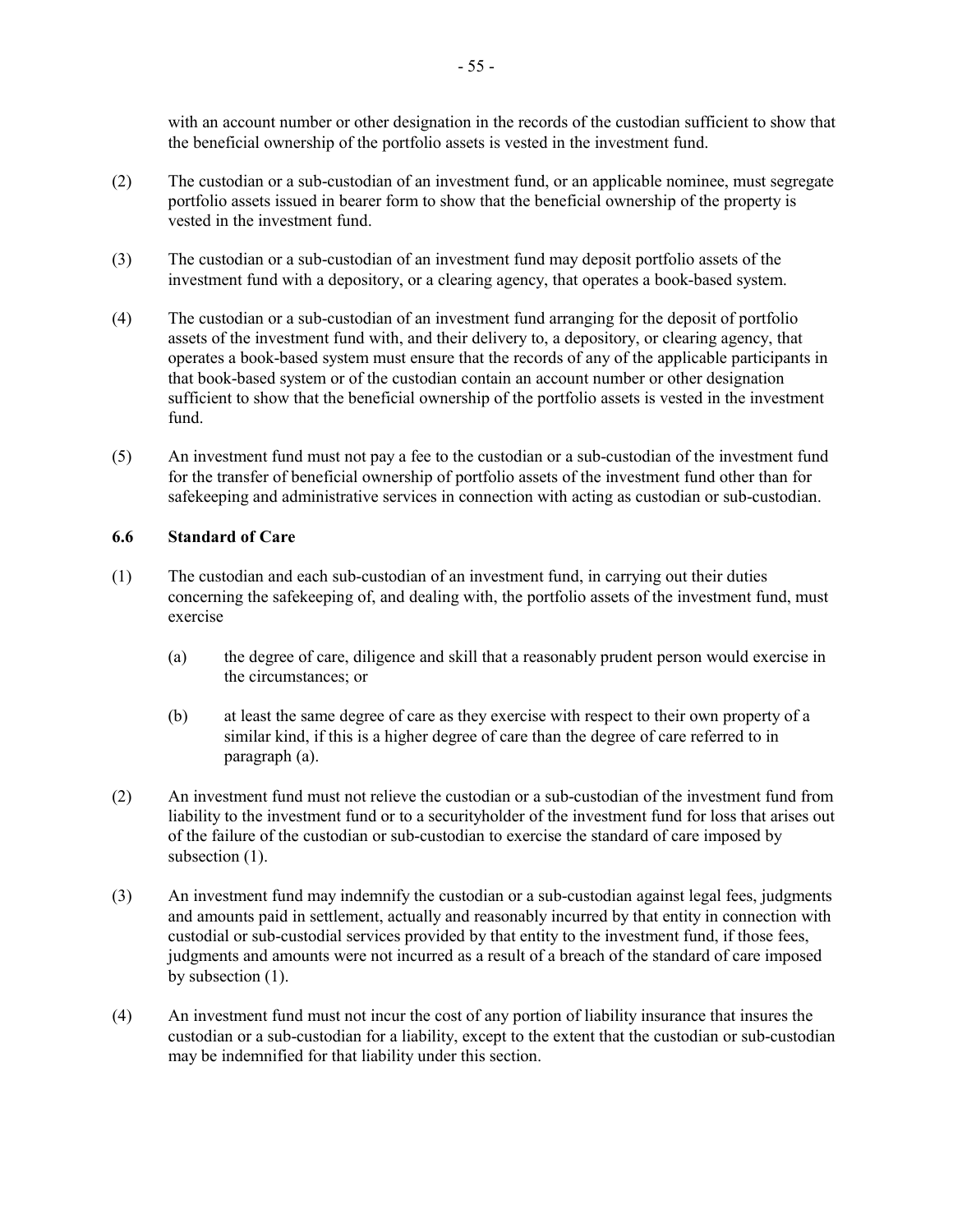#### **6.7 Review and Compliance Reports**

- (1) The custodian of an investment fund must, on a periodic basis not less frequently than annually,
	- (a) review the custodian agreement and all sub-custodian agreements of the investment fund to determine if those agreements are in compliance with this Part;
	- (b) make reasonable enquiries as to whether each sub-custodian satisfies the applicable requirements of section 6.2 or 6.3; and
	- (c) make or cause to be made any changes that may be necessary to ensure that
		- (i) the custodian and sub-custodian agreements are in compliance with this Part; and
		- (ii) all sub-custodians of the mutual fund satisfy the applicable requirements of section 6.2 or 6.3.
- (2) The custodian of an investment fund must, within 60 days after the end of each financial year of the investment fund, advise the investment fund in writing
	- (a) of the names and addresses of all sub-custodians of the investment fund;
	- (b) whether the custodian and sub-custodian agreements are in compliance with this Part; and
	- (c) whether, to the best of the knowledge and belief of the custodian, each sub-custodian satisfies section 6.2 or 6.3, as applicable.
- (3) A copy of the report referred to in subsection (2) must be delivered by or on behalf of the investment fund to the securities regulatory authority within 30 days after the filing of the annual financial statements of the investment fund.

## **6.8 Custodial Provisions relating to Derivatives and Securities Lending, Repurchase and Reverse Repurchase Agreements**

- (1) An investment fund may deposit portfolio assets as margin for transactions in Canada involving clearing corporation options, options on futures, standardized futures or cleared specified derivatives with a member of a regulated clearing agency or with a dealer that is a member of an SRO that is a participating member of CIPF if the amount of margin deposited does not, when aggregated with the amount of margin already held by the member or dealer on behalf of the investment fund, exceed 10% of the net asset value of the investment fund as at the time of deposit.
- (2) An investment fund may deposit portfolio assets with a member of a regulated clearing agency or with a dealer as margin for transactions outside Canada involving clearing corporation options, options on futures, standardized futures or cleared specified derivatives if
	- (a) the member or dealer is a member of a regulated clearing agency, futures exchange or stock exchange, and, as a result in any case, is subject to a regulatory audit;
	- (b) the member or dealer has a net worth, determined from its most recent audited financial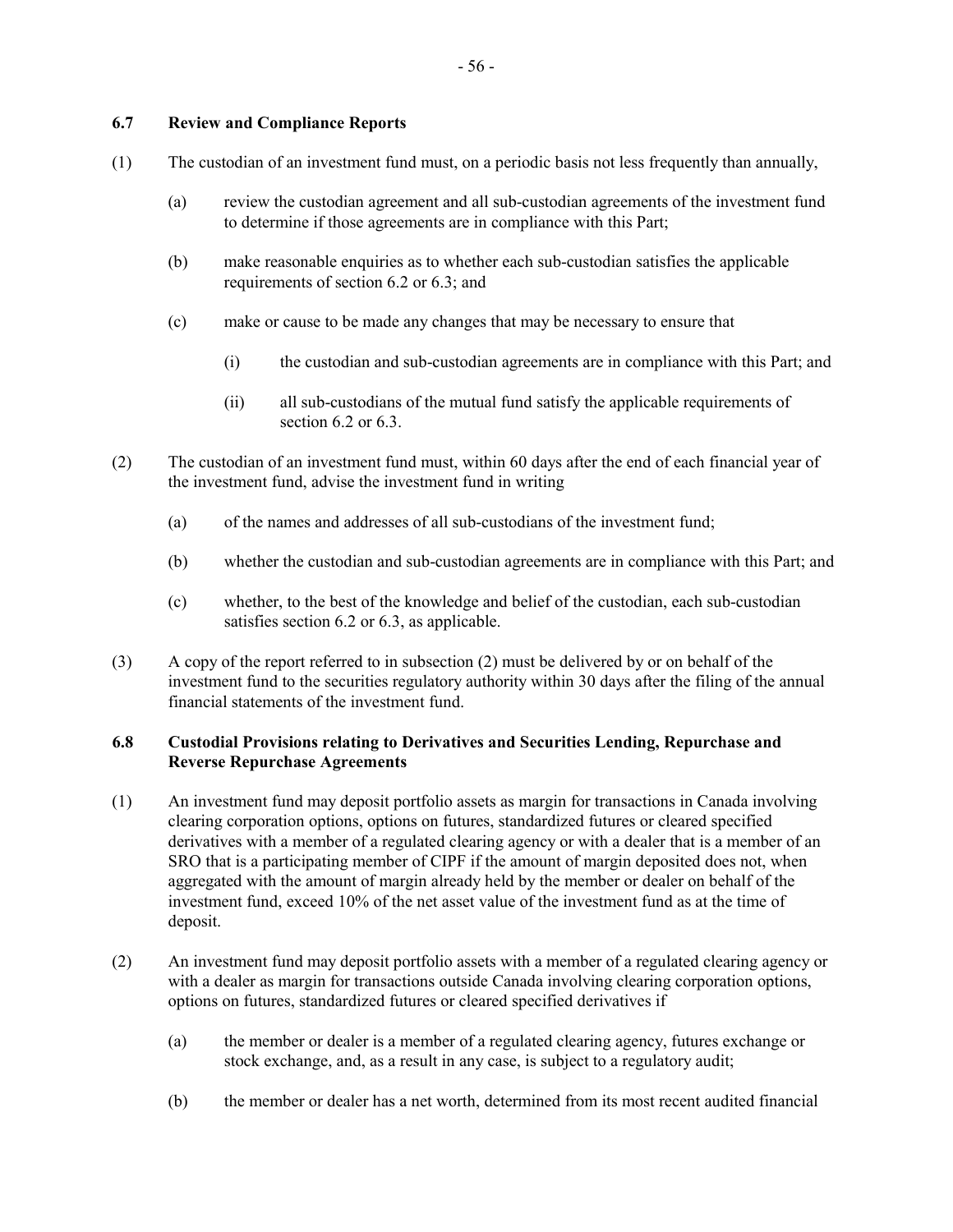statements, in excess of the equivalent of \$50 million; and

- (c) the amount of margin deposited does not, when aggregated with the amount of margin already held by the member or dealer on behalf of the investment fund, exceed 10% of the net asset value of the investment fund as at the time of deposit.
- (3) An investment fund may deposit with its counterparty portfolio assets over which it has granted a security interest in connection with a particular specified derivatives transaction.
- (3.1) An investment fund may deposit with its lender portfolio assets over which the investment fund has granted a security interest in connection with a borrowing agreement to which section 2.6 applies.
- (4) The agreement by which portfolio assets are deposited in accordance with subsection (1), (2), (3) or (3.1) must require the person or company holding the portfolio assets to ensure that its records show that the investment fund is the beneficial owner of the portfolio assets.
- (5) An investment fund may deliver portfolio assets to a person or company in satisfaction of its obligations under a borrowing, securities lending, repurchase or reverse purchase agreement that complies with this Instrument if the collateral, cash proceeds or purchased securities that are delivered to the investment fund in connection with the transaction are held under the custodianship of the custodian or a sub-custodian of the investment fund in compliance with this Part.

## **6.8.1 Custodial Provisions relating to Short Sales**

- (1) Unless the borrowing agent is the investment fund's custodian or sub-custodian, if an investment fund deposits portfolio assets with a borrowing agent as security in connection with a short sale of securities, the market value of portfolio assets deposited with the borrowing agent must not, when aggregated with the market value of portfolio assets already held by the borrowing agent as security for outstanding short sales of securities by the investment fund,
	- (a) in the case of a mutual fund, other than an alternative mutual fund, exceed 10% of the net asset value of the mutual fund at the time of deposit, and
	- (b) in the case of an alternative mutual fund or a non-redeemable investment fund, exceed 25% of the net asset value of the alternative mutual fund or non-redeemable investment fund at the time of deposit.
- (2) An investment fund must not deposit portfolio assets as security in connection with a short sale of securities with a dealer in Canada unless the dealer is a registered dealer and is a member of IIROC.
- (3) An investment fund must not deposit portfolio assets as security in connection with a short sale of securities with a dealer outside of Canada unless that dealer
	- (a) is a member of a stock exchange and is subject to a regulatory audit; and
	- (b) has a net worth, determined from its most recent audited financial statements, in excess of the equivalent of \$50 million.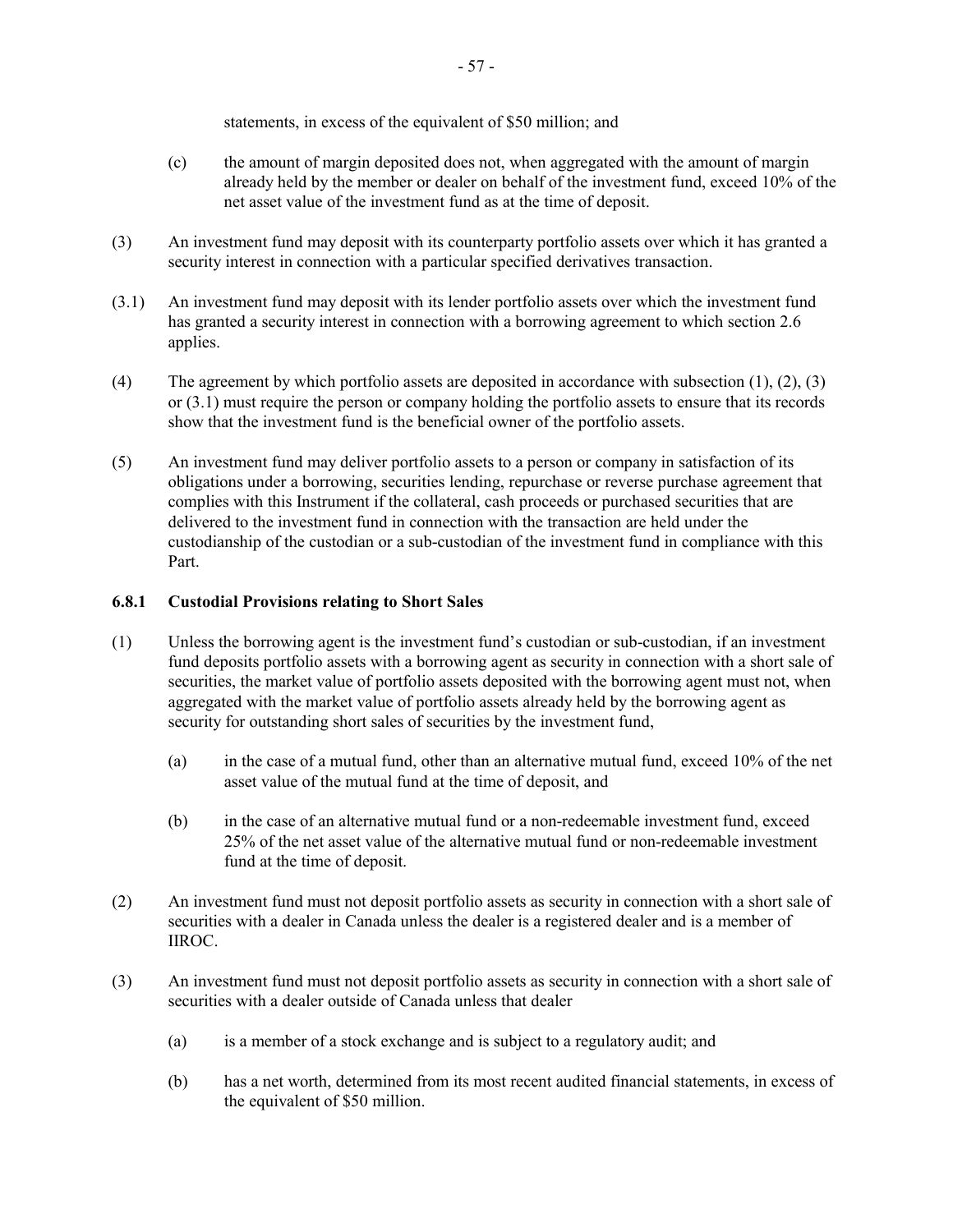**6.9 Separate Account for Paying Expenses -** An investment fund may deposit cash in Canada with an entity referred to in paragraph 1 or 2 of section 6.2 to facilitate the payment of regular operating expenses of the investment fund.

# **PART 7 INCENTIVE FEES**

## **7.1 Incentive Fees**

- (1) A mutual fund, other than an alternative mutual fund, must not pay, or enter into arrangements that would require it to pay, and securities of a mutual fund must not be sold on the basis that an investor would be required to pay, a fee that is determined by the performance of the mutual fund unless
	- (a) the fee is calculated with reference to a benchmark or index that
		- (i) reflects the market sectors in which the mutual fund invests according to its fundamental investment objectives,
		- (ii) is available to persons or companies other than the mutual fund and persons providing services to it, and
		- (iii) is a total return benchmark or index;
	- (b) the payment of the fee is based upon a comparison of the cumulative total return of the mutual fund against the cumulative total percentage increase or decrease of the benchmark or index for the period that began immediately after the last period for which the performance fee was paid; and
	- (c) the method of calculation of the fee and details of the composition of the benchmark or index are described in the prospectus of the mutual fund.
- (2) An alternative mutual fund must not pay, or enter into arrangements that would require it to pay, and must not sell securities of an alternative mutual fund on the basis that an investor would be required to pay, a fee that is determined by the performance of the alternative mutual fund unless
	- (a) the payment of the fee is based on the cumulative total return of the alternative mutual fund for the period that began immediately after the last period for which the performance fee was paid, and
	- (b) the method of calculating the fee is described in the alternative mutual fund's prospectus.
- **7.2 Multiple Portfolio Advisers -** Section 7.1 applies to fees payable to a portfolio adviser of a mutual fund that has more than one portfolio adviser, if the fees are calculated on the basis of the performance of the portfolio assets under management by that portfolio adviser, as if those portfolio assets were a separate mutual fund.

# **PART 8 CONTRACTUAL PLANS**

**8.1 Contractual Plans -** A person or company must not sell securities of a mutual fund by way of a contractual plan unless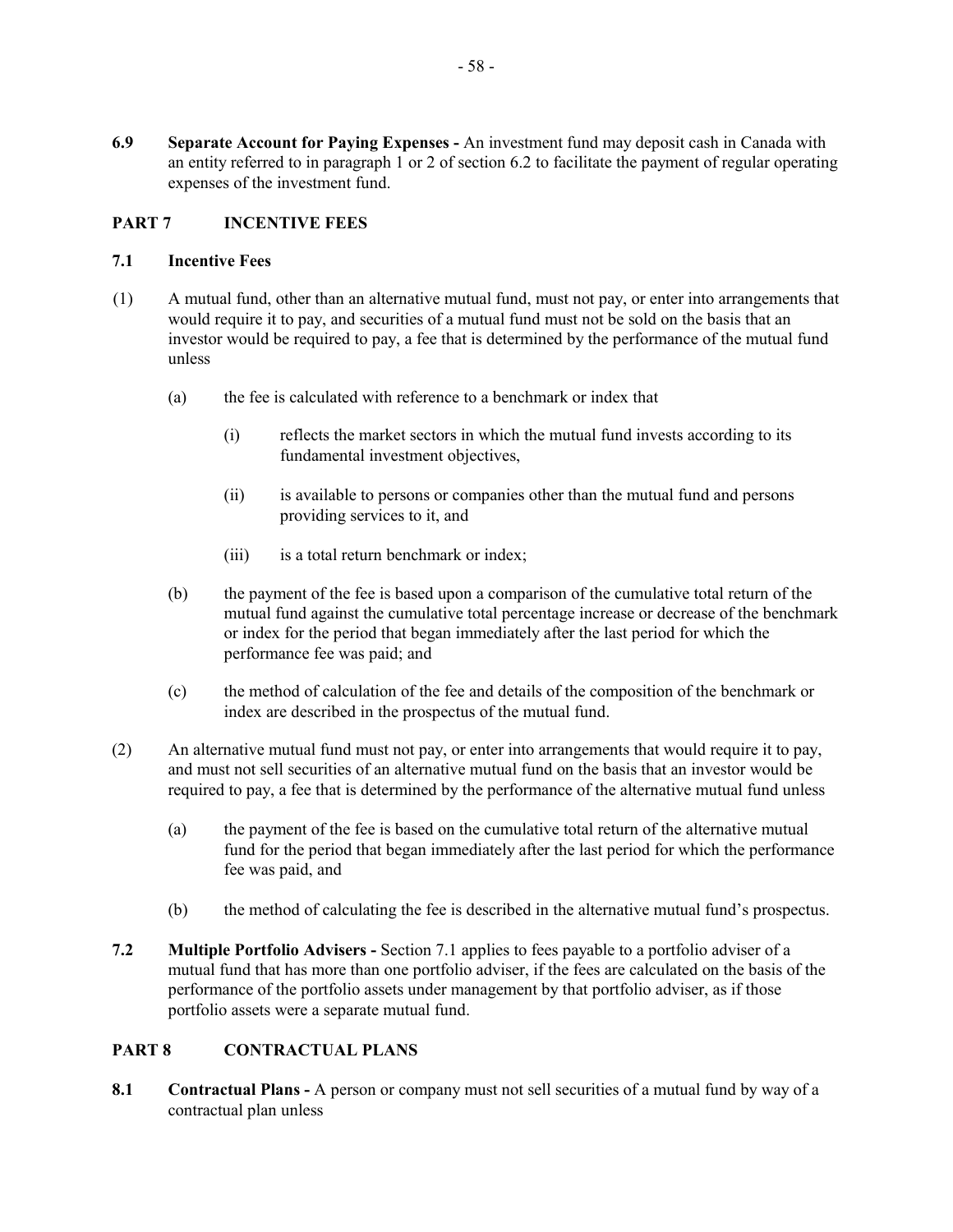- (a) the contractual plan was established, and its terms described in a prospectus that was filed with the securities regulatory authority, before the date that this Instrument came into force;
- (b) there have been no changes made to the contractual plan or the rights of securityholders under the contractual plan since the date that this Instrument came into force; and
- (c) the contractual plan has continued to be operated in the same manner after the date that this Instrument came into force as it was on that date.

## **PART 9 SALE OF SECURITIES OF AN INVESTMENT FUND**

**9.0.1 Application** – This Part, other than subsection 9.3(2), does not apply to an exchange-traded mutual fund that is not in continuous distribution.

#### **9.1 Transmission and Receipt of Purchase Orders**

- (0.1) This section does not apply to an exchange-traded mutual fund.
- (1) Each purchase order for securities of a mutual fund received by a participating dealer at a location that is not its principal office must, on the day the order is received, be sent by same day or next day courier, same day or next day priority post, telephone or electronic means, without charge to the person or company placing the order or to the mutual fund, to the principal office of the participating dealer or a person or company providing services to the participating dealer.
- (2) Each purchase order for securities of a mutual fund received by a participating dealer at its principal office, a person or company providing services to the participating dealer, or by the principal distributor of the mutual fund at a location that is not an order receipt office of the mutual fund must, on the day the order is received, be sent by same day or next day courier, same day or next day priority post, telephone or electronic means, without charge to the person or company placing the order or to the mutual fund, to an order receipt office of the mutual fund.
- (3) Despite subsections (1) and (2), a purchase order for securities of a mutual fund received at a location referred to in those subsections after normal business hours on a business day, or on a day that is not a business day, may be sent, in the manner and to the place required by those subsections, on the next business day.
- (4) A participating dealer, a principal distributor or a person or company providing services to the participating dealer or principal distributor, that sends purchase orders electronically may
	- (a) specify a time on a business day by which a purchase order must be received in order that it be sent electronically on that business day; and
	- (b) despite subsections (1) and (2), send electronically on the next business day a purchase order received after the time specified under paragraph (a).
- (5) A mutual fund is deemed to have received a purchase order for securities of the mutual fund when the order is received at an order receipt office of the mutual fund.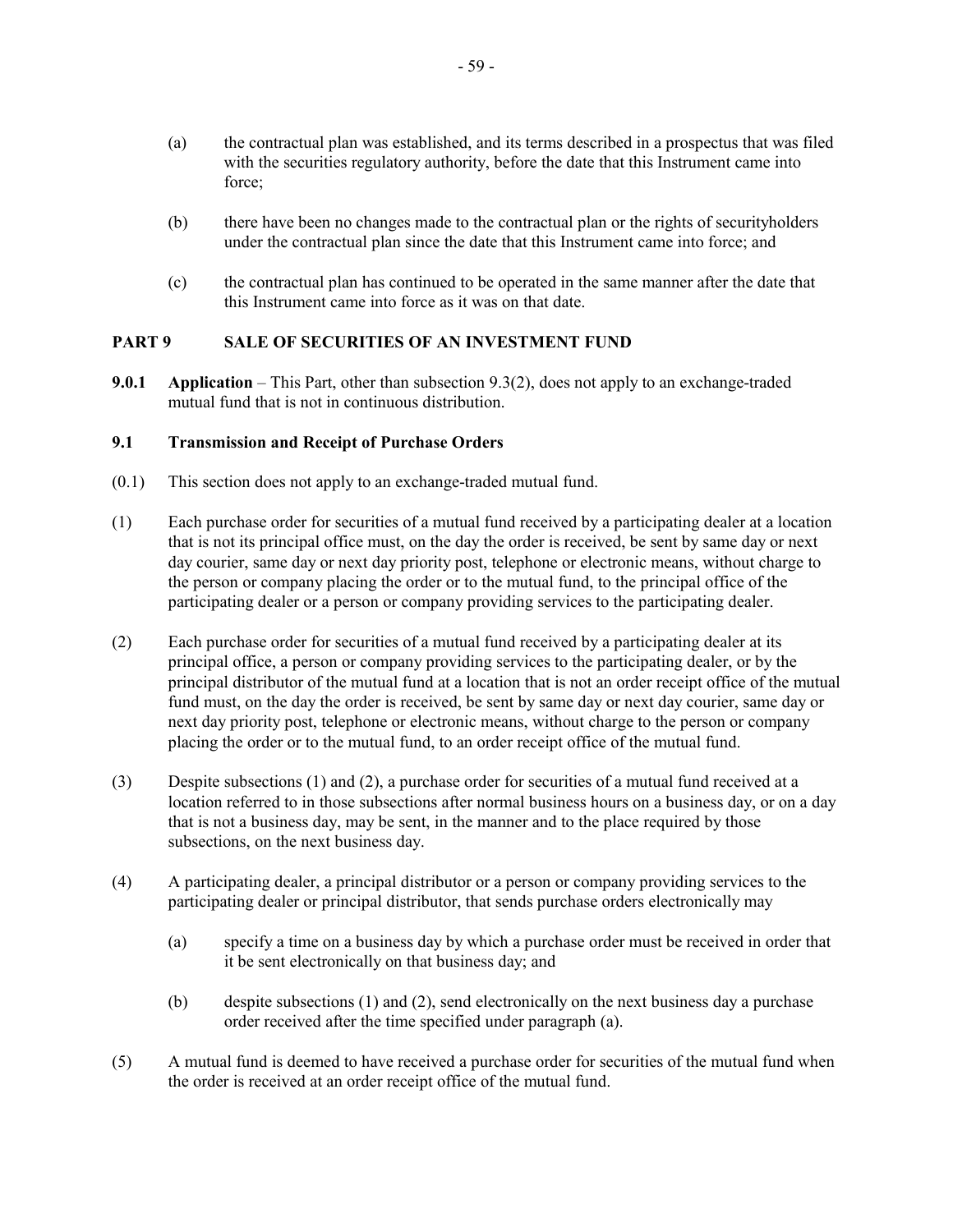- (6) Despite subsection (5), a mutual fund may provide that a purchase order for securities of the mutual fund received at an order receipt office of the mutual fund after a specified time on a business day, or on a day that is not a business day, will be considered to be received by the mutual fund on the next business day following the day of actual receipt.
- (7) A principal distributor or participating dealer must ensure that a copy of each purchase order received in a jurisdiction is sent, by the time it is sent to the order receipt office of the mutual fund under subsection (2), to a person responsible for the supervision of trades made on behalf of clients for the principal distributor or participating dealer in the jurisdiction.
- **9.2 Acceptance of Purchase Orders -** A mutual fund may reject a purchase order for the purchase of securities of the mutual fund if
	- (a) the rejection of the order is made no later than one business day after receipt by the mutual fund of the order;
	- (b) on rejection of the order, all cash received with the order is refunded immediately; and
	- (c) the prospectus of the mutual fund states that the right to reject a purchase order for securities of the mutual fund is reserved and reflects the requirements of paragraphs (a) and (b).

## **9.3 Issue Price of Securities**

- (1) The issue price of a security of a mutual fund to which a purchase order pertains must be the net asset value per security of that class, or series of a class, next determined after the receipt by the mutual fund of the order.
- (2) The issue price of a security of an exchange-traded mutual fund that is not in continuous distribution, or of a non-redeemable investment fund, must not,
	- (a) as far as reasonably practicable, be a price that causes dilution of the net asset value of other outstanding securities of the investment fund at the time the security is issued, and
	- (b) be a price that is less than the most recent net asset value per security of that class, or series of a class, calculated prior to the pricing of the offering.

## **9.4 Delivery of Funds and Settlement**

- (1) A principal distributor, a participating dealer, or a person or company providing services to the principal distributor or participating dealer must forward any cash or securities received for payment of the issue price of securities of a mutual fund to an order receipt office of the mutual fund so that the cash or securities arrive at the order receipt office as soon as practicable and in any event no later than the second business day after the pricing date.
- (2) Payment of the issue price of securities of a mutual fund must be made to the mutual fund on or before the second business day after the pricing date for the securities by using any, or a combination of, the following methods of payment:
	- (a) by paying cash in a currency in which the net asset value per security of the mutual fund is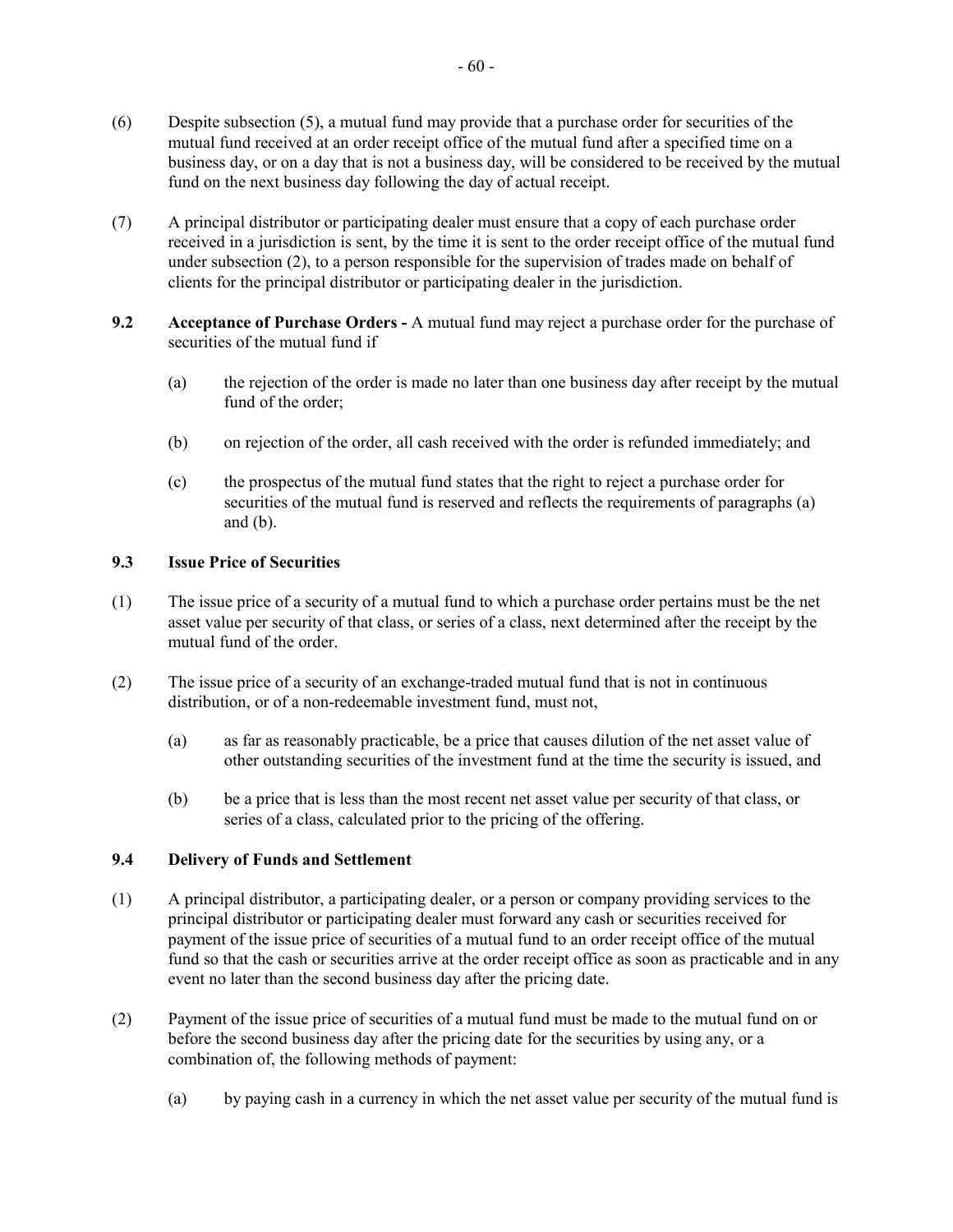calculated;

- (b) by making good delivery of securities if
	- (i) the mutual fund would at the time of payment be permitted to purchase those securities,
	- (ii) the securities are acceptable to the portfolio adviser of the mutual fund and consistent with the mutual fund's investment objectives, and
	- (iii) the value of the securities is at least equal to the issue price of the securities of the mutual fund for which they are payment, valued as if the securities were portfolio assets of the mutual fund.
- (3) [Repealed]
- (4) If payment of the issue price of the securities of a mutual fund to which a purchase order pertains is not made on or before the second business day after the pricing date or if the mutual fund has been paid the issue price by a cheque or method of payment that is subsequently not honoured,
	- (a) the mutual fund must redeem the securities to which the purchase order pertains as if it had received an order for the redemption of the securities on the third business day after the pricing date or on the day on which the mutual fund first knows that the method of payment will not be honoured; and
	- (b) the amount of the redemption proceeds derived from the redemption must be applied to reduce the amount owing to the mutual fund on the purchase of the securities and any banking costs incurred by the mutual fund in connection with the dishonoured cheque.
- (5) If the amount of the redemption proceeds referred to in subsection (4) exceeds the aggregate of issue price of the securities and any banking costs incurred by the mutual fund in connection with the dishonoured cheque, the difference must belong to the mutual fund.
- (6) If the amount of the redemption proceeds referred to in subsection (4) is less than the issue price of the securities and any banking costs incurred by the mutual fund in connection with the dishonoured cheque,
	- (a) if the mutual fund has a principal distributor, the principal distributor must pay, immediately upon notification by the mutual fund, to the mutual fund the amount of the deficiency; or
	- (b) if the mutual fund does not have a principal distributor, the participating dealer that delivered the relevant purchase order to the mutual fund must pay immediately, upon notification by the mutual fund, to the mutual fund the amount of the deficiency.

# **PART 9.1 WARRANTS AND SPECIFIED DERIVATIVES**

## **9.1.1 Issuance of Warrants or Specified Derivatives** – An investment fund must not

(a) issue a conventional warrant or right, or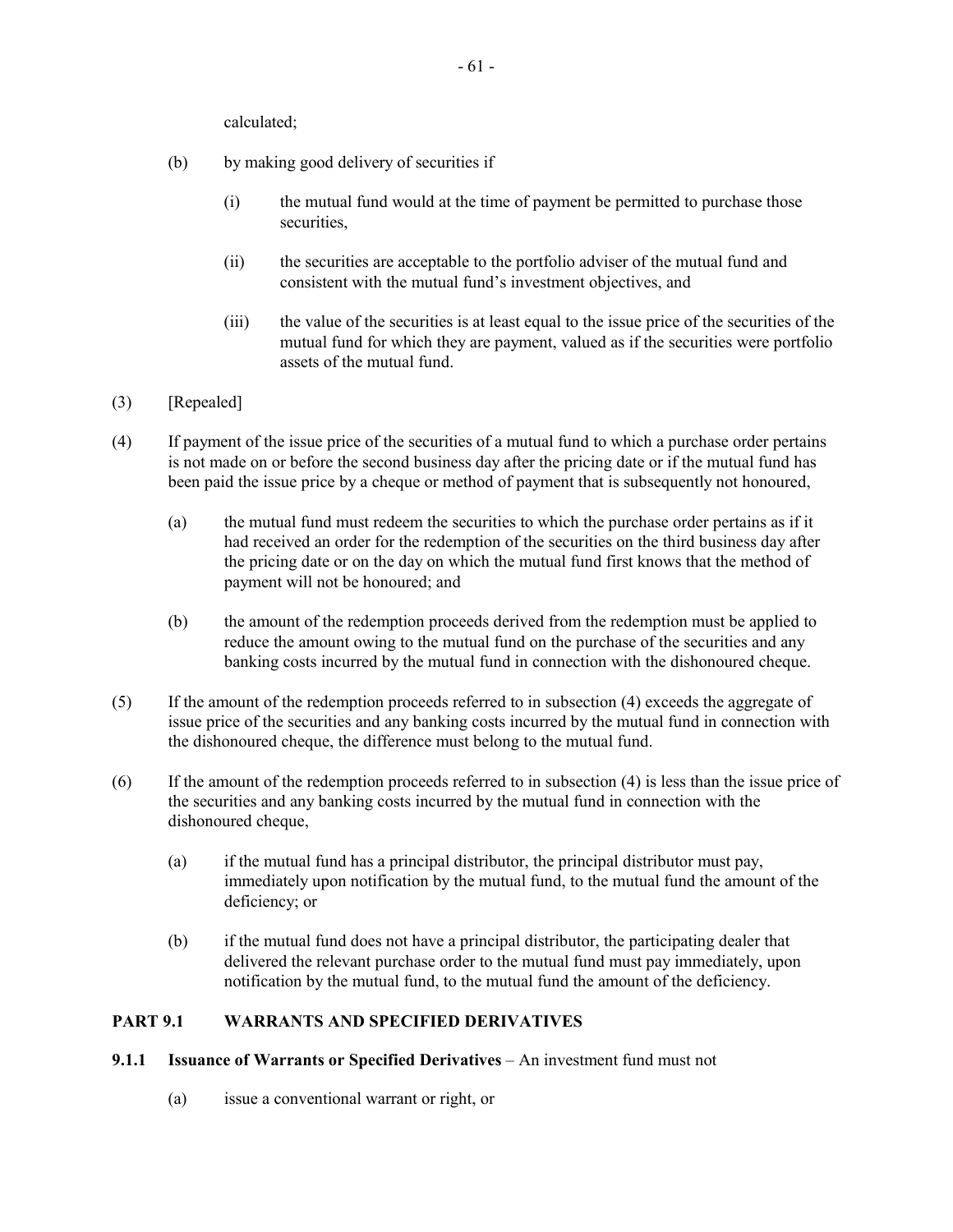(b) enter into a short position in a specified derivative the underlying interest of which is a security of the investment fund.

## **PART 10 REDEMPTION OF SECURITIES OF AN INVESTMENT FUND**

#### **10.1 Requirements for Redemptions**

- (1) An investment fund must not pay redemption proceeds unless
	- (a) if the security of the investment fund to be redeemed is represented by a certificate, the investment fund has received the certificate or appropriate indemnities in connection with a lost certificate; and
	- (b) either
		- (i) the investment fund has received a written redemption order, duly completed and executed by or on behalf of the securityholder, or
		- (ii) the investment fund permits the making of redemption orders by telephone or electronic means by, or on behalf of, a securityholder who has made prior arrangements with the investment fund in that regard and the relevant redemption order is made in compliance with those arrangements.
- (2) An investment fund may establish reasonable requirements applicable to securityholders who wish to have the investment fund redeem securities, not contrary to this Instrument, as to procedures to be followed and documents to be delivered by the following times:
	- (a) in the case of a mutual fund, other than an exchange-traded mutual fund that is not in continuous distribution, by the time of delivery of a redemption order to an order receipt office of the mutual fund;
	- (a.1) in the case of an exchange-traded mutual fund that is not in continuous distribution or of a non-redeemable investment fund, by the time of delivery of a redemption order;
	- (b) by the time of payment of redemption proceeds.
- (2.1) If disclosed in its prospectus, an alternative mutual fund may include, as part of the requirements contemplated in subsection (2), a provision that securityholders of the alternative mutual fund may not redeem their securities for a period of up to 6 months after the date on which the receipt is issued for the initial prospectus of the alternative mutual fund.
- (3) A manager of an investment fund must provide to securityholders of the investment fund at least annually a statement containing the following:
	- (a) a description of the requirements referred to in subsection (1);
	- (b) a description of the requirements established by the investment fund under subsection (2);
	- (c) a detailed reference to all documentation required for redemption of securities of the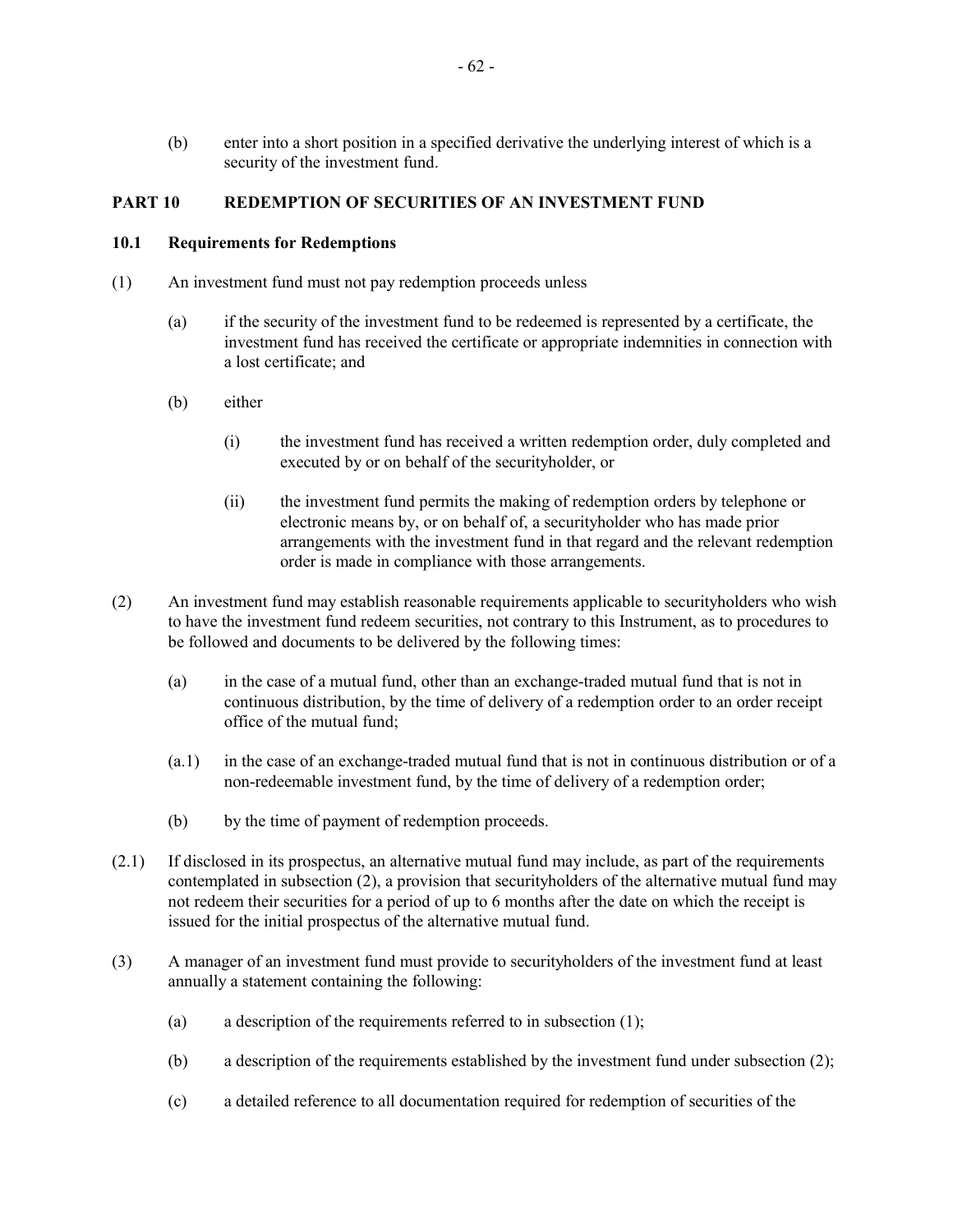investment fund;

- (d) detailed instructions on the manner in which documentation is to be delivered to participating dealers, the investment fund or a person or company providing services to the investment fund to which a redemption order may be made;
- (e) a description of all other procedural or communication requirements;
- (f) an explanation of the consequence of failing to meet timing requirements.
- (4) The statement referred to in subsection (3) is not required to be separately provided, in any year, if the requirements are described in any document that is sent to all securityholders in that year.

## **10.2 Transmission and Receipt of Redemption Orders**

- (0.1) This section does not apply to an exchange-traded mutual fund.
- (1) Each redemption order for securities of a mutual fund received by a participating dealer at a location that is not its principal office must, on the day the order is received, be sent by same day or next day courier, same day or next day priority post, telephone or electronic means, without charge to the relevant securityholder or to the mutual fund, to the principal office of the participating dealer or a person or company providing services to the participating dealer.
- (2) Each redemption order for securities of a mutual fund received by a participating dealer at its principal office, by the principal distributor of the mutual fund at a location that is not an order receipt office of the mutual fund, or a person or company providing services to the participating dealer or principal distributor must, on the day the order is received, be sent by same day or next day courier, same day or next day priority post, telephone or electronic means, without charge to the relevant securityholder or to the mutual fund, to an order receipt office of the mutual fund.
- (3) Despite subsections (1) and (2), a redemption order for securities of a mutual fund received at a location referred to in those subsections after normal business hours on a business day, or on a day that is not a business day, may be sent, in the manner and to the place required by those subsections, on the next business day.
- (4) A participating dealer, a principal distributor, or a person or company providing services to the participating dealer or principal distributor, that sends redemption orders electronically may
	- (a) specify a time on a business day by which a redemption order must be received in order that it be sent electronically on that business day; and
	- (b) despite subsections (1) and (2), send electronically on the next business day a redemption order received after the time specified under paragraph (a).
- (5) A mutual fund is deemed to have received a redemption order for securities of the mutual fund when the order is received at an order receipt office of the mutual fund or all requirements of the mutual fund established under paragraph  $10.1(2)(a)$  have been satisfied, whichever is later.
- (6) If a mutual fund determines that its requirements established under paragraph  $10.1(2)(a)$  have not been satisfied, the mutual fund must notify the securityholder making the redemption order, by the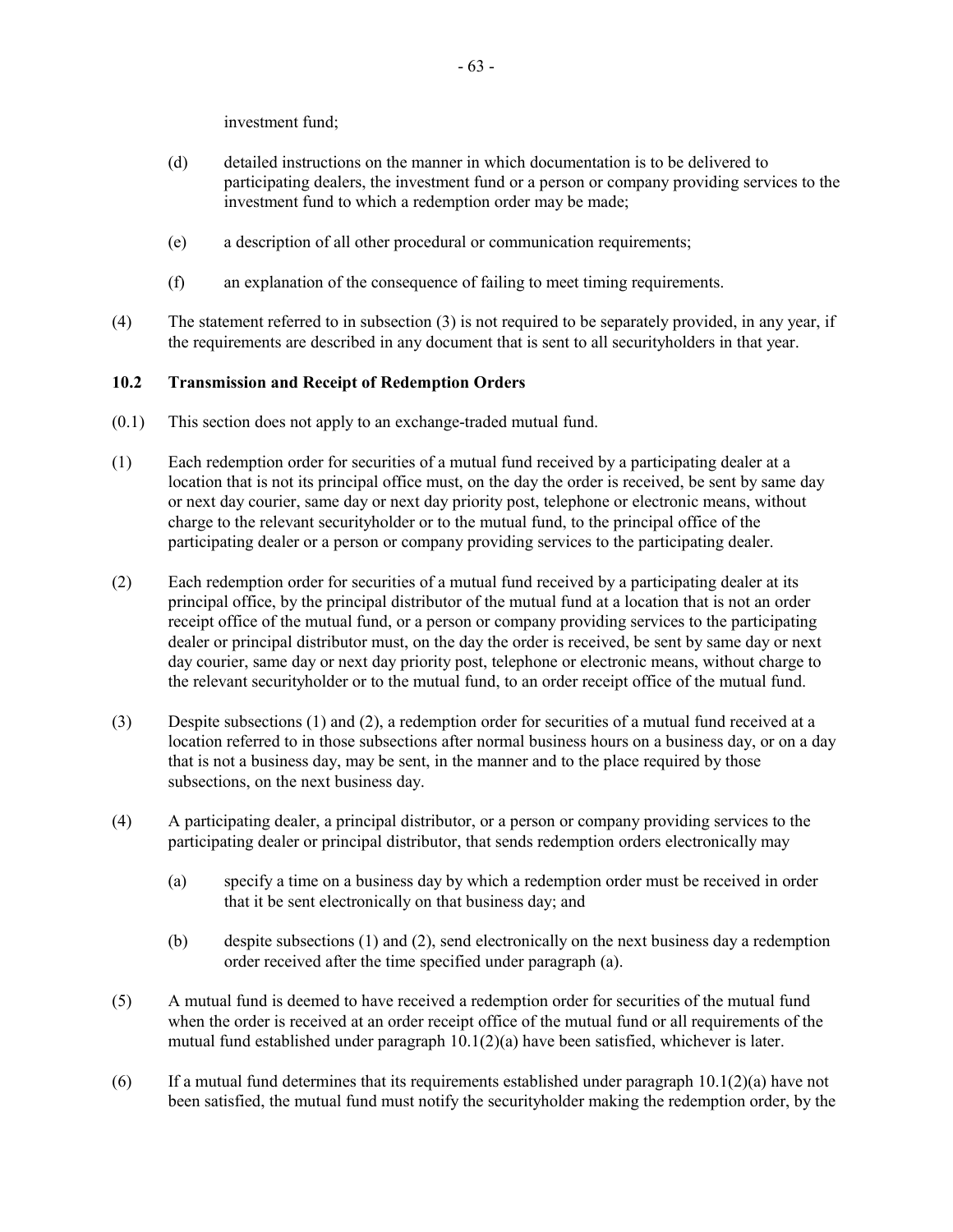close of business on the business day after the date of the delivery to the mutual fund of the incomplete redemption order, that its requirements established under paragraph  $10.1(2)(a)$  have not been satisfied and must specify procedures still to be followed or the documents still to be delivered by that securityholder.

(7) Despite subsection (5), a mutual fund may provide that orders for the redemption of securities that are received at an order receipt office of the mutual fund after a specified time on a business day, or on a day that is not a business day, will be considered to be received by the mutual fund on the next business day following the day of actual receipt.

# **10.3 Redemption Price of Securities**

- (1) The redemption price of a security of a mutual fund to which a redemption order pertains must be the net asset value per securitiy of that class, or series of a class, next determined after the receipt by the mutual fund of the order.
- (2) Despite subsection (1), the redemption price of a security of an exchange-traded mutual fund that is not in continuous distribution may be a price that is less than the net asset value of the security and that is determined on a date specified in the exchange-traded mutual fund's prospectus.
- (3) Despite subsection (1), the redemption price of a security of an exchange-traded mutual fund that is in continuous distribution may, if a securityholder redeems fewer than the manager-prescribed number of units, be a price that is calculated by reference to the closing price of the security on the stock exchange on which the security is listed and posted for trading, next determined after the receipt by the exchange-traded mutual fund of the redemption order.
- (4) The redemption price of a security of a non-redeemable investment fund must not be a price that is more than the net asset value of the security determined on a redemption date specified in the prospectus of the investment fund.
- (5) Despite subsection (1), an alternative mutual fund may redeem securities of the alternative mutual fund at a price that is equal to the net asset value for those securities determined on the first or second business day after the date of receipt by the alternative mutual fund of the redemption order if
	- (a) the alternative mutual fund has established a policy providing for the redemption price to be calculated on such a basis, and
	- (b) the policy has been disclosed in the alternative mutual fund's prospectus before the policy's implementation.

## **10.4 Payment of Redemption Proceeds**

- (1) Subject to subsection 10.1(1) and to compliance with any requirements established by the mutual fund under paragraph 10.1(2)(b), a mutual fund must pay the redemption proceeds for securities that are the subject of a redemption order,
	- (a) within two business days after the date of calculation of the net asset value per security used in establishing the redemption price; or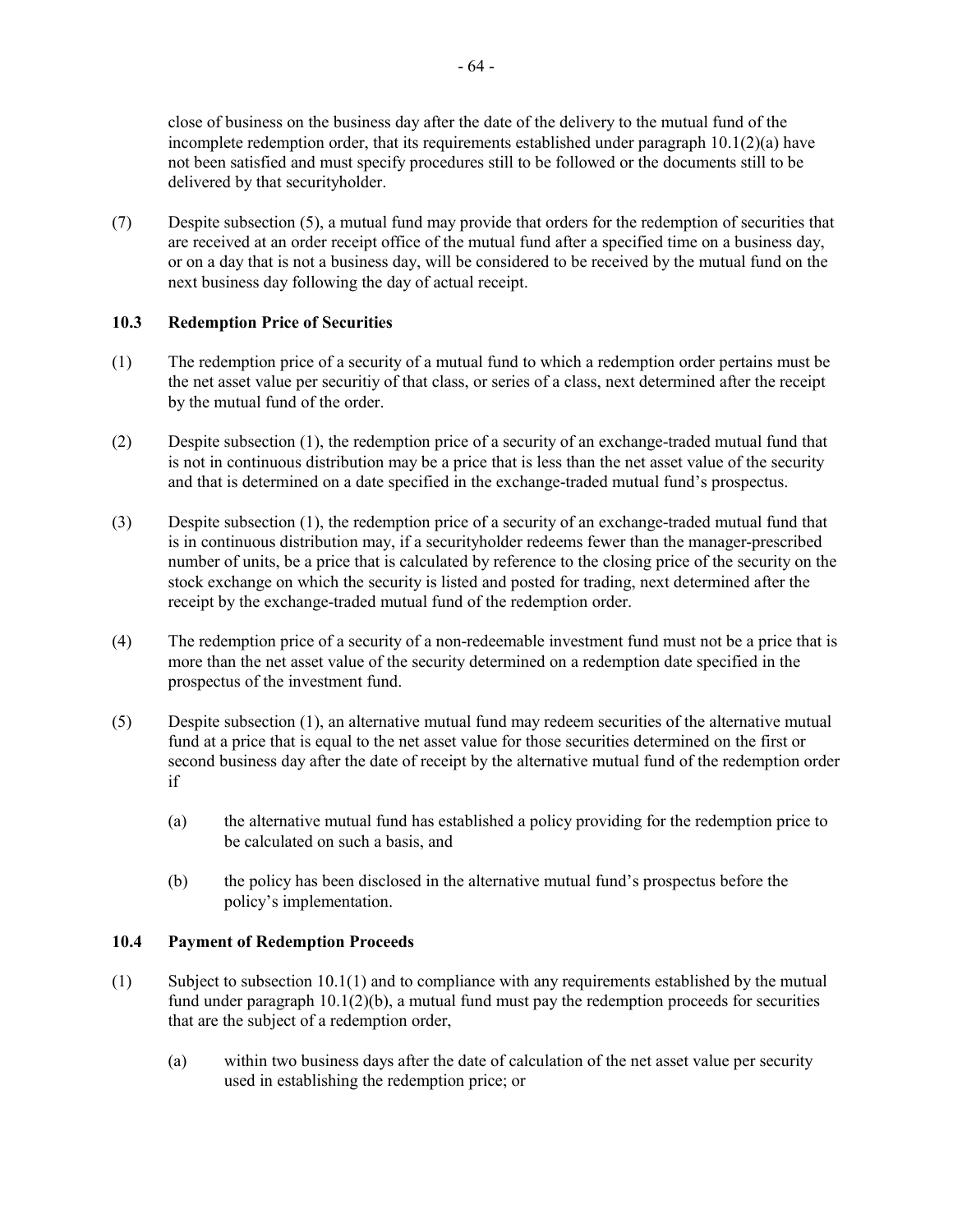- (b) if payment of the redemption proceeds was not made at the time referred to in paragraph (a) because a requirement established under paragraph 10.1(2)(b) or a requirement of subsection 10.1(1) had not been satisfied, within two business days of
	- (i) the satisfaction of the relevant requirement, or
	- (ii) the decision by the mutual fund to waive the requirement, if the requirement was a requirement established under paragraph 10.1(2)(b).
- (1.1) Despite subsection (1), an exchange-traded mutual fund that is not in continuous distribution or an alternative mutual fund must pay the redemption proceeds for securities that are the subject of a redemption order no later than 15 business days after the valuation date on which the redemption price was established.
- (1.2) A non-redeemable investment fund must pay the redemption proceeds for securities that are the subject of a redemption order no later than 15 business days after the valuation date on which the redemption price was established.
- (2) The redemption proceeds for a redeemed security, less any applicable investor fees, must be paid to or to the order of the securityholder of the security.
- (3) An investment fund must pay the redemption proceeds for a redeemed security by using any or a combination of the following methods of payment:
	- (a) by paying cash in the currency in which the net asset value per security of the redeemed security was calculated;
	- (b) with the prior written consent of the securityholder for a redemption other than an exchange of a manager-prescribed number of units, by making good delivery to the securityholder of portfolio assets, the value of which is equal to the amount at which those portfolio assets were valued in calculating the net asset value per security used to establish the redemption price.
- (4) [Repealed]
- (5) If the redemption proceeds of a redeemed security are paid in currency, an investment fund is deemed to have made payment
	- (a) when the investment fund, its manager or principal distributor mails a cheque or transmits funds in the required amount to or to the order of the securityholder of the securities; or
	- (b) if the securityholder has requested that redemption proceeds be delivered in a currency other than that permitted in subsection (3), when the investment fund delivers the redemption proceeds to the manager or principal distributor of the investment fund for conversion into that currency and delivery forthwith to the securityholder.

## **10.5 Failure to Complete Redemption Order**

 $(1)$  If a requirement of a mutual fund referred to in subsection 10.1(1) or established under paragraph 10.1(2)(b) has not been satisfied on or before the close of business on the tenth business day after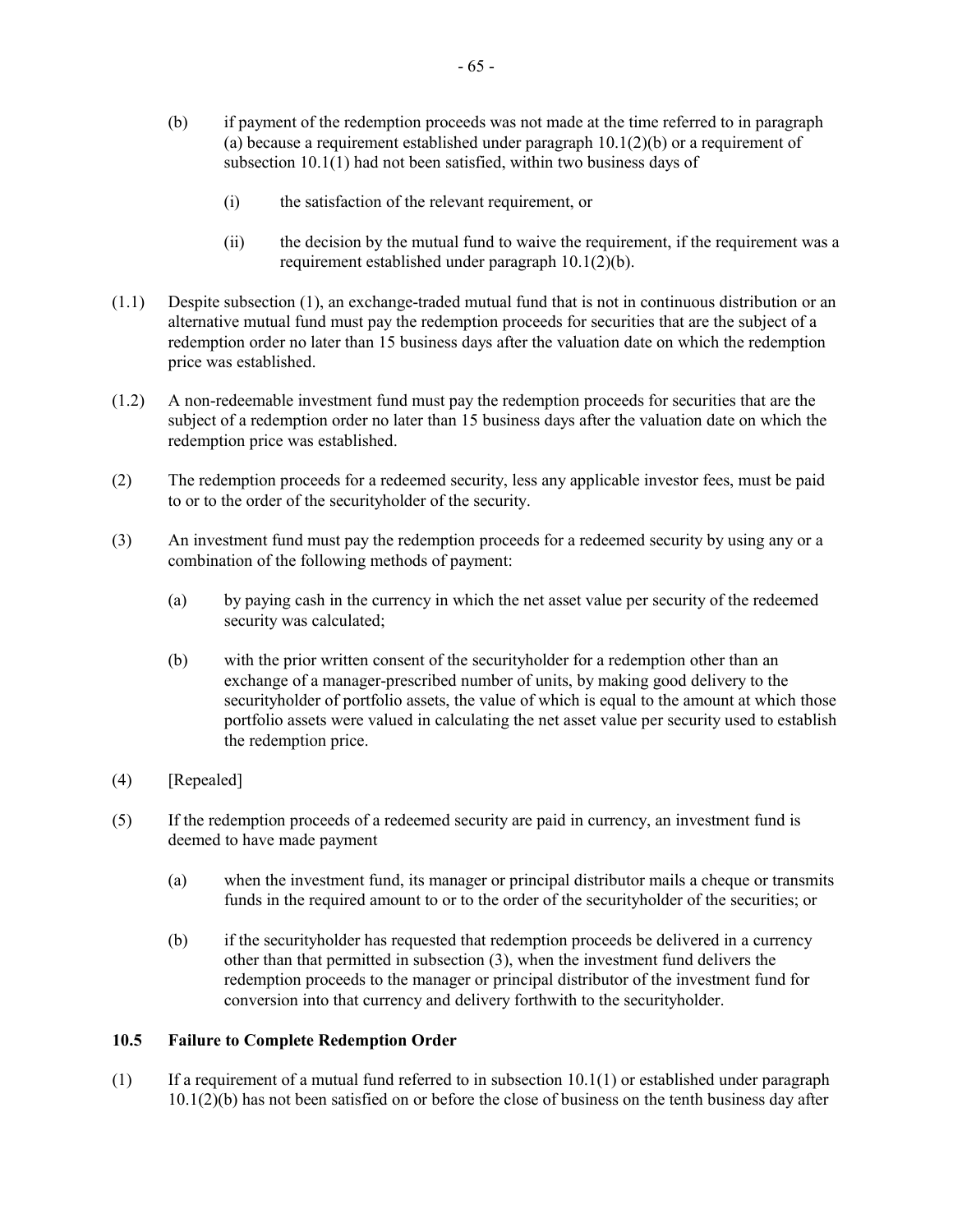the date of the redemption of the relevant securities, and, in the case of a requirement established under paragraph  $10.1(2)(b)$ , the mutual fund does not waive satisfaction of the requirement, the mutual fund must

- (a) issue, to the person or company that immediately before the redemption held the securities that were redeemed, a number of securities equal to the number of securities that were redeemed, as if the mutual fund had received from the person or company on the tenth business day after the redemption, and accepted immediately before the close of business on the tenth business day after the redemption, an order for the purchase of that number of securities; and
- (b) apply the amount of the redemption proceeds to the payment of the issue price of the securities.
- (2) If the amount of the issue price of the securities referred to in subsection (1) is less than the redemption proceeds, the difference must belong to the mutual fund.
- (3) If the amount of the issue price of the securities referred to in subsection (1) exceeds the redemption proceeds
	- (a) if the mutual fund has a principal distributor, the principal distributor must pay immediately to the mutual fund the amount of the deficiency;
	- (b) if the mutual fund does not have a principal distributor, the participating dealer that delivered the relevant redemption order to the mutual fund must pay immediately to the mutual fund the amount of the deficiency; or
	- (c) if the mutual fund has no principal distributor and no dealer delivered the relevant redemption order to the mutual fund, the manager of the mutual fund must pay immediately to the mutual fund the amount of the deficiency.

## **10.6 Suspension of Redemptions**

- (1) An investment fund may suspend the right of securityholders to request that the investment fund redeem its securities for the whole or any part of a period during which either of the following occurs:
	- (a) normal trading is suspended on a stock exchange, options exchange or futures exchange within or outside Canada on which securities are listed and posted for trading, or on which specified derivatives are traded, if those securities or specified derivatives represent more than 50% by value, or underlying market exposure, of the total assets of the investment fund without allowance for liabilities and if those securities or specified derivatives are not traded on any other exchange that represents a reasonably practical alternative for the investment fund;
	- (b) in the case of a clone fund, the investment fund whose performance it tracks has suspended redemptions.
- (2) An investment fund that has an obligation to pay the redemption proceeds for securities that have been redeemed in accordance with subsection 10.4(1), (1.1) or (1.2) may postpone payment during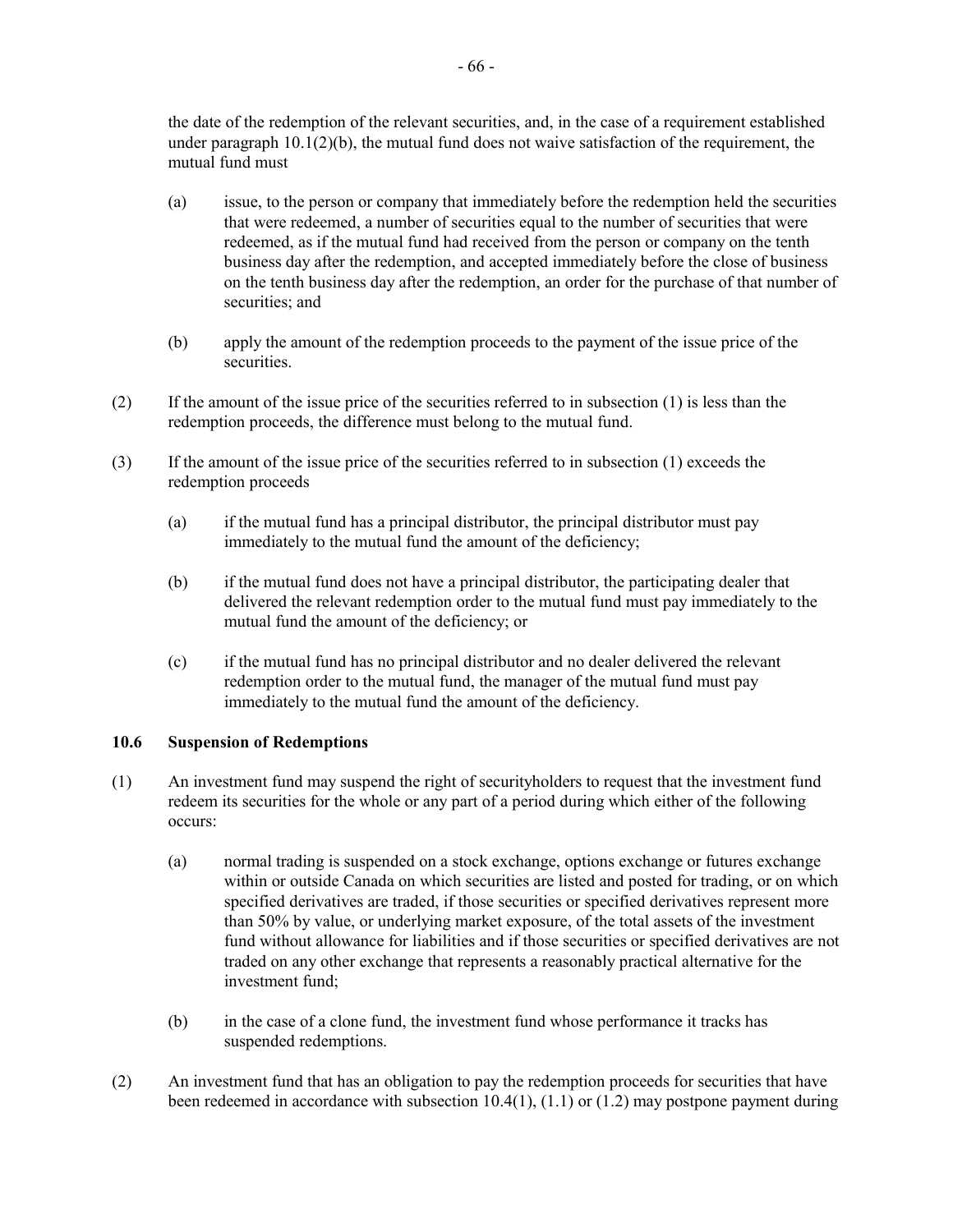a period in which the right of securityholders to request redemption of their securities is suspended, whether that suspension was made under subsection (1) or pursuant to an approval of the securities regulatory authority or regulator.

(3) An investment fund must not accept a purchase order for securities of the investment fund during a period in which it is exercising rights under subsection (1) or at a time in which it is relying on an approval of the securities regulatory authority or regulator contemplated by paragraph  $5.5(1)(d)$ .

# **PART 11 COMMINGLING OF CASH**

# **11.1 Principal Distributors and Service Providers**

- (1) Cash received by a principal distributor of a mutual fund, by a person or company providing services to the mutual fund or the principal distributor, or by a person or company providing services to a non-redeemable investment fund, for investment in, or on the redemption of, securities of the investment fund, or on the distribution of assets of the investment fund, until disbursed as permitted by subsection (3),
	- (a) must be accounted for separately and be deposited in a trust account or trust accounts established and maintained in accordance with the requirements of section 11.3, and
	- (b) may be commingled only with cash received by the principal distributor or service provider for the sale or on the redemption of other investment fund securities.
- (2) Except as permitted by subsection (3), the principal distributor, a person, or company providing services to the mutual fund or principal distributor, or a person or company providing services to the non-redeemable investment fund, must not use any of the cash referred to in subsection (1) to finance its own or any other operations in any way.
- (3) The principal distributor or person or company providing services to an investment fund or principal distributor may withdraw cash from a trust account referred to in paragraph (1)(a) for any of the following purposes:
	- (a) remitting to the investment fund the amount or, if subsection (5) applies, the net amount, to be invested in the securities of the investment fund;
	- (b) remitting to the relevant persons or companies redemption or distribution proceeds being paid on behalf of the investment fund;
	- (c) paying fees, charges and expenses that are payable by an investor in connection with the purchase, conversion, holding, transfer or redemption of securities of the investment fund.
- (4) All interest earned on cash held in a trust account referred to in paragraph (1)(a) must be paid to securityholders or to each of the investment funds to which the trust account pertains, pro rata based on cash flow,
	- (a) no less frequently than monthly if the amount owing to an investment fund or to a securityholder is \$10 or more; and
	- (b) no less frequently than once a year.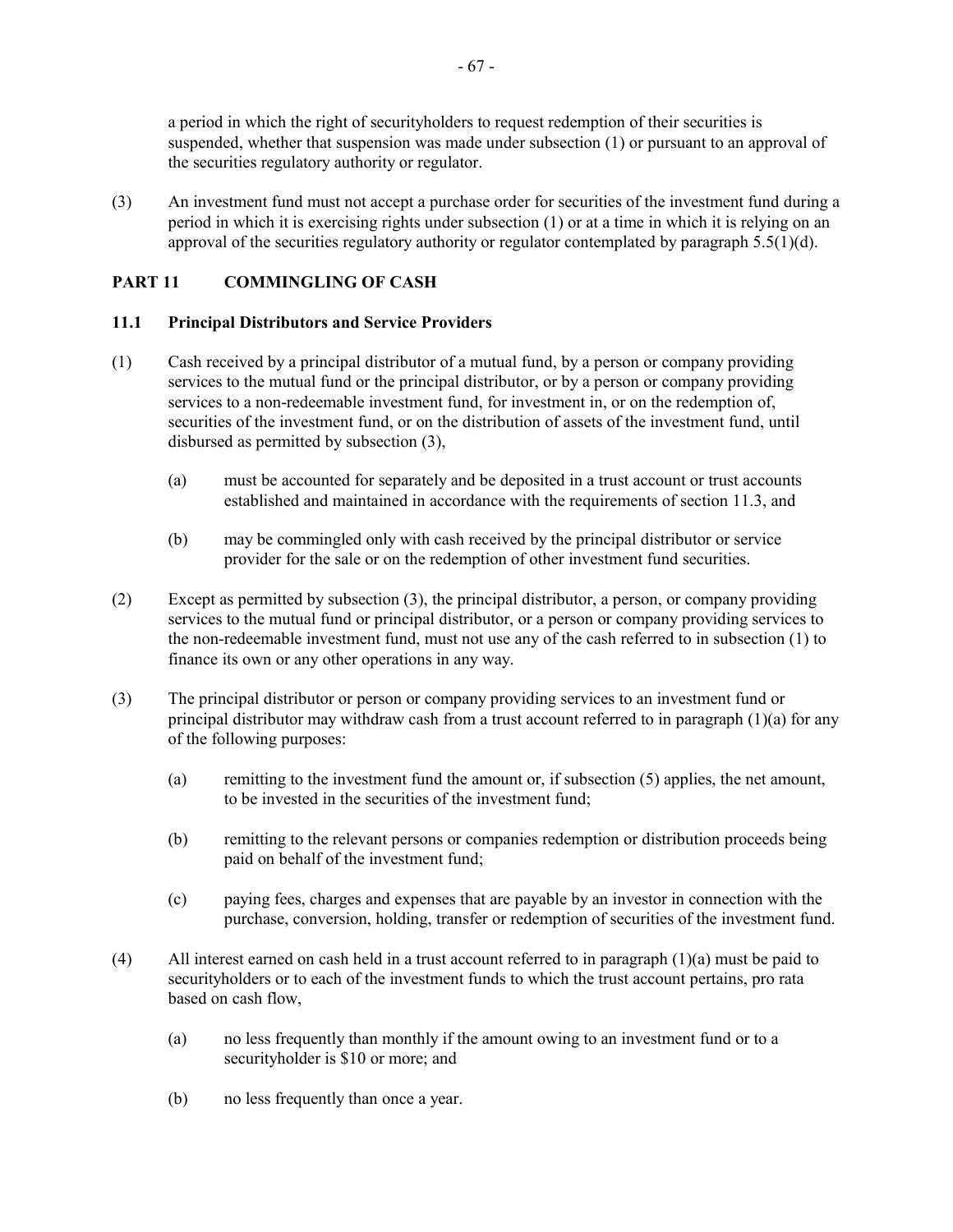(5) When making payments to an investment fund, the principal distributor or service provider may offset the proceeds of redemption of securities of the investment fund or amounts held for distributions to be paid on behalf of the investment fund held in the trust account against amounts held in the trust account for investment in the investment fund.

## **11.2 Participating Dealers**

- (1) Cash received by a participating dealer, or by a person or company providing services to a participating dealer, for investment in, or on the redemption of, securities of a mutual fund, or on the distribution of assets of a mutual fund, until disbursed as permitted by subsection (3)
	- (a) must be accounted for separately and must be deposited in a trust account or trust accounts established and maintained in accordance with section 11.3; and
	- (b) may be commingled only with cash received by the participating dealer or service provider for the sale or on the redemption of other mutual fund securities.
- (2) Except as permitted by subsection (3), the participating dealer or person or company providing services to the participating dealer must not use any of the cash referred to in subsection (1) to finance its own or any other operations in any way.
- (3) A participating dealer or person or company providing services to the participating dealer may withdraw cash from a trust account referred to in paragraph (1)(a) for the purpose of
	- (a) remitting to the mutual fund or the principal distributor of the mutual fund the amount or, if subsection (5) applies, the net amount, to be invested in the securities of the mutual fund;
	- (b) remitting to the relevant persons or companies redemption or distribution proceeds being paid on behalf of the mutual fund; or
	- (c) paying fees, charges and expenses that are payable by an investor in connection with the purchase, conversion, holding, transfer or redemption of securities of the mutual fund.
- (4) All interest earned on cash held in a trust account referred to in paragraph (1)(a) must be paid to securityholders or to each of the mutual funds to which the trust account pertains, pro rata based on cash flow,
	- (a) no less frequently than monthly if the amount owing to a mutual fund or to a securityholder is \$10 or more; and
	- (b) no less frequently than once a year.
- (5) When making payments to a mutual fund, a participating dealer or service provider may offset the proceeds of redemption of securities of the mutual fund and amounts held for distributions to be paid on behalf of a mutual fund held in the trust account against amounts held in the trust account for investment in the mutual fund.
- (6) A participating dealer or person providing services to the participating dealer must permit the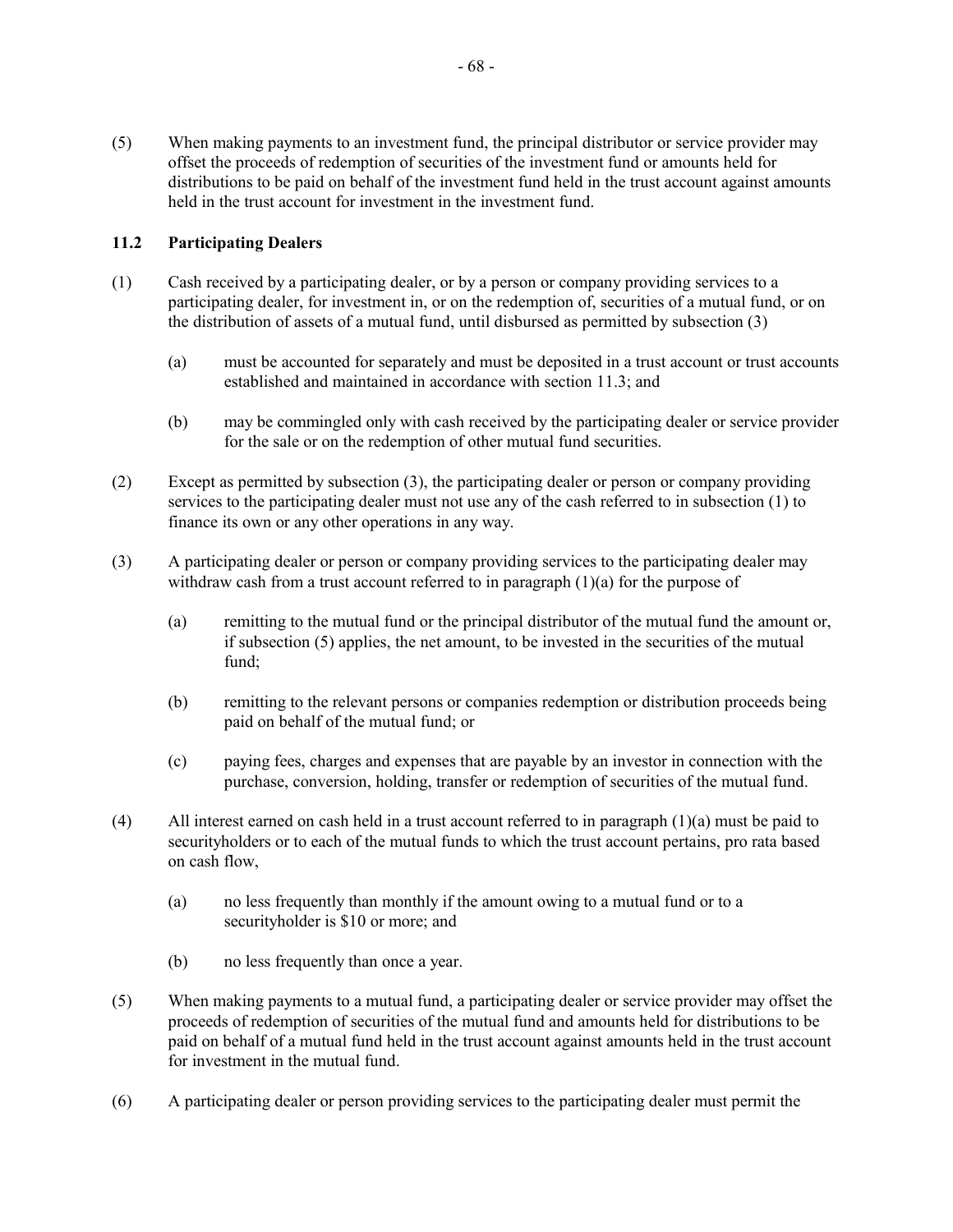mutual fund and the principal distributor, through their respective auditors or other designated representatives, to examine the books and records of the participating dealer to verify the compliance with this section of the participating dealer or person providing services.

- **11.3 Trust Accounts**  A principal distributor or participating dealer, a person, or company providing services to the principal distributor or participating dealer, or a person or company providing services to the investment fund that deposits cash into a trust account in accordance with section 11.1 or 11.2 must
	- (a) advise, in writing, the financial institution with which the account is opened at the time of the opening of the account and annually thereafter, that
		- (i) the account is established for the purpose of holding client funds in trust,
		- (ii) the account is to be labelled by the financial institution as a "trust account",
		- (iii) the account is not to be accessed by any person other than authorized representatives of the principal distributor or participating dealer, of a person or company providing services to the principal distributor or participating dealer, or of a person or company providing services to the investment fund, and
		- (iv) the cash in the trust account may not be used to cover shortfalls in any accounts of the principal distributor or participating dealer, of a person or company providing services to the principal distributor or participating dealer or of a person or company providing services to the investment fund;
	- (b) ensure that the trust account bears interest at rates equivalent to comparable accounts of the financial institution; and
	- (c) ensure that any charges against the trust account are not paid or reimbursed out of the trust account.

## **11.4 Exemption**

- (1) Sections 11.1 and 11.2 do not apply to a member of IIROC.
	- (1.1) Except in Québec, sections 11.1 and 11.2 do not apply to a member of the MFDA.
	- (1.2) In Québec, sections 11.1 and 11.2 do not apply to a mutual fund dealer.
	- (1.3) Section 11.1 does not apply to CDS Clearing and Depository Services Inc.
- (2) A participating dealer that is a member of an SRO referred to in subsection (1) or  $(1.1)$  or, in Québec, that is a mutual fund dealer, must permit the mutual fund and the principal distributor, through their respective auditors or other designated representatives, to examine the books and records of the participating dealer to verify the participating dealer's compliance with the requirements of its association or exchange, or the requirements applicable to the mutual fund dealer under the regulations in Québec, that relate to the commingling of cash.
- **11.5 Right of Inspection -** The investment fund, its trustee, manager and principal distributor must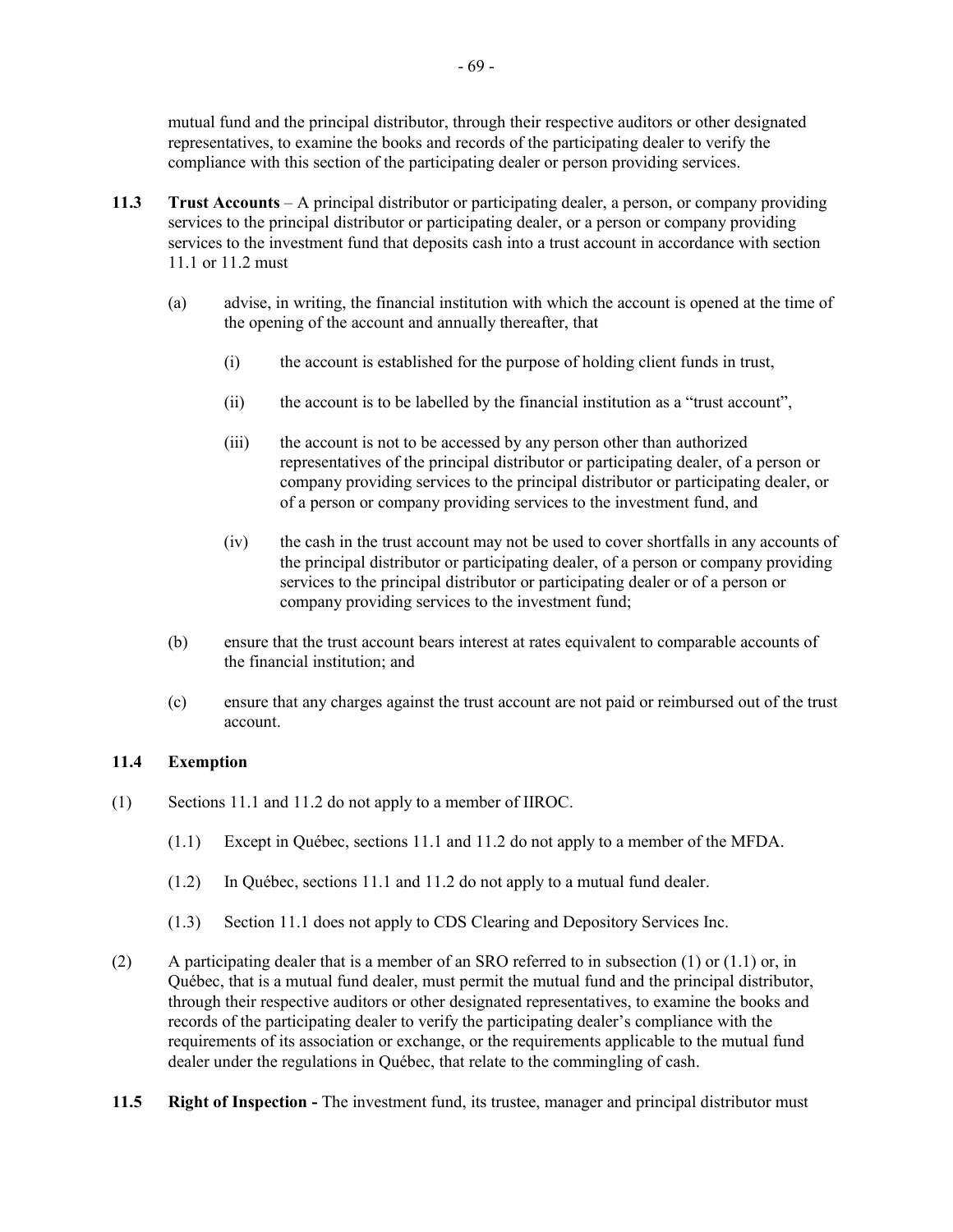ensure that all contractual arrangements made between any of them and any person or company providing services to the investment fund permit the representatives of the investment fund, its manager and trustee to examine the books and records of those persons or companies in order to monitor compliance with this Instrument.

# **PART 12 COMPLIANCE REPORTS**

## **12.1 Compliance Reports**

- (1) A mutual fund, other than an exchange-traded mutual fund that is not in continuous distribution, that does not have a principal distributor must complete and file, within 140 days after the financial year end of the mutual fund
	- (a) a report in the form contained in Appendix B-1 describing compliance by the mutual fund during that financial year with the applicable requirements of Parts 9, 10 and 11; and
	- (b) a report by the auditor of the mutual fund, in the form contained in Appendix B-1, concerning the report referred to in paragraph (a).
- (2) The principal distributor of a mutual fund must complete and file, within 90 days after the financial year end of the principal distributor
	- (a) a report in the form contained in Appendix B-2 describing compliance by the principal distributor during that financial year with the applicable requirements of Parts 9, 10 and 11; and
	- (b) a report by the auditor of the principal distributor or by the auditor of the mutual fund, in the form contained in Appendix B-2, concerning the report referred to in paragraph (a).
- (3) Each participating dealer that distributes securities of a mutual fund in a financial year of the participating dealer must complete and file, within 90 days after the end of that financial year
	- (a) a report in the form contained in Appendix B-3 describing compliance by the participating dealer during that financial year with the applicable requirements of Parts 9, 10 and 11 in connection with its distribution of securities of all mutual funds in that financial year; and
	- (b) a report by the auditor of the participating dealer, in the form contained in Appendix B-3, concerning the report referred to in paragraph (a).
- (4) Subsections (2) and (3) do not apply to a member of IIROC.
- (4.1) Except in Québec, subsections (2) and (3) do not apply to a member of the MFDA.
- (4.2) In Québec, subsections (2) and (3) do not apply to a mutual fund dealer.

## **PART 13** [Repealed]

## **PART 14 RECORD DATE**

**14.0.1 Application** – This Part does not apply to an exchange-traded mutual fund.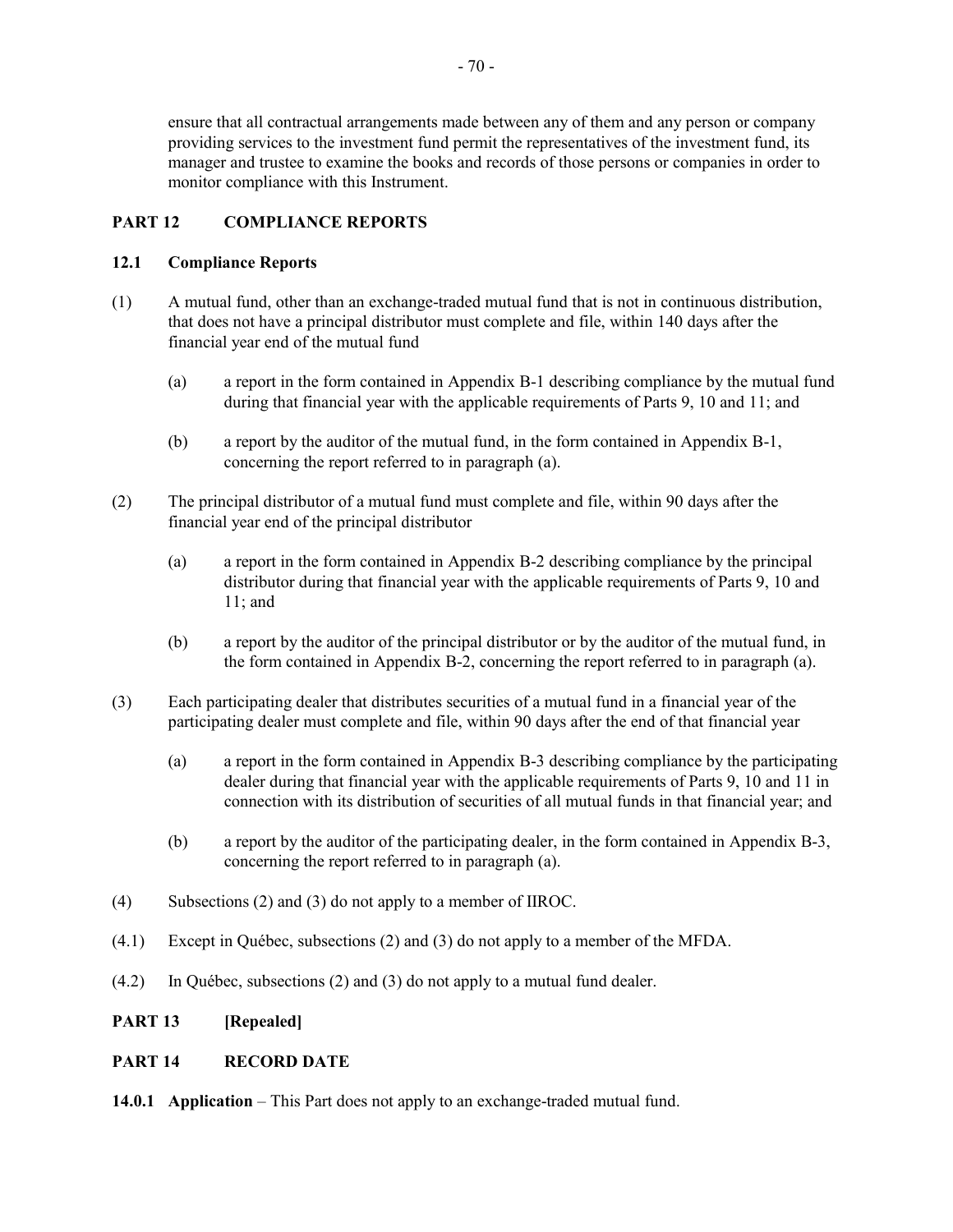- **14.1 Record Date -** The record date for determining the right of securityholders of a mutual fund to receive a dividend or distribution by the mutual fund must be one of
	- (a) the day on which the net asset value per security is determined for the purpose of calculating the amount of the payment of the dividend or distribution;
	- (b) the last day on which the net asset value per security of the mutual fund was calculated before the day referred to in paragraph (a); or
	- (c) if the day referred to in paragraph (b) is not a business day, the last day on which the net asset value per security of the mutual fund was calculated before the day referred to in paragraph (b).

## **PART 15 SALES COMMUNICATIONS AND PROHIBITED REPRESENTATIONS**

- **15.1 Ability to Make Sales Communications -** Sales communications pertaining to an investment fund must be made by a person or company in accordance with this Part.
- **15.2 Sales Communications -** General Requirements
- (1) Despite any other provision of this Part, a sales communication must not
	- (a) be untrue or misleading; or
	- (b) include a statement that conflicts with information that is contained in the preliminary prospectus, the preliminary fund facts document, the prospectus or the fund facts document, as applicable,
		- (i) of an investment fund, or
		- (ii) in which an asset allocation service is described.
- (2) All performance data or disclosure specifically required by this Instrument and contained in a written sales communication must be at least as large as 10-point type.

## **15.3 Prohibited Disclosure in Sales Communications**

- (1) A sales communication must not compare the performance of an investment fund or asset allocation service with the performance or change of any benchmark or investment unless
	- (a) it includes all facts that, if disclosed, would be likely to alter materially the conclusions reasonably drawn or implied by the comparison;
	- (b) it presents data for each subject of the comparison for the same period or periods;
	- (c) it explains clearly any factors necessary to make the comparison fair and not misleading; and
	- (d) in the case of a comparison with a benchmark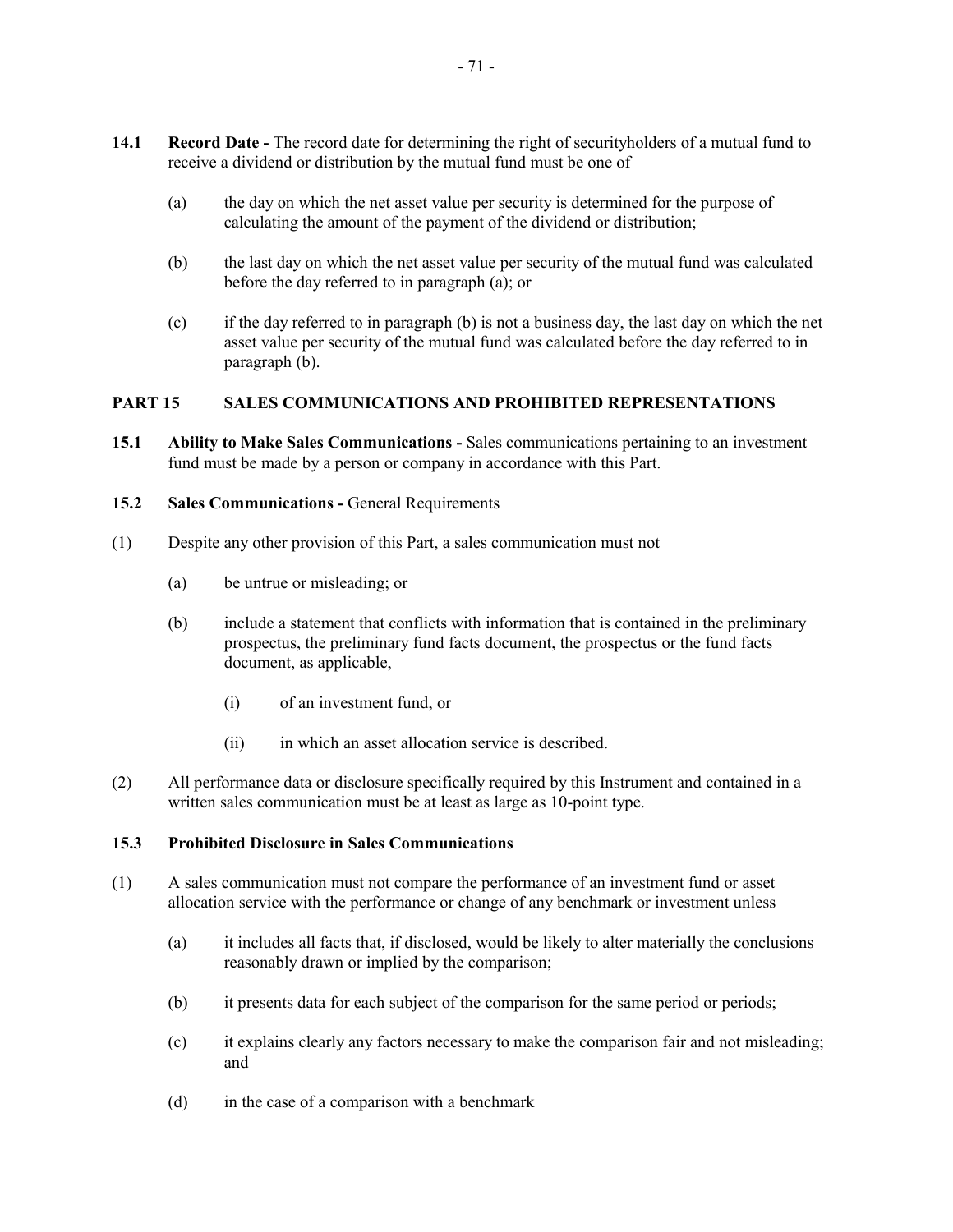- (i) the benchmark existed and was widely recognized and available during the period for which the comparison is made, or
- (ii) the benchmark did not exist for all or part of the period, but a reconstruction or calculation of what the benchmark would have been during that period, calculated on a basis consistent with its current basis of calculation, is widely recognized and available.
- (2) A sales communication for a mutual fund or asset allocation service that is prohibited by paragraph 15.6(1)(a) from disclosing performance data must not provide performance data for any benchmark or investment other than a mutual fund or asset allocation service under common management with the mutual fund or asset allocation service to which the sales communication pertains.
- (2.1) A sales communication for a non-redeemable investment fund that is restricted by paragraph 15.6(1)(a) from disclosing performance data must not provide performance data for any benchmark or investment, other than a non-redeemable investment fund under common management with the non-redeemable investment fund to which the sales communication pertains.
- (3) Despite subsection (2), a sales communication for an index mutual fund may provide performance data for the index on which the investments of the mutual fund are based if the index complies with the requirements for benchmarks contained in paragraph (1)(d).
- (4) A sales communication must not refer to a performance rating or ranking of a mutual fund or asset allocation service unless
	- (a) the rating or ranking is prepared by a mutual fund rating entity;
	- (b) standard performance data is provided for any mutual fund or asset allocation service for which a performance rating or ranking is given;
	- (c) the rating or ranking is provided for each period for which standard performance data is required to be given, except the period since the inception of the mutual fund;
	- (d) the rating or ranking is based on a published category of mutual funds that
		- (i) provides a reasonable basis for evaluating the performance of the mutual fund or asset allocation service, and
		- (ii) is not established or maintained by a member of the organization of the mutual fund or asset allocation service;
	- (e) the sales communication contains the following disclosure:
		- (i) the name of the category within which the mutual fund or asset allocation service is rated or ranked, including the name of the organization that maintains the category,
		- (ii) the number of mutual funds in the applicable category for each period of standard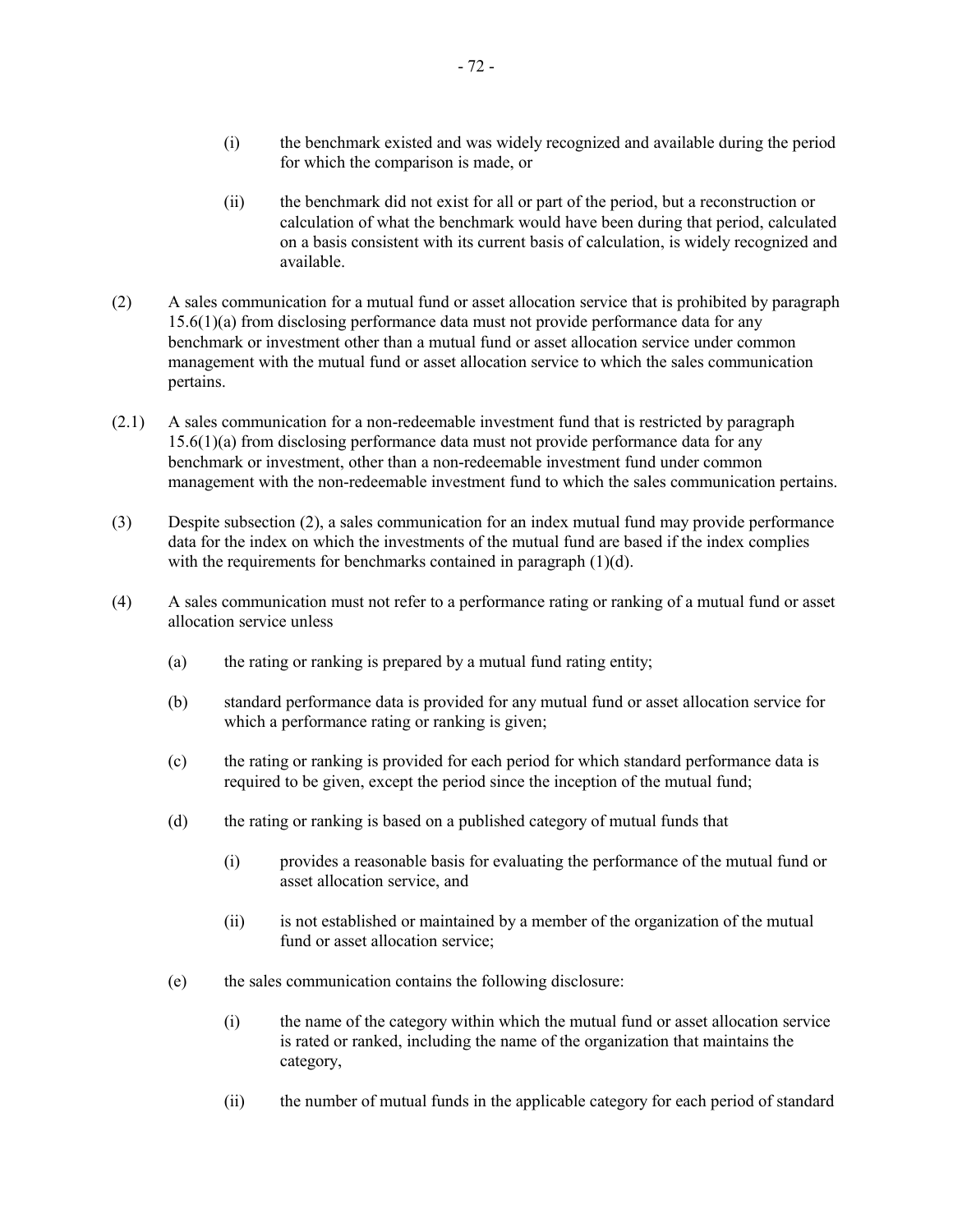performance data required under paragraph (c),

- (iii) the name of the mutual fund rating entity that provided the rating or ranking,
- (iv) the length of the period or the first day of the period on which the rating or ranking is based, and its ending date,
- (v) a statement that the rating or ranking is subject to change every month,
- (vi) the criteria on which the rating or ranking is based, and
- (vii) if the rating or ranking consists of a symbol rather than a number, the meaning of the symbol, and
- (f) the rating or ranking is to the same calendar month end that is
	- (i) not more than 45 days before the date of the appearance or use of the advertisement in which it is included, and
	- (ii) not more than three months before the date of first publication of any other sales communication in which it is included.
- (4.1) Despite paragraph (4)(c), a sales communication may refer to an overall rating or ranking of a mutual fund or asset allocation service in addition to each rating or ranking required under paragraph (4)(c) if the sales communication otherwise complies with the requirements of subsection (4).
- (5) A sales communication must not refer to a credit rating of securities of an investment fund unless
	- (a) the rating is current and was prepared by a designated rating organization or its DRO affiliate;
	- (b) there has been no announcement by the designated rating organization or any of its DRO affiliates of which the investment fund or its manager is or ought to be aware that the credit rating of the securities may be down-graded; and
	- (c) no designated rating organization or any of its DRO affiliates is currently rating the securities at a lower level.
- (6) A sales communication must not refer to a mutual fund as, or imply that it is, a money fund, cash fund or money market fund unless, at the time the sales communication is used and for each period for which money market fund standard performance data is provided, the mutual fund is and was a money market fund under this Instrument.
- (7) A sales communication must not state or imply that a registered retirement savings plan, registered retirement income fund or registered education savings plan in itself, rather than the investment fund to which the sales communication relates, is an investment.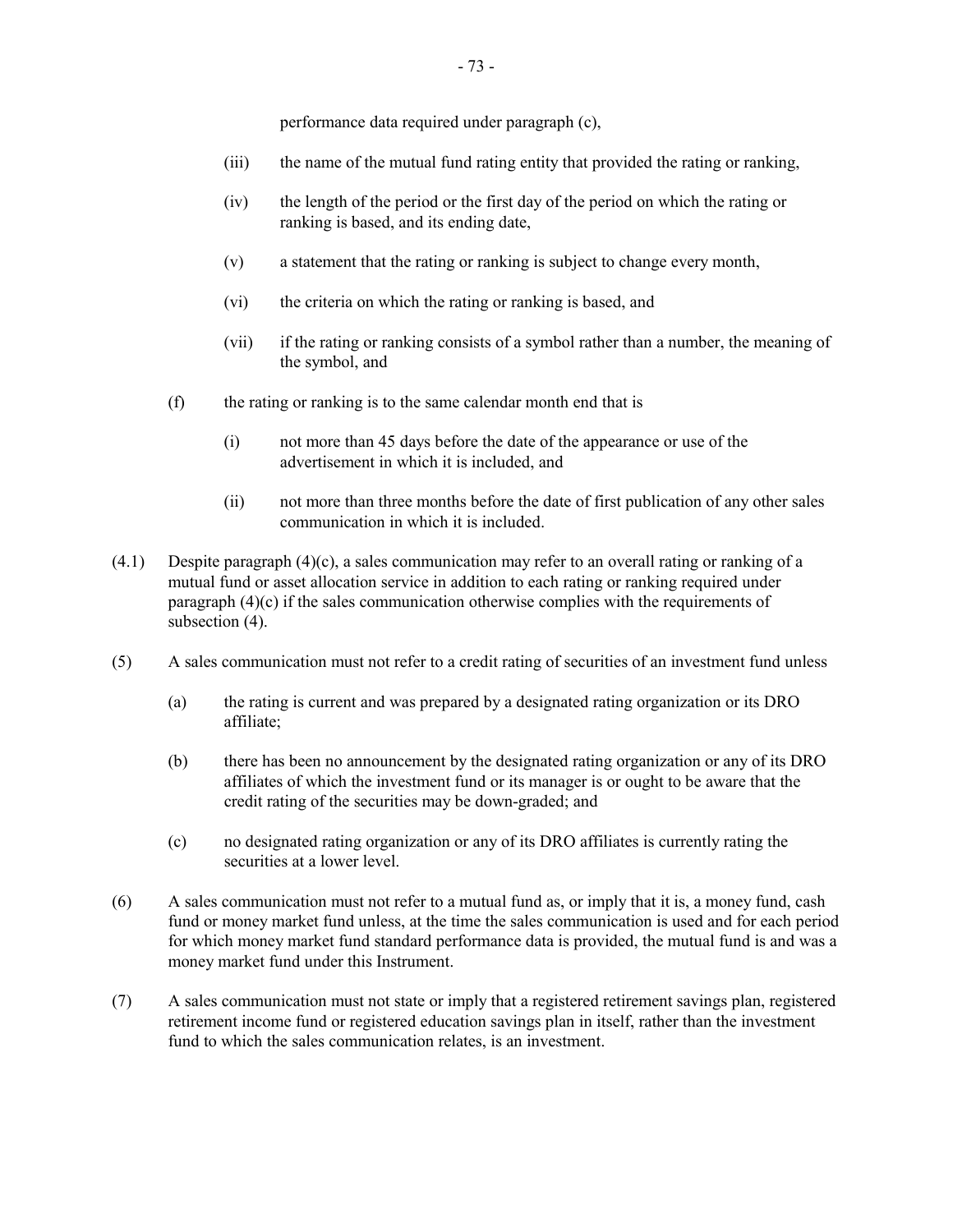#### **15.4 Required Disclosure and Warnings in Sales Communications**

- (1) A written sales communication must
	- (a) bear the name of the dealer that distributed the sales communication; and
	- (b) if the sales communication is not an advertisement, contain the date of first publication of the sales communication.
- (2) A sales communication that includes a rate of return or a mathematical table illustrating the potential effect of a compound rate of return must contain a statement in substantially the following words:

"[The rate of return or mathematical table shown] is used only to illustrate the effects of the compound growth rate and is not intended to reflect future values of [the investment fund or asset allocation service] or returns on investment [in the investment fund or from the use of the asset allocation service].".

(3) A sales communication, other than a report to securityholders, of a mutual fund that is not a money market fund and that does not contain performance data must contain a warning in substantially the following words:

> "Commissions, trailing commissions, management fees and expenses all may be associated with mutual fund investments. Please read the prospectus before investing. Mutual funds are not guaranteed, their values change frequently and past performance may not be repeated.".

(3.1) A sales communication, other than a report to securityholders, of a non-redeemable investment fund that does not contain performance data must contain a warning in substantially the following words:

> [*If the securities of the non-redeemable investment fund are listed or quoted on an exchange or other market, state the following:*] "You will usually pay brokerage fees to your dealer if you purchase or sell [units or shares] of the investment fund on [*state the exchange or other market on which the securities of the investment fund are listed or quoted*]. If the [units or shares] are purchased or sold on [*state the exchange or other market*], investors may pay more than the current net asset value when buying [units or shares] of the investment fund and may receive less than the current net asset value when selling them."

[*State the following in all cases:*] "There are ongoing fees and expenses associated with owning [units or shares] of an investment fund. An investment fund must prepare disclosure documents that contain key information about the fund. You can find more detailed information about the fund in these documents. Investment funds are not guaranteed, their values change frequently and past performance may not be repeated.".

(4) A sales communication, other than a report to securityholders, of a money market fund that does not contain performance data must contain a warning in substantially the following words:

"Commissions, trailing commissions, management fees and expenses all may be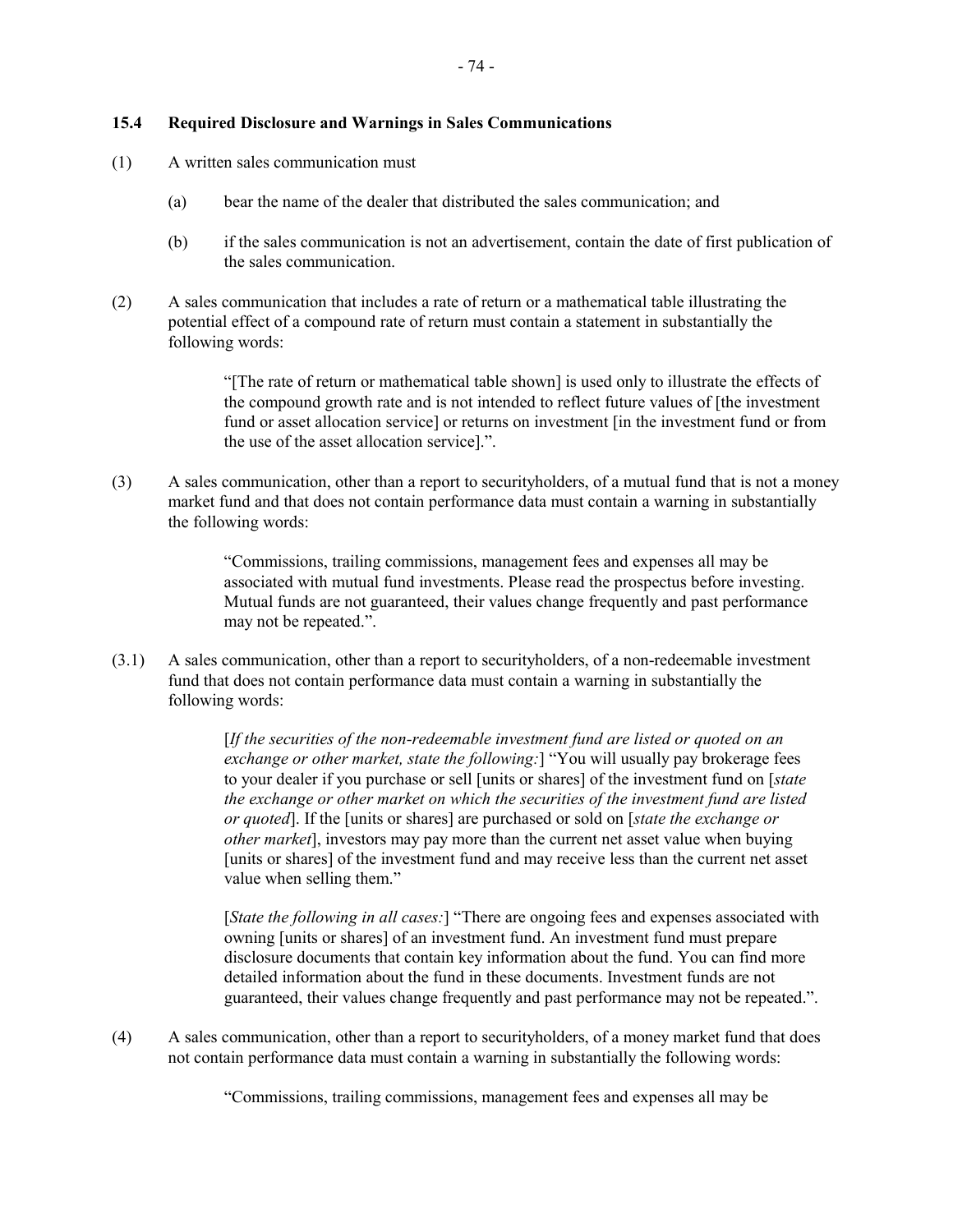Mutual fund securities are not covered by the Canada Deposit Insurance Corporation or by any other government deposit insurer. There can be no assurances that the fund will be able to maintain its net asset value per security at a constant amount or that the full amount of your investment in the fund will be returned to you. Past performance may not be repeated.".

(5) A sales communication for an asset allocation service that does not contain performance data must contain a warning in substantially the following words:

> "Commissions, trailing commissions, management fees and expenses all may be associated with mutual fund investments and the use of an asset allocation service. Please read the prospectus of the mutual funds in which investment may be made under the asset allocation service before investing. Mutual funds are not guaranteed, their values change frequently and past performance may not be repeated.".

(6) A sales communication, other than a report to securityholders, of a mutual fund that is not a money market fund and that contains performance data must contain a warning in substantially the following words:

> "Commissions, trailing commissions, management fees and expenses all may be associated with mutual fund investments. Please read the prospectus before investing. The indicated rate[s] of return is [are] the historical annual compounded total return[s] including changes in [share or unit] value and reinvestment of all [dividends or distributions] and does [do] not take into account sales, redemption, distribution or optional charges or income taxes payable by any securityholder that would have reduced returns. Mutual funds are not guaranteed, their values change frequently and past performance may not be repeated.".

(6.1) A sales communication, other than a report to securityholders, of a non-redeemable investment fund that contains performance data must contain a warning in substantially the following words:

> [*If the securities of the non-redeemable investment fund are listed or quoted on an exchange or other market, state the following:*] "You will usually pay brokerage fees to your dealer if you purchase or sell [units or shares] of the investment fund on [*state the exchange or other market on which the securities of the investment fund are listed or quoted*]. If the [units or shares] are purchased or sold on [*state the exchange or other market*], investors may pay more than the current net asset value when buying [units or shares] of the investment fund and may receive less than the current net asset value when selling them."

> [*State the following in all cases:*] "There are ongoing fees and expenses associated with owning [units or shares] of an investment fund. An investment fund must prepare disclosure documents that contain key information about the fund. You can find more detailed information about the fund in these documents. The indicated rate[s] of return is [are] the historical annual compounded total return[s] including changes in [share or unit] value and reinvestment of all [dividends or distributions] and does [do] not take into account [*state the following, as applicable:*] [certain fees such as redemption fees or optional charges or] income taxes payable by any securityholder that would have reduced returns. Investment funds are not guaranteed, their values change frequently and past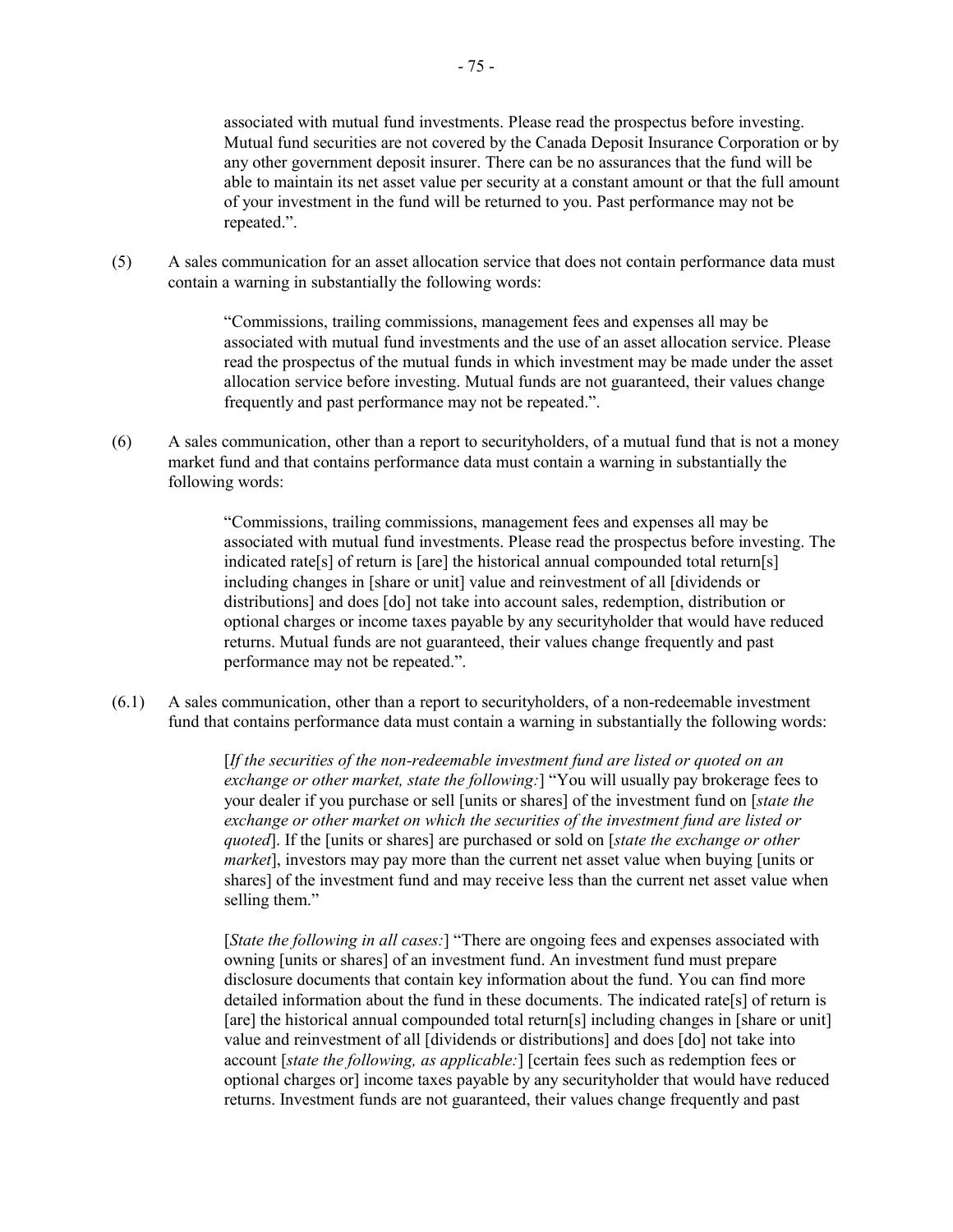performance may not be repeated.".

- (7) A sales communication, other than a report to securityholders, of a money market fund that contains performance data must contain
	- (a) a warning in substantially the following words:

"Commissions, trailing commissions, management fees and expenses all may be associated with mutual fund investments. Please read the prospectus before investing. The performance data provided assumes reinvestment of distributions only and does not take into account sales, redemption, distribution or optional charges or income taxes payable by any securityholder that would have reduced returns. Mutual fund securities are not covered by the Canada Deposit Insurance Corporation or by any other government deposit insurer. There can be no assurances that the fund will be able to maintain its net asset value per security at a constant amount or that the full amount of your investment in the fund will be returned to you. Past performance may not be repeated."; and

(b) a statement in substantially the following words, immediately following the performance data:

> "This is an annualized historical yield based on the seven day period ended on [date] [annualized in the case of effective yield by compounding the seven day return] and does not represent an actual one year return.".

(8) A sales communication for an asset allocation service that contains performance data must contain a warning in substantially the following words:

> "Commissions, trailing commissions, management fees and expenses all may be associated with mutual fund investments and the use of an asset allocation service. Please read the prospectus of the mutual funds in which investment may be made under the asset allocation service before investing. The indicated rate[s] of return is [are] the historical annual compounded total return[s] assuming the investment strategy recommended by the asset allocation service is used and after deduction of the fees and charges in respect of the service. The return[s] is [are] based on the historical annual compounded total returns of the participating funds including changes in [share] [unit] value and reinvestment of all [dividends or distributions] and does [do] not take into account sales, redemption, distribution or optional charges or income taxes payable by any securityholder in respect of a participating fund that would have reduced returns. Mutual funds are not guaranteed, their values change frequently and past performance may not be repeated.".

(9) A sales communication distributed after the issue of a receipt for a preliminary prospectus of the mutual fund described in the sales communication but before the issue of a receipt for its prospectus must contain a warning in substantially the following words:

> "A preliminary prospectus relating to the fund has been filed with certain Canadian securities commissions or similar authorities. You cannot buy [units] [shares] of the fund until the relevant securities commissions or similar authorities issue receipts for the prospectus of the fund.".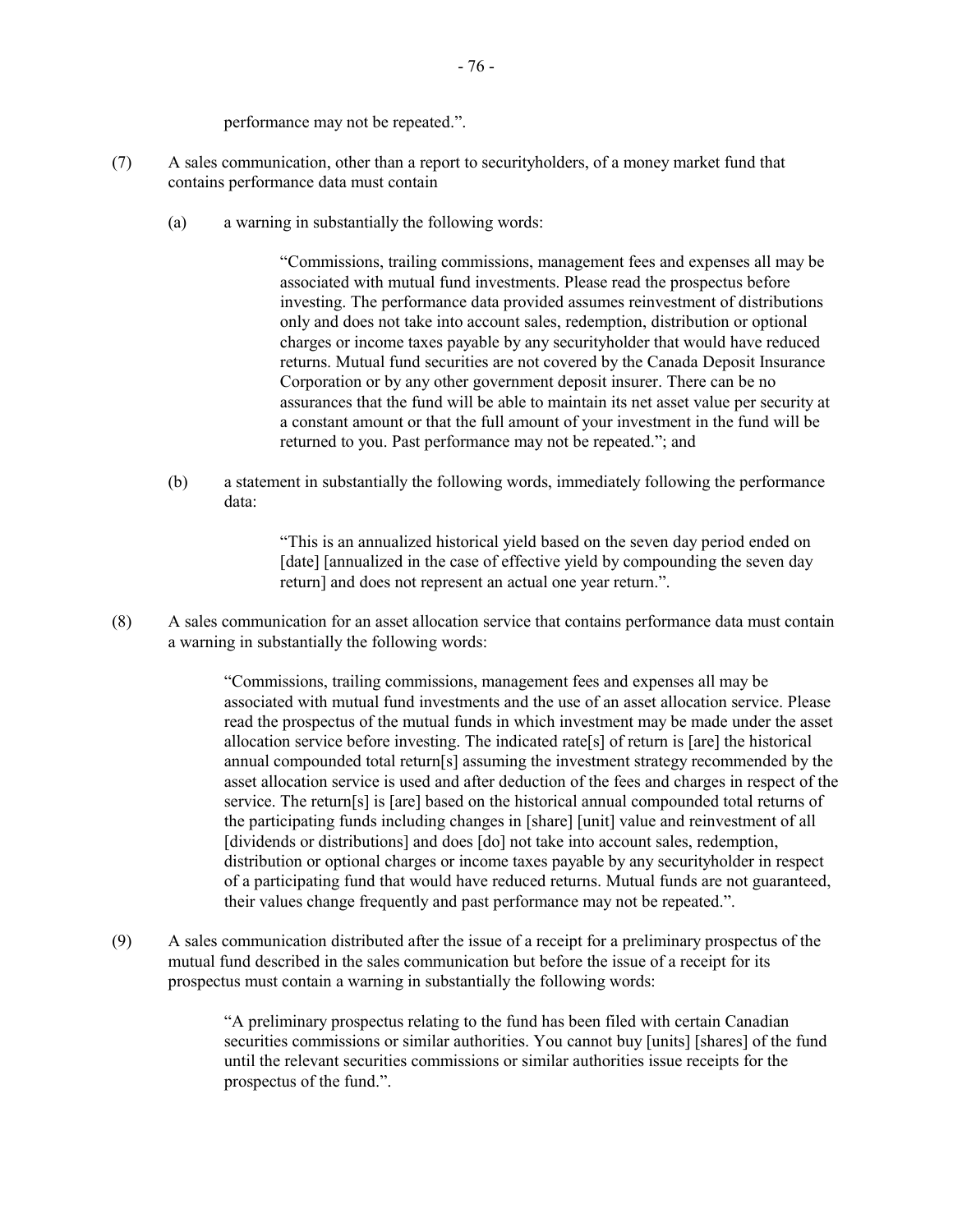- (10) A sales communication for an investment fund or asset allocation service that purports to arrange a guarantee or insurance in order to protect all or some of the principal amount of an investment in the investment fund or asset allocation service must
	- (a) identify the person or company providing the guarantee or insurance;
	- (b) provide the material terms of the guarantee or insurance, including the maturity date of the guarantee or insurance;
	- (c) if applicable, state that the guarantee or insurance does not apply to the amount of any redemptions before the maturity date of the guarantee or before the death of the securityholder and that redemptions before that date would be based on the net asset value per security of the investment fund at the time; and
	- (d) modify any other disclosure required by this section appropriately.
- (11) The warnings referred to in this section must be communicated in a manner that a reasonable person would consider clear and easily understood at the same time as, and through the medium by which, the related sales communication is communicated.

#### **15.5 Disclosure Regarding Distribution Fees**

- (1) A person or company must not describe a mutual fund in a sales communication as a "no-load fund" or use words of like effect if on a purchase or redemption of securities of the mutual fund investor fees are payable by an investor or if any fees, charges or expenses are payable by an investor to a participating dealer of the mutual fund named in the sales communication, other than
	- (a) fees and charges related to specific optional services;
	- (b) for a mutual fund that is not a money market fund, redemption fees on the redemption of securities of the mutual fund that are redeemed within 90 days after the purchase of the securities, if the existence of the fees is disclosed in the sales communication, or in the prospectus of the mutual fund; or
	- (c) costs that are payable only on the set-up or closing of a securityholder's account and that reflect the administrative costs of establishing or closing the account, if the existence of the costs is disclosed in the sales communication, or in the prospectus of the mutual fund.
- (2) If a sales communication describes a mutual fund as "no-load" or uses words to like effect, the sales communication must
	- (a) indicate the principal distributor or a participating dealer through which an investor may purchase the mutual fund on a no-load basis;
	- (b) disclose that management fees and operating expenses are paid by the mutual fund; and
	- (c) disclose the existence of any trailing commissions paid by a member of the organization of the mutual fund.
- (3) A sales communication containing a reference to the existence or absence of fees or charges, other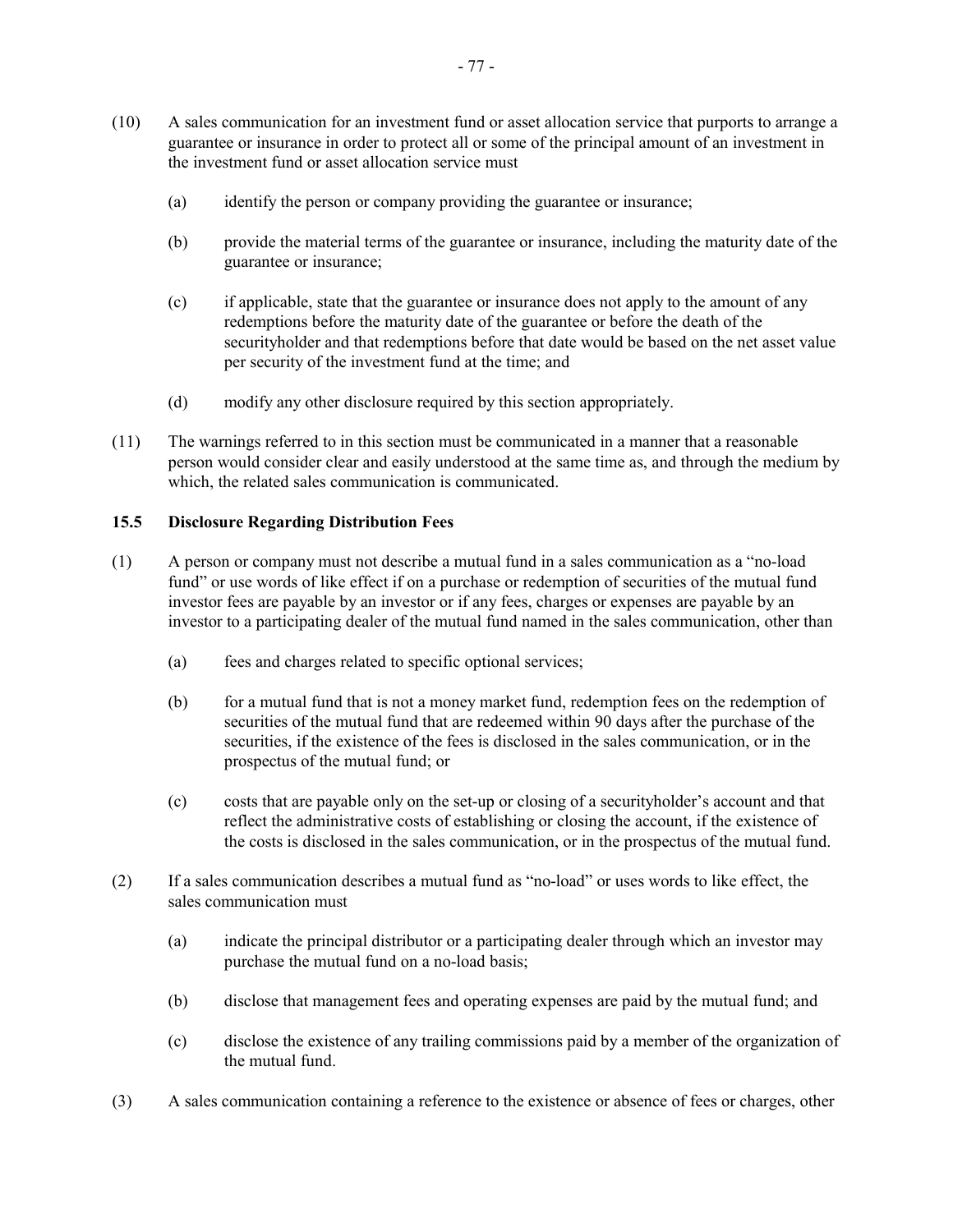than the disclosure required by section 15.4 or a reference to the term "no-load", must disclose the types of fees and charges that exist.

(4) The rate of sales charges or commissions for the sale of securities of a mutual fund or the use of an asset allocation service must be expressed in a sales communication as a percentage of the amount paid by the purchaser and as a percentage of the net amount invested if a reference is made to sales charges or commissions.

#### **15.6 Performance Data - General Requirements**

- (1) A sales communication pertaining to an investment fund or asset allocation service must not contain performance data of the investment fund or asset allocation service unless all of the following paragraphs apply:
	- (a) one of the following subparagraphs applies:
		- $(i)$  in the case of a mutual fund, either of the following applies:
			- (A) the mutual fund has distributed securities under a prospectus in a jurisdiction for a period of at least 12 consecutive months;
			- (B) the mutual fund previously existed as a non-redeemable investment fund and has been a reporting issuer in a jurisdiction for a period of at least 12 consecutive months;
		- (ii) in the case of a non-redeemable investment fund, the non-redeemable investment fund has been a reporting issuer in a jurisdiction for at least 12 consecutive months;
		- (iii) in the case of an asset allocation service, the asset allocation service has been operated for at least 12 consecutive months and has invested only in participating funds each of which has distributed securities under a prospectus in a jurisdiction for at least 12 consecutive months;
		- (iv) if the sales communication pertains to an investment fund or asset allocation service that does not satisfy subparagraph (i), (ii) or (iii), the sales communication is sent only to one of the following:
			- (A) securityholders of the investment fund or participants in the asset allocation service;
			- (B) securityholders of an investment fund or participants in an asset allocation service under common management with the investment fund or asset allocation service;
	- (b) the sales communication includes standard performance data of the investment fund or asset allocation service and, in the case of a written sales communication, the standard performance data is presented in type size that is equal to or larger than that used to present the other performance data;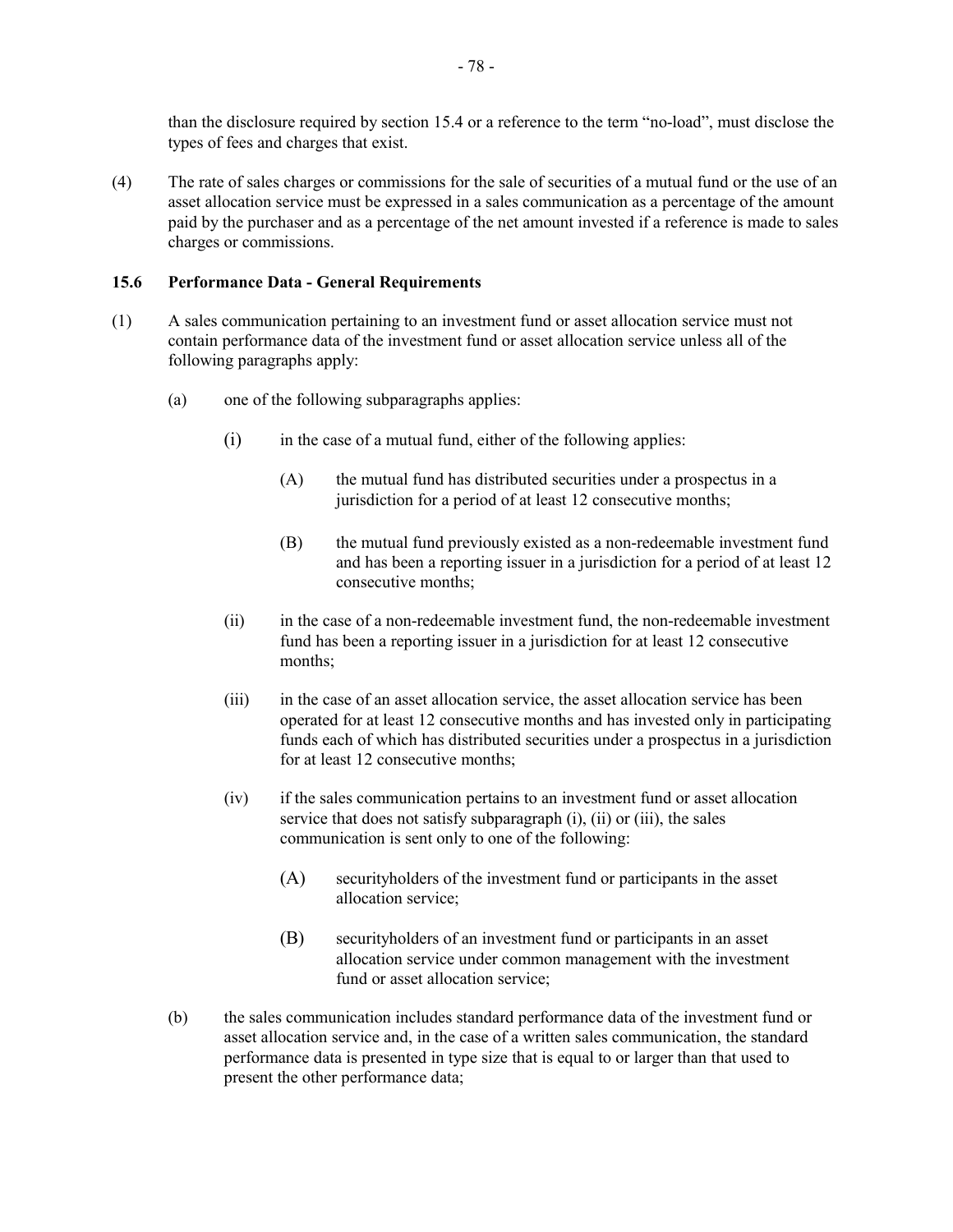- (d) except as permitted by subsection 15.3(3), the sales communication does not contain performance data for a period that is,
	- (i) in the case of a mutual fund, before the time when the mutual fund offered its securities under a prospectus;
	- (ii) in the case of a non-redeemable investment fund, before the non-redeemable investment fund was a reporting issuer;
	- (iii) in the case of an asset allocation service, before the asset allocation service commenced operation.
- (2) Despite subparagraph  $(1)(d)(i)$ , a sales communication pertaining to a mutual fund referred to in clause  $(1)(a)(i)(B)$  that contains performance data of the mutual fund must include performance data for the period that the fund existed as a non-redeemable investment fund and was a reporting issuer.
- **15.7 Advertisements -** An advertisement for a mutual fund or asset allocation service must not compare the performance of the mutual fund or asset allocation service with any benchmark or investment other than
	- (a) one or more mutual funds or asset allocation services that are under common management or administration with the mutual fund or asset allocation service to which the advertisement pertains;
	- (b) one or more mutual funds or asset allocation services that have fundamental investment objectives that a reasonable person would consider similar to the mutual fund or asset allocation service to which the advertisement pertains; or
	- (c) an index.
- **15.7.1 Advertisements for Non-Redeemable Investment Funds**  An advertisement for a nonredeemable investment fund must not compare the performance of the non-redeemable investment fund with any benchmark or investment other than any of the following:
	- (a) one or more non-redeemable investment funds that are under common management or administration with the non-redeemable investment fund to which the advertisement pertains;
	- (b) one or more non-redeemable investment funds that have fundamental investment objectives that a reasonable person would consider similar to the non-redeemable investment fund to which the advertisement pertains;
	- (c) an index.

## **15.8 Performance Measurement Periods Covered by Performance Data**

(1) A sales communication, other than a report to securityholders, that relates to a money market fund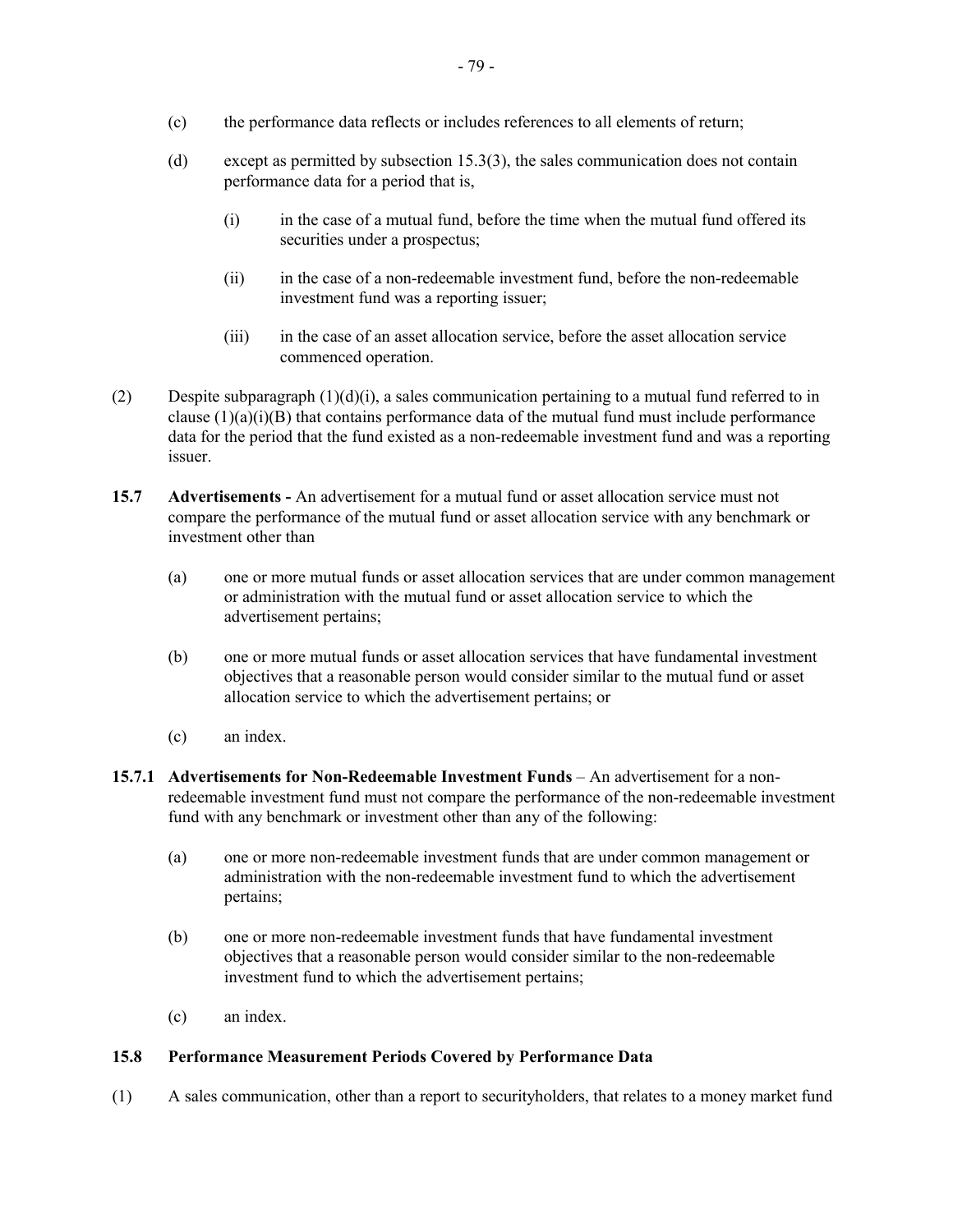may provide standard performance data only if

- (a) the standard performance data has been calculated for the most recent seven day period for which it is practicable to calculate, taking into account publication deadlines; and
- (b) the seven day period does not start more than 45 days before the date of the appearance, use or publication of the sales communication.
- (2) A sales communication, other than a report to securityholders, that relates to an asset allocation service, or to an investment fund, other than a money market fund, must not provide standard performance data unless
	- (a) to the extent applicable, the standard performance data has been calculated for 10, 5, 3 and one year periods,
	- (a.1) in the case of a mutual fund that has been offering securities by way of prospectus for more than one and less than 10 years, the standard performance data has been calculated for the period since the inception of the mutual fund,
	- (a.2) in the case of a non-redeemable investment fund that has been a reporting issuer for more than one and less than 10 years, the standard performance data has been calculated for the period since the inception of the non-redeemable investment fund, and
	- (b) the periods referred to in paragraphs (a), (a.1) and (a.2) end on the same calendar month end that is
		- (i) not more than 45 days before the date of the appearance or use of the advertisement in which it is included, and
		- (ii) not more than three months before the date of first publication of any other sales communication in which it is included.
- (3) A report to securityholders must not contain standard performance data unless
	- (a) to the extent applicable, the standard performance data has been calculated for 10, 5, 3 and one year periods,
	- (a.1) in the case of a mutual fund that has been offering securities by way of prospectus for more than one and less than 10 years, the standard performance data has been calculated for the period since the inception of the mutual fund,
	- (a.2) in the case of a non-redeemable investment fund that has been a reporting issuer for more than one and less than 10 years, the standard performance data has been calculated for the period since the inception of the non-redeemable investment fund, and
	- (b) the periods referred to in paragraphs  $(a)$ ,  $(a.1)$  and  $(a.2)$  end on the day as of which the statement of financial position of the financial statements contained in the report to securityholders was prepared.
- (4) A sales communication must clearly identify the periods for which performance data is calculated.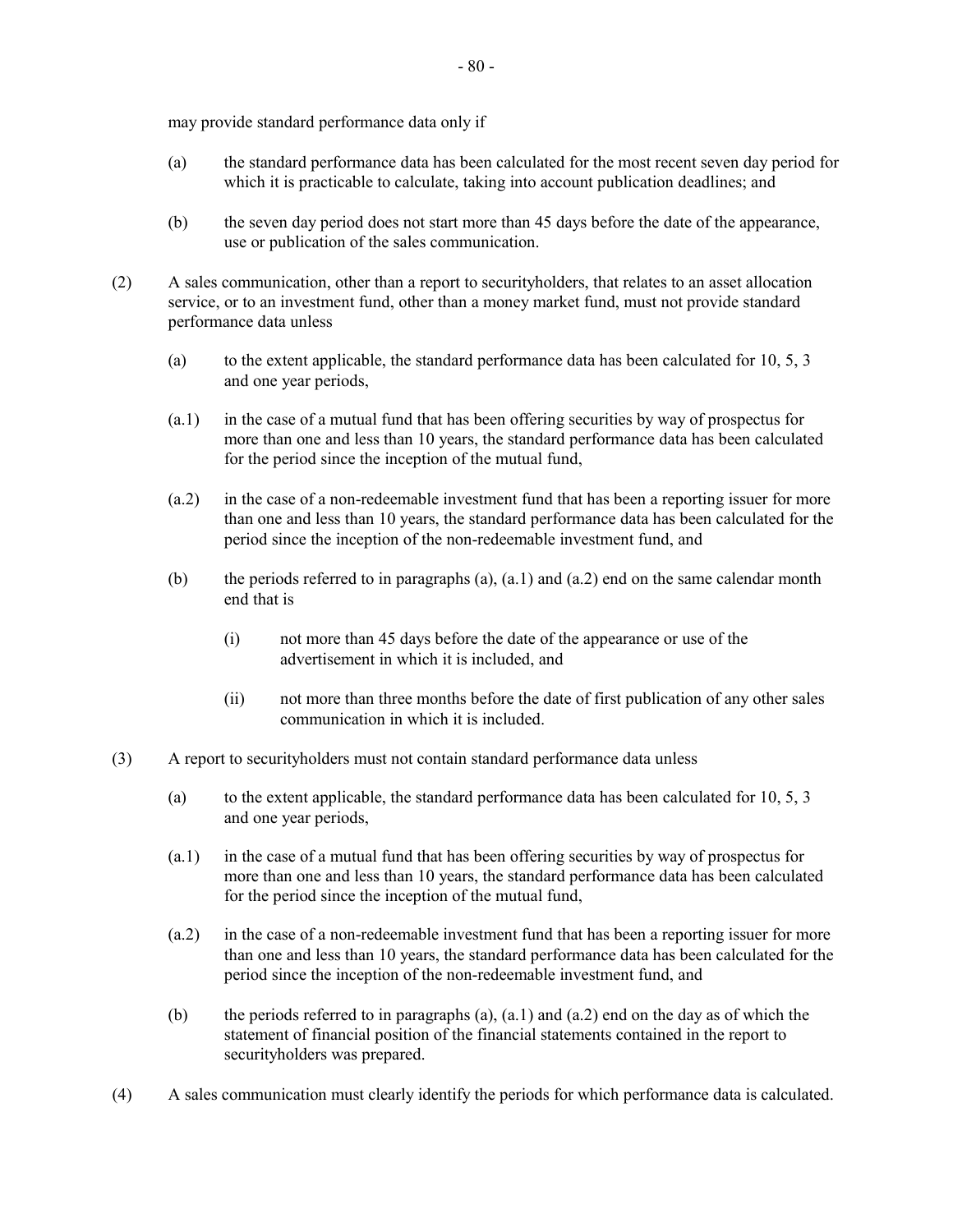#### **15.9 Changes affecting Performance Data**

- (1) If, during or after a performance measurement period of performance data contained in a sales communication, there have been changes in the business, operations or affairs of the investment fund or asset allocation service to which the sales communication pertains that could have materially affected the performance of the investment fund or asset allocation service, the sales communication must contain
	- (a) summary disclosure of the changes, and of how those changes could have affected the performance had those changes been in effect throughout the performance measurement period; and
	- (b) for a money market fund that during the performance measurement period did not pay or accrue the full amount of any fees and charges of the type described under paragraph 15.11(1)1, disclosure of the difference between the full amounts and the amounts actually charged, expressed as an annualized percentage on a basis comparable to current yield.
- (2) If an investment fund has, in the last 10 years, undertaken a reorganization with, or acquired assets from, another investment fund in a transaction that was a material change for the investment fund or would have been a material change for the investment fund had this Instrument been in force at the time of the transaction, then, in any sales communication of the investment fund,
	- (a) the investment fund must provide summary disclosure of the transaction;
	- (b) the investment fund may include its performance data covering any part of a period before the transaction only if it also includes the performance data for the other fund for the same periods;
	- (c) the investment fund must not include its performance data for any part of a period after the transaction unless
		- (i) 12 months have passed since the transaction, or
		- (ii) the investment fund includes in the sales communication the performance data for itself and the other investment fund referred to in paragraph (b); and
	- (d) the investment fund must not include any performance data for any period that is composed of both time before and after the transaction.

## **15.10 Formula for Calculating Standard Performance Data**

- (1) The standard performance data of an investment fund must be calculated in accordance with this Part.
- (2) In this Part

"current yield" means the yield of a money market fund expressed as a percentage and determined by applying the following formula: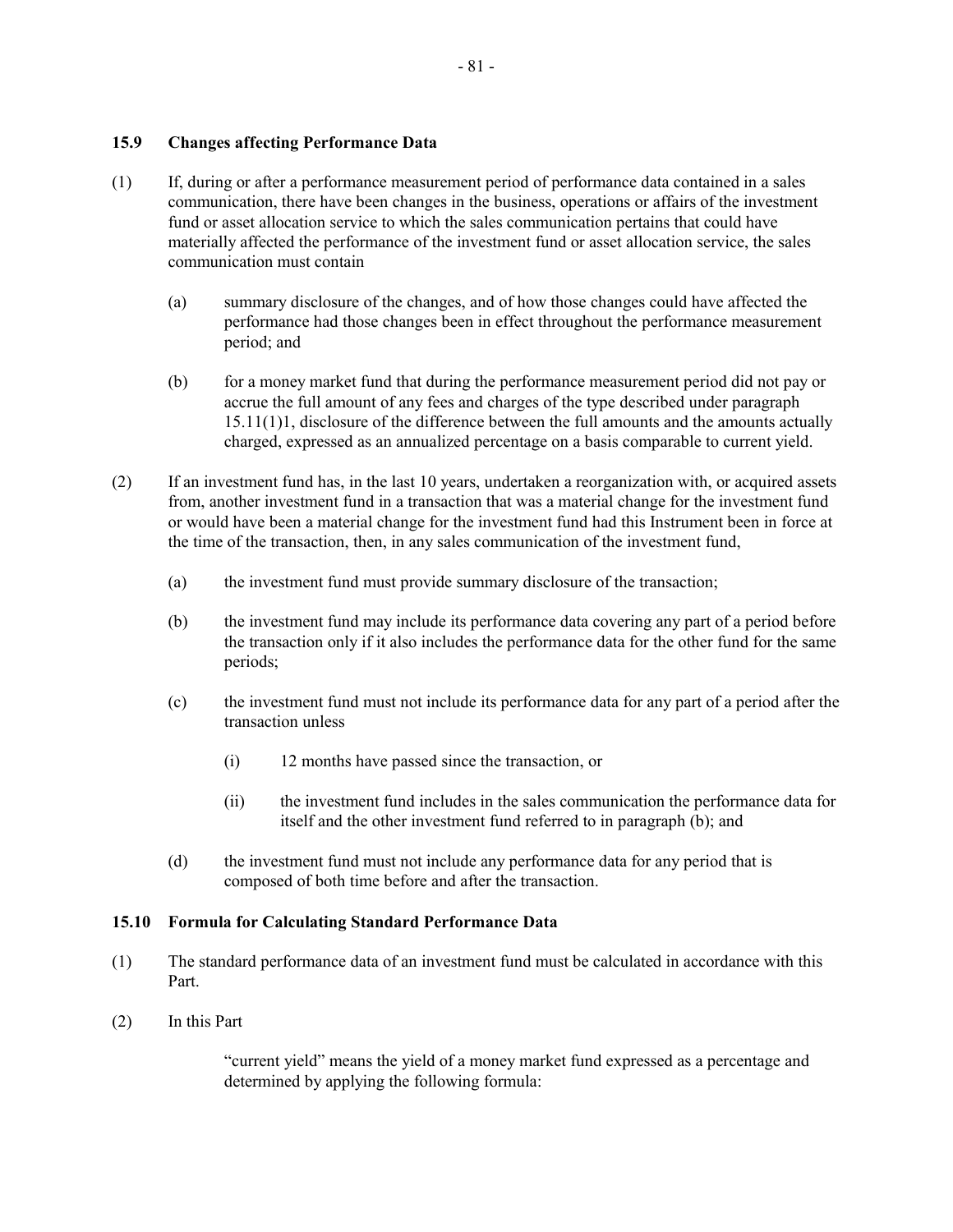current yield = [seven day return x  $365/7$ ] x 100;

"effective yield" means the yield of a money market fund expressed as a percentage and determined by applying the following formula:

effective yield =  $[(\text{seven day return} + 1)^{365/7} - 1] \times 100;$ 

"seven day return" means the income yield of an account of a securityholder in a money market fund that is calculated by

- (a) determining the net change, exclusive of new subscriptions other than from the reinvestment of distributions or proceeds of redemption of securities of the money market fund, in the value of the account,
- (b) subtracting all fees and charges of the type referred to in paragraph 15.11(1)3 for the seven day period, and
- (c) dividing the result by the value of the account at the beginning of the seven day period;

"standard performance data" means, as calculated in each case in accordance with this Part,

- (a) for a money market fund, either of the following:
	- (i) the current yield;
	- (ii) the current yield and effective yield, if the effective yield is reported in a type size that is at least equal to that of the current yield, and
- (b) for any investment fund other than a money market fund, the total return; and

"total return" means the annual compounded rate of return for an investment fund for a period that would equate the initial value to the redeemable value at the end of the period, expressed as a percentage, and determined by applying the following formula:

total return =  $[(redeemable value/initial value)^{(1/N)}-1] \times 100$ 

where  $N =$  the length of the performance measurement period in years, with a minimum value of 1.

(3) If there are fees and charges of the type described in paragraph 15.11(1)1 relevant to the calculation of redeemable value and initial value of the securities of an investment fund, the redeemable value and initial value of securities of an investment fund must be the net asset value of one unit or share of the investment fund at the beginning or at the end of the performance measurement period, minus the amount of those fees and charges calculated by applying the assumptions referred to in that paragraph to a hypothetical securityholder account.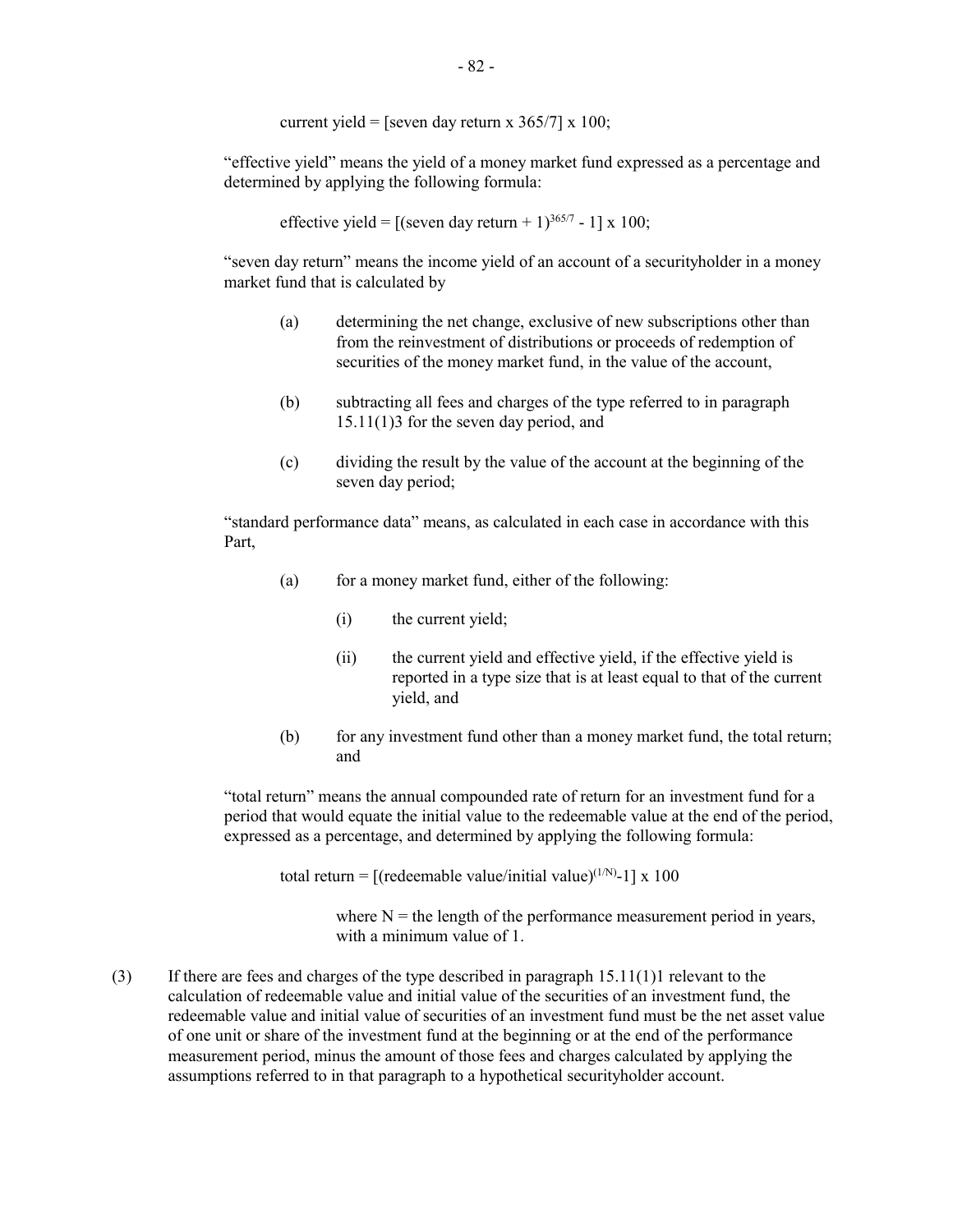- (4) If there are no fees and charges of the type described in paragraph  $15.11(1)1$  relevant to a calculation of total return, the calculation of total return for an investment fund may assume a hypothetical investment of one security of the investment fund and be calculated as follows:
	- (a) "initial value" means the net asset value of one unit or share of an investment fund at the beginning of the performance measurement period; and
	- (b) "redeemable value"  $=$

 $R x (1 + D<sub>1</sub>/P<sub>1</sub>) x (1 + D<sub>2</sub>/P<sub>2</sub>) x (1 + D<sub>3</sub>/P<sub>3</sub>) ... x (1 + D<sub>n</sub>/P<sub>n</sub>)$ 

where  $R =$  the net asset value of one unit or security of the investment fund at the end of the performance measurement period,

 $D =$  the dividend or distribution amount per security of the investment fund at the time of each distribution,

 $P =$  the dividend or distribution reinvestment price per security of the investment fund at the time of each distribution, and

 $n =$  the number of dividends or distributions during the performance measurement period.

- (5) Standard performance data of an asset allocation service must be based upon the standard performance data of its participating funds.
- (6) Performance data
	- (a) for an investment fund other than a money market fund must be calculated to the nearest one-tenth of one percent; and
	- (b) for a money market fund must be calculated to the nearest one-hundredth of one percent.

#### **15.11 Assumptions for Calculating Standard Performance Data**

- (1) The following assumptions must be made in the calculation of standard performance data of an investment fund:
	- 1. Recurring fees and charges that are payable by all securityholders
		- (a) are accrued or paid in proportion to the length of the performance measurement period;
		- (b) if structured in a manner that would result in the performance information being dependent on the size of an investment, are calculated on the basis of an investment equal to the greater of \$10,000 or the minimum amount that may be invested; and
		- (c) if fully negotiable, are calculated on the basis of the average fees paid by accounts of the size referred to in paragraph (b).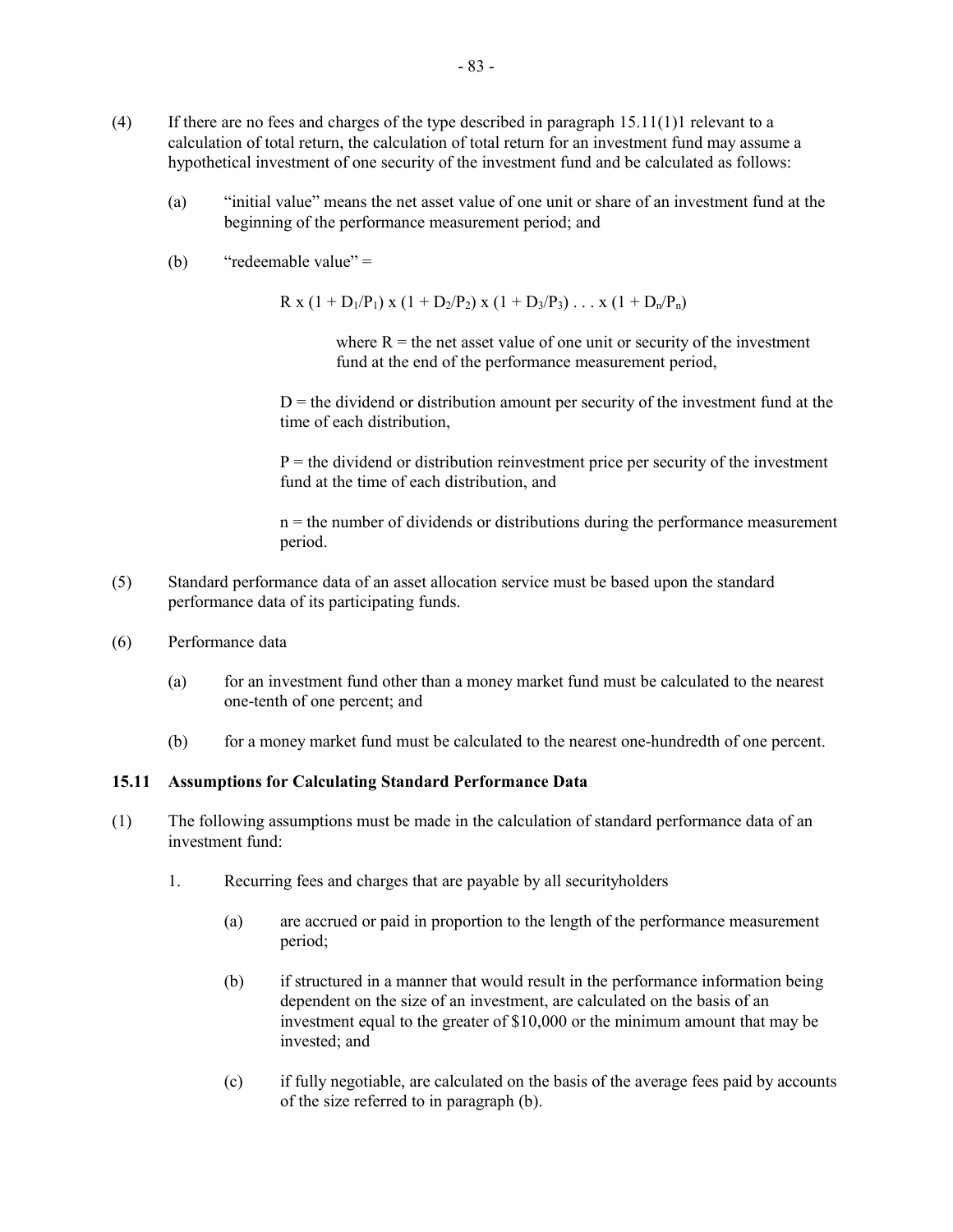- 2. There are no fees and charges related to specific optional services.
- 3. All fees and charges payable by the investment fund are accrued or paid.
- 4. Dividends or distributions by the investment fund are reinvested in the investment fund at the net asset value per security of the investment fund on the reinvestment dates during the performance measurement period.
- 5. There are no non-recurring fees and charges that are payable by some or all securityholders and no recurring fees and charges that are payable by some but not all securityholders.
- 6. In the case of a mutual fund, a complete redemption occurs at the end of the performance measurement period so that the ending redeemable value includes elements of return that have been accrued but not yet paid to securityholders.
- 7. In the case of a non-redeemable investment fund, a complete redemption occurs at the net asset value of one security at the end of the performance measurement period so that the ending redeemable value includes elements of return that have been accrued but not yet paid to securityholders.
- (2) The following assumptions must be made in the calculation of standard performance data of an asset allocation service:
	- 1. Fees and charges that are payable by participants in the asset allocation service
		- (a) are accrued or paid in proportion to the length of the performance measurement period;
		- (b) if structured in a manner that would result in the performance information being dependent on the size of an investment, are calculated on the basis of an investment equal to the greater of \$10,000 or the minimum amount that may be invested; and
		- (c) if fully negotiable, are calculated on the basis of the average fees paid by accounts of the size referred to in paragraph (b).
	- 2. There are no fees and charges related to specific optional services.
	- 3. The investment strategy recommended by the asset allocation service is utilized for the performance measurement period.
	- 4. Transfer fees are
		- (a) accrued or paid;
		- (b) if structured in a manner that would result in the performance information being dependent on the size of an investment, calculated on the basis of an account equal to the greater of \$10,000 or the minimum amount that may be invested; and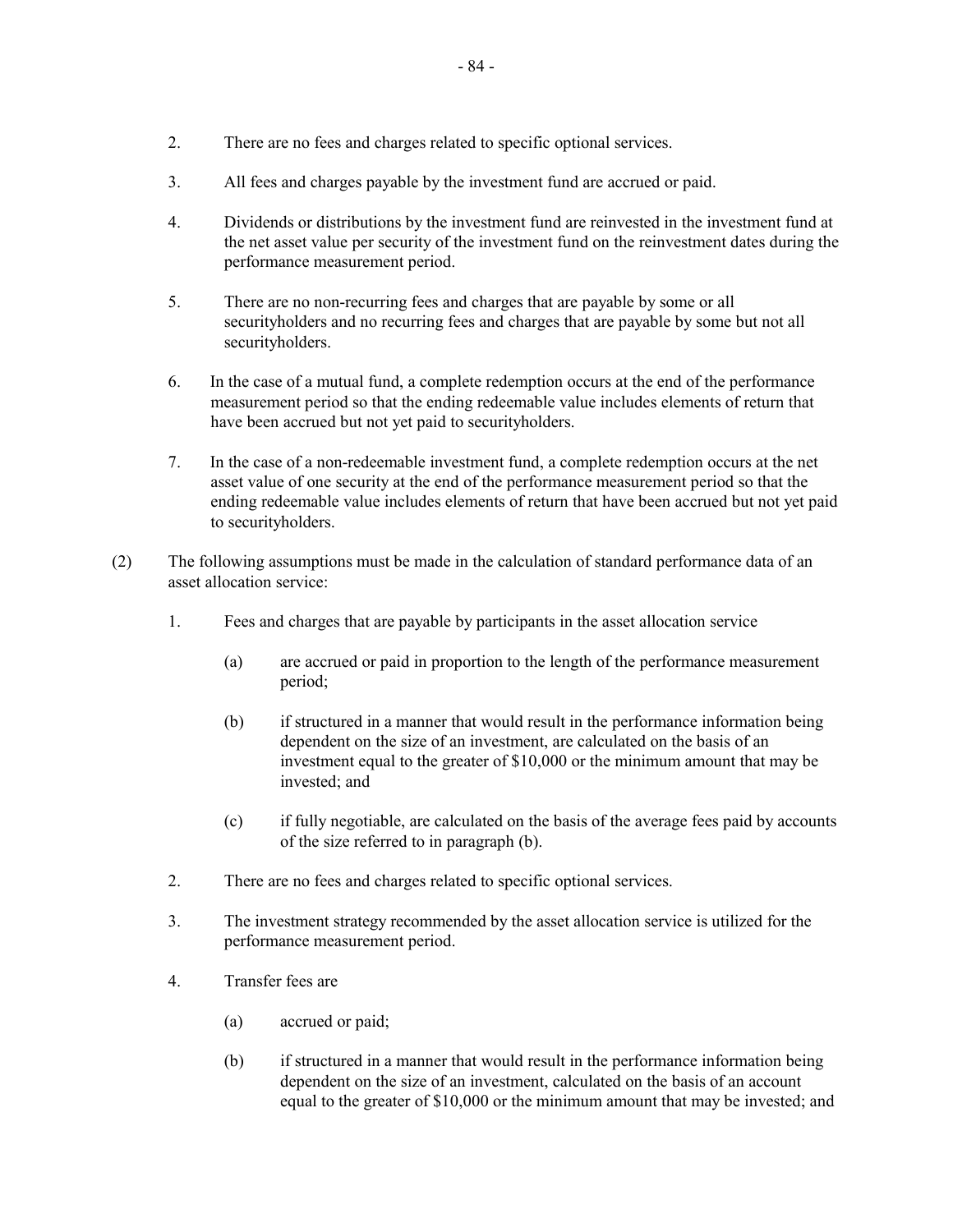- (c) if the fees and charges are fully negotiable, calculated on the basis of the average fees paid by an account of the size referred to in paragraph (b).
- 5. A complete redemption occurs at the end of the performance measurement period so that the ending redeemable value includes elements of return that have been accrued but not yet paid to securityholders.
- (3) The calculation of standard performance data must be based on actual historical performance and the fees and charges payable by the investment fund and securityholders, or the asset allocation service and participants, in effect during the performance measurement period.
- **15.12 Sales Communications During the Waiting Period -** If a sales communication is used after the issue of a receipt for a preliminary prospectus of the mutual fund described in the sales communication but before the issue of a receipt for its prospectus, the sales communication must state only
	- (a) whether the security represents a share in a corporation or an interest in a non-corporate entity;
	- (b) the name of the mutual fund and its manager;
	- (c) the fundamental investment objectives of the mutual fund;
	- (d) without giving details, whether the security is or will be a qualified investment for a registered retirement savings plan, registered retirement income fund or registered education savings plan or qualifies or will qualify the holder for special tax treatment; and
	- (e) any additional information permitted by securities legislation.

## **15.13 Prohibited Representations**

- (1) Securities issued by an unincorporated investment fund must be described by a term that is not and does not include the word "shares".
- (2) A communication by an investment fund or asset allocation service, its promoter, manager, portfolio adviser, principal distributor, participating dealer or a person providing services to the investment fund or asset allocation service must not describe the investment fund as an alternative mutual fund or as a vehicle for investors to participate in the speculative trading of, or leveraged investment in, derivatives, unless the investment fund is an alternative mutual fund*.*
- **15.14 Sales Communication - Multi-Class Investment Funds -** A sales communication for an investment fund that distributes different classes or series of securities that are referable to the same portfolio must not contain performance data unless the sales communication complies with the following requirements:
	- 1. The sales communication clearly specifies the class or series of security to which any performance data contained in the sales communication relates.
	- 2. If the sales communication refers to more than one class or series of security and provides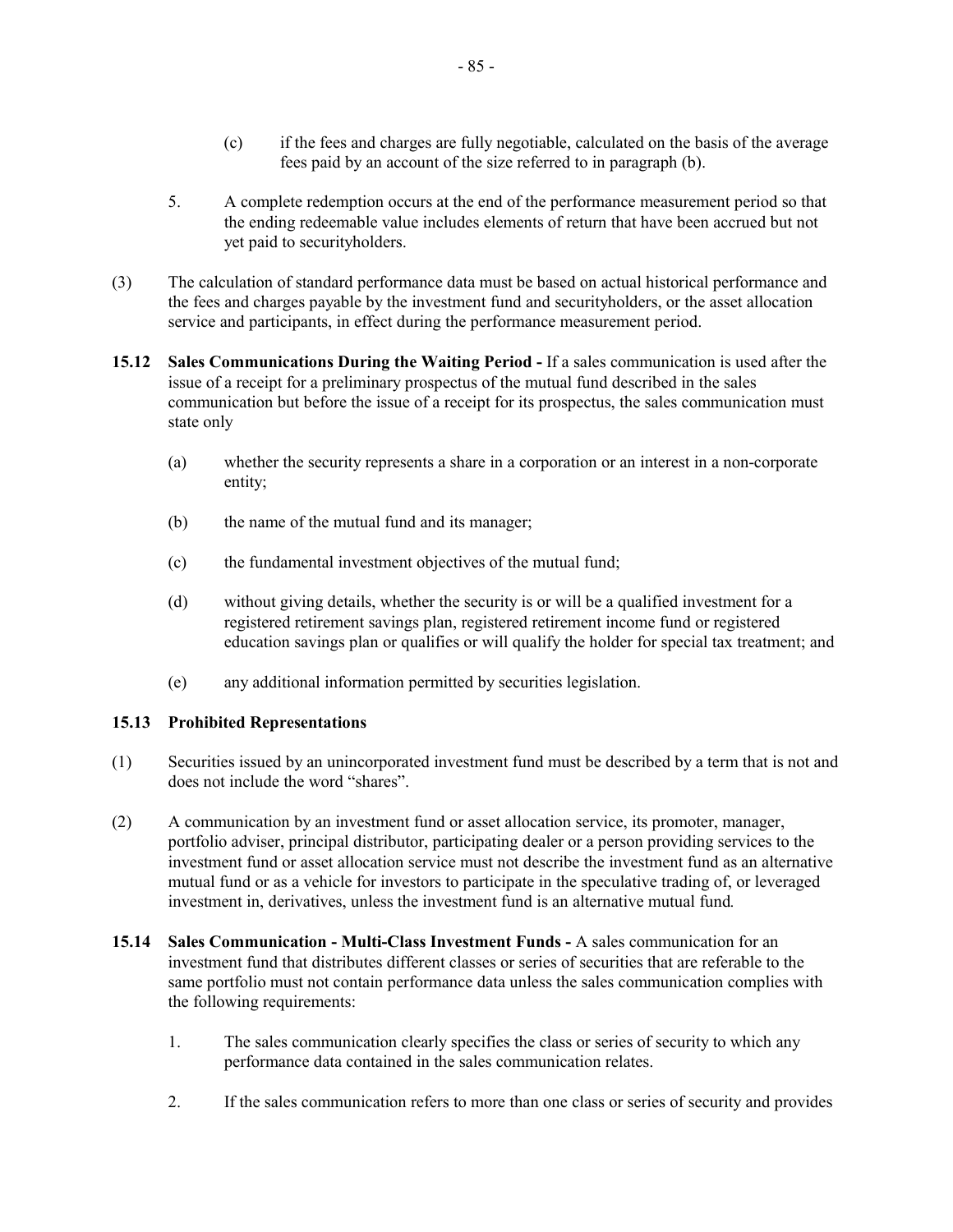performance data for any one class or series, the sales communication must provide performance data for each class or series of security referred to in the sales communication and must clearly explain the reasons for different performance data among the classes or series.

3. A sales communication for a new class or series of security and an existing class or series of security must not contain performance data for the existing class or series unless the sales communication clearly explains any differences between the new class or series and the existing class or series that could affect performance.

# **PART 15.1 INVESTMENT RISK CLASSIFICATION METHODOLOGY**

#### **15.1.1 Use of Investment Risk Classification Methodology –** A mutual fund must

- (a) determine its investment risk level, at least annually, in accordance with Appendix F *Investment Risk Classification Methodology*, and
- (b) disclose its investment risk level in the fund facts document in accordance with Part I, Item 4 of Form 81-101F3 of National Instrument 81-101 *Mutual Fund Prospectus Disclosure*, or the ETF facts document in accordance with Part I, Item 4 of Form 41- 101F4 of National Instrument 41-101 *General Prospectus Requirements*, as applicable.
- **PART 16 [Repealed]**

## **PART 17 [Repealed]**

## **PART 18 SECURITYHOLDER RECORDS**

- **18.1 Maintenance of Records -** An investment fund that is not a corporation must maintain, or cause to be maintained, up to date records of
	- (a) the names and latest known addresses of each securityholder of the investment fund;
	- (b) the number and class or series of a class of securities held by each securityholder of the investment fund; and
	- (c) the date and details of each issue and redemption of securities, and each distribution, of the investment fund.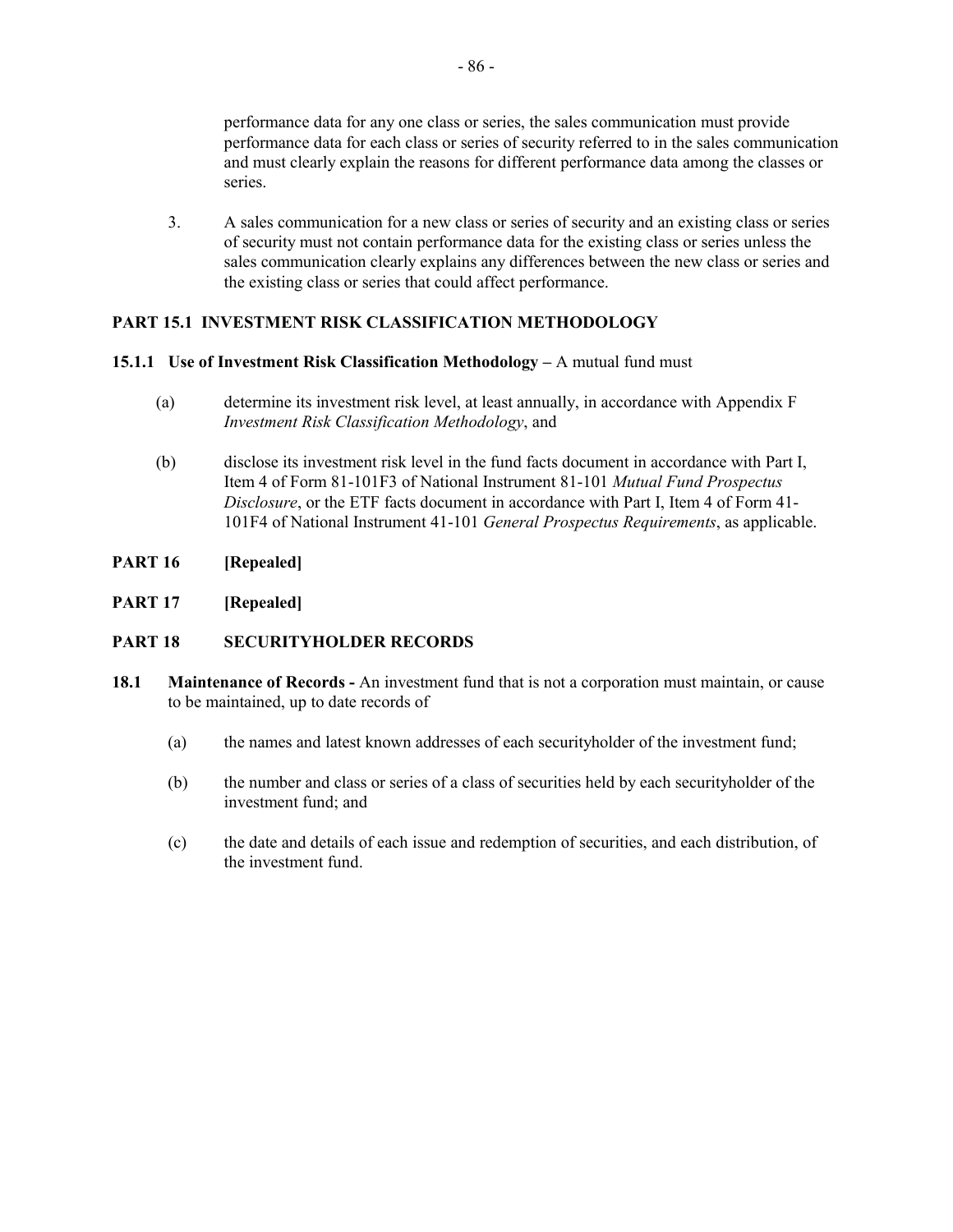## **18.2 Availability of Records**

- (1) An investment fund that is not a corporation must make, or cause to be made, the records referred to in section 18.1 available for inspection, free of charge, during normal business hours at its principal or head office by a securityholder or a representative of a securityholder, if the securityholder has agreed in writing that the information contained in the register will not be used by the securityholder for any purpose other than either of the following:
	- (a) in the case of a mutual fund, attempting to influence the voting of securityholders of the mutual fund or a matter relating to the relationships among the mutual fund, the members of the organization of the mutual fund, and the securityholders, partners, directors and officers of those entities;
	- (b) in the case of a non-redeemable investment fund, attempting to influence the voting of securityholders of the non-redeemable investment fund or a matter relating to the relationships among the non-redeemable investment fund, the manager and portfolio adviser of the non-redeemable investment fund and any of their affiliates, and the securityholders, partners, directors and officers of those entities.
- (2) An investment fund must, upon written request by a securityholder of the investment fund, provide, or cause to be provided, to the securityholder a copy of the records referred to in paragraphs  $18.1(a)$  and (b) if the security holder
	- (a) has agreed in writing that the information contained in the register will not be used by the securityholder for any purpose other than attempting to influence the voting of securityholders of the investment fund or a matter relating to the administration of the investment fund; and
	- (b) has paid a reasonable fee to the investment fund that does not exceed the reasonable costs to the investment fund of providing the copy of the register.

# **PART 19 EXEMPTIONS AND APPROVALS**

# **19.1 Exemption**

- (1) The regulator or securities regulatory authority may grant an exemption from this Instrument, in whole or in part, subject to such conditions or restrictions as may be imposed in the exemption.
- (2) Despite subsection (1), in Ontario only the regulator may grant such an exemption.

# **19.2 Exemption or Approval under Prior Policy**

- (1) A mutual fund that has obtained, from the regulator or securities regulatory authority, an exemption or waiver from, or approval under, a provision of National Policy Statement No. 39 before this Instrument came into force is exempt from any substantially similar provision of this Instrument, if any, on the same conditions, if any, as are contained in the earlier exemption or approval, unless the regulator or securities regulatory authority has revoked that exemption or waiver under authority provided to it in securities legislation.
- (2) Despite Part 7, a mutual fund that has obtained, from the regulator or securities regulatory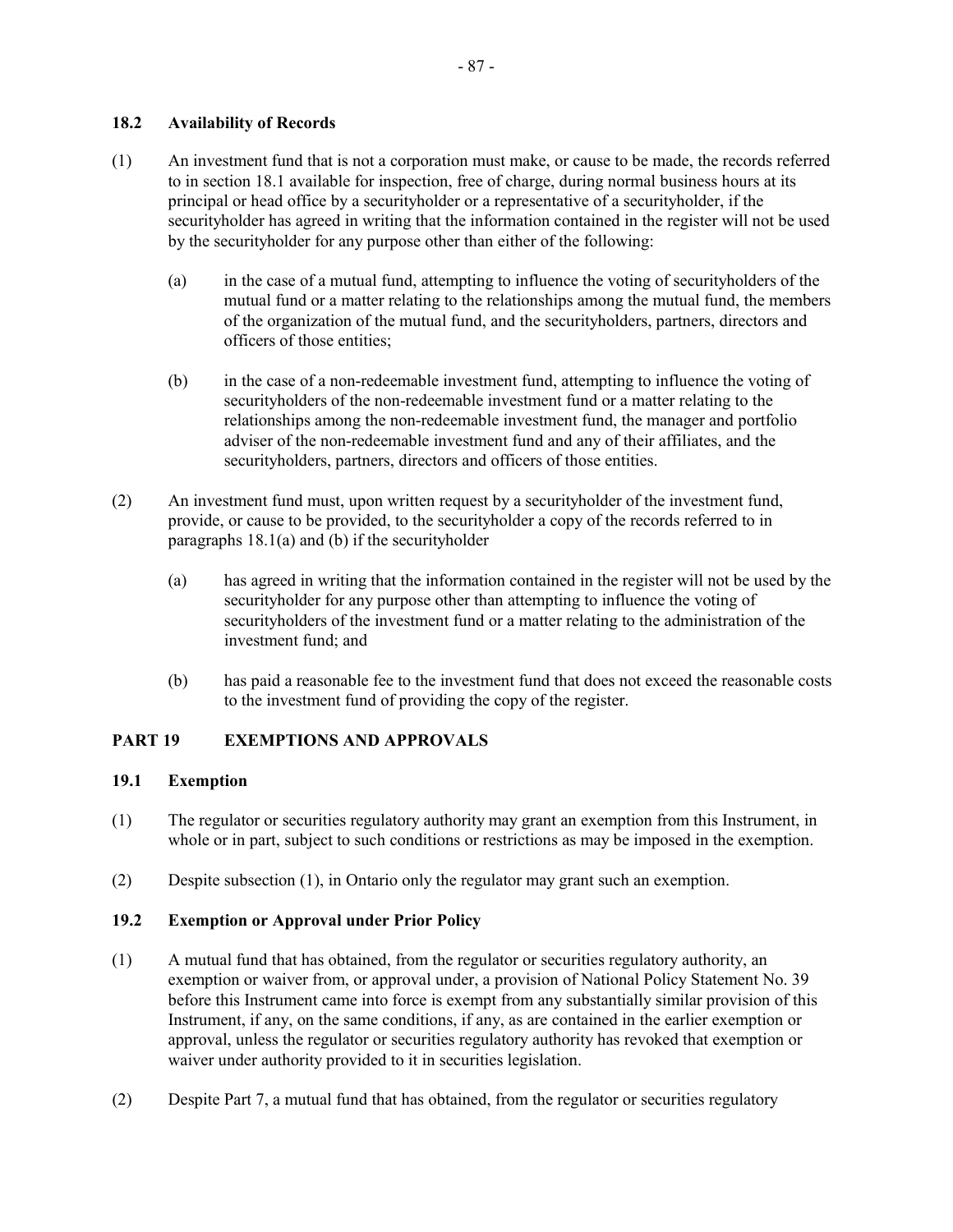authority, approval under National Policy Statement No. 39 to pay incentive fees may continue to pay incentive fees on the terms of that approval if disclosure of the method of calculation of the fees and details of the composition of the benchmark or index used in calculating the fees are described in the prospectus of the mutual fund.

- (3) A mutual fund that intends to rely upon subsection (1) must, at the time of the first filing of its *pro forma* prospectus after this Instrument comes into force, send to the regulator a letter or memorandum containing
	- (a) a brief description of the nature of the exemption from, or approval under, National Policy Statement No. 39 previously obtained; and
	- (b) the provision in the Instrument that is substantially similar to the provision in National Policy Statement No. 39 from or under which the exemption or approval was previously obtained.

#### **19.3 Revocation of Exemptions**

- (1) A mutual fund that has obtained an exemption or waiver from, or approval under, National Policy Statement No. 39 or this Instrument before December 31, 2003, that relates to a mutual fund investing in other mutual funds, may no longer rely on the exemption, waiver or approval as of December 31, 2004.
- (2) In British Columbia, subsection (1) does not apply.

## **PART 20 TRANSITIONAL**

- **20.1 Effective Date -** This Instrument comes into force on February 1, 2000.
- **20.2 Sales Communications -** Sales communications, other than advertisements, that were printed before December 31, 1999 may be used until August 1, 2000, despite any requirements in this Instrument.
- **20.3 Reports to Securityholders -** This Instrument does not apply to reports to securityholders
	- (a) printed before February 1, 2000; or
	- (b) that include only financial statements that relate to financial periods that ended before February 1, 2000.

#### **20.4 Mortgage Funds**

- (1) Paragraphs 2.3(1)(b) and (c) do not apply to a mutual fund that has adopted fundamental investment objectives to permit it to invest in mortgages in accordance with National Policy Statement No. 29 if
	- (a) a National Instrument replacing National Policy Statement No. 29 has not come into force;
	- (b) the mutual fund was established, and has a prospectus for which a receipt was issued, before the date that this Instrument came into force; and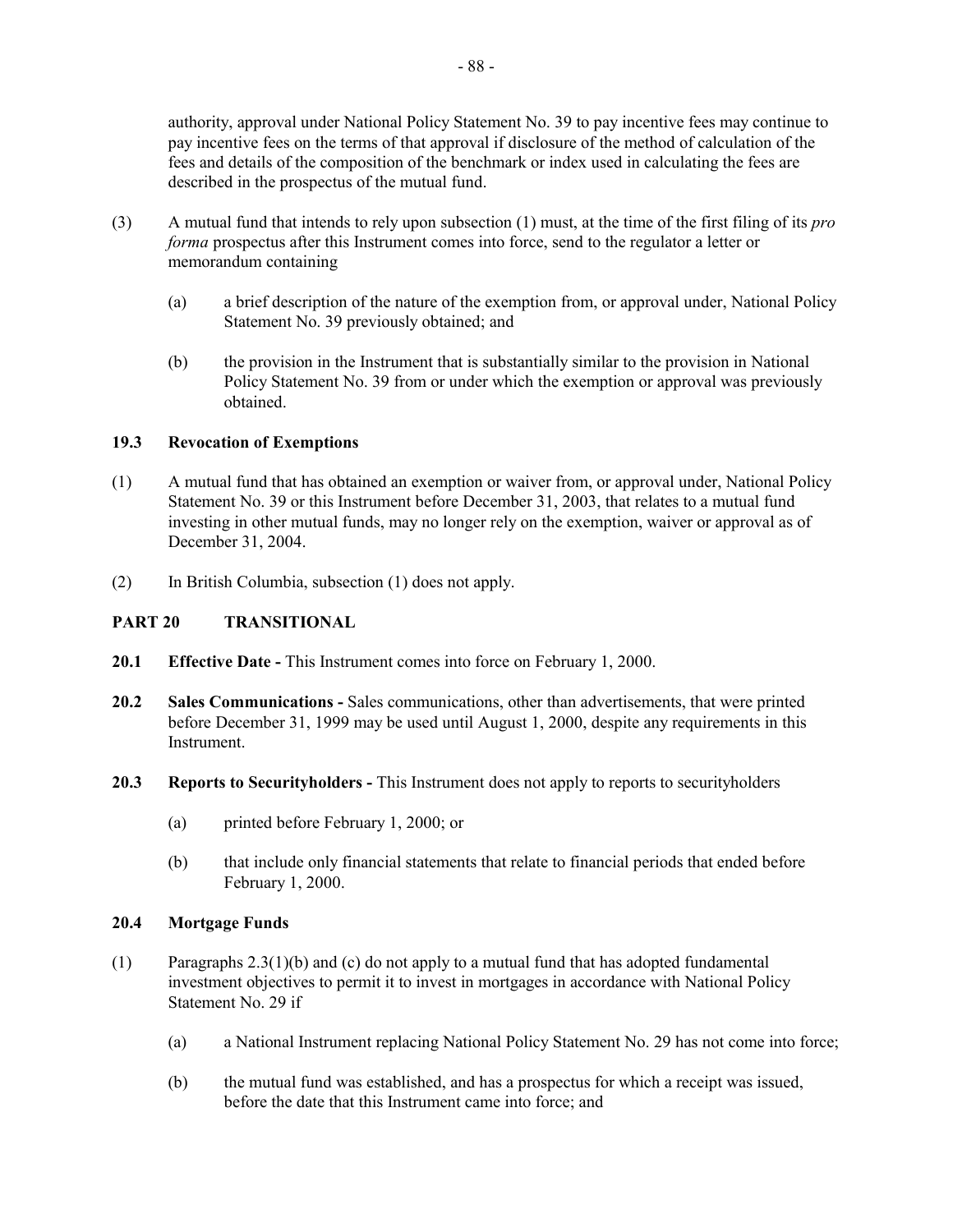- (c) the mutual fund complies with National Policy Statement No. 29.
- (2) If a non-redeemable investment fund has adopted fundamental investment objectives to permit it to invest in mortgages, paragraph  $2.3(2)(b)$  does not apply to the non-redeemable investment fund if the non-redeemable investment fund was established, and has a prospectus for which a receipt was issued, on or before September 22, 2014.

#### **20.5 Delayed Coming into Force**

- (1) Despite section 20.1, subsection 4.4(1) does not come into force until August 1, 2000.
- (2) Despite section 20.1, the following provisions of this Instrument do not come into force until February 1, 2001:
	- 1. Subsection 2.4(2).
	- 2. Subsection 2.7(4).
	- 3. Subsection 6.4(1).
	- 4. Subsection 6.8(4).

#### **Transition**

- (1) If a non-redeemable investment fund filed a prospectus on or before September 22, 2014,
	- (a) until September 21, 2015, sections 2.12 to 2.17 of National Instrument 81-102 *Mutual Funds* do not apply to the non-redeemable investment fund, and
	- (b) until March 21, 2016, sections 2.2, 2.3 and 2.5 of National Instrument 81-102 *Mutual Funds* do not apply to the non-redeemable investment fund.
- (2) If a mutual fund filed a prospectus on or before September 22, 2014, until March 21, 2016, subsection 2.5(2) of National Instrument 81-102 *Mutual Funds*, as amended by subsection 11(2) of this Instrument, does not apply to the mutual fund if the mutual fund complies with subsection 2.5(2) of National Instrument 81-102 *Mutual Funds* as that provision was in force on September 21, 2014.
- (3) Despite any amendments to the contrary in this Instrument, if a sales communication, other than an advertisement, was printed before September 22, 2014, the sales communication may be used until March 23, 2015.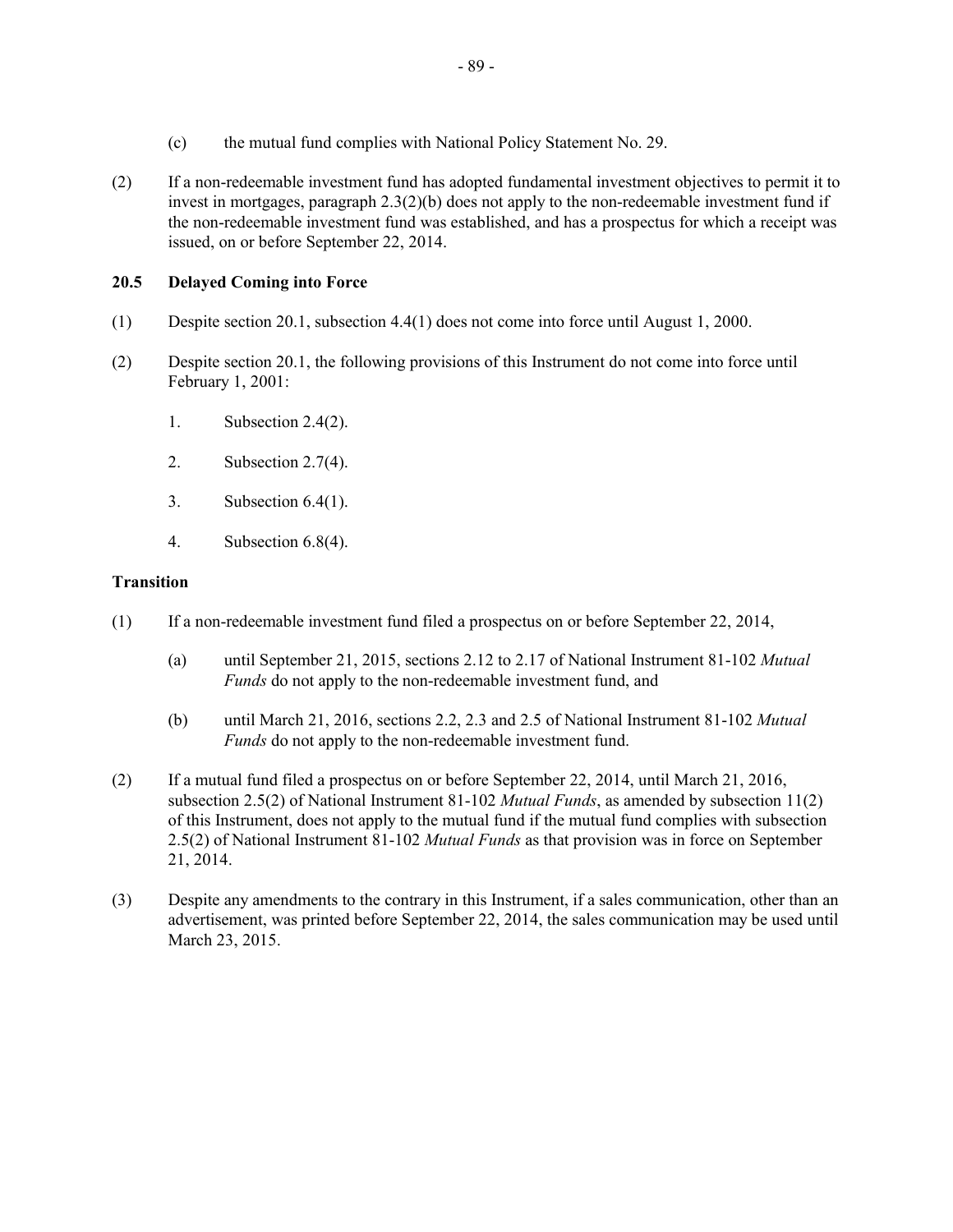# **Appendix A**

**[Repealed]**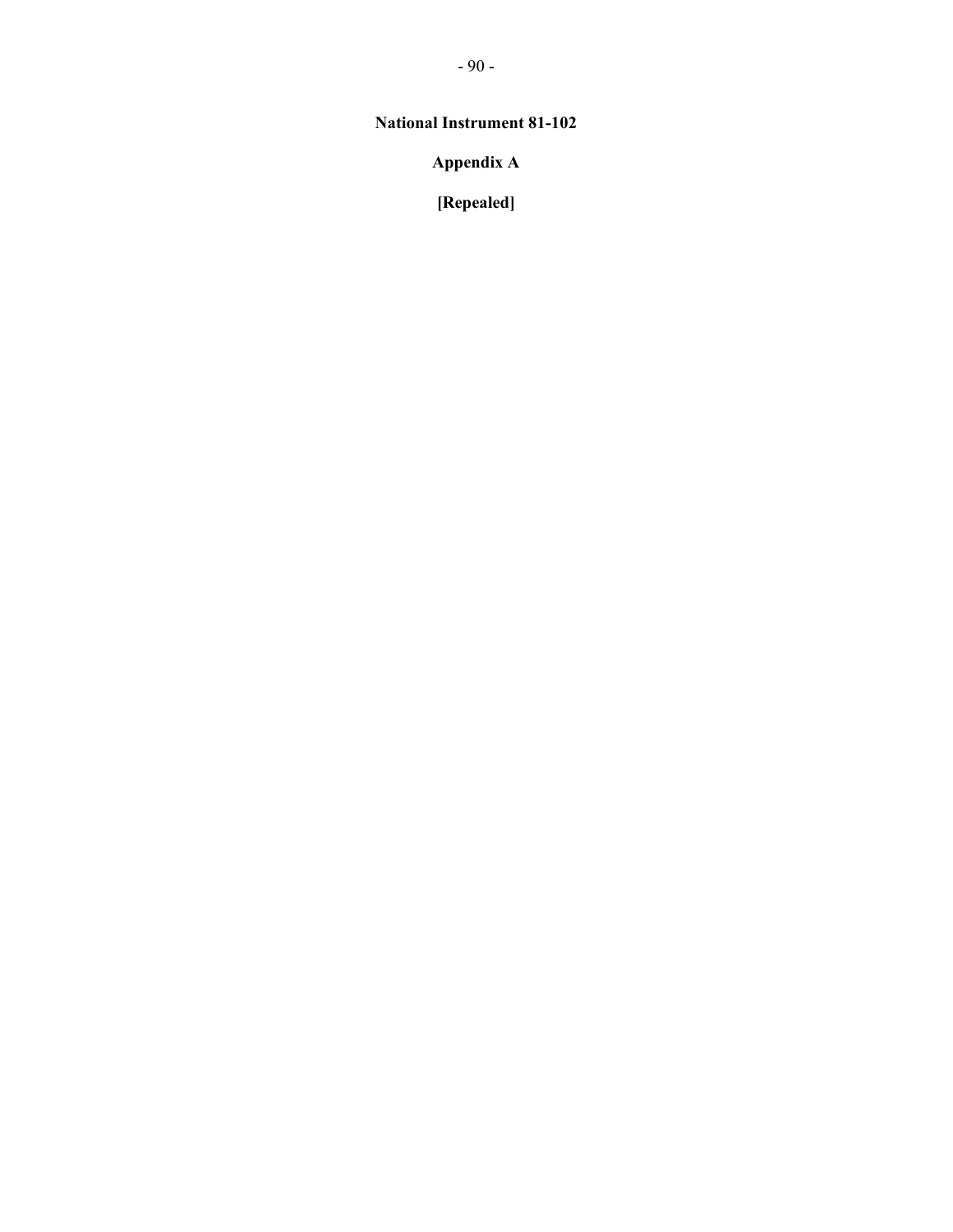# **Appendix B-1**

# **Compliance Report**

TO: [The appropriate securities regulatory authorities]

FROM: [Name of mutual fund]

RE: Compliance Report on National Instrument 81-102 For the year ended [insert date]

We hereby confirm that we have complied with the applicable requirements of Parts 9, 10 and 11 of National Instrument 81-102 for the year ended [insert date] [except as follows:] [list exceptions, if any].

[NAME of mutual fund]

Signature

Name and office of the person executing this report

Date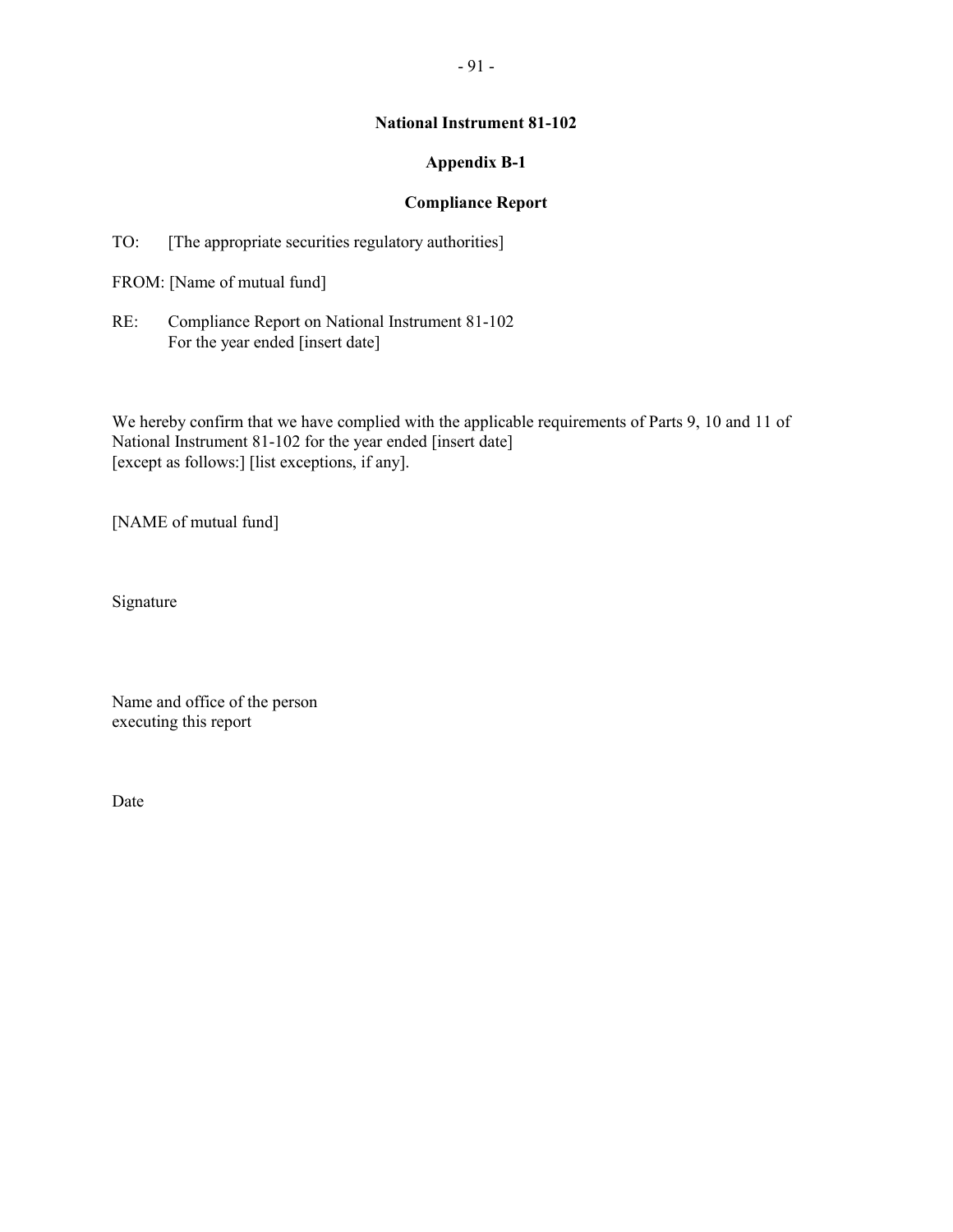# **Appendix B-1**

## **Audit Report**

TO: [The appropriate securities regulatory authorities]

RE: Compliance Report on National Instrument 81-102 For the year ended [insert date]

We have audited [name of mutual fund]'s report made under section 12.1 of National Instrument 81-102 regarding its compliance for the year ended [insert date] with the applicable requirements of Parts 9, 10 and 11 of that National Instrument. Compliance with these requirements is the responsibility of the management of [name of mutual fund] (the "Fund"). Our responsibility is to express an opinion on management's compliance report based on our audit.

We conducted our audit in accordance with standards for assurance engagements set out in the CICA Handbook – Assurance. Those standards require that we plan and perform an audit to obtain reasonable assurance as a basis for our opinion. Such an audit includes examining, on a test basis, evidence supporting the assertions in management's compliance report.

In our opinion, the Fund's statement of compliance for the year ended [insert date] complies, in all material respects, with the applicable requirements of Parts 9, 10 and 11 of National Instrument 81-102.

This report is provided solely for the purpose of assisting the securities regulatory authority [ies] to which it is addressed in discharging its [their] responsibilities and should not be used for any other purpose.

**City** 

Date Chartered Accountants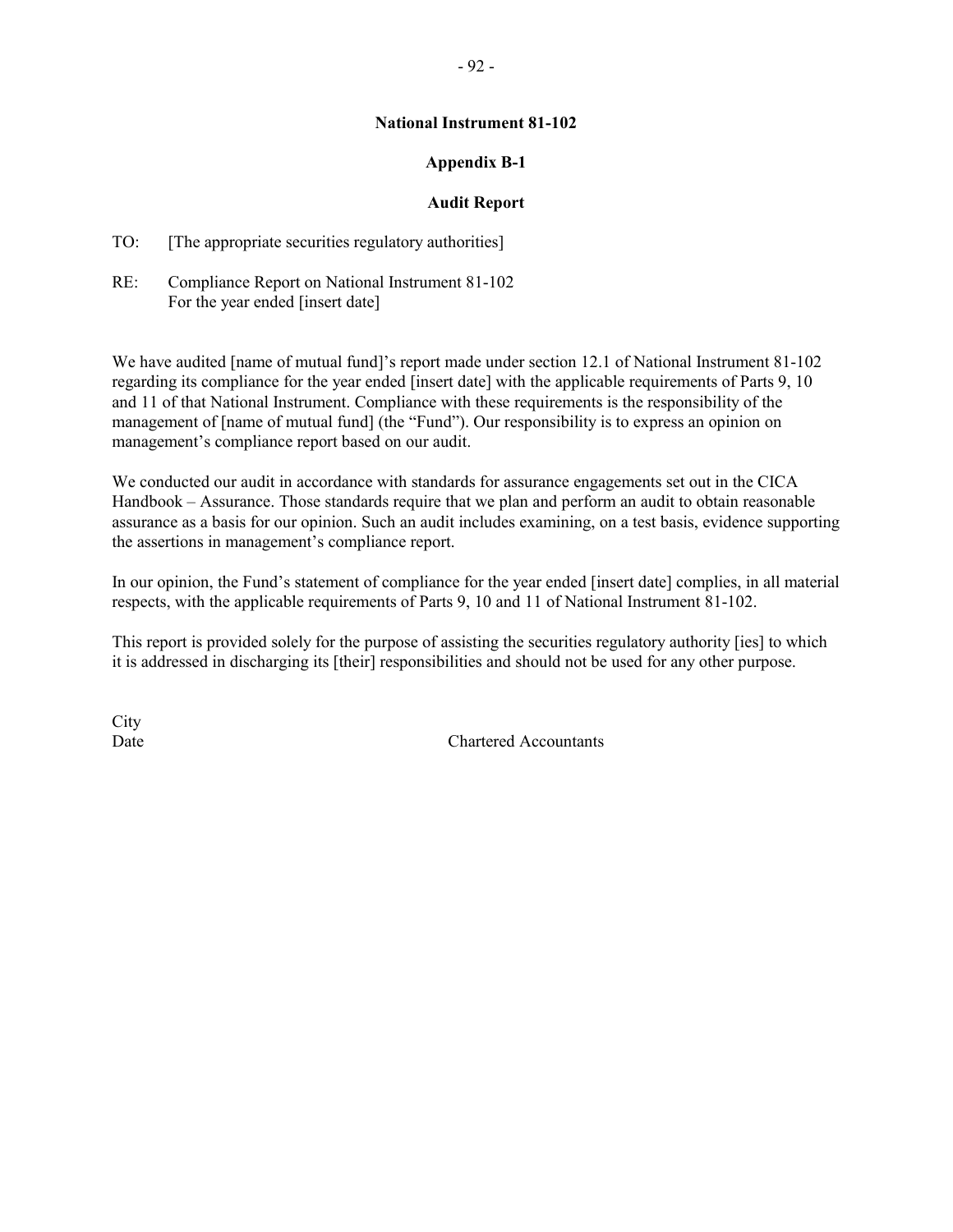# **Appendix B-2**

## **Compliance Report**

TO: [The appropriate securities regulatory authorities]

FROM: [Name of principal distributor] (the "Distributor")

- RE: Compliance Report on National Instrument 81-102 For the year ended [insert date]
- FOR: [Name(s) of the mutual fund (the "Fund[s]")]

We hereby confirm that we have complied with the applicable requirements of Parts 9, 10 and 11 of National Instrument 81-102 in respect of the Fund[s] for the year ended [insert date] [except as follows:] [list exceptions, if any].

[NAME of the Distributor]

Signature

Name and office of the person executing this report

Date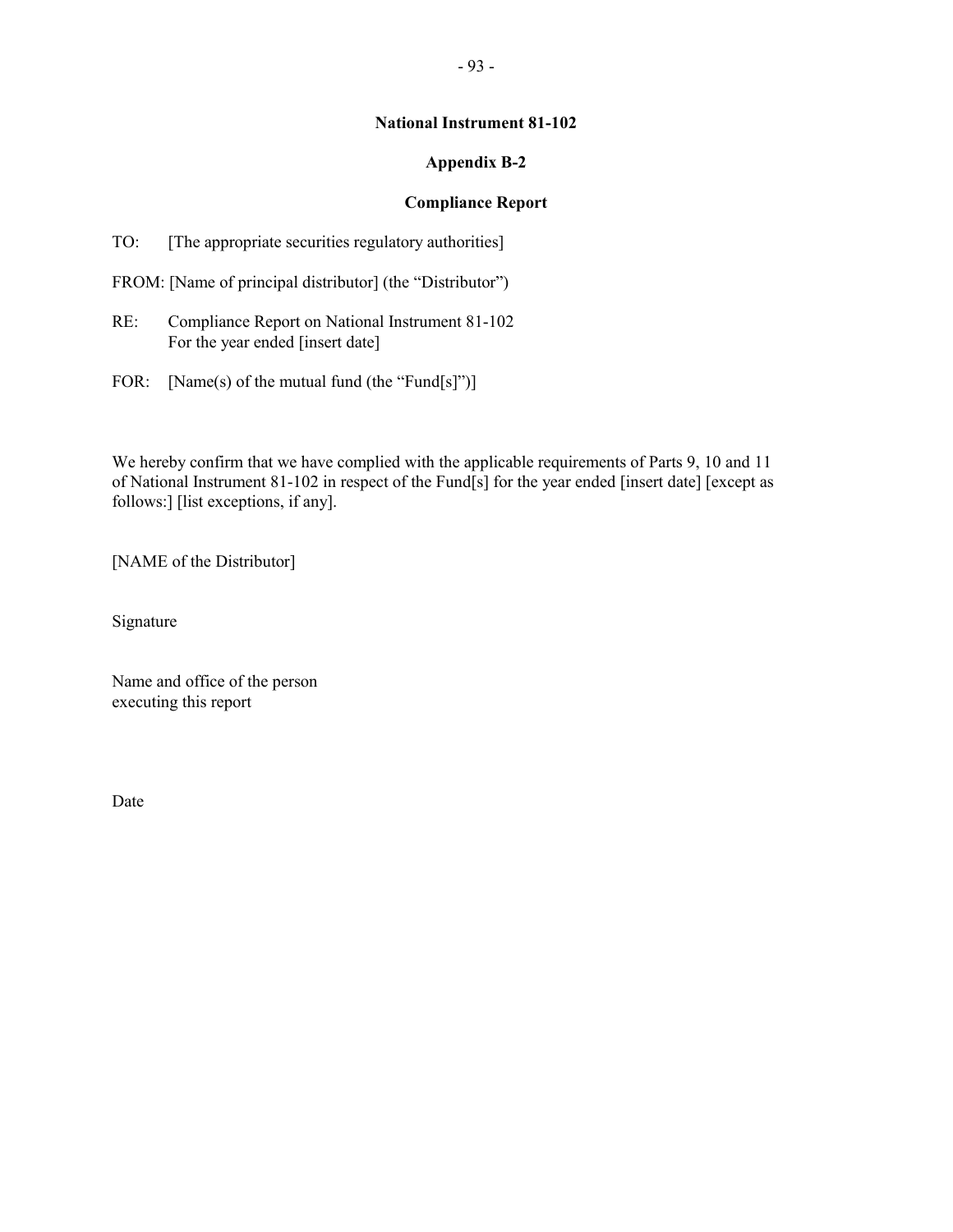# **Appendix B-2**

## **Audit Report**

TO: [The appropriate securities regulatory authorities]

RE: Compliance Report on National Instrument 81-102 For the year ended [insert date]

We have audited [name of principal distributor]'s report made under section 12.1 of National Instrument 81-102 regarding its compliance for the year ended [insert date] with the applicable requirements of Parts 9, 10 and 11 of that National Instrument in respect of the [name of mutual funds] (the "Funds"). Compliance with these requirements is the responsibility of the management of [name of principal distributor] (the "Company"). Our responsibility is to express an opinion on management's compliance report based on our audit.

We conducted our audit in accordance with standards for assurance engagements set out in the CICA Handbook – Assurance. Those standards require that we plan and perform an audit to obtain reasonable assurance as a basis for our opinion. Such an audit includes examining, on a test basis, evidence supporting the assertions in management's compliance report.

In our opinion, the Company's statement of compliance for the year ended [insert date] complies, in all material respects, with the applicable requirements of Parts 9, 10 and 11 of National Instrument 81-102 in respect of the Funds.

This report is provided solely for the purpose of assisting the securities regulatory authority [ies] to which it is addressed in discharging its [their] responsibilities and should not be used for any other purpose.

**City** 

Date Chartered Accountants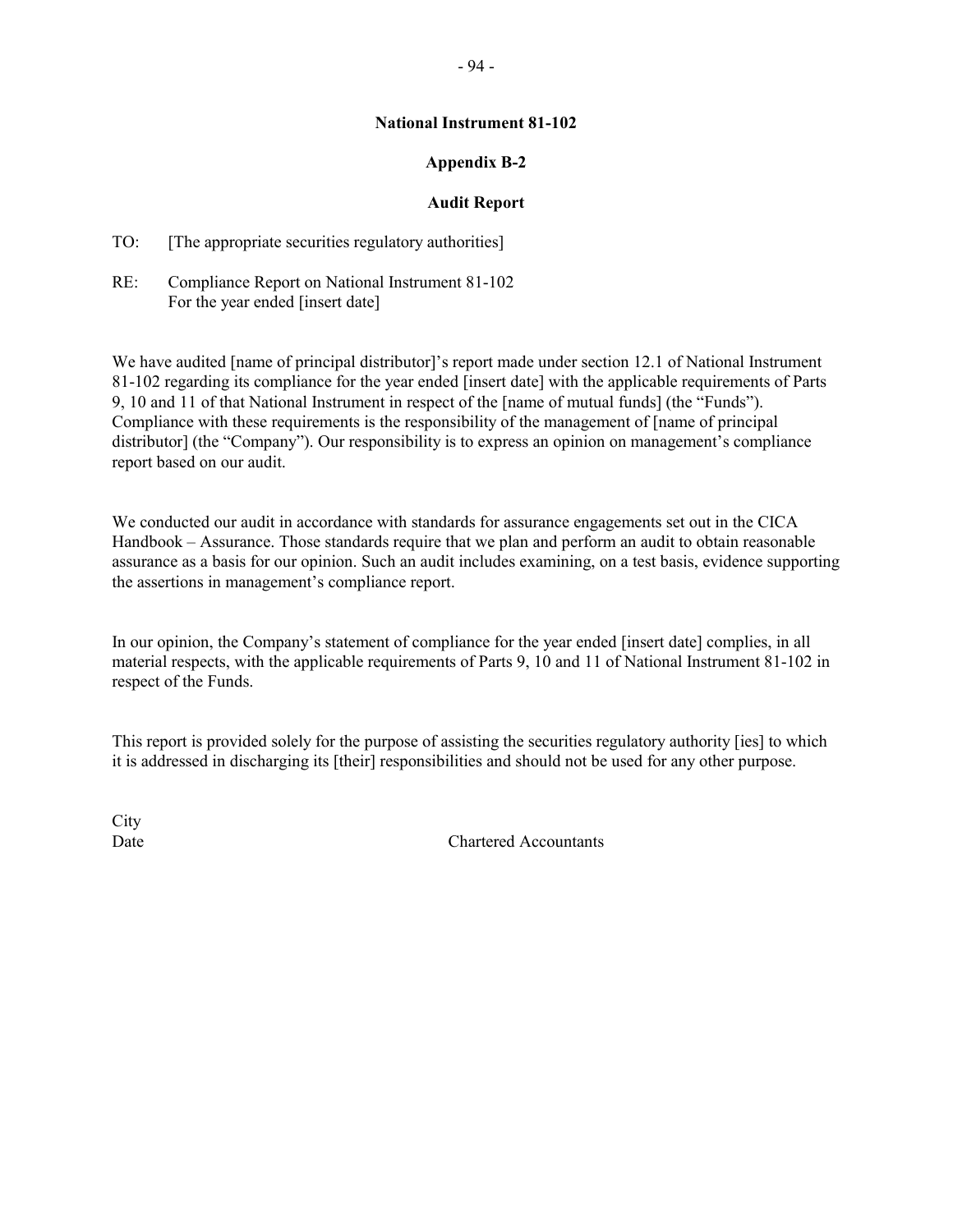# **Appendix B-3**

## **Compliance Report**

TO: [The appropriate securities regulatory authorities]

FROM: [Name of participating dealer] (the "Distributor")

RE: Compliance Report on National Instrument 81-102 For the year ended [insert date]

We hereby confirm that we have sold mutual fund securities to which National Instrument 81-102 is applicable. In connection with our activities in distributing these securities, we have complied with the applicable requirements of Parts 9, 10 and 11 of National Instrument 81-102 for the year ended [insert date] [except as follows:] [list exceptions, if any].

[NAME of the Distributor]

Signature

Name and office of the person executing this report

Date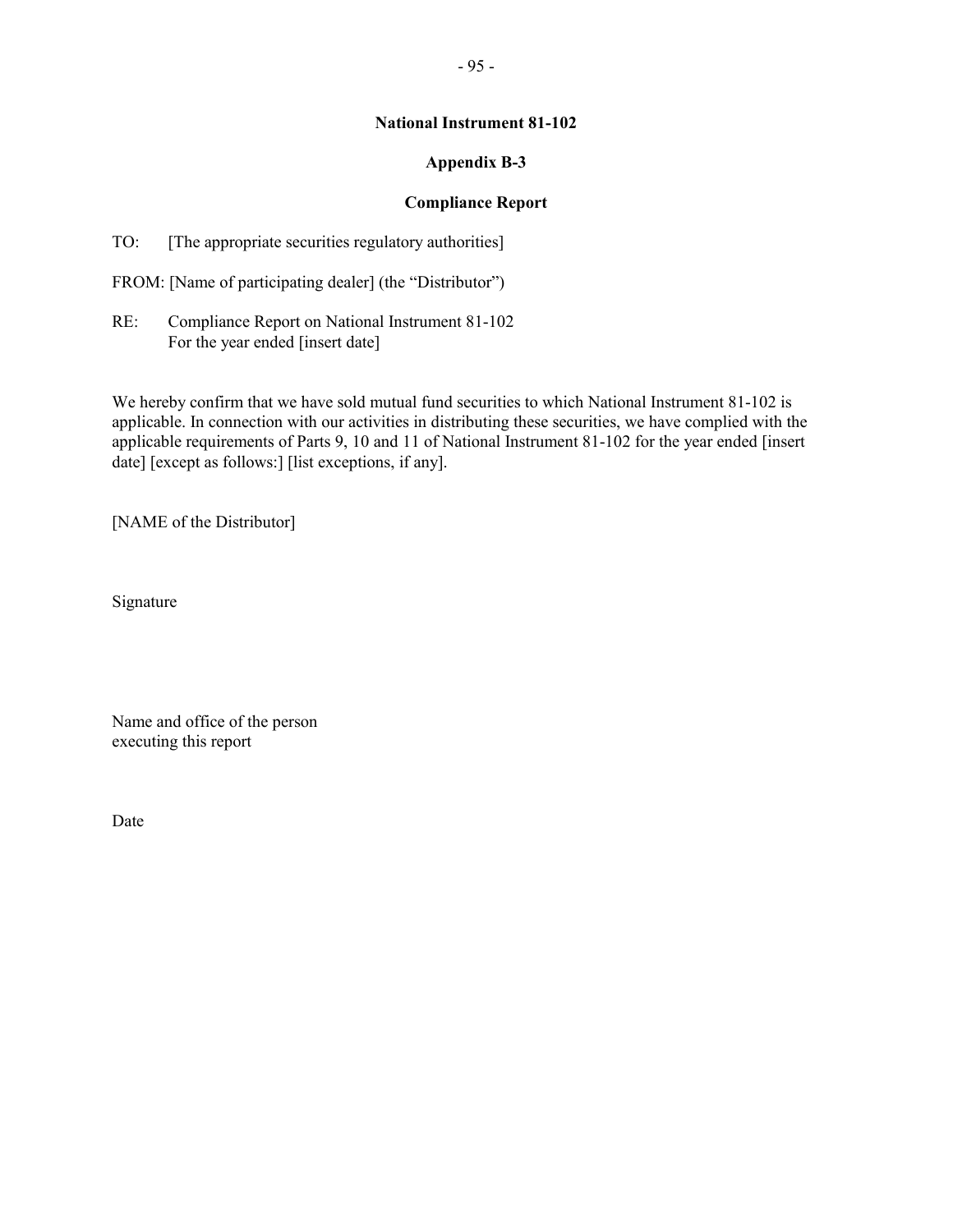# **Appendix B-3**

#### **Audit Report**

TO: [The appropriate securities regulatory authorities]

RE: Compliance Report on National Instrument 81-102 For the year ended [insert date]

We have audited [name of participating dealer]'s report made under section 12.1 of National Instrument 81-102 regarding its compliance for the year ended [insert date] with the applicable requirements of Parts 9, 10 and 11 of that National Instrument in respect of sales of mutual fund securities. Compliance with these requirements is the responsibility of the management of [name of participating dealer] (the "Company"). Our responsibility is to express an opinion on management's compliance report based on our audit.

We conducted our audit in accordance with standards for assurance engagements set out in the CICA Handbook - Assurance. Those standards require that we plan and perform an audit to obtain reasonable assurance as a basis for our opinion. Such an audit includes examining, on a test basis, evidence supporting the assertions in management's compliance report.

In our opinion, the Company's statement of compliance for the year ended [insert date] complies, in all material respects, with the applicable requirements of Parts 9, 10 and 11 of National Instrument 81-102 in respect of sales of mutual fund securities.

This report is provided solely for the purpose of assisting the securities regulatory authority [ies] to which it is addressed in discharging its [their] responsibilities and should not be used for any other purpose.

**City** 

Date Chartered Accountants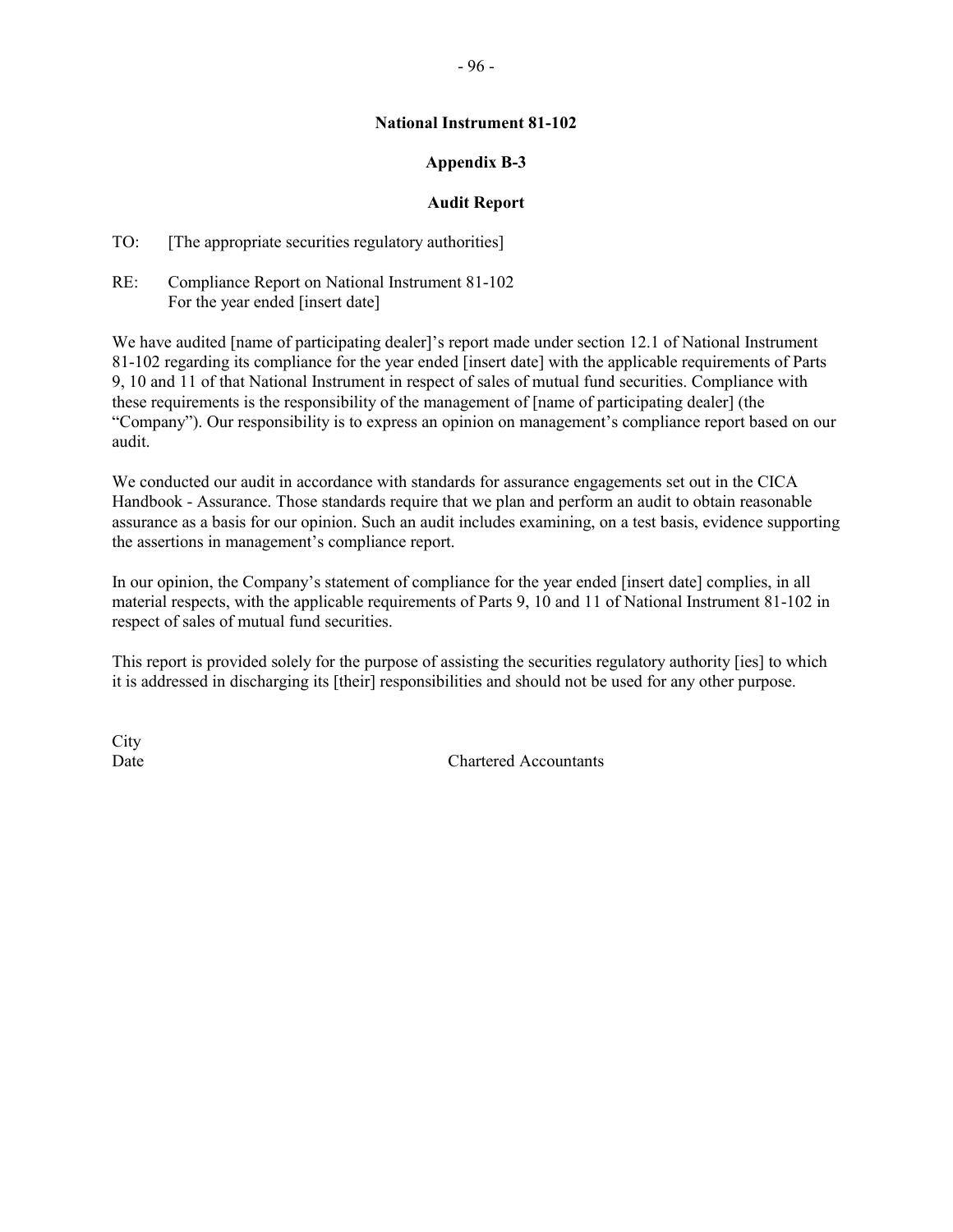# **Appendix C**

# **Provisions Contained in Securities Legislation for the Purpose of Subsection 4.1(5) – Prohibited Investments**

| <b>Jurisdiction</b>       | <b>Securities Legislation Reference</b>                                                                        |
|---------------------------|----------------------------------------------------------------------------------------------------------------|
| All Jurisdictionss.       | 13.6 of National Instrument 31-103 Registration Requirements,<br>Exemptions and Ongoing Registrant Obligations |
| Newfoundland and Labrador | s. 191 of Reg $805/96$                                                                                         |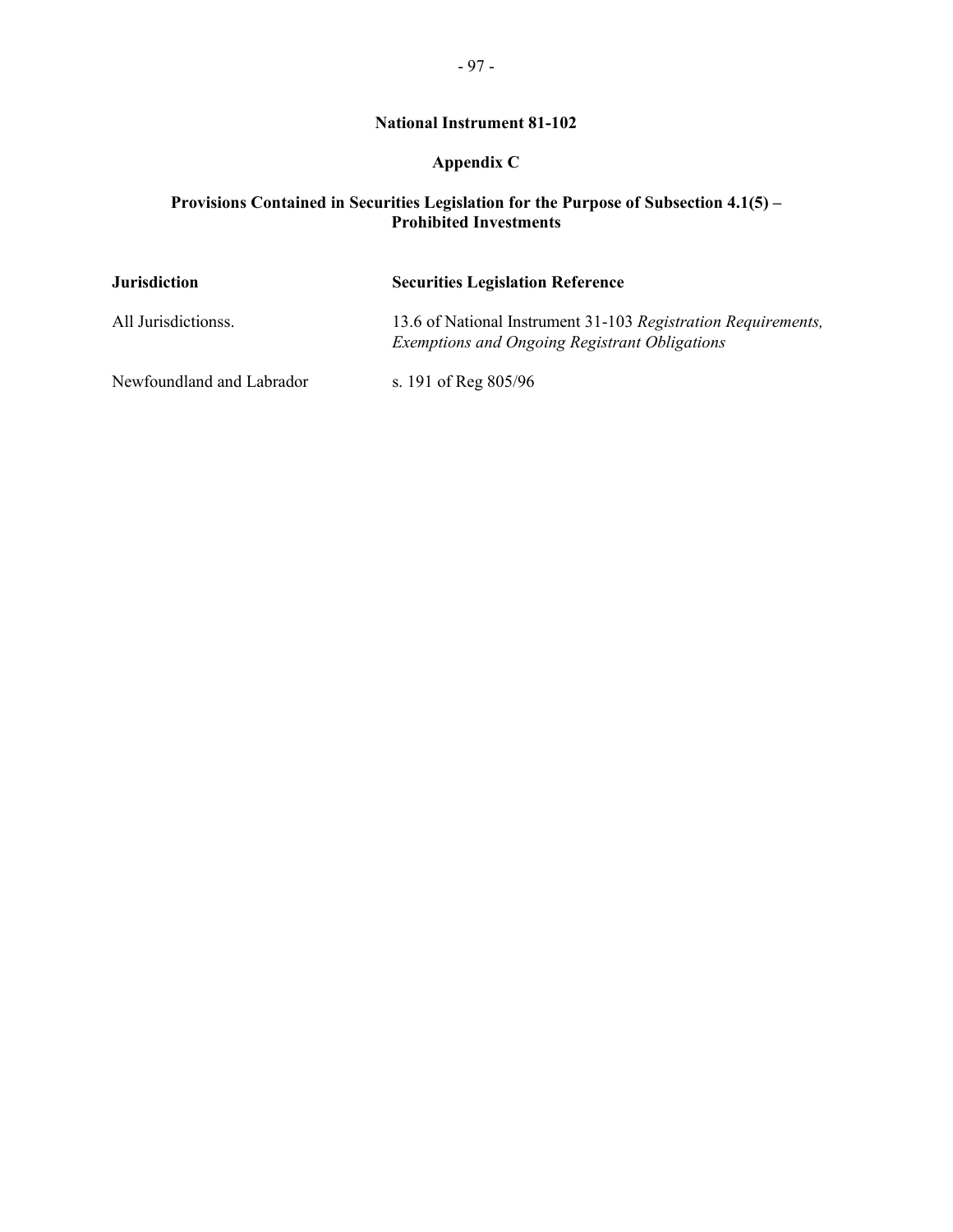# **Appendix D**

| <b>Jurisdiction</b>          | <b>Securities Legislation Reference</b>                                                                                                                                                         |
|------------------------------|-------------------------------------------------------------------------------------------------------------------------------------------------------------------------------------------------|
| All Jurisdictions            | Paragraphs $13.5(2)(a)$ and (b) of National Instrument 31-103<br>Registration Requirements, Exemptions and Ongoing<br><i>Registrant Obligations</i> and subsection 4.1(2) of this<br>Instrument |
| Alberta                      | ss. $185(2)$ and (3) of the <i>Securities Act</i> (Alberta)                                                                                                                                     |
| British Columbia             | s. $6(2)$ of BC Instrument 81-513 Self-Dealing                                                                                                                                                  |
| New Brunswick                | s. 137(2) of the <i>Securities Act</i> (New Brunswick)                                                                                                                                          |
| Newfoundland and<br>Labrador | ss. 112(2), 112(3), 119(2)(a) and 119(2)(b) of the <i>Securities</i><br>Act (Newfoundland and Labrador)                                                                                         |
| Nova Scotia                  | ss. 119(2) and (3) of the <i>Securities Act</i> (Nova Scotia)                                                                                                                                   |
| Ontario                      | ss. $111(2)$ and (3) of the <i>Securities Act</i> (Ontario)                                                                                                                                     |
| Saskatchewan                 | ss. $120(2)$ and (3) of the <i>The Securities Act</i> , 1988<br>(Saskatchewan)                                                                                                                  |

# **Investment Fund Conflict of Interest Investment Restrictions**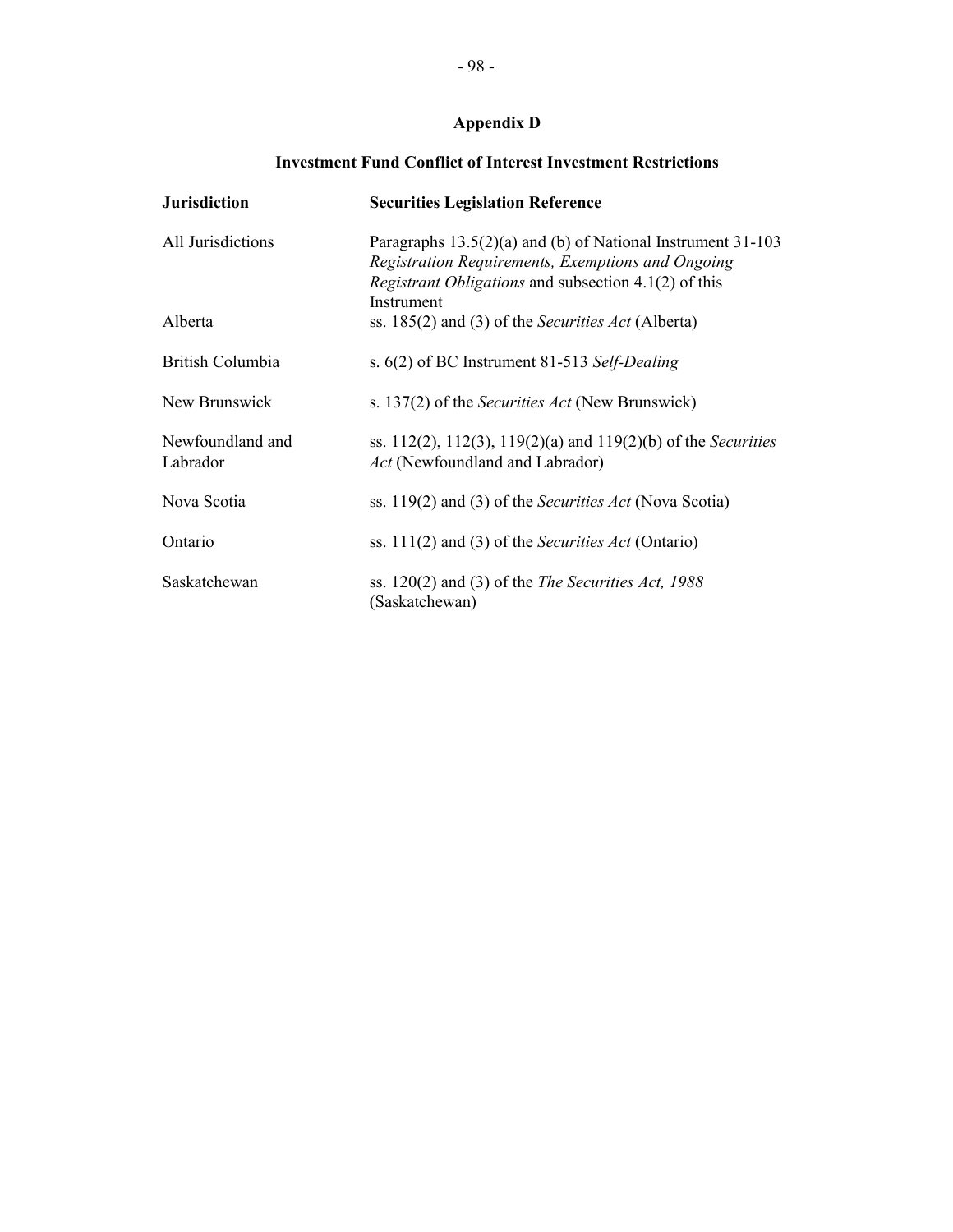# **Appendix E**

# **Investment Fund Conflict of Interest Reporting Requirements**

| <b>Jurisdiction</b>       | <b>Securities Legislation Reference</b>                                           |
|---------------------------|-----------------------------------------------------------------------------------|
| Alberta                   | Paragraph $191(1)(a)$ of the <i>Securities Act</i> (Alberta)                      |
| British Columbia          | Paragraph 9(a) of BC Instrument 81-513 Self-Dealing                               |
| New Brunswick             | Paragraph $143(1)(a)$ of the <i>Securities Act</i> (New<br>Brunswick)             |
| Newfoundland and Labrador | Paragraph $118(1)(a)$ of the <i>Securities Act</i><br>(Newfoundland and Labrador) |
| Nova Scotia               | Paragraph $125(1)(a)$ of the <i>Securities Act</i> (Nova<br>Scotia)               |
| Ontario                   | Item $117(1)1$ of the <i>Securities Act</i> (Ontario)                             |
| Saskatchewan              | Paragraph $126(1)(a)$ of <i>The Securities Act</i> , 1988<br>(Saskatchewan)       |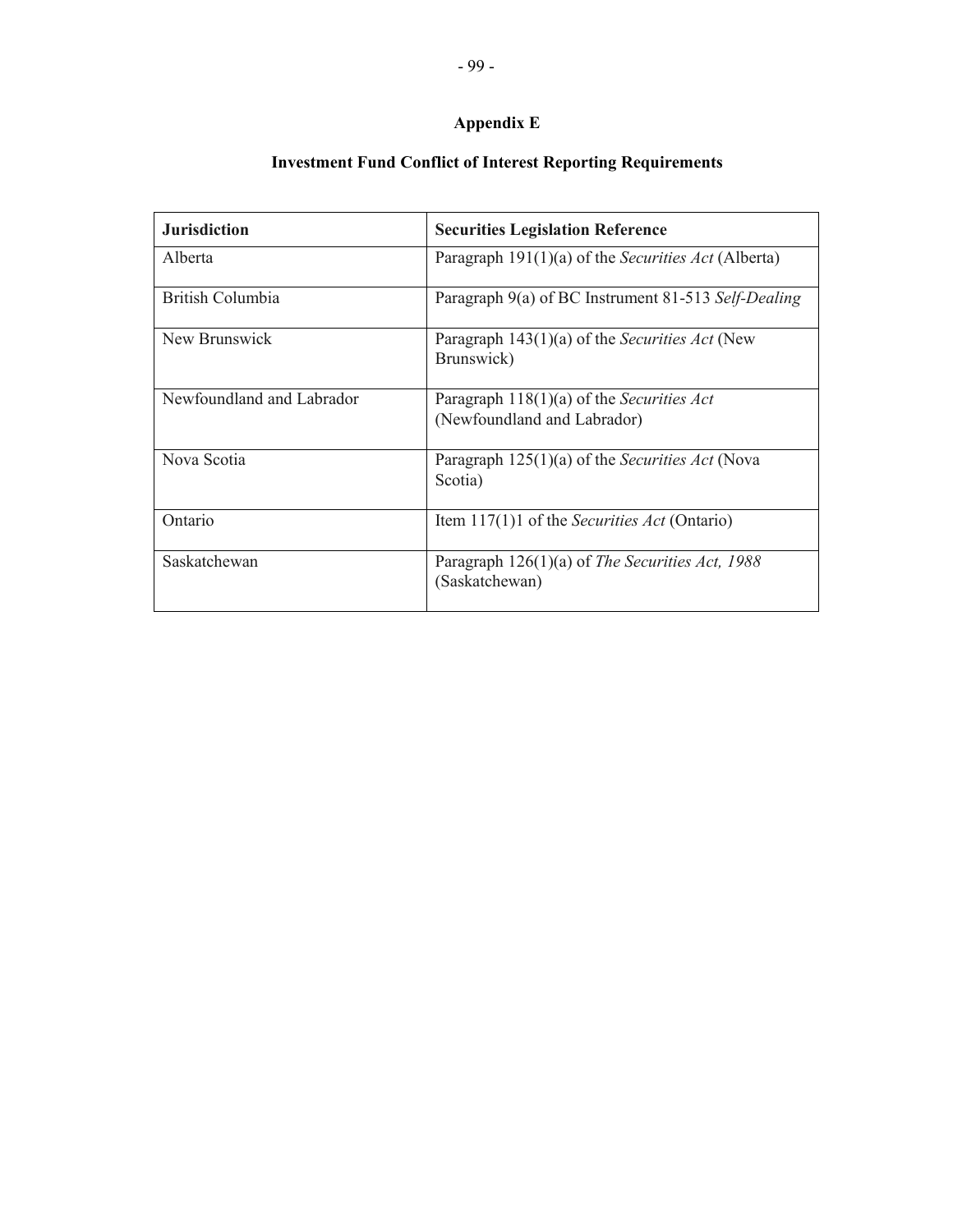# **Appendix F**

## **Investment Risk Classification Methodology**

#### *Commentary*

*This Appendix contains rules and accompanying commentary on those rules. Each member jurisdiction of the CSA has made these rules under authority granted to it under the securities legislation of its jurisdiction.*

*The commentary explains the implications of a rule and offers examples or indicates different ways to comply with a rule. It may expand on a particular subject without being exhaustive. The commentary is not legally binding, but it does reflect the views of the CSA. Commentary always appears in italics and is titled "Commentary."* 

#### **Item 1 - Investment risk level**

- (1) Subject to subsection (2), to determine the investment risk level of a mutual fund,
	- (a) determine the mutual fund's standard deviation in accordance with Item 2 and, as applicable, Item 3, 4 or 5,
	- (b) in the following table, locate the range of standard deviation within which the mutual fund's standard deviation falls, and
	- (c) identify the investment risk level set opposite the applicable range.

| <b>Standard Deviation Range</b> | <b>Investment Risk Level</b> |
|---------------------------------|------------------------------|
| 0 to less than $6$              | Low                          |
| 6 to less than 11               | Low to medium                |
| 11 to less than $16$            | Medium                       |
| 16 to less than 20              | Medium to high               |
| 20 or greater                   | High                         |

- (2) Despite subsection (1), the investment risk level of a mutual fund may be increased if doing so is reasonable in the circumstances.
- (3) A mutual fund must keep and maintain records that document: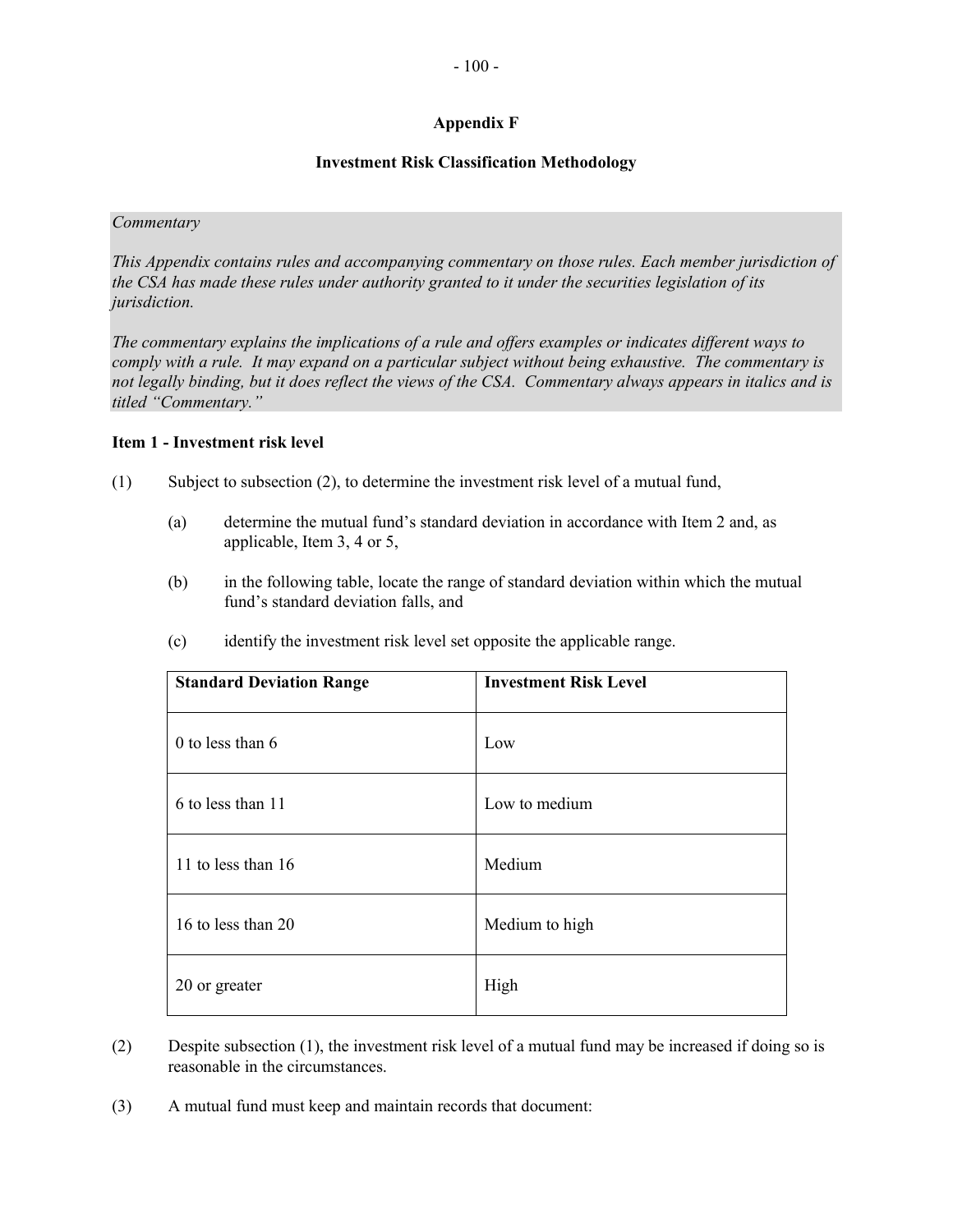- (a) how the investment risk level of the mutual fund was determined, and
- (b) if the investment risk level of the mutual fund was increased, why it was reasonable to do so in the circumstances.

- *(1) The investment risk level may be determined more frequently than annually. Generally, the investment risk level must be determined again whenever it is no longer reasonable in the circumstances.*
- *(2) Generally, a change to the mutual fund's investment risk level disclosed on the most recently filed fund facts document or ETF facts document, as applicable, would be a material change under securities legislation in accordance with Part 11 of National Instrument 81-106 Investment Fund Continuous Disclosure.*
- *(3) In deciding whether to exercise the discretion to increase a mutual fund's investment risk level as permitted in subsection (2) above, consideration should be given as to whether the standard deviation calculation applied under the Investment Risk Classification Methodology may result in a risk level that is below the manager's own expectations for the mutual fund. This can occur, for example, when a mutual fund employs investment strategies that produce an atypical or nonnormal distribution of performance results. In such circumstances mutual funds are encouraged to consider supplementing the Investment Risk Classification Methodology with other factors or risk metrics in order to determine whether it would be appropriate to make an upward adjustment of the mutual fund's risk level to better reflect the features of the mutual fund.*

## **Item 2 - Standard deviation**

(1) A mutual fund must calculate its standard deviation for the most recent 10 years as follows:

| <b>Standard Deviation</b> | $\sqrt{12} \times \sqrt{\frac{1}{n-1} \sum_{i=1}^{n} (R - \overline{R})^2}$                                                                                                |
|---------------------------|----------------------------------------------------------------------------------------------------------------------------------------------------------------------------|
| where                     | $n = 120$ months<br>$=$ return on investment in month $i$<br>$R_i =$ return on investment in month <i>i</i><br>$\overrightarrow{R}$ = average monthly return on investment |

- (2) For the purposes of subsection (1), a mutual fund must make the calculation with respect to the series or class of securities of the mutual fund that first became available to the public and calculate the "return on investment" for each month using:
	- (a) the net asset value of the mutual fund, assuming the reinvestment of all income and capital gain distributions in additional securities of the mutual fund, and
	- (b) the same currency in which the series or class is offered.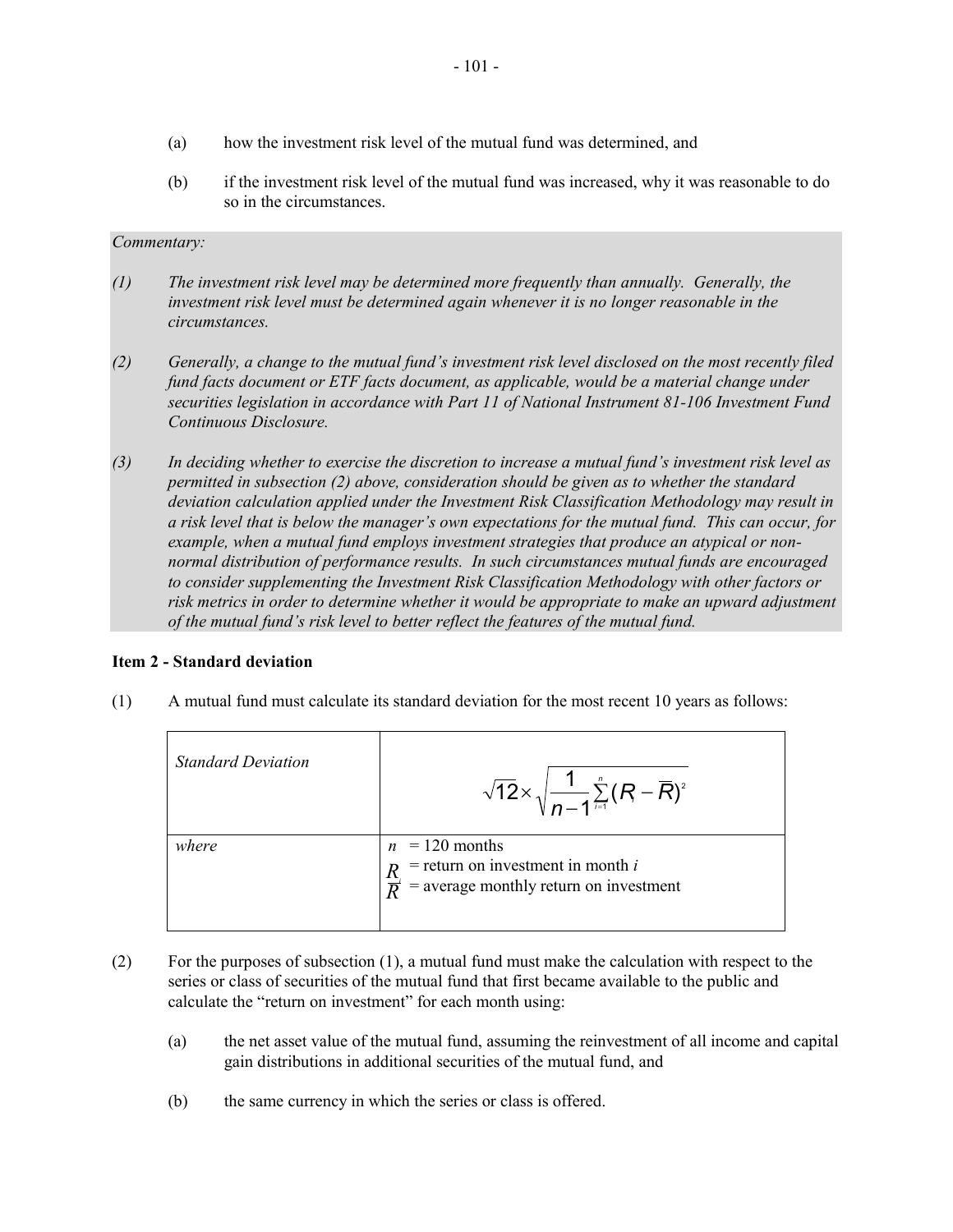*For the purposes of Item 2, except for seed capital, the date on which the series or class of securities first became available to the public corresponds or approximately corresponds to the date on which the securities of the series or class were first issued to investors.*

#### **Item 3 - Difference in classes or series of securities of a mutual fund**

Despite Item 2(2), if a series or class of securities of the mutual fund has an attribute that results in a different investment risk level for the series or class than the investment risk level of the mutual fund, the return on investment for that series or class of securities must be used to calculate the standard deviation of that series or class of securities.

#### *Commentary:*

*Generally, all series or classes of securities of a mutual fund will have the same investment risk level as determined under Items 1 and 2. However, a particular series or class of securities of a mutual fund may have a different investment risk level than the other series or classes of securities of the same mutual fund if that series or class of securities has an attribute that differs from the others. For example, a series or class of securities that employs currency hedging or that is offered in the currency of the United States of America (if the mutual fund is otherwise offered in the currency of Canada) has an attribute that could result in a different investment risk level than that of the mutual fund.* 

#### **Item 4 - Mutual funds with less than 10 years of history**

- (1) For the purposes of Item 2, if it has been less than 10 years since securities of the mutual fund were first available to the public, and if the mutual fund is a clone fund and the underlying fund has 10 years of performance history, or if there is another mutual fund with 10 years of performance history that is subject to this Instrument, and has the same fund manager, portfolio manager, investment objectives and investment strategies as the mutual fund, then in either case the mutual fund must calculate the standard deviation of the mutual fund in accordance with Item 2 by
	- (a) using the available return history of the mutual fund, and
	- (b) imputing the return history of the underlying fund or the other mutual fund, as the case may be, for the remainder of the 10 year period.
- (2) For the purposes of Item 2, if it has been less than 10 years since securities of the mutual fund were first available to the public, and subsection (1) does not apply, the mutual fund must select a reference index in accordance with Item 5 and calculate the standard deviation of the mutual fund in accordance with Item 2 by
	- (a) using the return history of the mutual fund, and
	- (b) imputing the return history of the reference index for the remainder of the 10 year period.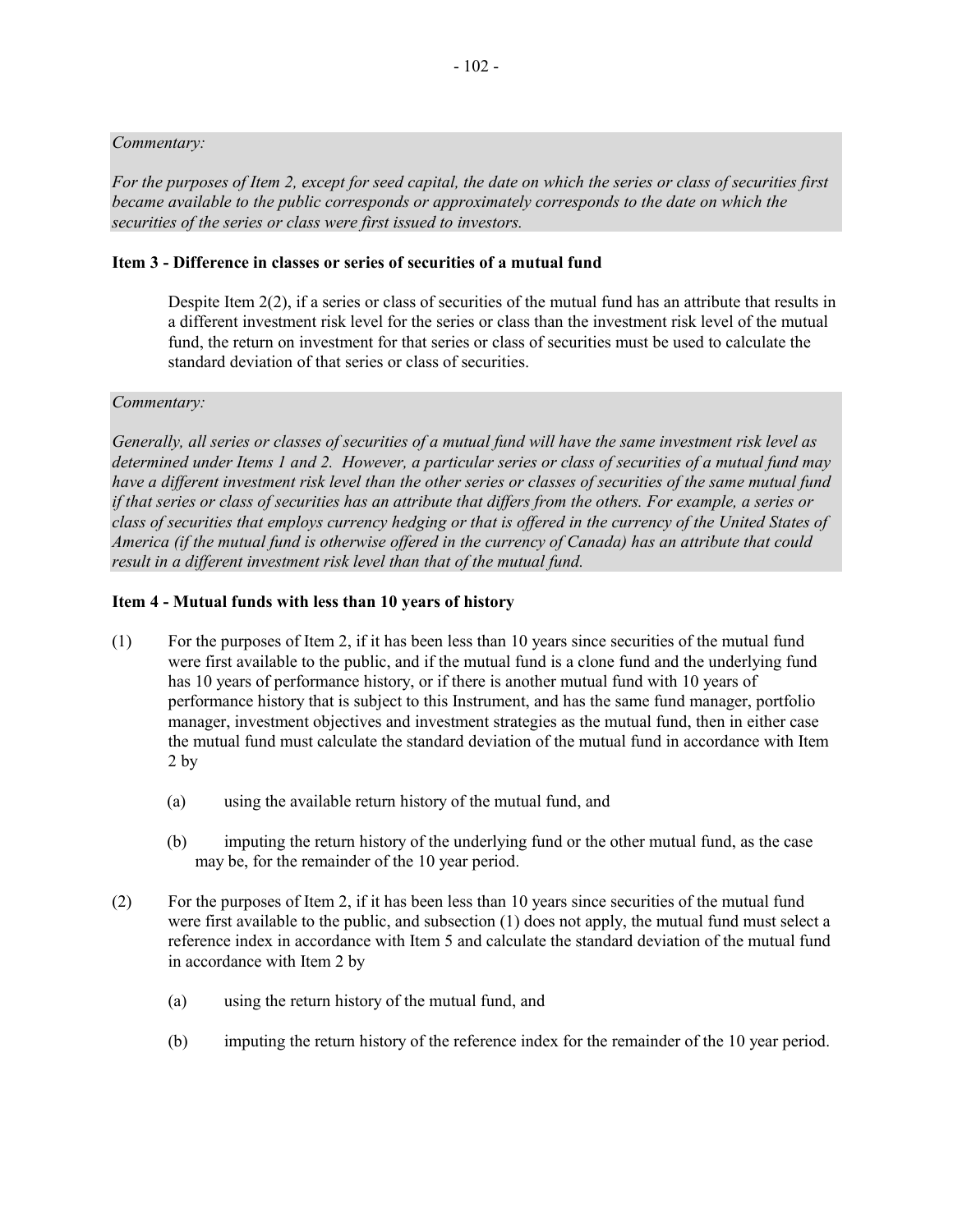*Generally, if a mutual fund that is structured as a mutual fund trust does not have 10 years of performance history, the past performance of a corporate class version of that mutual fund should be used to fill in the missing past performance information required to calculate standard deviation. Likewise, if a mutual fund that is structured as a corporate class fund does not have 10 years of performance history, the past performance of a mutual fund trust version of that mutual fund should be used to fill in the missing past performance information required to calculate standard deviation.* 

### **Item 5 - Reference index**

- (1) For the purposes of Item 4(2), the mutual fund must select a reference index that reasonably approximates or, for a newly established mutual fund, is expected to reasonably approximate, the standard deviation of the mutual fund.
- (2) When using a reference index, a mutual fund must
	- (a) monitor the reasonableness of the reference index on an annual basis or more frequently if necessary, and
	- (b) disclose in the mutual fund's prospectus in Part B, Item 9.1 of Form 81-101F1 of National Instrument 81-101 *Mutual Fund Prospectus Disclosure* or Part B, Item 12.2 of Form 41- 101F2 of National Instrument 41-101 *General Prospectus Requirements*, as applicable,
		- (i) a brief description of the reference index, and
		- (ii) if the reference index has changed since the last disclosure under this item, details of when and why the change was made.

## *Instructions:*

- *(1) A reference index must be made up of one permitted index or, where necessary, to more*  reasonably approximate the standard deviation of a mutual fund, a composite of several permitted *indices.*
- *(2) In selecting and monitoring the reasonableness of a reference index, a mutual fund must consider a number of factors, including whether the reference index*
	- *(a) contains a high proportion of the securities represented, or expected to be represented, in the mutual fund's portfolio,*
	- *(b) has returns, or is expected to have returns, highly correlated to the returns of the mutual fund,*
	- *(c) has risk and return characteristics that are, or are expected to be, similar to the mutual fund,*
	- *(d) has its returns computed (total return, net of withholding taxes, etc.) on the same basis as the mutual fund's returns,*